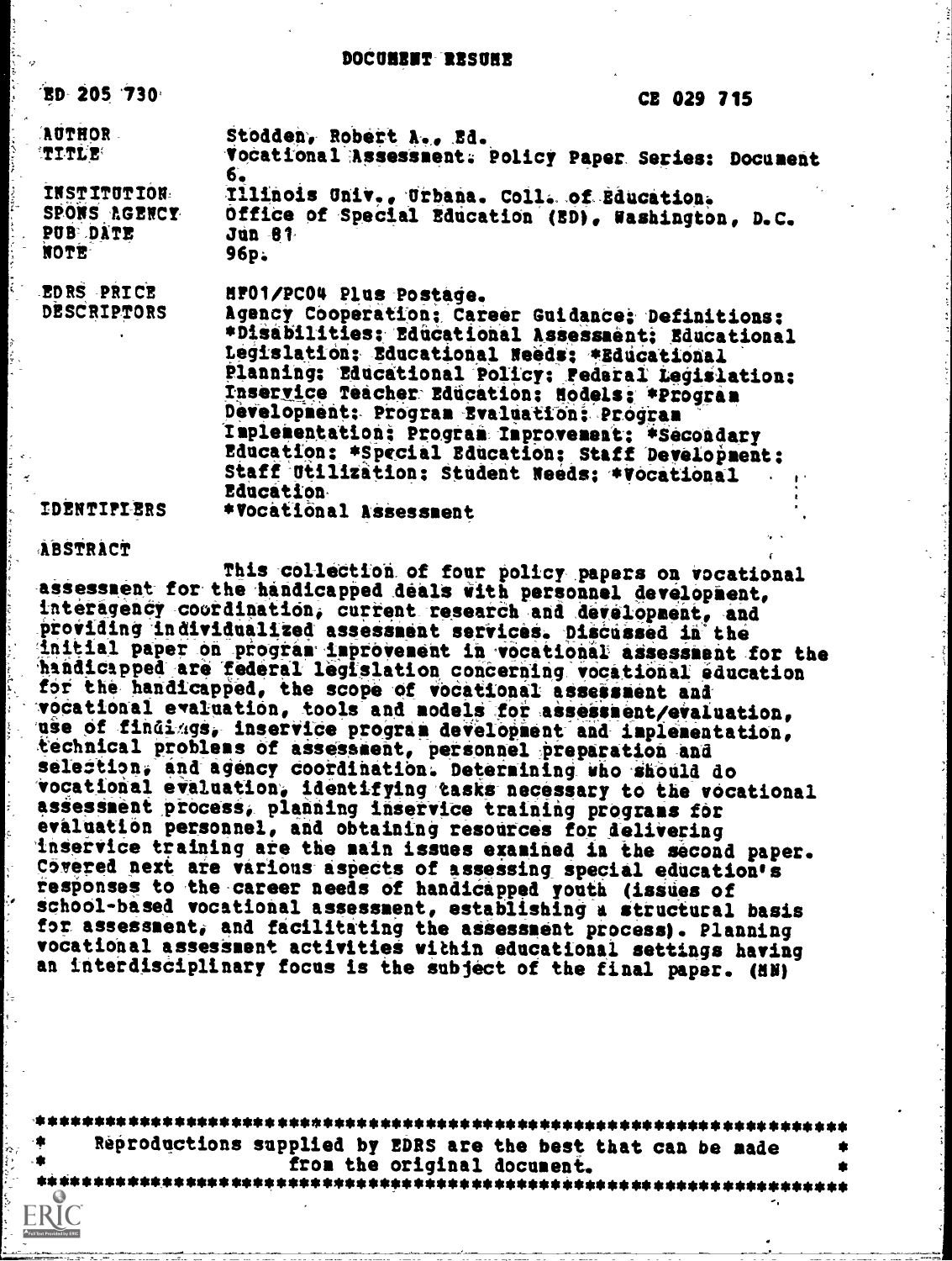# Vocational Assessment

Policy Paper Series: Document 6

**Edited by** 

Robert A. Stodden **Coordinator** Career/Vocational Special Needs Graduate Training Programs Boston College.

#### A Püblication of the LEADERSHIP TRAINING INSTITUTE! VOCATIONAL AND SPECIAL EDUCATION

**College of Education** University of Illinois at Urbana-Champaign

Sponsored by

Division of Personnel Preparation **Office of Special Education** U.S.,Education Department

U.S. DEPARTMENT OF HEALTH,<br>- EDUCATION & WELFARE<br>- NATIONAL INSTITUTE OF<br>- EDUCATION

THIS - DOCUMENT .HAS .. BEEN - REPRO<br>DUCED EXACTLY .AS .RECEIVED .FROM THE PERSON OR GAMIZATION ORIGIN:<br>THE PERSON OR ORGANIZATION ORIGIN:<br>STATED DO NOT-NECESSARILY.REPRE-<br>SENT OFFICIAL NATION OR POLICY. TO THE E

 $\overline{2}$ 

16...

ENE 680'E

 $E0205730$ 

PERMISSION TO REPRODUCE THIS MATERIAL HAS BEEN GRANTED BY

I reiche

.TO.:THE EDUCATIONAL RESOURCES ; INFORMATION CENTER (ERIC)."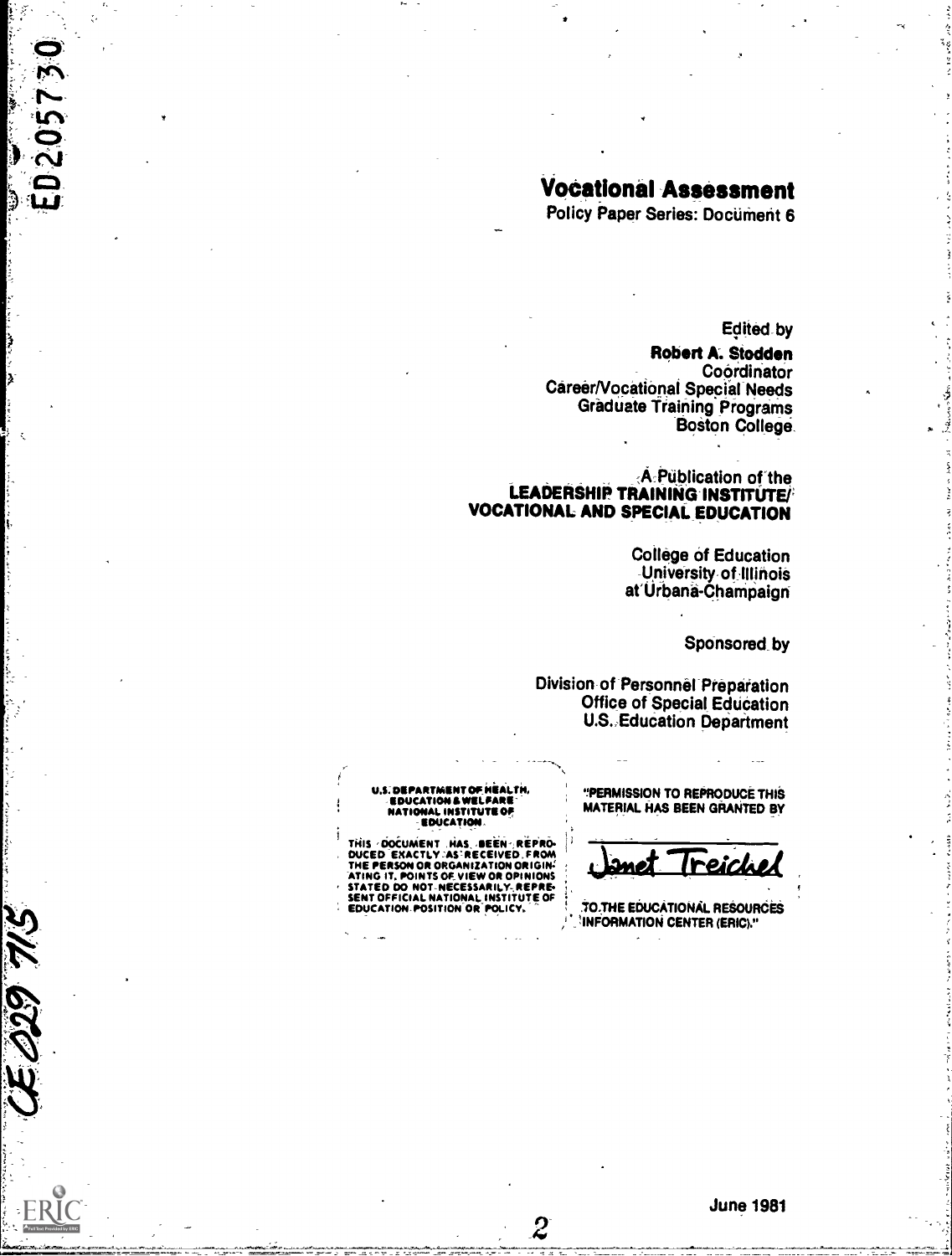The contents of this publication were developed under grant number G007900952 from the Division of Personnel Preparation, Office of Special Education, U.S. Education Department. However, these contents do not necessarily represent the policy of the agency, and you should not assume endorsement by the Federal Government.

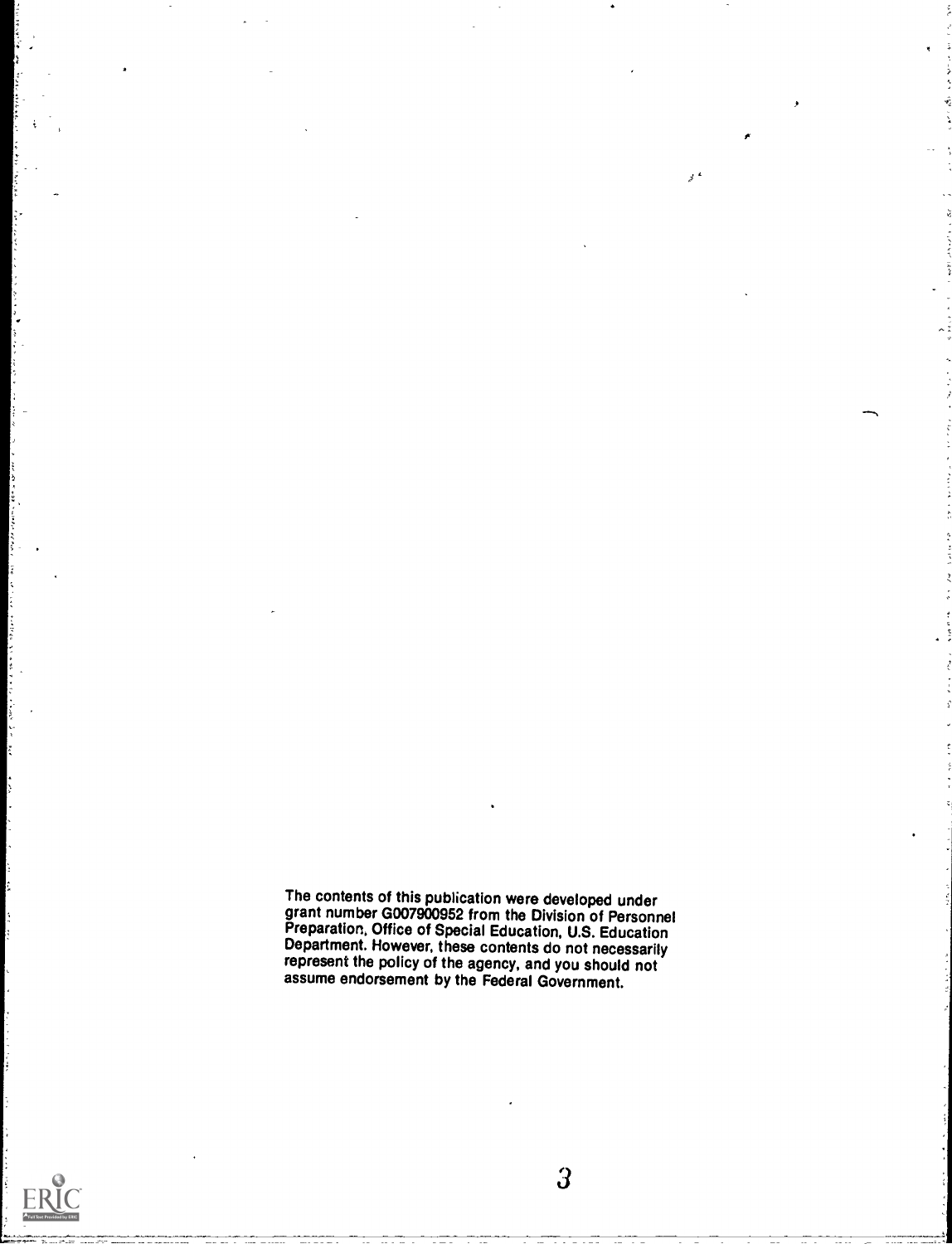#### **FOREWARD**

The mid and late 1970's were characterized by the enactment of new major legislative mandates in the edudation and employment of handicapped individuals. Public Law 94-142 and Sections 503 and 504 of the Rehabilitation Act of 1973 have had profound effects upon educators and employers alike. In response to these mandates, a number of diverse programming approaches and policies have .been implemented by vocational and special educators and vocational rehabilitation personnel at the state and local levels.

The Leadership- Training Institute/Vocational and Special Edudation was established to assist state leadership personnel in improving and expanding vocational education opportunities for handicapped learners. The project is supported by a grant from the Division of Personnel Preparation, Office of Special Education, U.S. Education Department. Through the project, emerging legislative issues and priorities pertaining to vocational education for handicapped learners are addressed in regional leadership training institutes. By March 1981, eight institutes were conducted throughout the nation addressing a variety of key issues.

This series of policy papers on Vocational Assessment is a product of the sixth Leadership Training Institute which was held in Seattle, Washington, on October 12-14, 1980. A comprehensive literature review and a participant needs assessment survey identified a number of major concerns related to vocational assessment such as personnel development, interagency coordination', current research and, development, and providing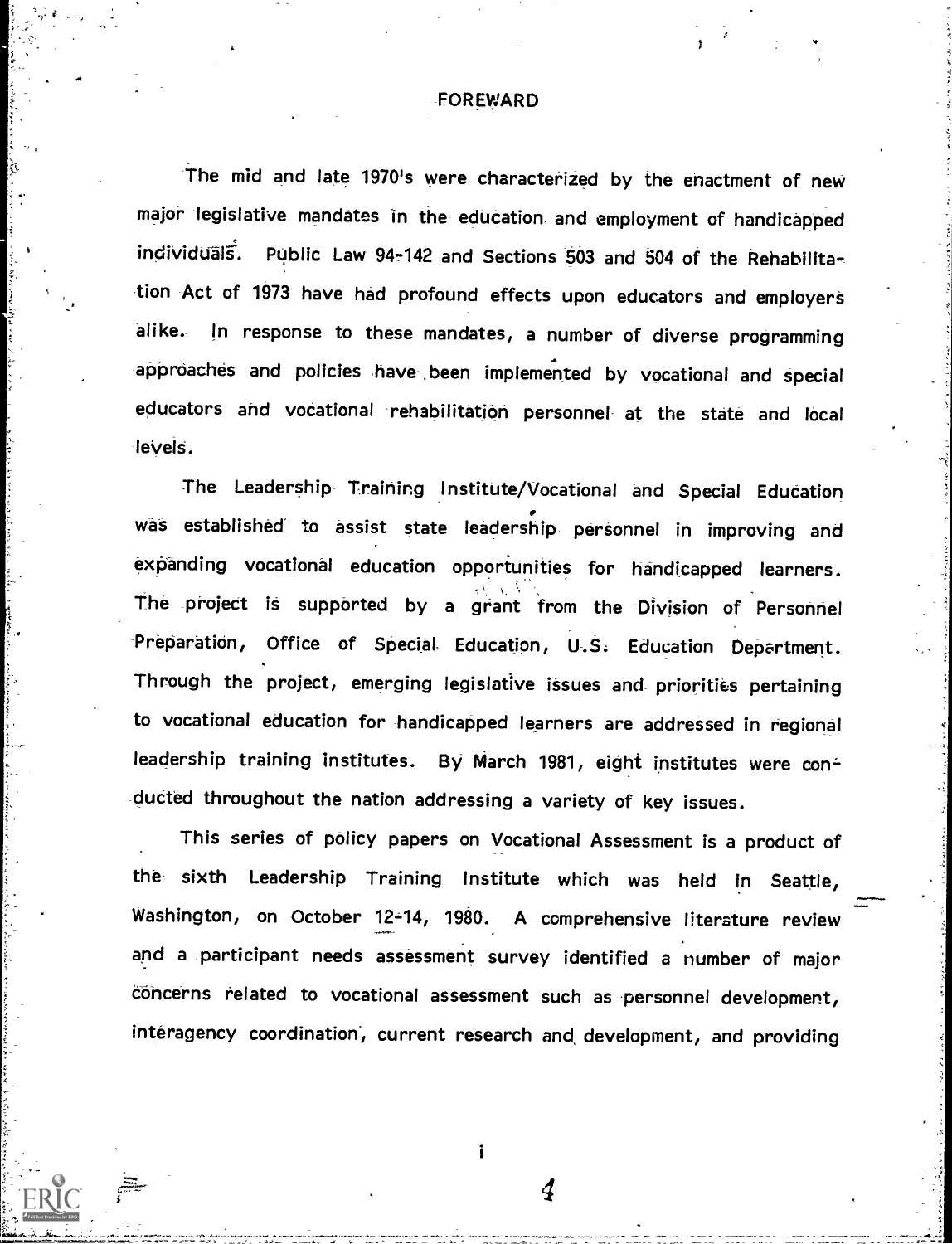individualized vocational assessment services. Several of the papers included in this publication were prepared for the institute; others were prepared under the editorship of Dr. Robert A. Stodden of Boston College.

The LTI project is deeply indebted to Dr. Stodden for his leadership in the development of this excellent addition to the Policy Paper Series. Since 1976 Dr. Stodden has been actively pursuing a series of research, development, and training projects focused on improving systematic and effective programming for secondary-level adolescents with specal needs. This series of papers addresses a number of concepts and issues that are pertinent for policymaking personnel concerned with the development and supervison of vocational assessment programs.

The contributing authors of this volume include: Dr. Gerald R. Schneck and William G. Stewart of the University of Wisconsin-Stout, Dr. Robert lanacone and Ms. Dorothea M. Hiltenbrand of George Washington University, and Dr. Robert A. Stodden of Boston College (on leave: University of Hawaii, 1980-81). Their insightful and cogent policy papers will serve to improve both policy and practice for the field. Dr. David Brubaker of the National Rehabilitation Counseling Association, Dr. Ronald Fry of the University of Wisconsin-Stout, and Dr. Carolyn H. Bockhaut of the University of Hawaii reviewed and critiqued the papers prior to publication. Dr. Janet Treichel, Dr. James Greenan and Ms. Margaret Hensel of the LTI staff assisted in the production and dissemination of this volume.

L. Allen Phelps, Director Leadership Training Institute/ Vocational and Special Education



ii  $5$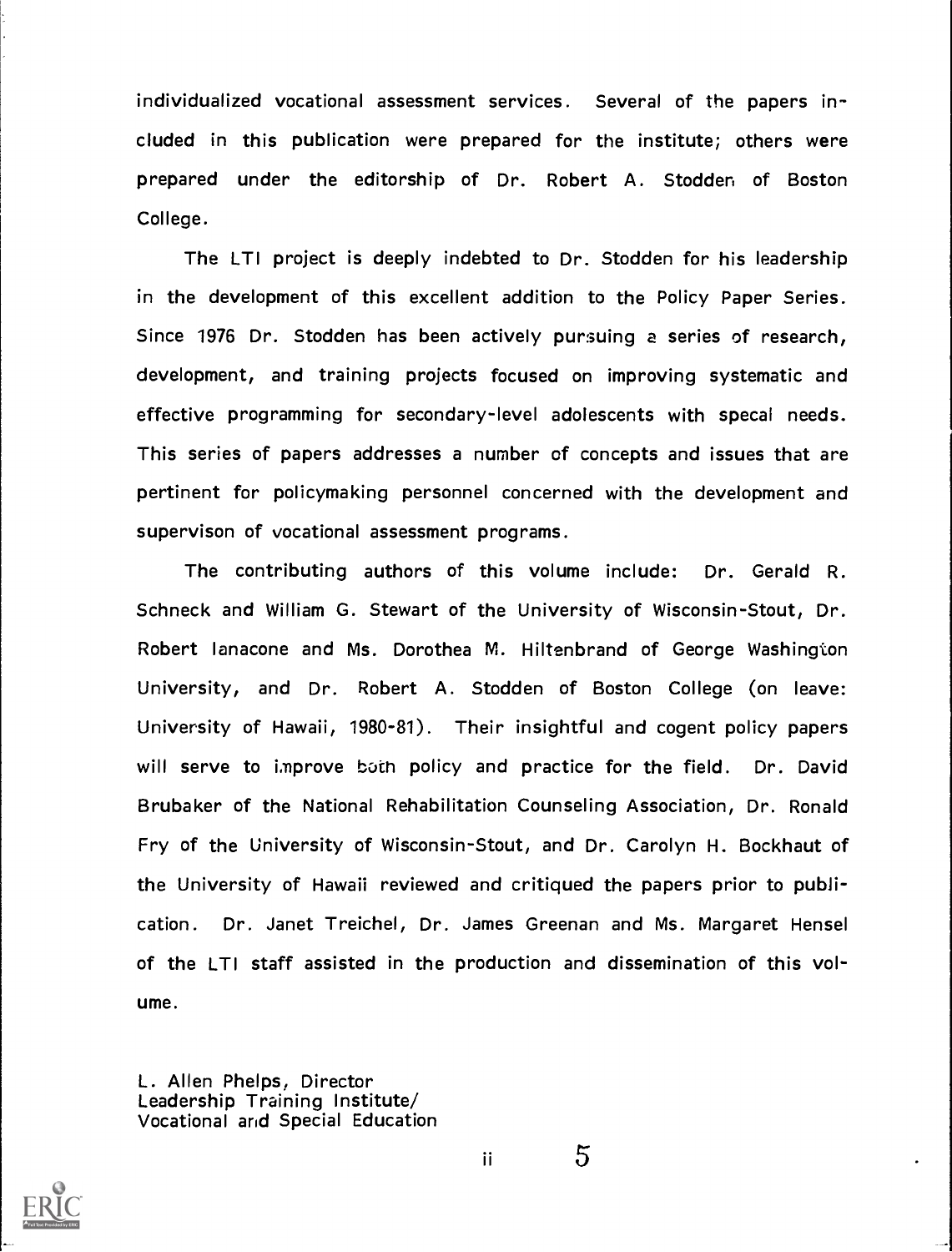#### PREFACE

Since the advent of Public Law 94-142, the Education for All Handicapped Children Act of 1975, relationships between vocational assessment practices and vocational education programs have taken on increased significance. Mandates for the provision of appropriate, least restrictive educational services, have been interpreted to include vocational programming for the handicapped student. The designated vehicle for defining appropriateness of vocational placement and programming is mandated as the Individualized Education Program (IEP). The content of the IEP, as prescribed by P.L. 94-142, must include a statement of the present levels of educational performance of the handicapped student.

At appropriate developmental times in the student's education, the IEP statement of present functioning levels must include valid and reliable career/vocational information. The assessed career /vocational information should serve as a basis for student placement decisions (extent of participation in regular vocational training programs), goal and objective formulation and basic instructional accommodation to assist the successful participation of handicapped students in vocational classes. The existence of necessary information upon which to base the development of vocational education goals and objectives within the IEP, is dependent upon a valid and appropriate vocational assessment/evaluation process.

Thus, assessment/evaluation is the beginning point for planning an individualized program for a handicapped student. As designated by P.L. 94-142, evaluation procedures must meet the following standards:

(a) Tests and other evaluation materials:

iii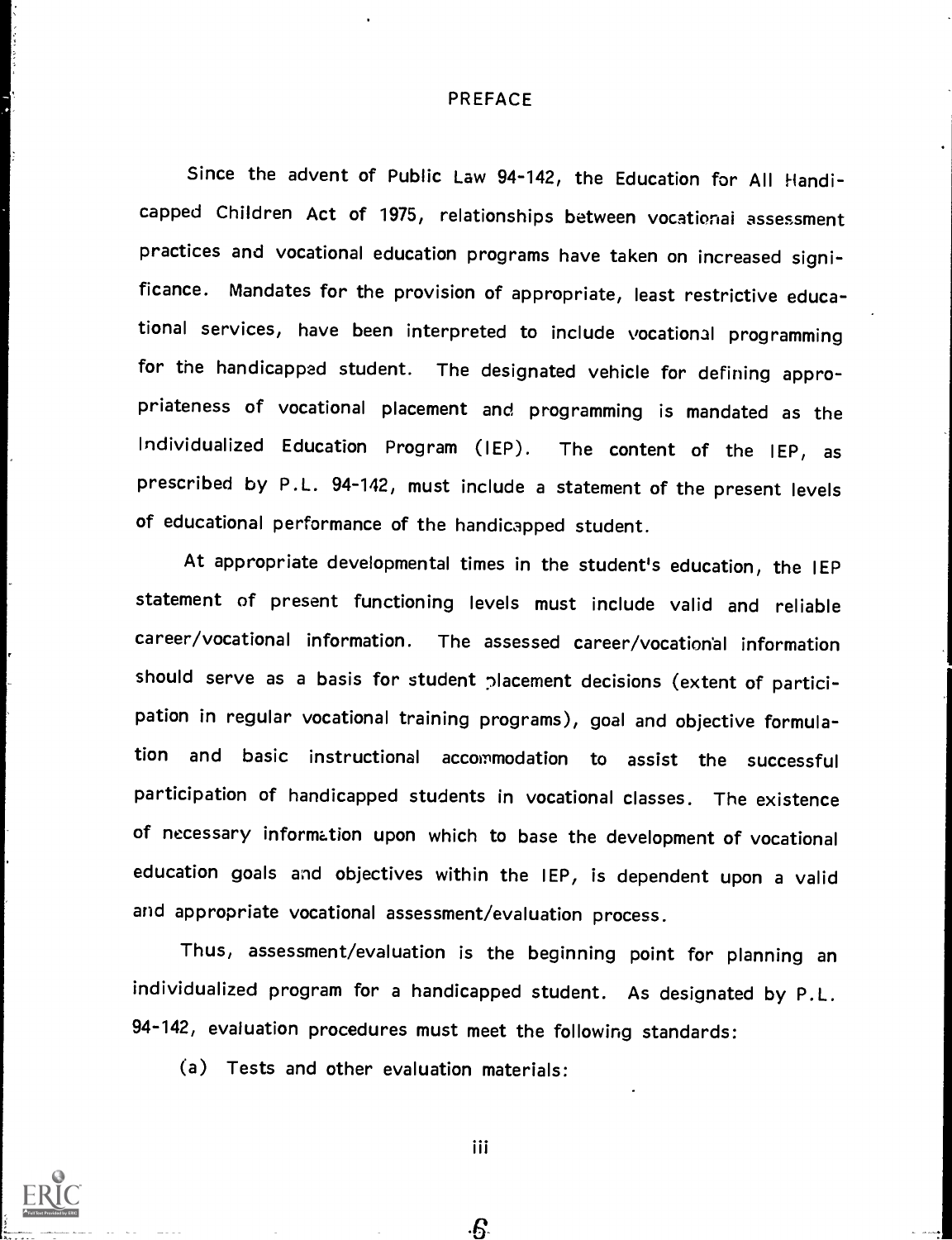- (1) Are provided and administered in the child's native language or other mode of communication, unless it is clearly not feasible to do so;
- (2) Have been validated for the specific purpose for which they are used; and
- (3) Are administered by trained personnel in conformance with the instructions provided by their producer;
- (b) Tests and other evaluation materials include those tailored to assess specific areas of educational need and not merely those which are designed to provide <sup>a</sup> single general intelligence quotient;
- $(c)$  Tests are selected so that when administered to a child with  $\frac{1}{2}$ impaired sensory, manual, or speaking skills, the test results accurately reflect the child's aptitude or achievement level or whatever other factors the test purports to measure;
- (d) No single procedure is used as the sole criterion for determining an appropriate educational program for a child;
- (e) The evaluation is made by a multidisciplinary team or group of persons, including at least one teacher or other specialist with knowledge in tne area of suspected disability; and
- $(f)$  The child is assessed in all areas related to the suspected disability, including, where appropriate, health, vision, hearing, social and emotional status, general intelligence, academic performance, communicative status, and motor abilities. (Federal Register, 1977, pp. 42496-97)

The guidelines provided within the Federal Register do not make specific reference to vocational assessment procedures appropriate for handicapped individuals. Given the assessment considerations offered in the federal guidelines, state and local planners must decide and implement from a wide range of vocational assessment options. This series of policy papers will discuss several concerns and ideas for conducting vocational assessment activities with handicapped individuals.

Robert A. Stodden Editor

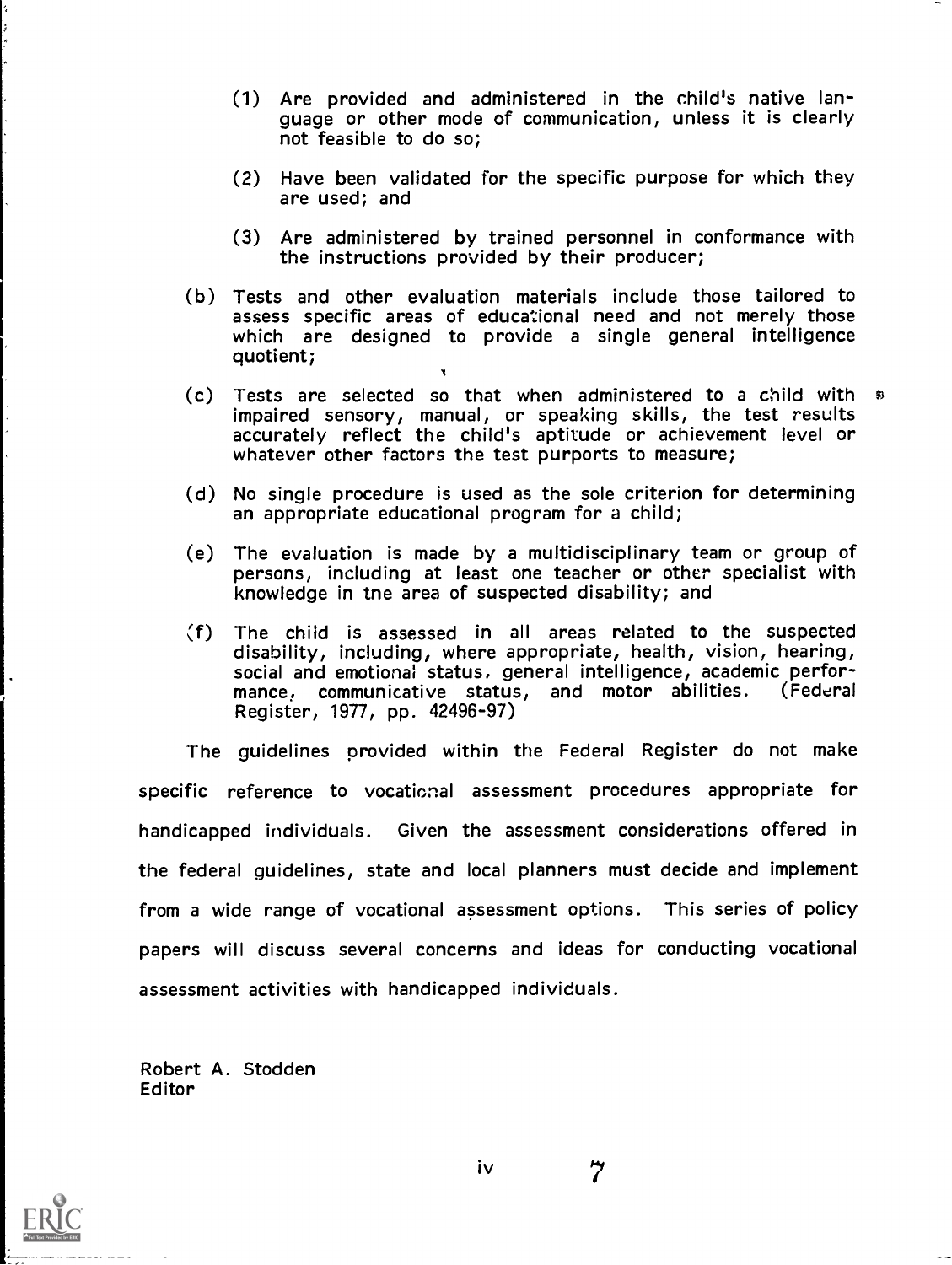# TABLE OF CONTENTS

 $\ddot{\phantom{0}}$ 

 $\ddot{\phantom{0}}$ 

|                                                                                                                                                   | Page |
|---------------------------------------------------------------------------------------------------------------------------------------------------|------|
| Program Improvement in Vocational Assessment for the<br>Handicapped                                                                               |      |
| Inservice Staff Development in Vocational Assessment for the<br>Handicapped                                                                       | 27   |
| Vocational Assessment: Special Education's Responses to the<br>Career Needs of Handicapped Youth<br>Robert N. Ianacone<br>Dorothea M. Hiltenbrand | 45   |
| Planning Vocational Assessment Activities within Educational<br>Settings: An Interdisciplinary Focus with Handicapped<br><b>Students</b>          | 69   |
| Epilogue                                                                                                                                          | 85   |



ļ.

 $\checkmark$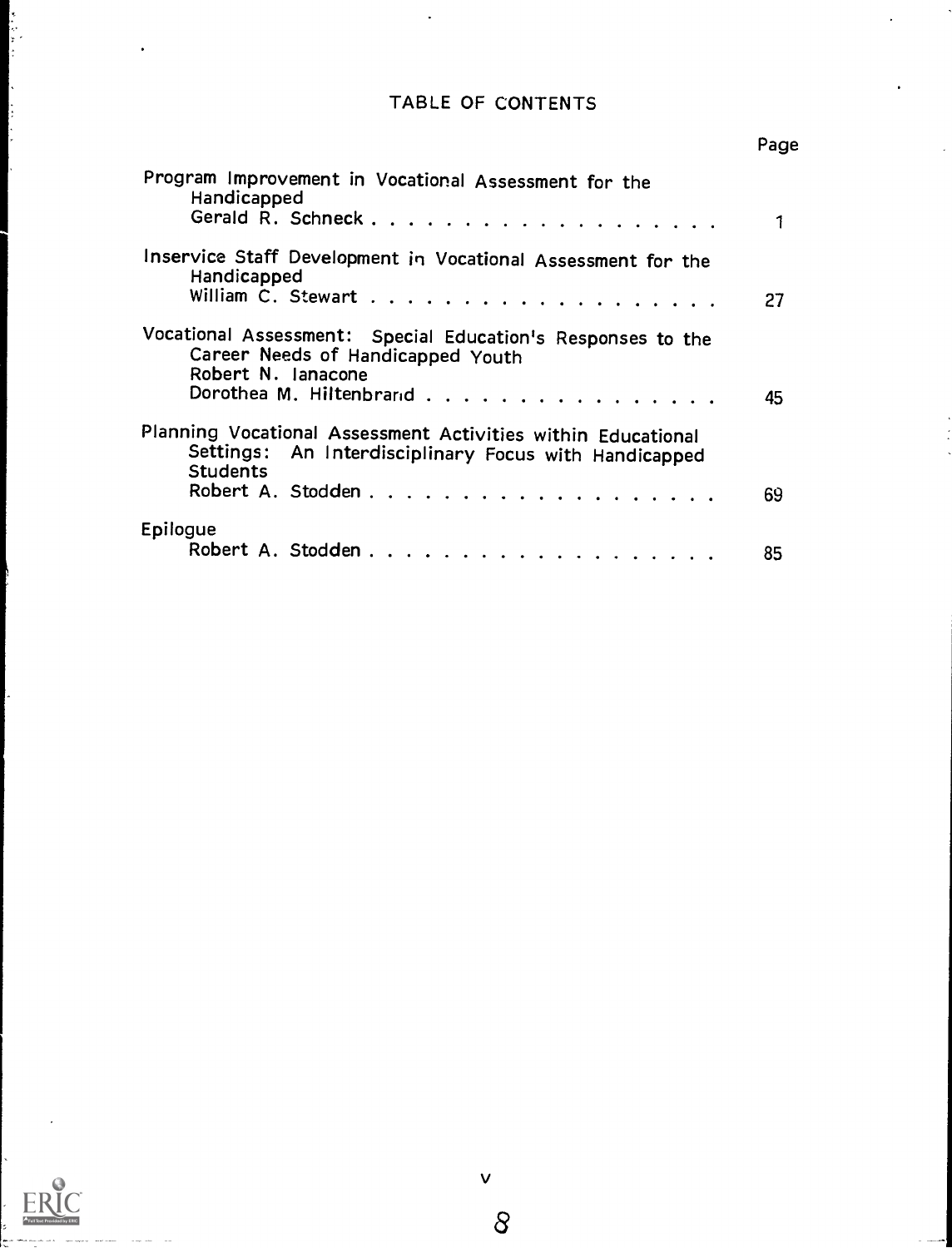#### Program Improvement in Vocational Assessment

#### for the Handicapped

by

Gerald R. Schneck Assistant Professor Department of Vocational Rehabilitation University of Wisconsin-Stout Menominie, Wisconsin

#### Introduction

Beginning in the early 1960's, significant changes were initiated in the manner by which society viewed and dealt with the needs of persons who were handicapped. These efforts were primarily brought about through enactment of federal legislation including: P.L. 93-112, the Rehabilitation Act of 1973; P.L. 94-142, the Education of All Handicapped Children Act of 1975; P.L. 94-482, the Education Amendments of 1976, Title II, Vocational Education; and more recently, P.L. 95-602, the Rehabilitation, Comprehensive Services and Developmental Disabilities Act of 1978. Through these and supplemental state legislation, attention has been directed toward the progressive inclusion of the handicapped in many aspects of mainstreamed society. These efforts have particularly focused on activities within the areas of vocational rehabilitation, special education, and vocational education.

Within each of the cited federal charges, procedures have been specified for the development of individualized service programs which are aimed at specific needs of a particular student or client. Once declared eligible for services, a program is developed by an IEP (Individualized

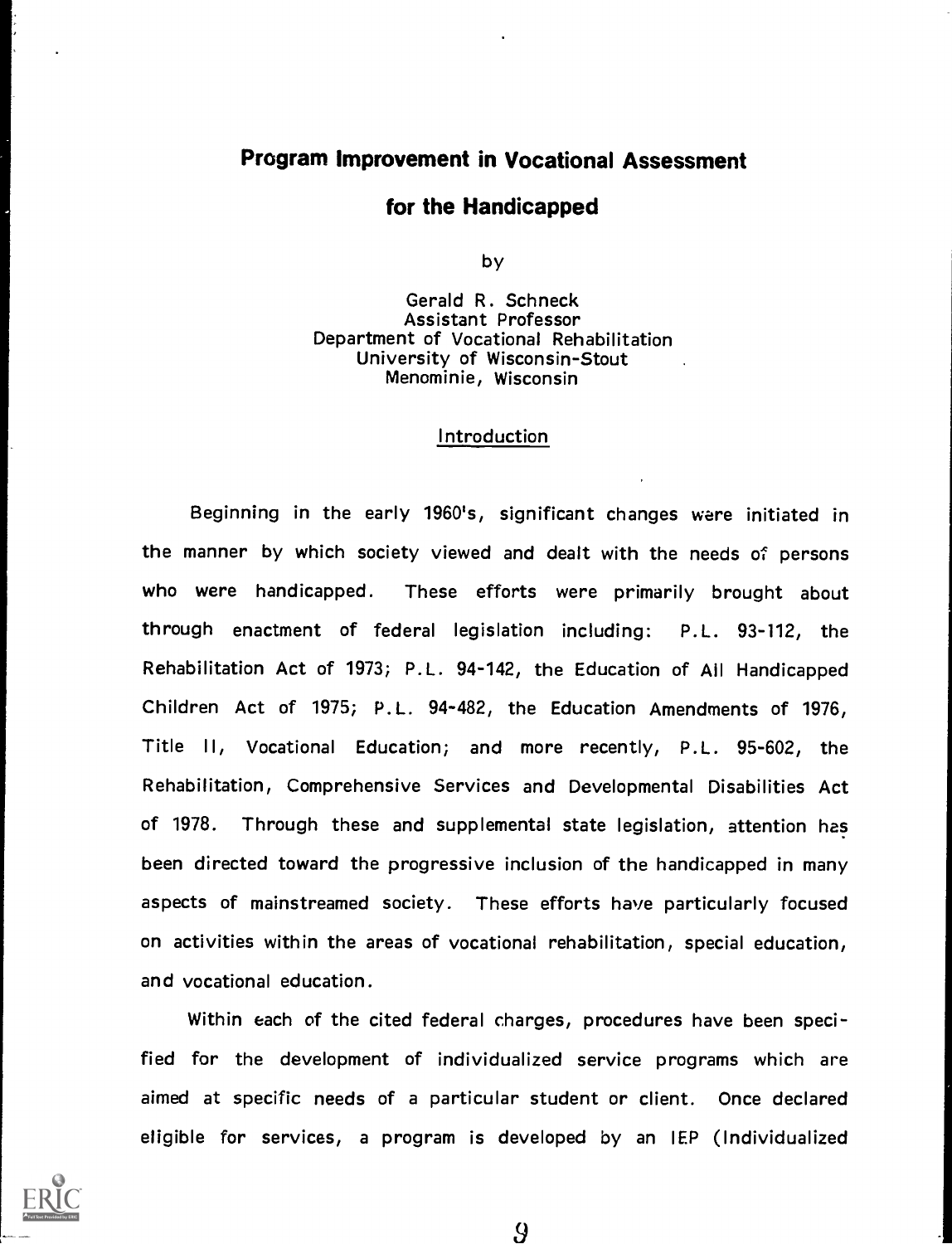Education Program) team, rehabilitation counselor (in the case of the Individualized Written Rehabilitation Plan) and the student or client. In order to better understand the functional characteristics and needs of the handicapped individual, a strong emphasis is placed upon the utilization of a variety of assessment procedures in the early stages of the development of a plan, and in the monitoring of the subsequent performance.

It was made quite clear that <sup>a</sup> range of diagnostic, academic and vocational skill training programs was a necessary part of public school curriculums. Further emphasis has also been given to the consideration of personal and social functioning of these individuals, which were important determinants of later employability and independent living. All of these considerations have placed weight on the development of co...prehensive service programs, where individual needs are dealt with in an integrative and continuous manner to insure appropriate treatment until the person is able to participate and succeed independently (Thurlow, et al, 1978).

Although education and rehabilitation professionals had attempted in good faith to implement diagnostic-prescriptive planning prior to the enactment of legislation, difficulties were often encountered which resulted in litigation or disservice to the person requiring service(s). Five general areas within special education that led toward litigation were elaborated upon by Sabatino and Miller (1979). Tnese areas all involved the use of tests or testing practices, specifically: the use of inappropriate tests; incompetent administration of tests or assessment practices; inadequate special education practices, interventions or treatments; lack of parental involvement; and stigma that is placed on the handicapped individual by the identification and assessment processes used. Although these aspects were attributable to special education programming, changes in the recent



2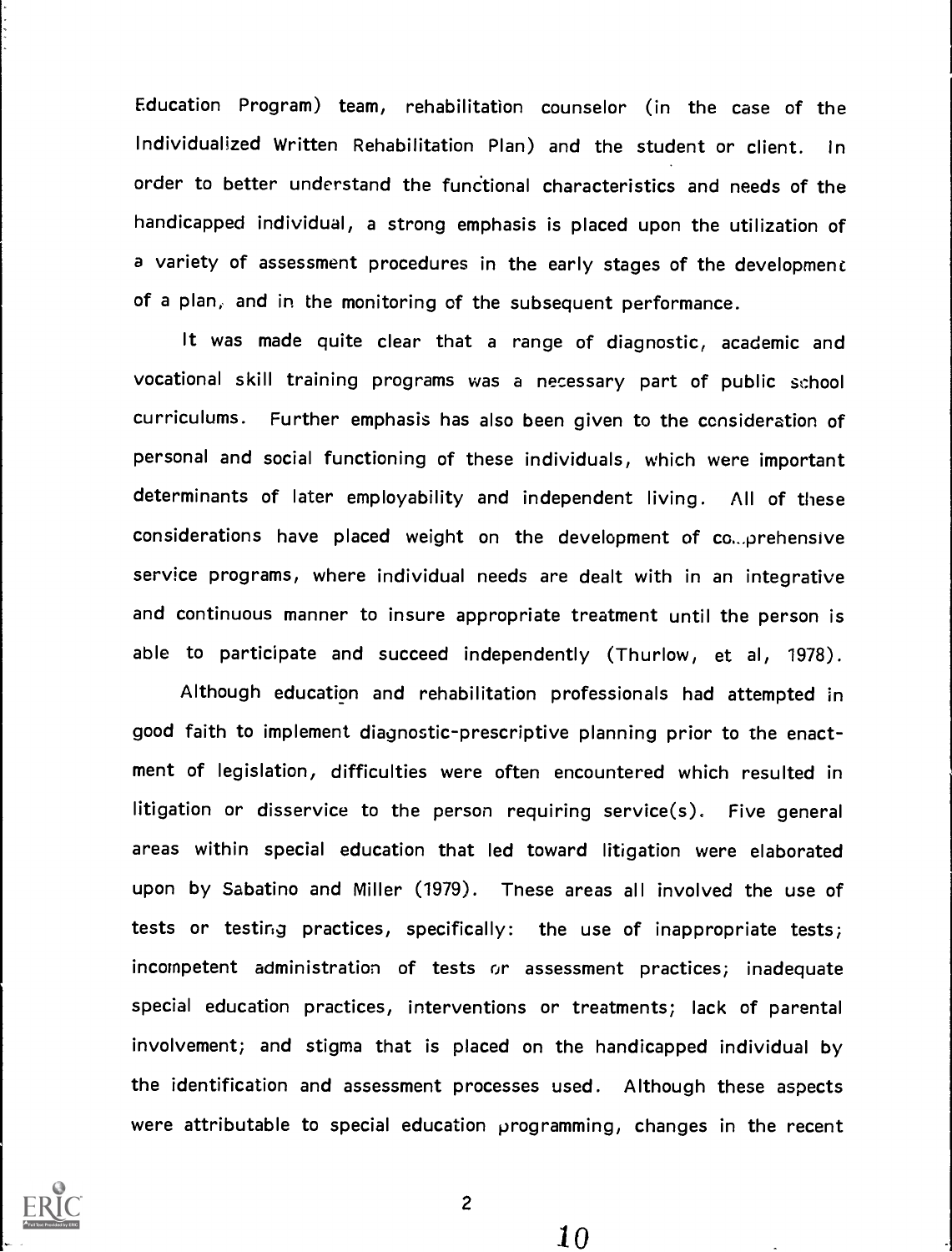legislation and procedures developed for the implementation of support services under vocational rehabilitation and vocational education have also raised these as concerns for these support programs (Brolin, 1976).

As alternative approaches to the measurement of functional characteristics and needs of the handicapped ha've been developed, the use of vocational assessment/evaluation as a viable service has gained ground in education and rehabilitation circles. Although numerous resources tend to deal with these as synonymous terms (Davis and Ward, 1978; Minnesota Division of Vocational-Technical Education, 1979; Petri, 1980), by accepted definitions they tend to differ with respect to their philosophic and goal orientations.

## Vocational Asse5sment and Vocational Evaluation: Defined

Petri (1980) and the Council for Exceptional Children (Davis and Ward, 1978) have defined the term vocational assessment as follows:

Vocational assessment is a systematic process whereby students<br>gain insight into their vocational potential--their abilities, inter-<br>ests and the work environment best suited to them. It is a<br>continuous process in the publ

Further, the process of vocational assessment as described here is found to be firmly grounded in the conviction that handicapped students have vocational potential which may lead to competence in any one of a number of areas from sheltered workshops to various levels of competitive employment (Petri, 1980). With this focus on the vocationally-oriented aspects of

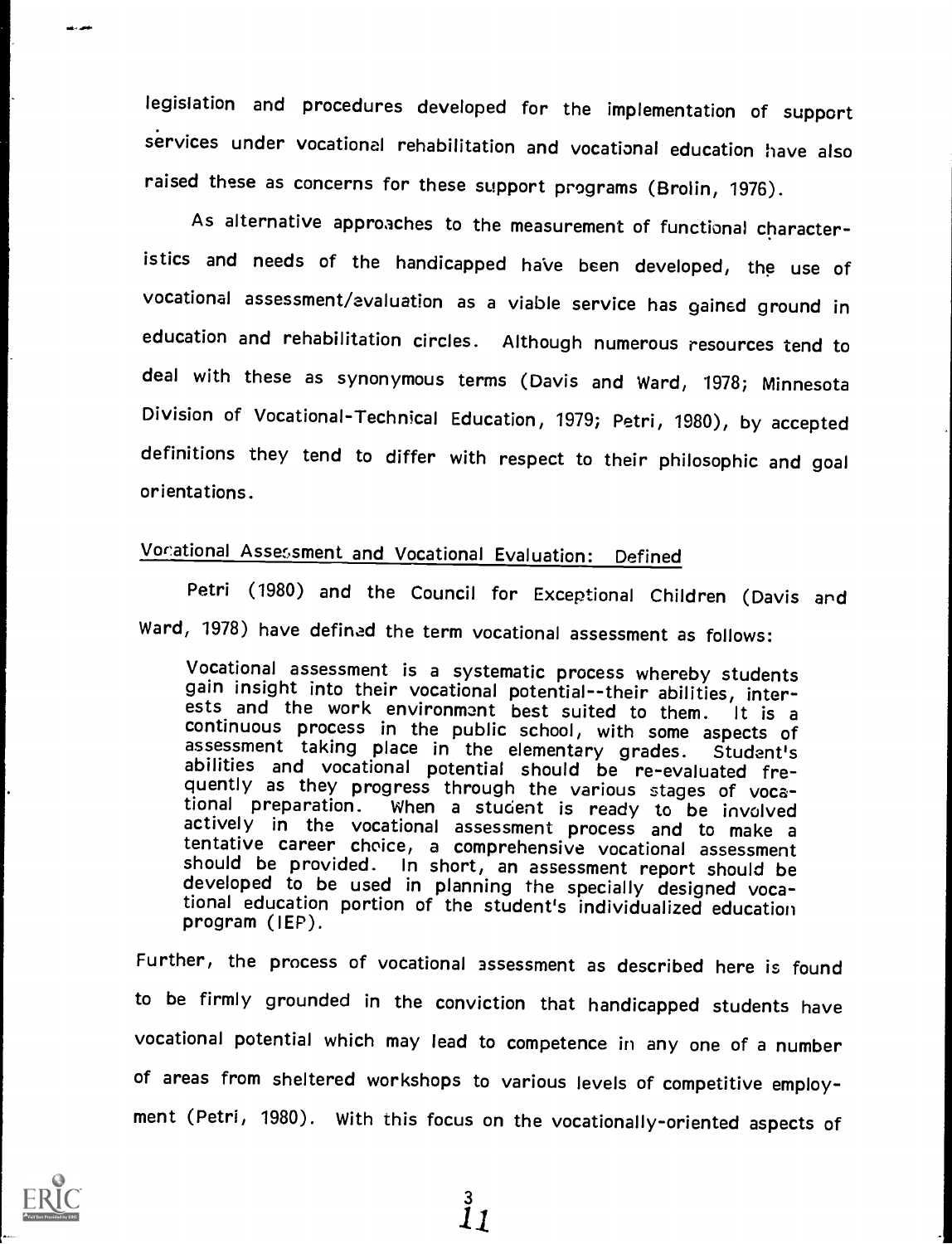the individual's life, concentration is placed upon those characteristics of the individual that have a direct or indirect bearing on vocational behavior (e.g. aptitudes, abilities, interests, personality traits, motivations, and concepts of self). A number of alternative assessment approaches are used including: medical, psychological, educational and social assessment data obtained during <sup>a</sup> speciai education evaluation; administration of selected standardized or locally developed diagnostic instruments to assess vocational aptitudes and interests; work sample assessment to evaluate potential for development of vocational skills; behavorial assessment techniques in a variety of situational settings; evaluation in exploratory shop settings; and vocational counseling to aid in determining the student's interests and potential career goals. These assessment components are selected for use based upon their appropriateness for a particular student. The outcome of the vocational assessment process is to determine the appropriate educational program for the student. In the case of vocational education, the goal is appropriate class placement and specification of required modifications and support services (Davis and Ward, 1978; Petri, 1980). Further, vocational assessment has been characterized as a multidimensional approach to assessment which

aids administrative and instruction staff in identifying appropri- ate training options, in making reasonable program accommodations and ultimately guaranteeing each handicapped and disadvantaged person due process and the right to pursue and maximize their vocational potential (Minnesota Division of Vocational-Technical Education/Special Needs Unit, p. 11).

Although many of the critical components of a comprehensive assessment process for school-based programs appear to be present in this definition and specification of goals; important gaps appear when they are compared with the definition and aims of the vocational evaluation process.



 $\ddot{\phantom{a}}$ 

 $4 \t 12$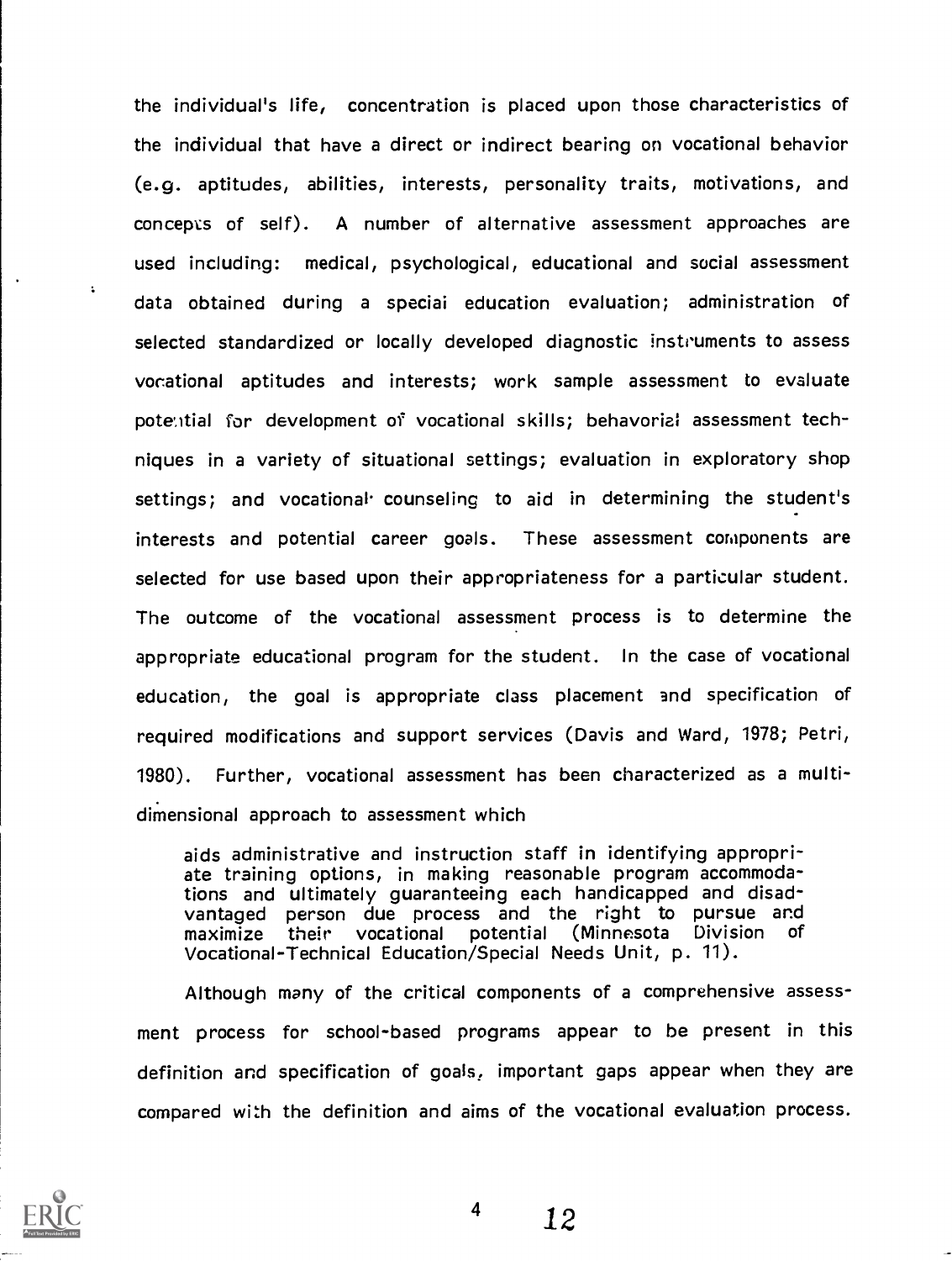The Tenth Institute on Rehabilitation Services (1972) Study Group III defined the term vocational evaluation as follows:

Vocational (work) evaluation is a comprehensive process that<br>utilizes work, real or simulated, as the focal point for assess-<br>ment and vocational counseling to assist individuals in vocational<br>development. Vocational (work

This definition is similar to that specified for vocational assessment in that it attempts to identify the vocational potential (prediction) of the handicapped individual. However, it also adds emphasis to the treatment aspect of the process in that it aims at aiding the individual in his/her vocational development. Vocational development in this context includes work activities and the social, cultural, economic, medical, and psychological aspects of a person's life--a comprehensive view of the person. Although the same assessment components exist in both definitions, the goals are broader with vocational evaluation than those of vocational assessment. A concern must arise when dealing with the application of these approaches in educational settings--Are we assessing purely for prediction of the student's success in specific programs? Or, are we assessing both to determine an appropriate service program to enable the student to expand his/her life opportunities and abilities? If compliance with the intents of recent legislation is to be achieved for the handicapped, it must be contended that we follow a broader aim than just pure assessment for placement. Failure to do so can easily lead to continued negligence towards the handicapped by restricting their vocational and life options. By following the broader perspective, we can hopefully achieve a fuller and more independent life for handicapped individuals through creation of alternatives and development of decision-making skills.



 $\bm{P}$ 3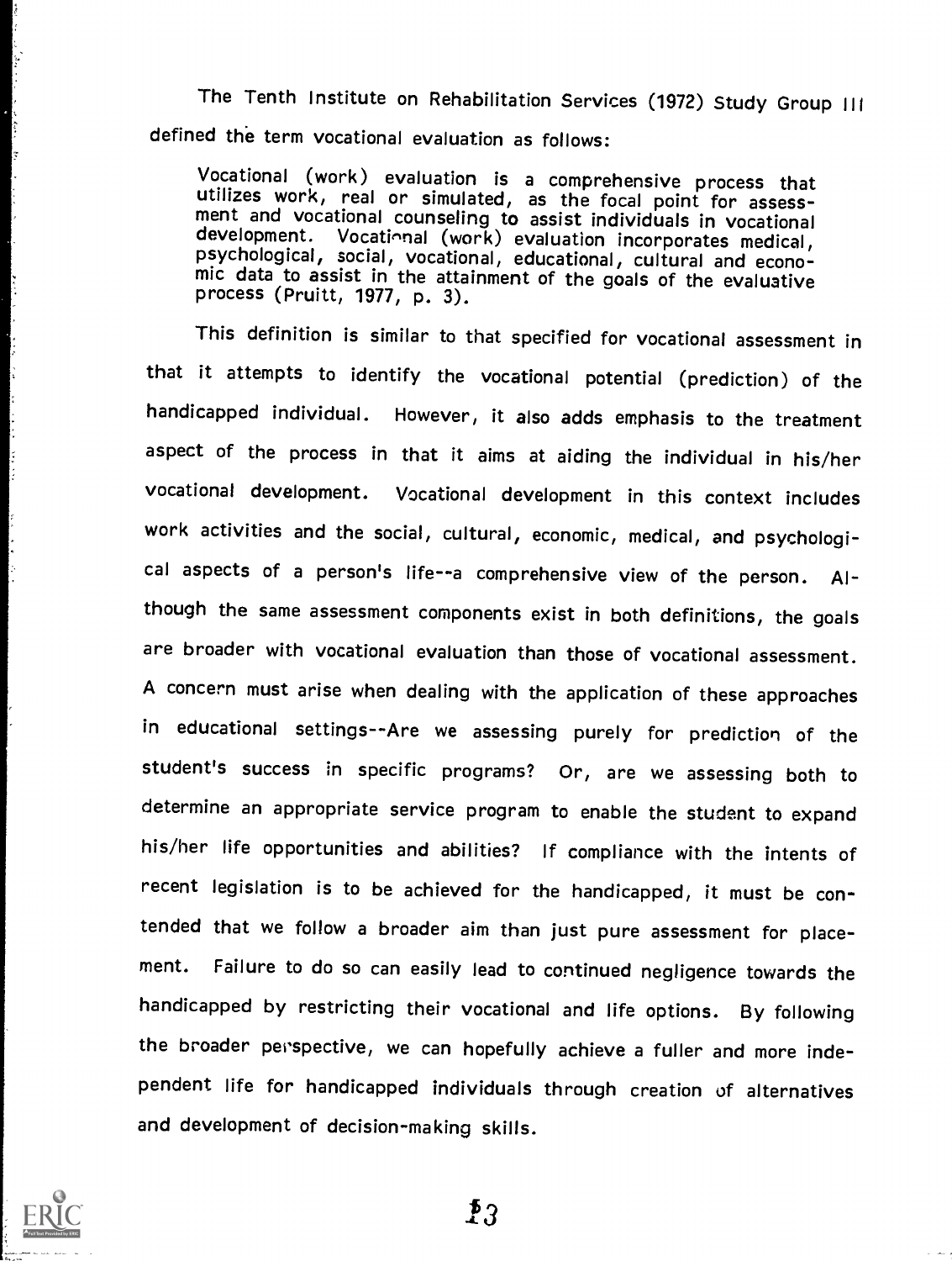Although it is unrealistic to say that this will be achieved only during the vocational assessment/evaluation process, what better place is there to start in developing career options and decision-making skills for the clientele which we are presently attempting to serve? If in fact we were able to implement a service which would effectively aid in the vocational development of an individual, wouldn't this also be an activity of value even to the non-handicapped populace?

#### Tools of the Assessment/Evaluation Process

During the course of development of the vocational evaluation and vocational assessment processes in rehabilitation and education, numerous techniques have been borrowed from related fields. Neff (1966) has identified four different approaches that can be applied to the vocational (work) evaluation process: the mental testing approach; the job analysis approach; the work-sample approach; and the situational assessment approach. These approaches were developed from diverse fields, such as psychology and industrial settings, and resulted in a number of techniques that were utilized to assess individual functioning in a variety of settings. Each of the approaches were found to have positive and negative attributes: mental testing approach utilized standardized test instruments which were easily and cheaply administered, had respectively high reliability coefficients yet disappointingly low predictive validity coefficients; work-sample approach capitalized on the use of both work tasks and the standardization from the mental testing approach, yet tended to be expensive and time-consuming procedures which continue to have unresolved problems of reliability and validity; job analysis approach focused on actual tasks of the work setting yet was felt to be over-analytic in the analysis of tasks and overlooked human ingenuity in task performance or human

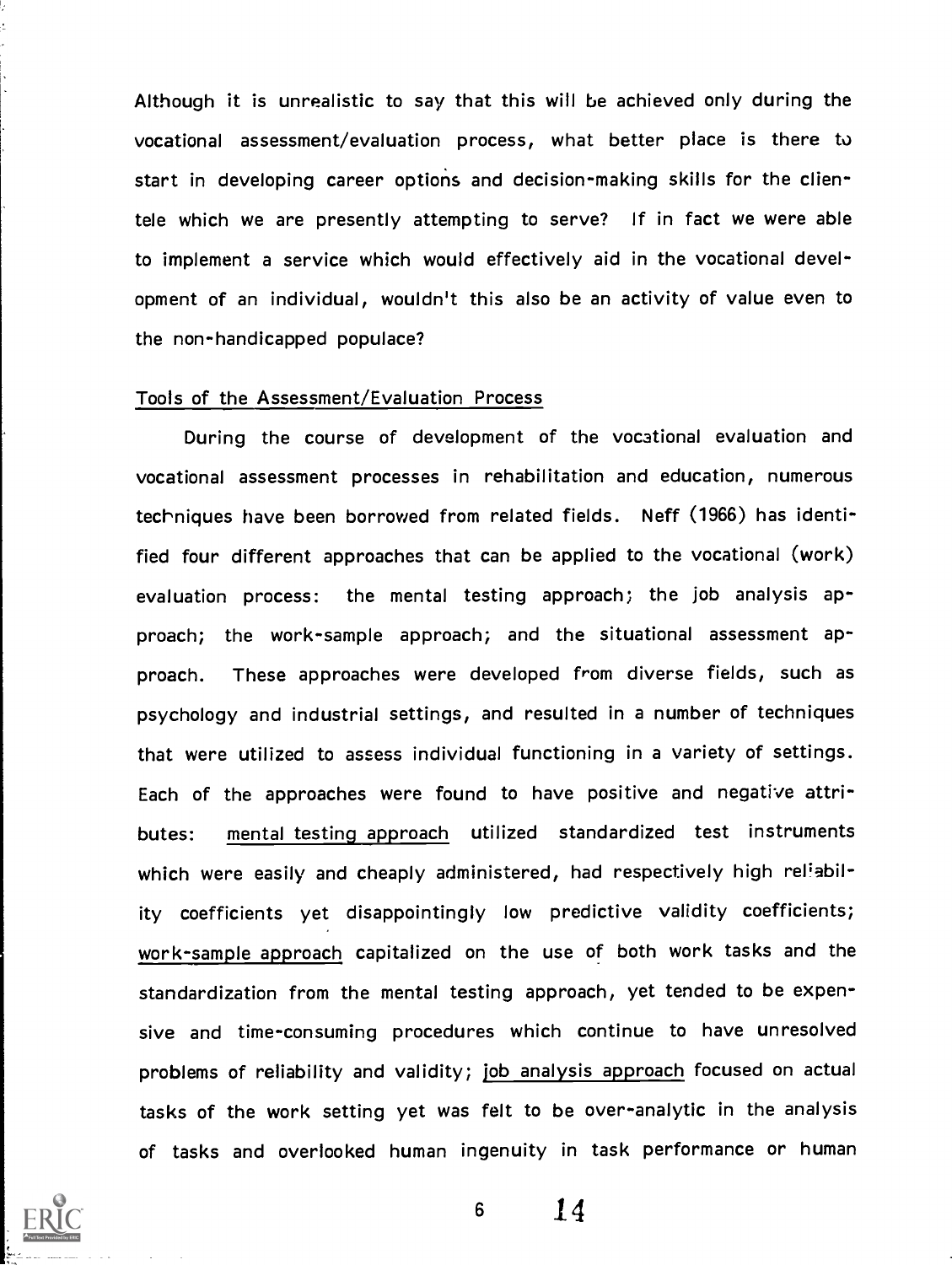relations components; and the situational approach which focused on assessment in natural environments but offers difficulty in determining how situational and individual variables interact to produce the total behavioral effect exhibited (Neff, 1968; Dunn, Korn and Andrew, 1976).

Numerous instruments and procedures have been developed over the years which have aided professionals in conducting individual and group assessments for a variety of aims. The choice of method was found to depend to a considerable degree on objectives, with no one of these four methods doing everything since each deals with a restrictive facet of a many-faceted problem (Neff, 1968).

Some of the technology which has been developed for use in vocational assessment/evaluation has included: job analysis; interviewing; behavior observation procedures; aptitude, ability, interest and personality testing; work sample testing; job site evaluation; trial training assessment; simulated job station assessment; medical examinations (general and specialist); and physical capacities evaluation (VEWAA, 1975; VEWAA; 1978; Minnesota Division for Vocational-Technical Education, 1979; Brolin, 1976; Petri, 1980).

#### Models of Vocational Assessment and Vocational Evaluation

As is the case with the multitude of tools available, there is an ever increasing number of models by which the vocational assessment or vocational evaluation processes may be viewed. These models aid in specifying the processes used to operationalize vocational assessment in real environments--school or rehabilitation facility settings or in the comprehensive service program offered through an agency. Brolin (1976, 1978), Albright, Fabac and Evans (undated), Davis and Ward (1978), Schalock and Karan (1978), and the Vocational Evaluation and Work  $\ell$  djustment



 $\frac{7}{15}$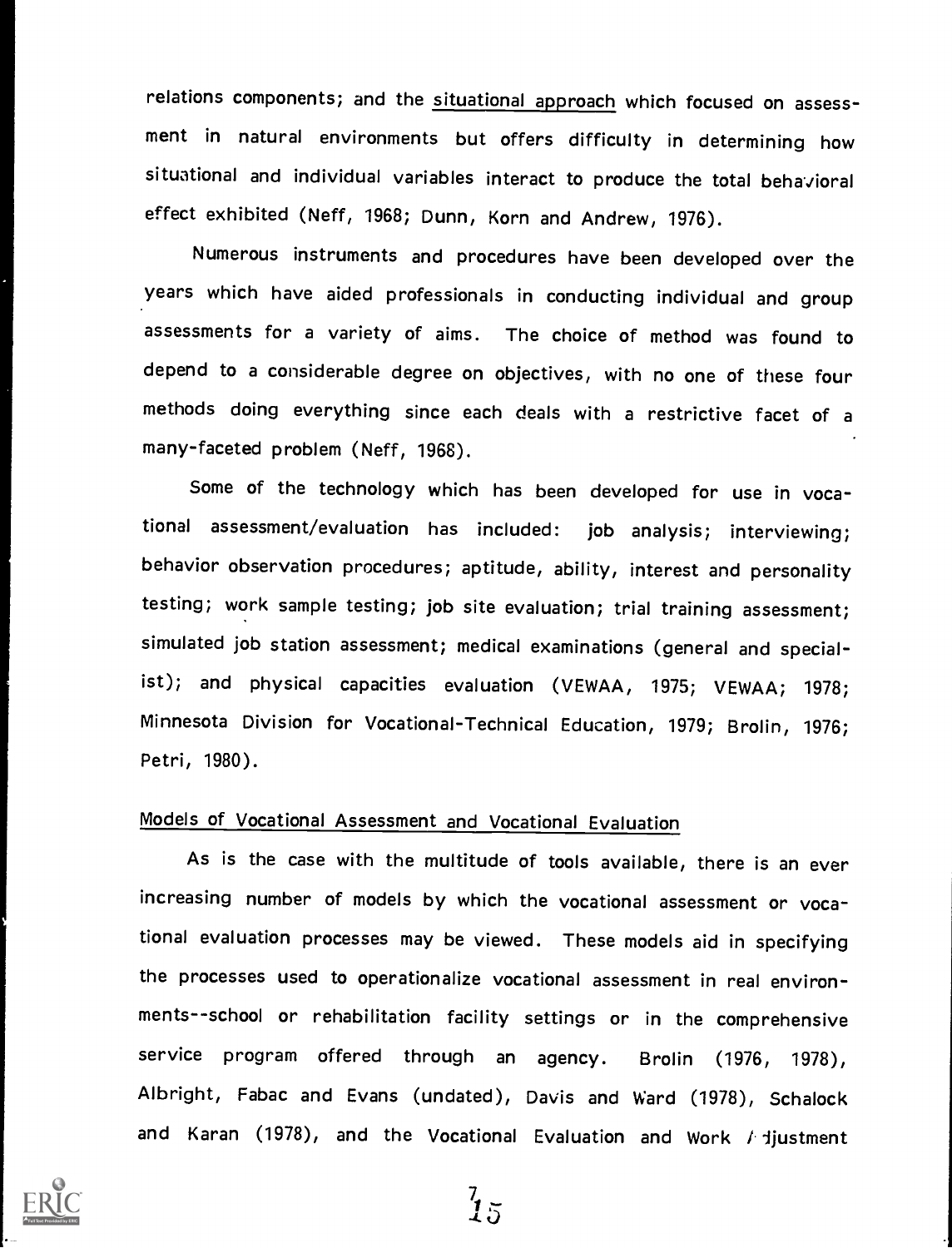Association (1975, 1978) are but a few of the numerous model providers who have attempted to describe the relationship of vocational assessment/ evaluation to larger service delivery systems. In many cases, an integrated approach is advocated so that continued monitoring of individual performance and feedback on progress can be maintained. However, frequently the actual implementation of the vocational assessment/evaluation process is limited to a matter of days or weeks, and is conducted in an isolated setting, with the information being provided on the individual in only an episodic manner. This is readily evidenced in the stress being placed on development of vocational assessment/evaluation centers, rather than improving the lines of communication between personnel and utilization of appropriate assessment technology directly in classroom settings. Implementation of these assessment practices in actual class settings would allow us to observe student or client behavior under real situational criteria which we can only attempt to simulate in a center or segregated classroom.

#### Use of Findings in Service Program Development and Implementation

The Vocational Evaluation and Work Adjustment Association in their state of the art project (1975) found that:

There is an increasing body of research evidence to indicate that vocational evaluation differs from other clinical assessment pro- cesses in that it improves (client) functioning. Yet this remains <sup>a</sup> neglected area and is often overlooked in program planning and development in vocational evaluation.

Beyond this obviously important but neglected factor, it found that through the vocational evaluation process

both the referring agent (rehabilitation counselor in most cases) and the client should directly benefit from the increased information in a way which facilitates their joint development of a plan of action (p. 33).



 $\frac{1}{8}$  16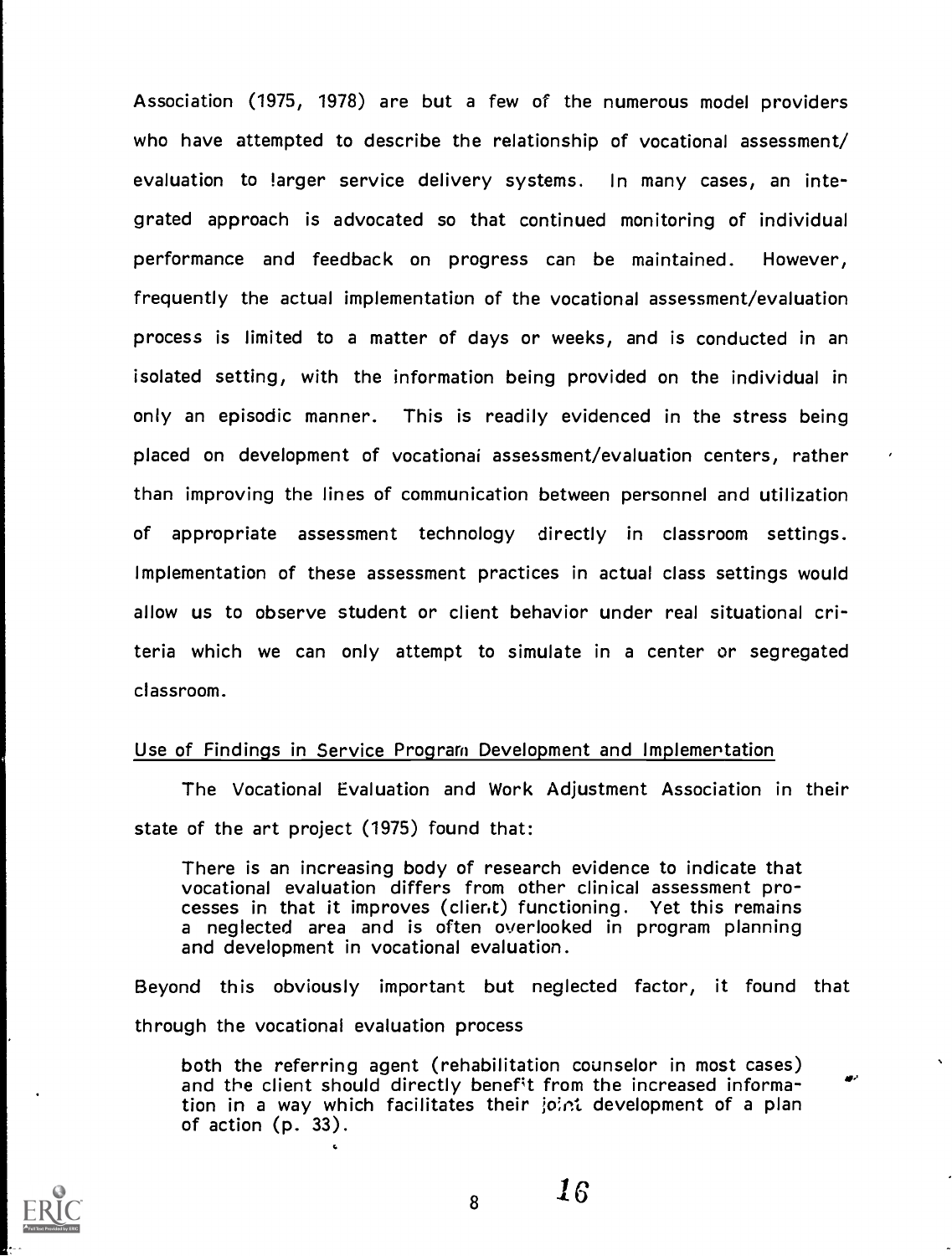Taken in light of recent legislative mandates regarding the development of individualized education programs (IEPs), these factors are important to school personnel in that they reflect a developmental process which the student goes through to gain career awareness, develop options for career planning and provide opportunity to make decisions. The vocational assessment/evaluation process within schools should provide valuable information to those involved in IEP development/implementation activities, particularly the student. However, it cannot stop at a point of information provision, rather it must allow the student to experiment, explore and develop new skills which will in turn create new alternatives for program placement. Without allowances for this development to take place, we may be cheating individuals by making decisions based upon past or present performance before opportunity for further improvement of functional skills has taken place (i.e. making a prediction of optimal vocational placement for a student prior to participaticn in a vocational skill training program or provision of supportive services which may increase the student's actual functional capabilities).

With requirements of quality information and individual development being built into the process of vocational assessment/evaluation, the evaluation of the utility of outcomes becomes a much simpler task. Dunn (1969) stated that

the determination of the utility of a test or work sample (which are frequently used tools in the vocational assessment/vocational evaluation process) must take into account not only the validity<br>of the test, but also the extent to which the test information can<br>be used for a number of different decisions, the amount of<br>unique information provided by the test information permits the user to make clear choices.

Unfortunately, due to the special credentials and competencies required to administer certain assessment devices and synthesize/interpret assessment



 $\overline{9}$ 17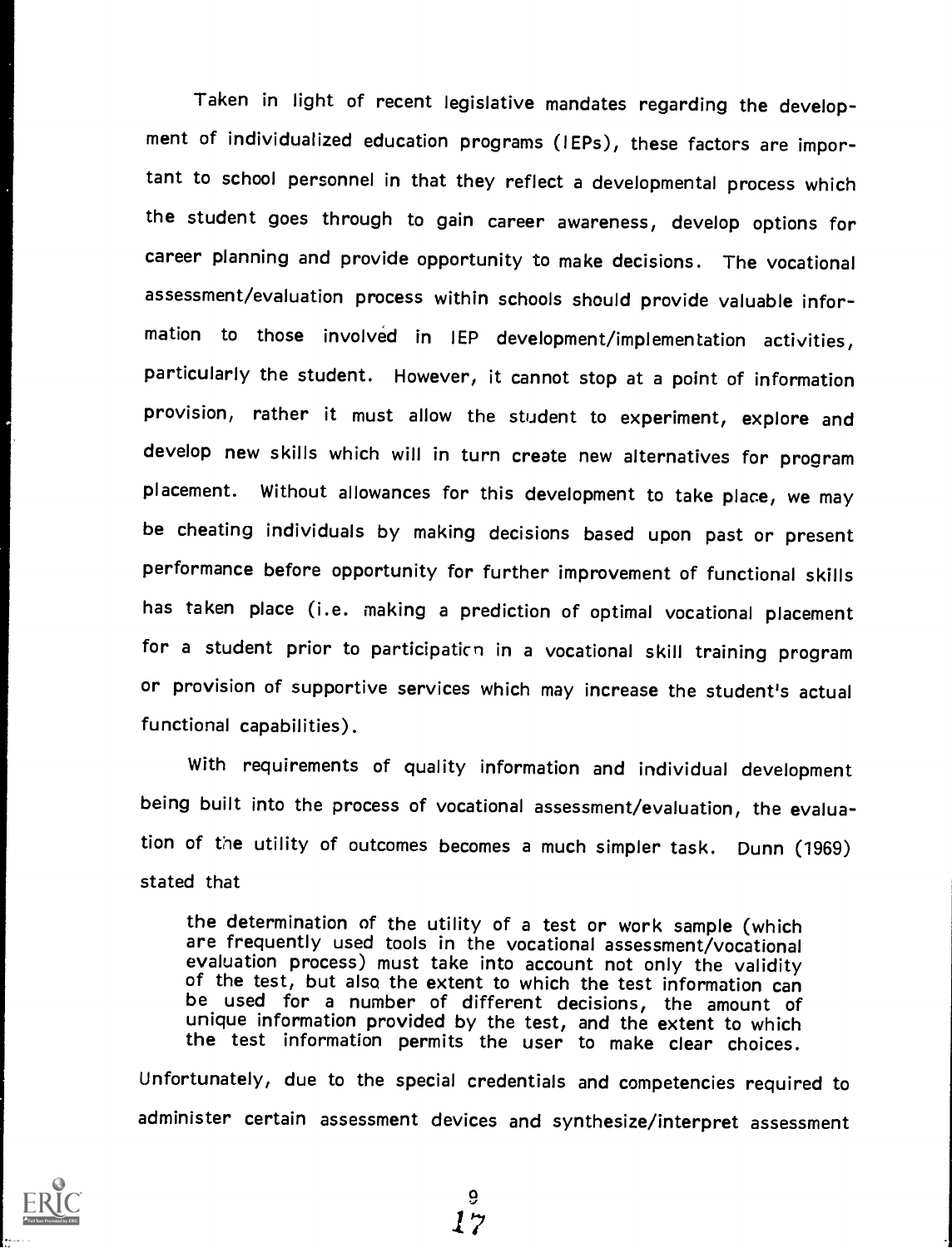information, we have frequently been required to depend on specialists to communicate the true meanings of the data which has been collected. Its application to school-based and rehabilitation settings requires that someone transform the empirical and behavioral information collected into <sup>a</sup> functional outcome--a prescription of appropriate service needs, required setting modifications, and so on.

At this time, significant research is taking place which is attempting to address critical questions regarding the vocational assessment/evaluation process in terms of the utility of information gathered, effects of the process on clients (students), improvement of technical aspects of assessment tools, and evaluation of the effects of the process in terms of rehabilitation outcomes. Institutions such as the University of Wisconsin-Stout, University of Arizona, Auburn University, Syracuse University, St. John's University, and the University of Oregon have addressed the improvement of methods to assess individuals who are handicapped. Although they all do not focus their efforts on vocational assessment or vocational evaluation, they have addressed tools and processes that are readily applicable to these approaches, such as: behavioral observation techniques; assessment of independent living skills of the severely handicapped; learning style assessment; and techniques to predict the rate of skill acquisition on <sup>a</sup> variety of simple to complex tasks. Unfortunately, dissemination of information about these developments continues to be limited. Significant improvements in vocational assessment/evaluation processes could be enhanced by better lines of communication between ar,d within related human service fields.

This section has focused primarily on <sup>a</sup> general discussion of the present s\* Ite of the art of vocational assessment and evaluation in the



 $10 \t 18$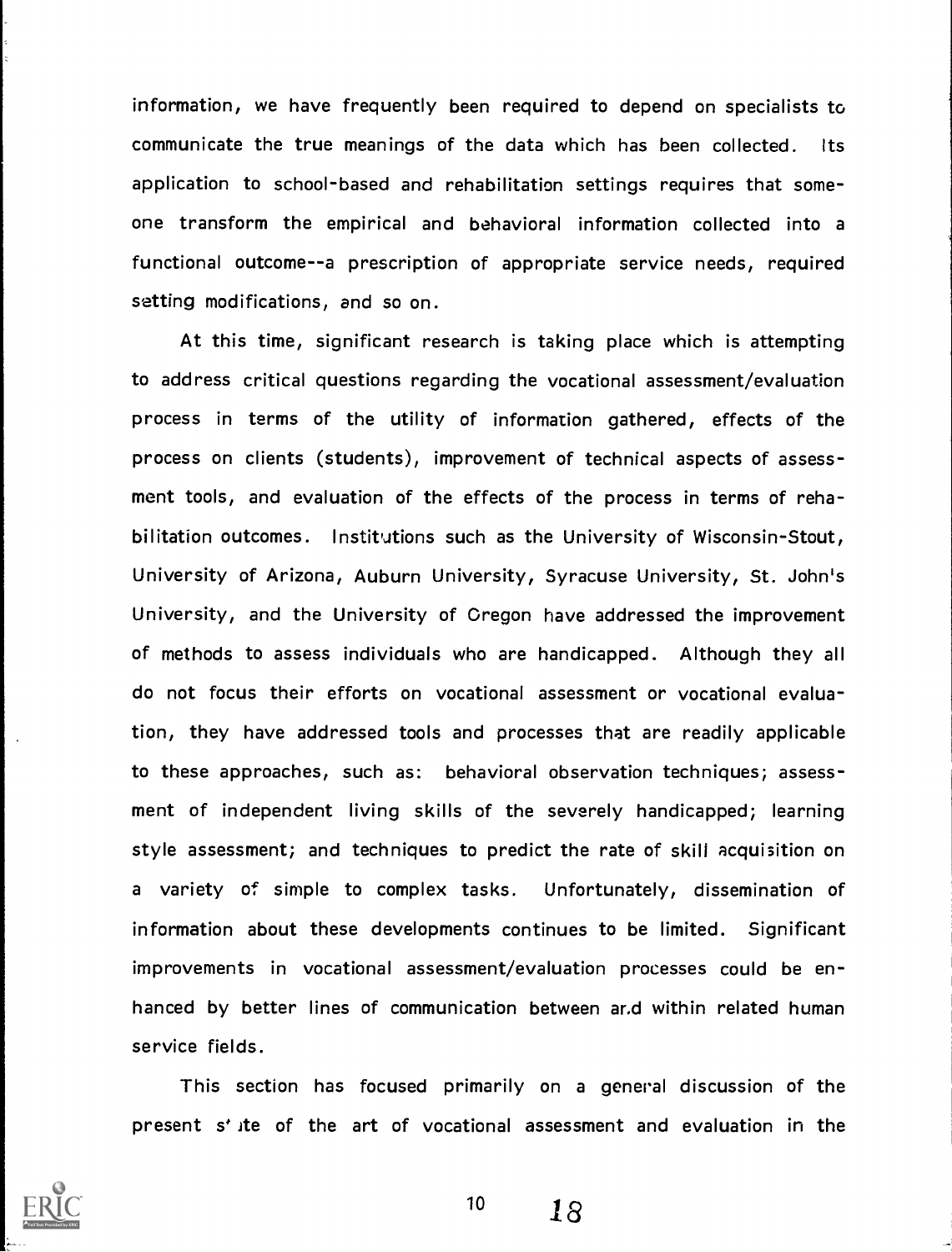fields of education and rehabilitation. The reader is encouraged to refer to the Vocational Evaluation Project: Final Report (VEWAA, 1975), the Davis and Ward (1978) publication through the Council for Exceptional Children, and the Minnesota Division of Vocational-Technical Fducation/ Special Needs Unit (1979) document for a fuller discussion of developments, approaches and problems associated with the processes of vocational assessment and evaluation.

#### IDENTIFICATION OF PRESENT PROBLEMS

In the past, numerous concerns have been raised regarding processes and instruments utilized to assess vocational functioning. The utility and validity of information derived from assessment practices has been questioned during the past several decades, resulting in major controls being placed on their utilization in school and industrial settings (EEOC guidelines on the use of tests in personnel selection practices; P.L. 94-142's mandated practices on utilization of only assessment devices deemed appropriate to the individual student's functioning level and needs). Many of these difficulties still need to be resolved, resulting in continued questioning regarding the value and accuracy of the information obtained.

Outlined in this section are a few of the concerns and issues which are presently affecting the vocational assessment evaluation processes in the education and rehabilitation communities. Of particular interest in this partial listing are: the objectives of the process and its role in the service delivery program; present restrictions on the implementation of a comprehensive program; problems associated with particular assessment technology; personnel selection and training problems; use of assessment data and recommendations; on-going evaluation of the efficacy of assessment programs; information dissemination; and coordination of inter-and



<u>19</u>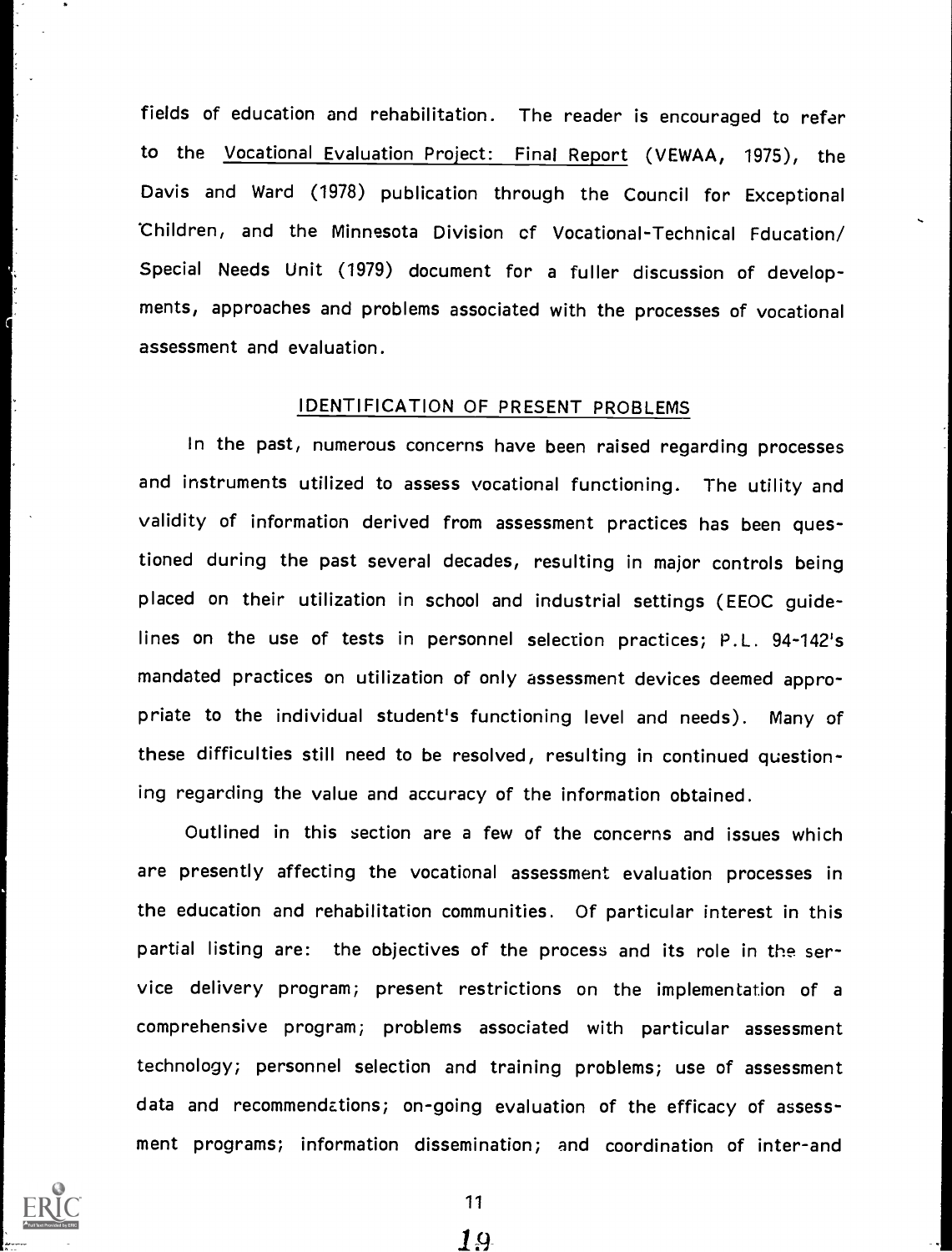intra-agency efforts. By no means is this listing to be viewed as all inclusive, exhaustive nor connote priority of the issues.

#### Objectives and Roles in Service Delivery Systems

Review of the literature has resulted in the identification of several objectives or roles which vocational assessment/evaluation addresses or serves in education and rehabilitation settings including: to measure individual capacities, interests and needs; to predict future outcomes in employment or training; to determine appropriate placement and situational modification; and to promote career development (Albright, et al, undated; Brolin, 1976; Brolin, 1978; Davis and Ward, 1978; Dunn, 1969; Dunn, et al, 1976; Larsen and Poplin, 1980; Neff, 1966; Petri, 1980; Pruitt, 1977; Sabatino and Miller, 1979; Schalock and Karan, 1978; Turnbull and Schulz, 1980; VEWAA, 1975; VEWAA, 1978).

o Measurement -- This aspect describes the present levels of functioning and needs of the handicapped individual, including their: aptitudes; abilities; temperaments; interests; needs; physical capacities; values; socio-economic situation; independent living skills; and other work and work-related aspects of independent functioning (VEWAA, 1975; VEWAA, 1978; Davis and Ward, 1978). Unfortunately, the objectivity and validity of information that is derived from the various assessment techniques applied in vocational assessment/evaluation or other assessment processes has been limited, particularly in application to special populations such as the handicapped and disadvantaged (Dunn, et al, 1976; Schalock and Karan, 1978; Neff, 1966). Although numerous sources have advocated the modification of assessment tools to meet the particular characteristics of



12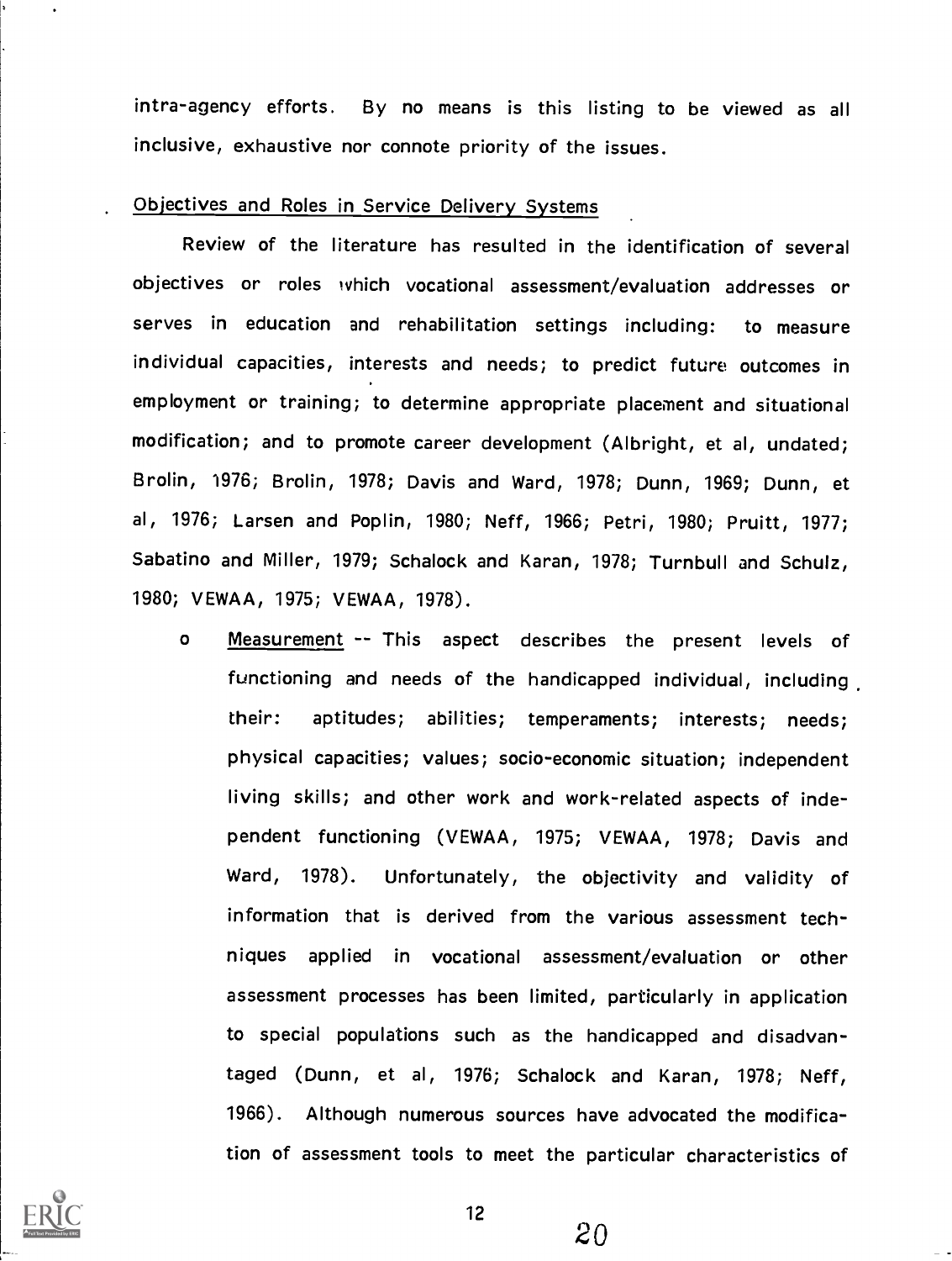the handicapped individual, little is known about the resulting effects.

- o Prediction -- Often, assessment devices are utilized to determine the potential of individuals when placed into a specific environment. In the case of vocational assessment evaluation tools, such as work samples and psychometric tests, prediction of the eventual success of the handicapped individual in a work environment is desired. To accomplish predictive aims, knowledge of the criteria required by the environment is mandatory. Typically, the criteria required in work environments is determined through job analysis and other techniques as applied to nonhandicapped workers. Use of the resulting norms, based upon a work environment and non-handicapped workers, in a predictive mode may in fact be violating the mandated aims of present legislation. Within education, we may be striving to place the handicapped individual into an appropriate work situation, but only after we have placed him/her into an appropriate learning environment. We do not presently have criteria upon which to base predictions for success in learning environments (Dunn, 1969; Sabatino and Miller, 1979; Neff, 1966). In fact, no perfect predictor has yet been found (Dunn, 1969). Thus, as Sabatino and Miller (1979) have pointed out a predictive model of vocational assessment is discriminatory at best and all too often exclusionary.
- <sup>o</sup> Prescription -- Often, particularly in the case of individualized service delivery programs (IEPs and IWRPs), we are striving to select appropriate placements and modifications that will enhance



13

 $\mathcal{Z}1$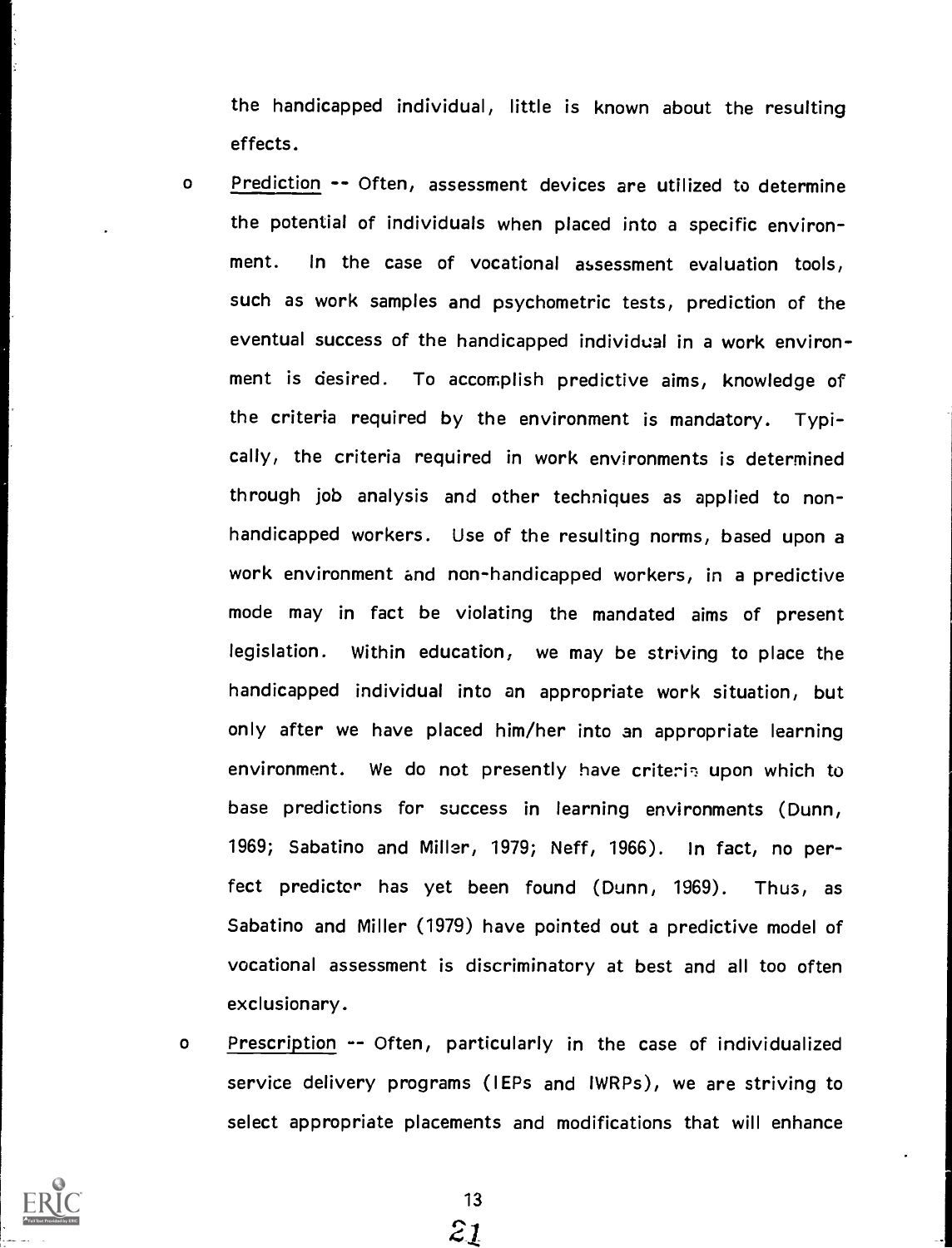the skill and behavior acquisition of handicapped individuals. As in the case of the aim of prediction, the information acquired through assessment must be accurate and relevant for decisionmakers. This can only be achieved through the use of appropriate norms or comparison standards, and if the information is presented in <sup>a</sup> format that can be utilized by the assessor, handicapped student or client, the IEP team; and those who will be involved in the actual treatment process (classroom teachers, support service personnel and parents) (Dunn, 1969; Sabatino and Miller, 1979). Too often, we have depended on specialists to assist in the interpretation of assessment outcomes into realworld applications.

o Treatment Modality -- Brolin (1976 & 1978), the Vocational Evaluation and Work Adjustment Association (1975) and others (Schalock and Karan, 1978; Pruitt, '1977) have emphasized the importance of the vocational assessment/evaluation process as a treatment modality. Since these processes may include more than just assessment components (e.g. occupational information, decision-making and planning activities, etc.), their value to schools is easily seen. Social, moral, vocational and other skills are all developmental goals of the educational process. The use of vocational assessment/evaluation as an integrated part of this process, to provide expanded opportunities to make important decisic is about present and future life roles, is necessary for many youths. Within the context of a school program, decisions can take place with minimal risk and support. However, in many settings the assessment component is stressed and the treatment



14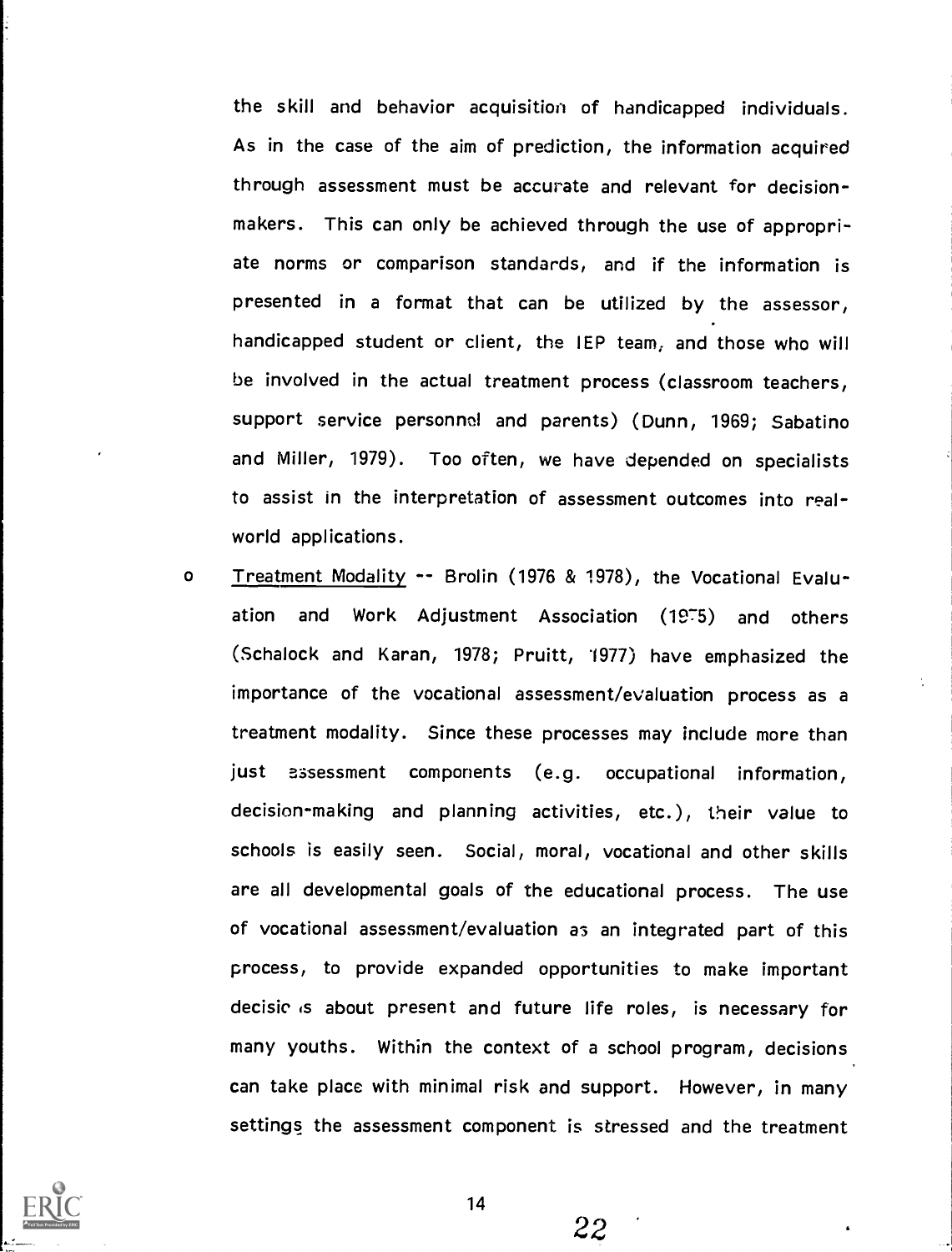component neglected. As Dunn (1969) suggests, the most important measure of the effectiveness and utility of the vocational evaluation process is its benefits to the client (student)--particularly in terms of their enhanced growth in learning about themselves.

### Implementation of the Vocational Assessment Process

In the translation of programmatic models into operational entities, implementers have unfortunately resorted to segregated models for the delivery of vocational assessment services (Phelps, 1980; Laski, 1979; Schalock and Karan, 1978). The plethora of attempts to create vocationa' assessment centers on local or regional bases raises issue with the value of approaches in terms of: cost of program development, time out of regular classes, transportation costs: utilization of information for development, or for classroom modification; extent of resources, and the efficacy of the program versus other alternatives that might be made availably Also, how frequently have vocational assessments/evaluations concentrated on the functional characteristics of the student (client), while skimming over the assessment of learning modes which are most appropriate for the student? At present, the assessment of learning styles methodology is in an early stage of development (McCray, 1979). It appears that learning style assessment and in-class transference of various technological aspects of the vocational assessment process could do much to provide more constructive information, while contributing to the development of the student in a more normalized setting (Schalock and Karan, 1978). Major findings of the Olympus Study (1974) and a study conducted by Schneck, Lerwick and Cope (1977), indicate that the use of special (isolated) classes are quite logical--since they ease the requirements to maintain fiscal accountability



15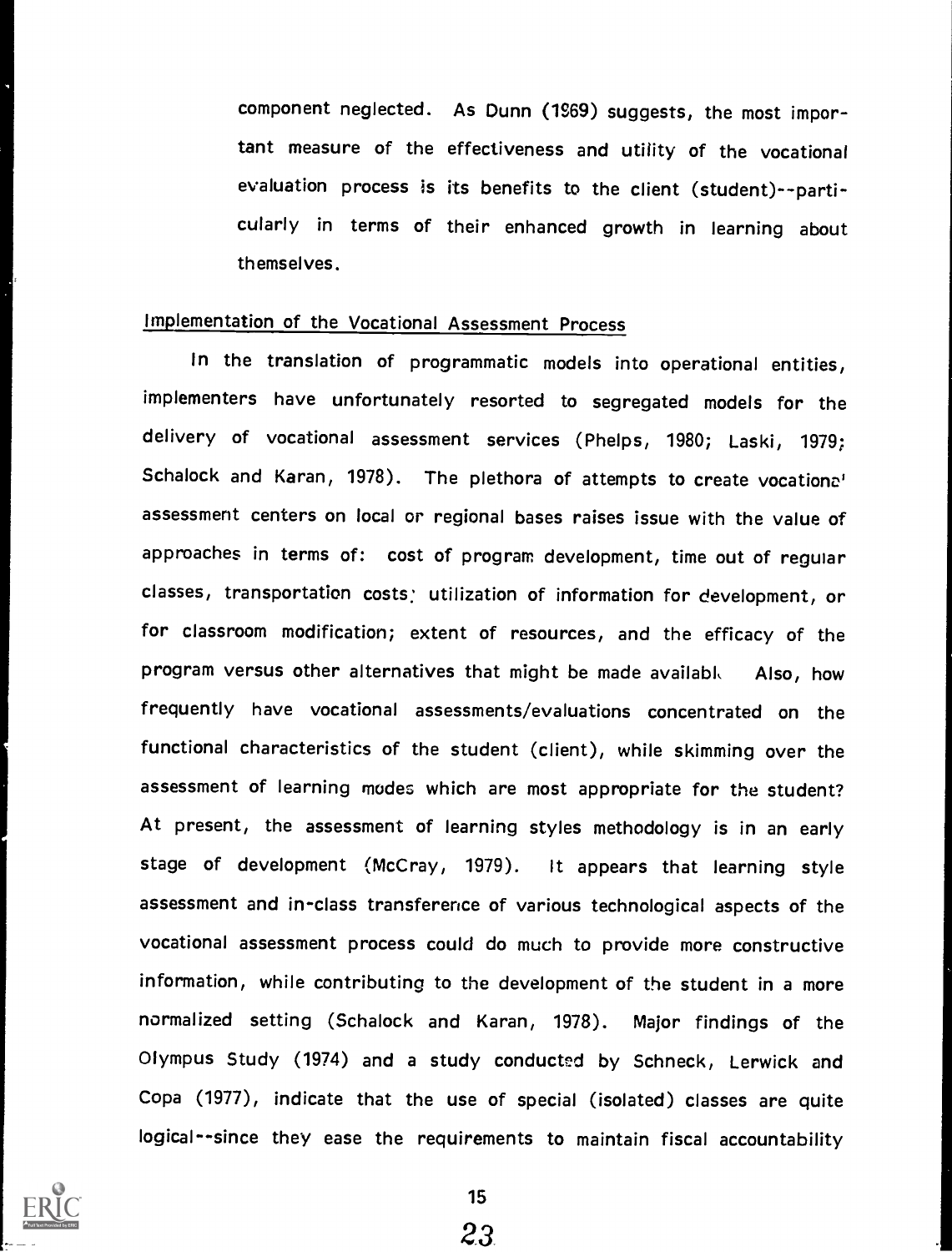as mandated for handicapped programs under federal legislation. However, there continue to be cries for increased enrollment of handicapped students in regular classes. An integrative approach toward vocational assessment could not only aid the handicapped student, but also would be of benefit to other students in their own career development.

#### Technicai Problems of Assessment Procedures

Psychometric tests, work samples and behavioral observation techniques have been found to have continuing problems with reliability, validity and norming, particularly with the moderately and severely handicapped population (Dunn, et al, 1976; Schalock and Karan, 1978; Sabatino and Miller, 1979). Dunn (1969) points out that predictive validities for both tests and work samples used with the disabled and disadvantaged tend to be low while the costs of administration continue to be high. Further, he addresses the issue of information utility in that the information derived from a score itself depends largely upon the norms which are available. As a good rule of thumb, norms should be developed according to the decisions of the evaluator. If this is the case, why do we continue to compare the handicapped to employed workers or other handicapped persons who also do not have the prerequisite skills to compete when the performance was measured to develop the norm?

Other concerns in the use of present technology include: the limited availability of inctruments which are presented in a number of languages or in various other modes of communication; the lack of provision of criteria by which to determine the appropriate personnel to administer it; the lack of instruments which are criterion-based performance measures rather than predictive measures; the lack of reporting procedures which would provide more than just a broad estimate of educational performance; lack GI

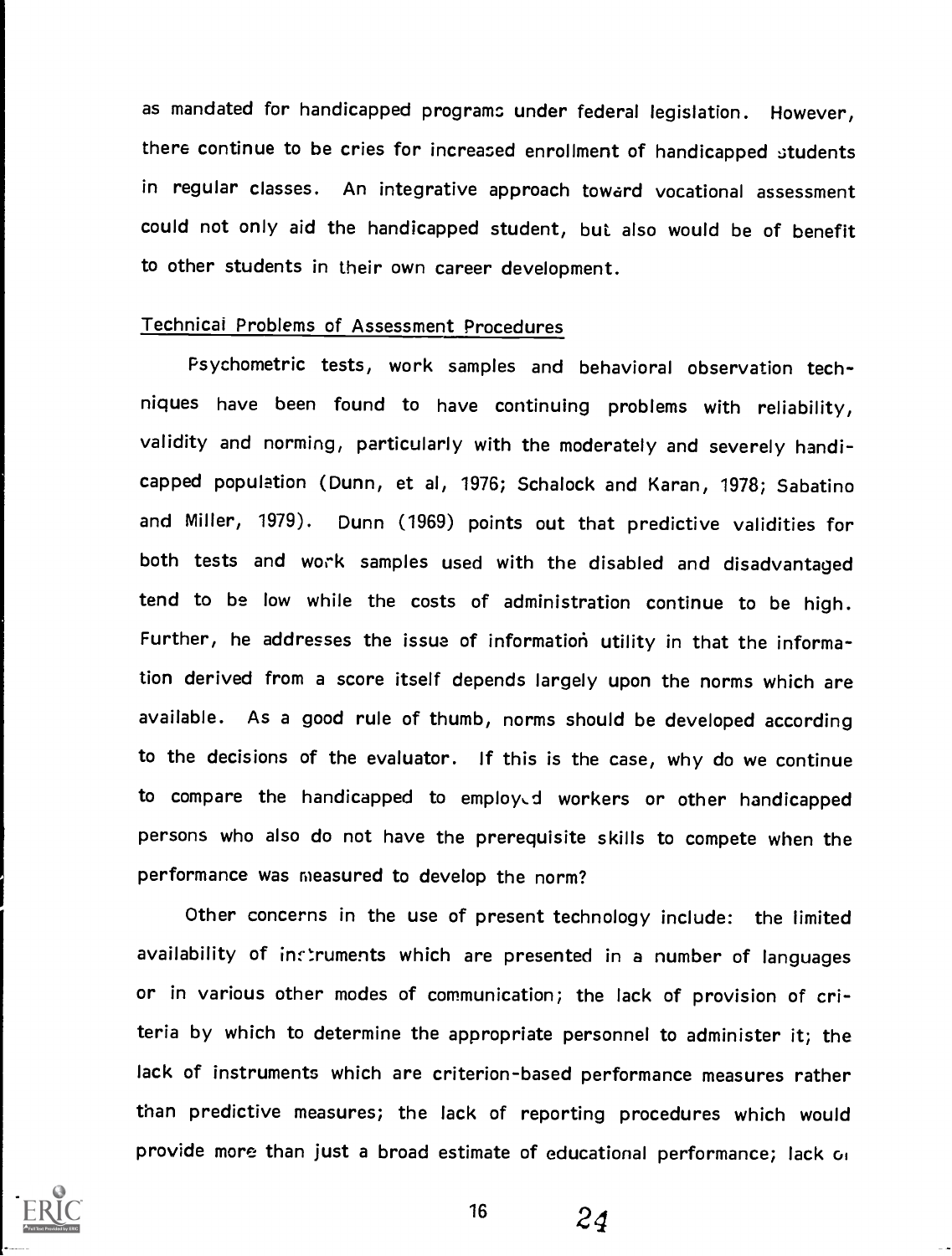reporting which is applicable to learner style and characteristics for the classroom instructor and support service personnel.

An important concern with present psychometric assessment technology is that most are developed from trait theories which assume that certain traits are unalterable (Schalock and Karen, 1978). An individual's performance is viewed as a reflection of his/her present and future capacities rather than realization that aptitudes, interests, abilities, and socalled other traits are not static, but are influenced by situational variables surrounding a person's learning experience.

Even if this realization is apparent, we continue to have problems which limit improvement of assessment technology including: very meager resources with which to field-test our procedures in actual (industrial or classroom) settings; inability to observe the client or student after they leave the evaluation setting; and the outcome criteria which we are continually forced to use tends to be a very crude measure (employment vs. non-employment; success or failure). In other words, genuine validation of evaluation procedure continues to be very inadequate (Neff, 1966).

#### Personnel Preparation and Selection

Sabatino and Miller (1979) point out that a historical lack of appropriate diagnostic systems has impaired the educator's ability, first, to design appropriate educational models, and second, to measure the effectiveness of the programs on specified youth.

With respect to the identification and assessment of handicapped individuals, it was found (Schneck, Lerwick and Copa, 1978) that considerable variation in expertise, information and technology is needed to identify persons using the various indicators of handicapped and disadvantaged conditions that are presently used in program implementation. Teachers

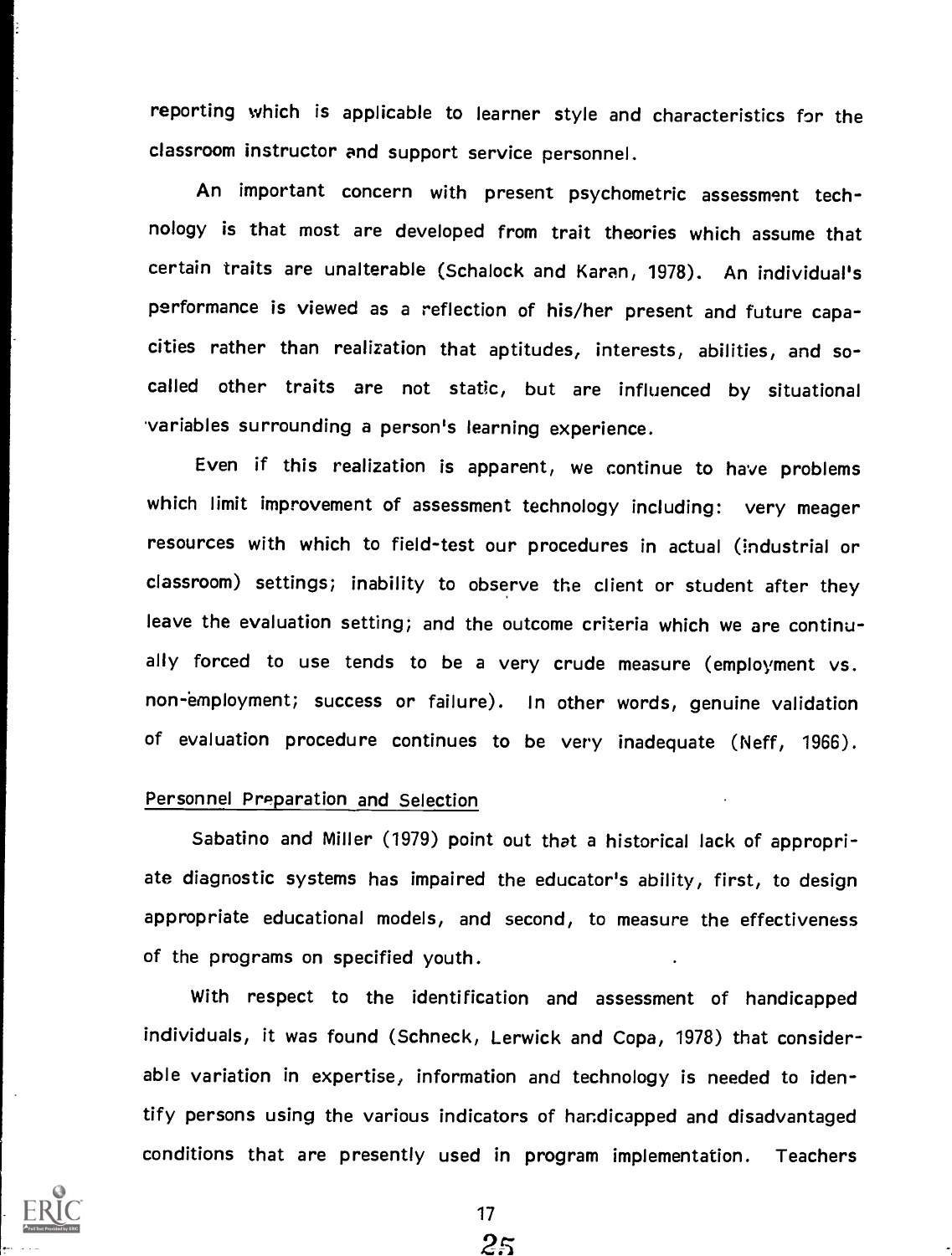and other professionals have repeatedly used tests for purposes other than those for which they were designed (Schalock and Karan, 1979).

A study of vocational education instructors in Iowa (Phelps, 1980), is consistent with results from other inservice need assessments conducted around the country. The study indicated a major need for assessment and diagnostic skills was the highest inservice training priority for this group. Unfortunately, present preservice and inservice teacher education programs only skim the surface in dealing with individual assessment strategies if at all. There are only a few formal programs oriented toward vocational assessment/evaluation (University of Wisconsin-Stout, University of Arizona, Southern Illinois University, Auburn University, Syracuse University), although many more are in the process of development. Further, limited inservice opportunities for present instructional personnel are available, emphasizing improvement of integrated models, technical aspects of instrumentation, and utilization of results.

#### Dissemination of Vocational Assessment Information

Perhaps the greatest oroblem is that of communication, both within and between other fields interfacing vocational assessment. Although there are many resources available to the education and rehabilitation communities, their existence is not known to many people in the field. Of particular importance are: the Materials Development Center, University of Wisconsin-Stout, which is the national clearinghouse for the areas of vocational evaluation, work adjustment and facility administration within the rehabilitation community; the 20 Rehabilitation Research and Training Centers (in medicine, mental retardation, vocational rehabilitation, counseling, mental illness and deafness); and various research and demonstration projects, such as that being conducted on learning style assessment by



 $18 \t 26$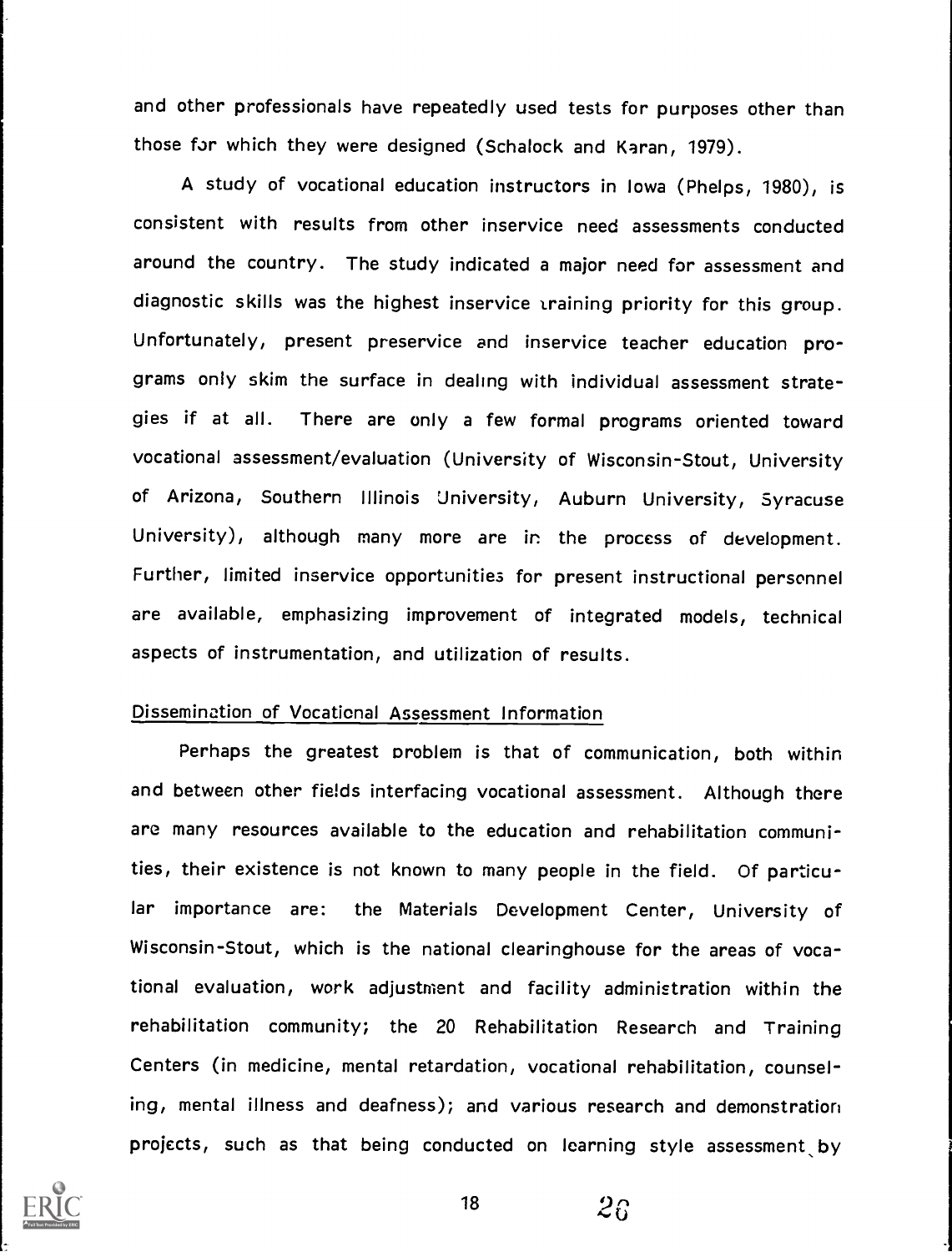Dunn, R. and Dunn, L. at St. John's University. These information resources are all vital to continued development and present operations of the field.

## Inter- /Intra- Agency Coordination and Vocational Assessment

Requests by the U.S. Office of Education and Rehabilitation Services Administration (Boyer and Humphreys, 1977; Boyer, et al, undated) have called for coordination and cooperation between vocational education, special education and vocational rehabilitation agencies. Included in the types of services and activities on which the agencies were encouraged to cooperate were those related to student/client identification and assessment. However, we continue to have problems in coordinating services within and between agencies (Phelps, 1980; Schneck, Lerwick and Copa, 1978) which hamper the provision of continuity and full service offerings.

#### NEEDS OF THE FIELD

Dr. Kenneth B. Hoyt (Tesolowksi, 1980; VEWAA, 1975) challenged the field of vocational evaluation to:

develop instruments and procedures that are: (1) more consistent with the programmatic structure of vocational evaluation; (2) useful for junior high school age pupils; (3) practical to use with large numbers of individuals; and (4) specifically applicable to vocational education.

Dr. Hoyt was very critical of vocational evaluation procedures developed under a vocational rehabilitation philosophy which are not practical for use with large numbers of students. He cited<br>the cost limitations imposed by systems. . . and denounced any further proliferation of vocational evaluation programs that require several days for completion. He was not able to specify<br>the characteristics of subgroups among the student body that would warrant this costly kind of job exploration endeavor.

The general subject of using more expensive technologies as a second resort was discussed. Dr. Hoyt pointed out the need for measures which will predict training success as well as outcome success. He was familiar with the problem faced by vocational education in that conventional normative testing is selective rather than useful in guidance (pp. 153-154).



Is r

2'Y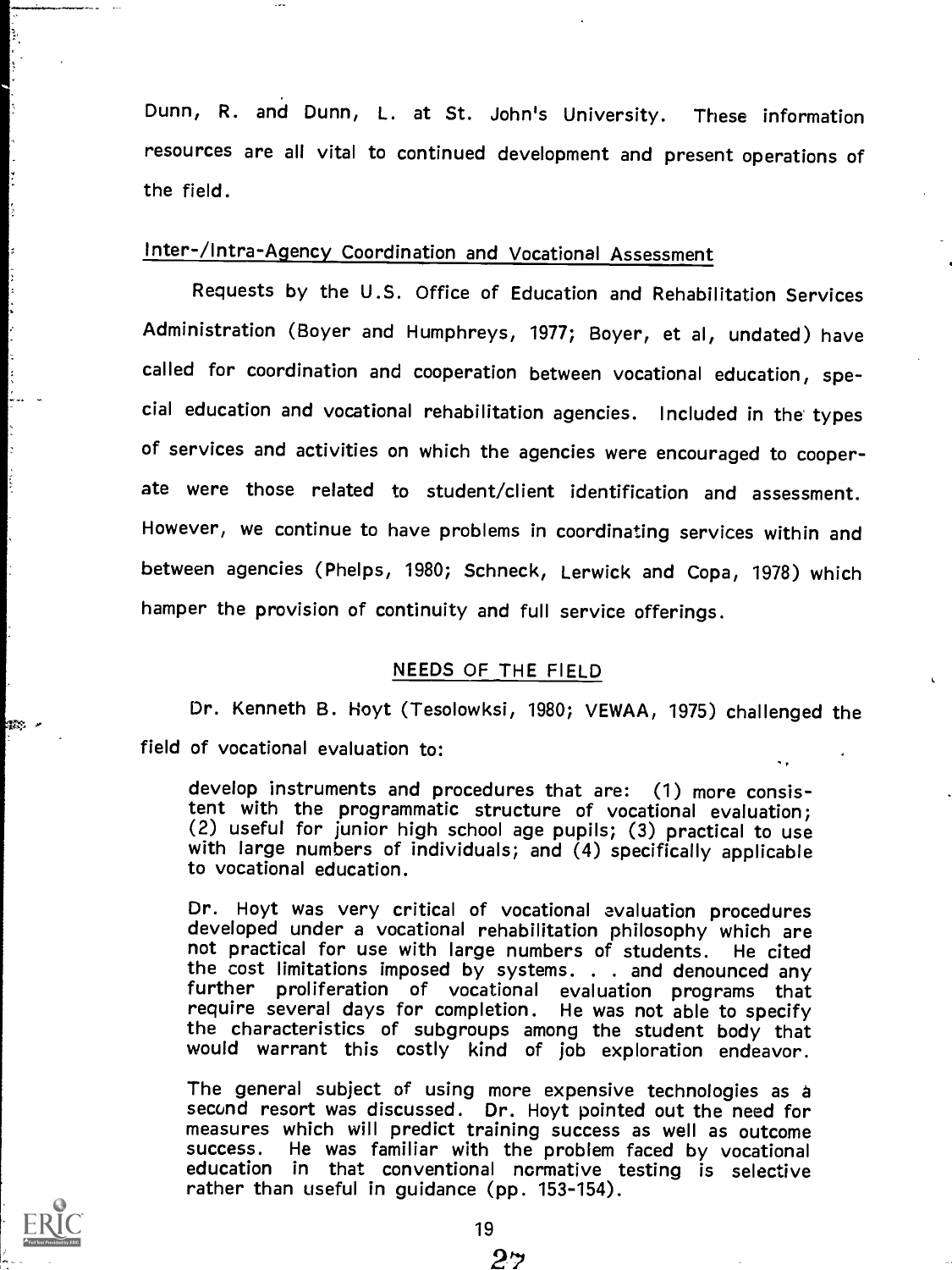Orelove (1978) in addressing the needs and concerns of school administrators suggested the following need considerations:

There is a need to provide service in a regular rather than episodic manner. Thus, assessment, intervention, and follow-up are a part of an ongoing system.

The need to follow an integrative rather than isolative therapy model, whereby assessment and therapy are implemented in the classroom and in the (child's) natural environment.

The necessity to work cooperatively with parents, including involving them in program planning and implementation and providing inservice activities to enable them to handle difficult medical or behavior management problems.

Considering the concerns of Orelove (1978) and Hoyt (VEWAA, 1975;

Tesolowski, 1980), the field of vocational assessment/evaluation and their

parent fields (vocational education, special education, vocational rehabilita-

tion) have numerous tasks to undertake, including:

- <sup>o</sup> Provision of expanded research funding in this priority area
- o Increased and more effective information dissemination efforts
- o Provision of baseline, needs assessment studies to determine significant problems in vocational assessment/evaluation
- o Provision of research designs for research or development efforts
- <sup>o</sup> A need to integrate and build upon research and related disci- plines, most notably the fields of vocational rehabilitation, special education and vocational education
- o Evaluation of learner assessment practices and their effects on handicapped learners
- <sup>o</sup> Development of functional diagnostic procedures to identify unique learning needs of special populations
- o Mandates for accountability on projects which would require dissemination and integration provisions
- o Requirement of program evaluation of assessment efforts, to assess cost-benefits/effectiveness, degree to which services are provided, determine utilization of recommendations, identify problems in serving special populations, and to provide input into improvement needs in federal and state legislation and regulations

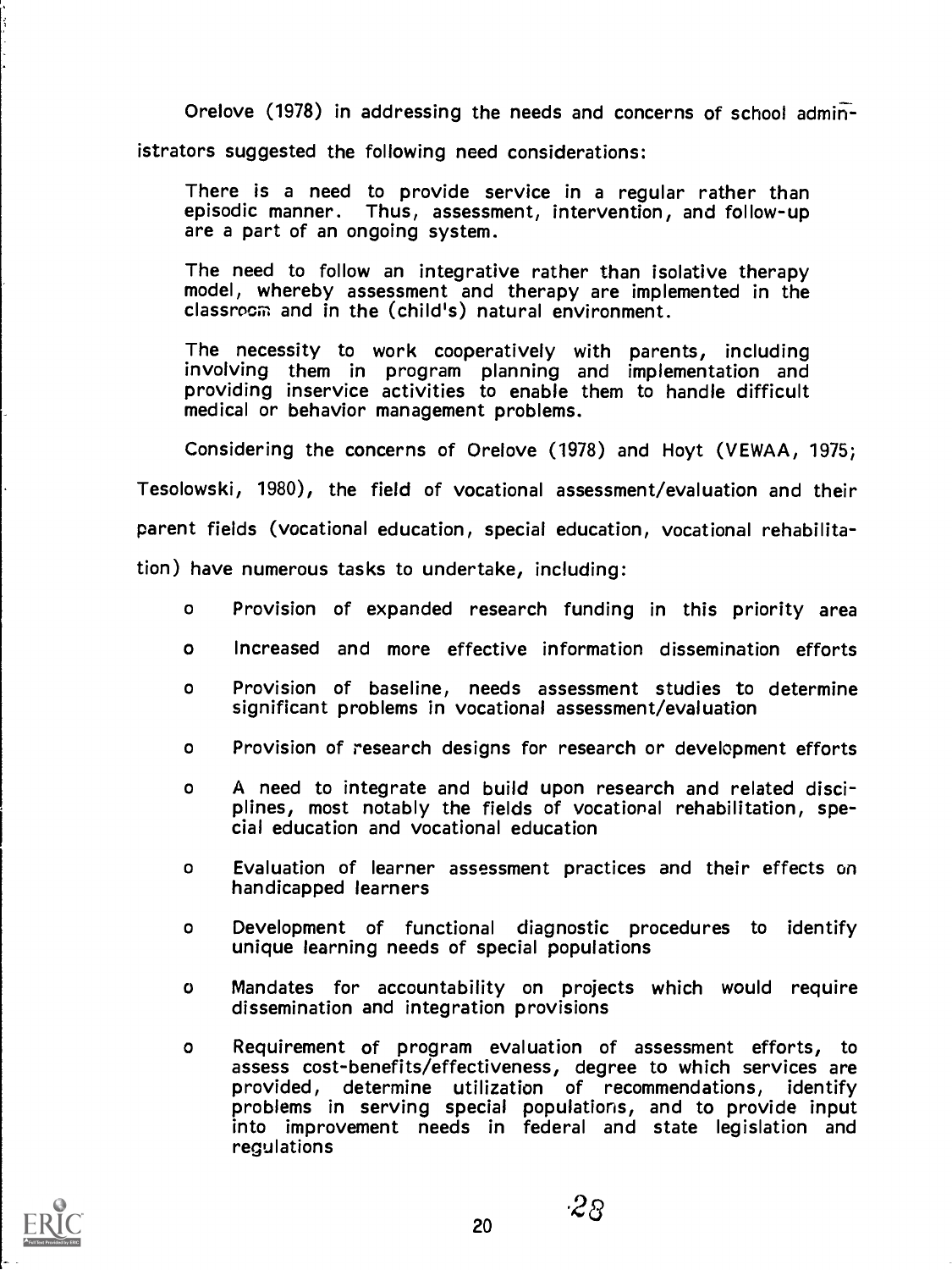- <sup>o</sup> Provision of much needed technical assistance to federal, state and local education agencies particularly targeting on vocational assessment/evaluation and its utilization in individualized service programs (IEPs and IWRPs)
- o increased involvement of colleges and universities in preservice and inservice, dissemination, and research development and design activities, particularly as technical advisors to federal, state and local agencies
- <sup>o</sup> Increased utilization of parents as assessment and treatment resources in the educational process. This includes provision of appropriate training, consultation and followup as they become more involved in the provision of direct services to their child
- <sup>o</sup> Provision of alternative methods of skill development for profes- sionals, including: internships; apprenticeships; individualized instructional packages; cross-disciplinary training; etc.
- <sup>o</sup> Integration of the vocational assessment/evaluation process into the agency's overall program, so that the results of the unified process (along with remediation) can be used for evaluating the program's goals, objectives and outcomes
- <sup>o</sup> Develop techniques for analyzing learning environments that are useable by classroom instructors
- <sup>o</sup> Develop functional assessment systems that would be of use in identifying appropriate services

(Sabatino and Miller, 1979; Phelps, 1980; Schneck, Lerwick and Copa, 1978).

#### SUMMARY

Dr. Kenneth Hoyt (VEWAA, 1975; Tesolowski, 1980) when asked to provide a state of the art description of the status of vocational education, vocational evaluation and vocational guidance up to the mid-1970's, stated that:

Vocational evaluation and vocational guidance for students who come into vocational education programs is made difficult by a number of complicating factors. First, many students enter vocational education not because they have clearly chosen it but because they have either rejected, or been rejected by, the other elements of our educational system. They often lack any clear notion regarding career goals.

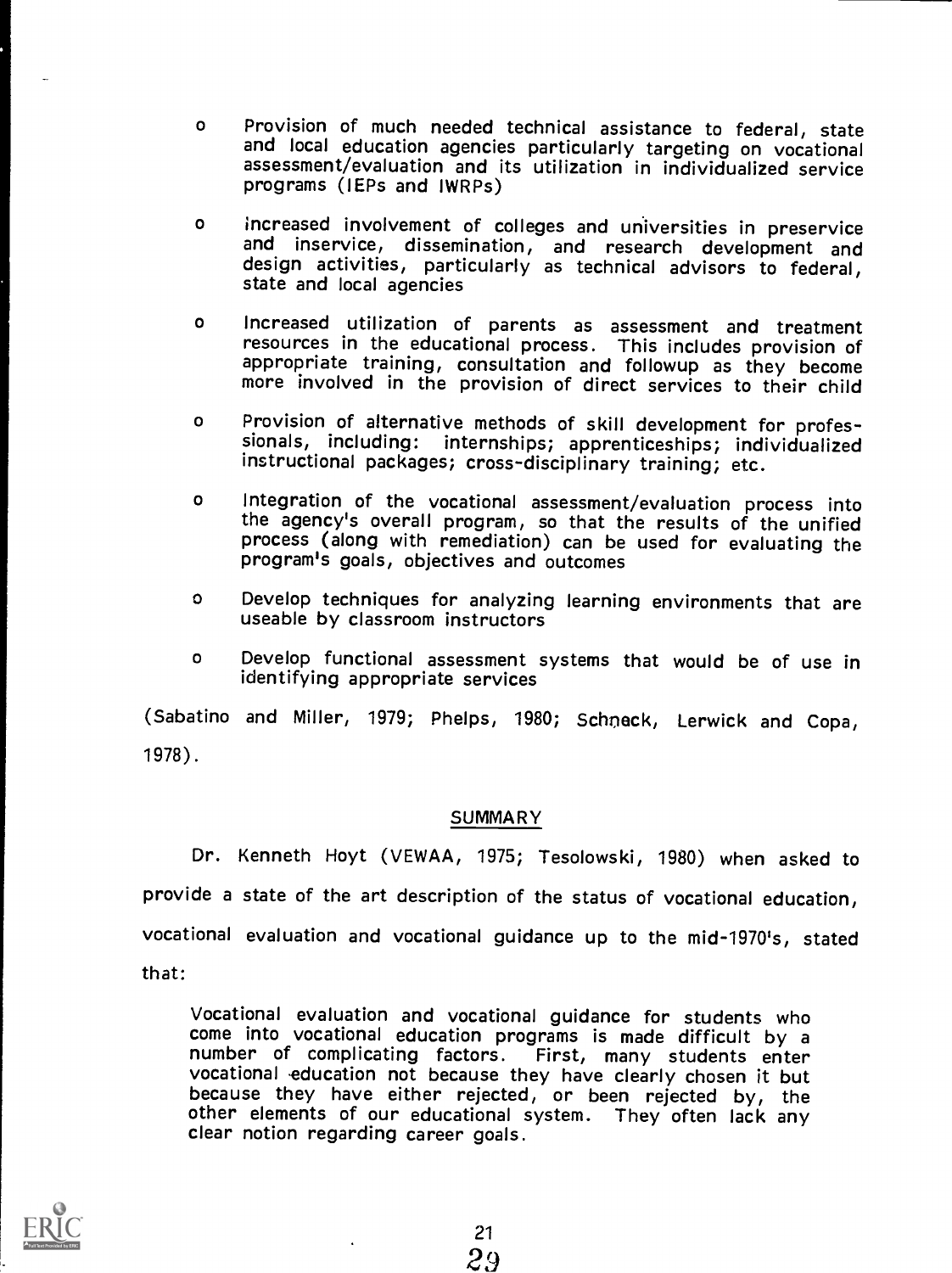Second, the numbers and variety of vocational-technicaloccupational training areas are increasing rapidly. Students at a very young age have to make fairly specific choices among training programs.

Third, few schools offer adequate career exploration activities for junior high students even though those individuals are at an age when initial choices are considered and often made.

Fourth, almost all schools lack the hands on means by which all students may be exposed to the range of occupations.

As a national movement, efforts have been promulgated to increase the career exploration and vocational training provisions to youths at earlier ages. Along with this movement career development programs for special needs populations continues to be an emerging national priority. With this move toward improving the career opportunities and vocational education of the handicapped has come a need to understand the functional educational needs of special students prior to instructional planning (Phelps, 1980). As the field of vocational assessment/evaluation develops to meet this need, we will continue to experience problems and challenges which will hopefully make it a stronger, more objective and integral part of manpower development programs in education and rehabilitation.

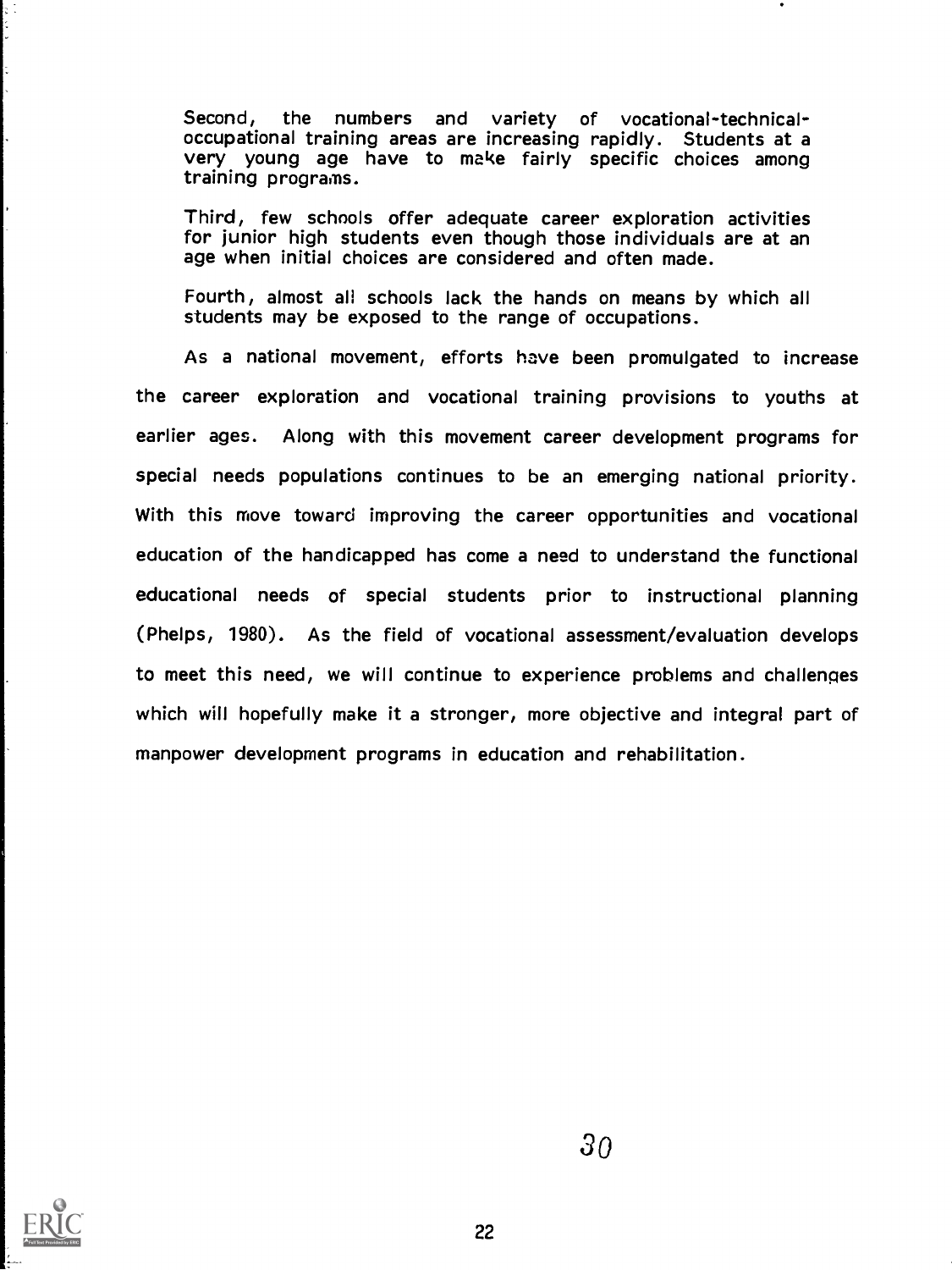#### REFERENCES

- Albright, L., Fabac, J. and Evans, R. A System For the Identification,<br>Assessment and Evaluation of the Special Needs Learner in Vocational<br>Education. Urbana-Champaign, IL: Bureau of Educational Research,<br>University of Ill
- Boyer, E. and Humphreys, R. Collaboration Between Education and Vocational Rehabilitation Agencies. Memorandum to Directors, State Vocational Rehabilitation Agencies and Chief State School Officers, from the Department of Health, Education and Welfare, October. 17, 1977.
- Boyer, E., Humphreys, R., Martin, E. and Dunham, D. Development of Formal Cooperative Agreements Between Special Education, Vocational Rehabilitation, and Vocational Education Programs to Maximize Services to Handicapped Individuals. Memorandum to Chief State School Officers, State Directors of Vocational Rehabilitation and State Directors of Vocational Education, from the Department of Health, Education and Welfare, undated.
- Brolin, D. "Career Development For Individuals With Handicaps," The Journal for Vocational Special Needs Education, 1978, 1(1), 4-6.
- Brolin, D. Vocational Preparation of Retarded Citizens, Columbus, OH: Charles E. Merrill Publishing Co., 1976.
- Davis, S. and Ward, M. Vocational Education of Handicapped Students. Reston, VA: The Council for Exceptional Children, 1978.
- Dunn, D. Decision-Making in Work Evaluation. Unpublished manuscript,<br>Institute for Vocational Rehabilitation, Stout State University, 1969.
- Dunn, D., Korn, T. and Andrew, J. (Eds.) Critical Issues in Vocational<br>Evaluation. Menomonie, WI: Research and Training Center, Stout Vocational Rehabilitation Institute, University of Wisconsin-Stout, 1976.
- Larsen, S. and Poplin, M. Methods for Educating the Handicapped: An Individualized Education Program Approach. Boston, MA: Allyn and
- Laski, F. Vocational Rehabilitation Services for Severely Handicapped Persons: Rights and Reality, AMICUS, 1979, 4(5&6), 237-245.
- McCray, P. Learning Style Assessment. Menomonie, WI: Materials Development Center, Stout Vocational Rehabilitation Institute, University of Wisconsin-Stout, 1979.
- Minnesota Division of Vocational-Technical Education/Special Needs Unit.<br>The Role of Vocational Assessment in Vocational-Technical Education<br>in Minnesota. St. Paul, MN: Minnesota State Department of Educa-St. Paul, MN: Minnesota State Department of Education, September, 1979.

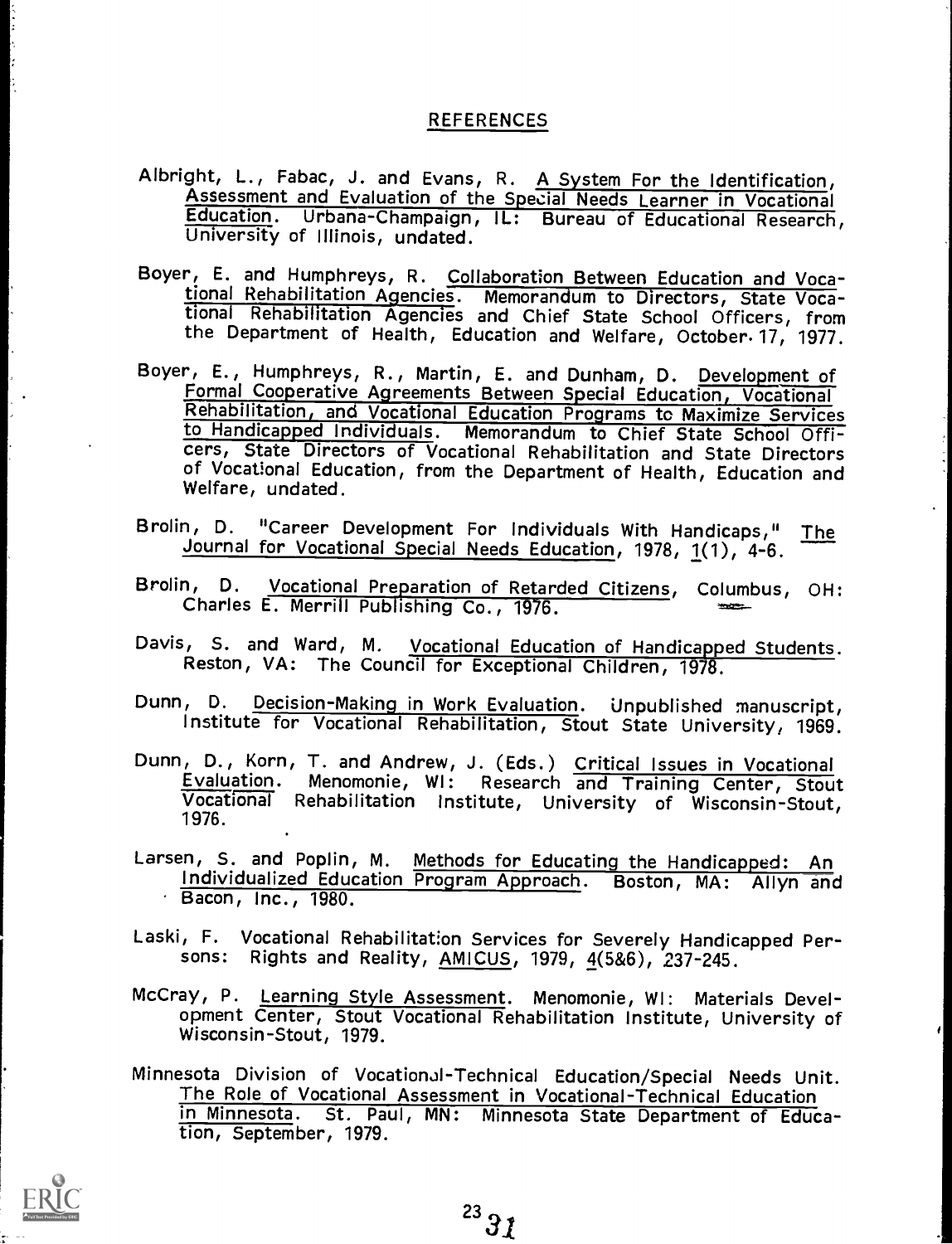- Neff, W. Problems of Work Evaluation, The Personnel and Guidance Journal, March 1966, 44(7), 682-688.
- Orelove, F. "Administering Education For the Severely Handicapped After<br>P.L. 94-142," Phi Delta Kappan, June 1978, 59 (10), 699-702.
- Petri, L. Vocational Assessment. Unpublished manuscript, Minnesota Division of Vocational-Technical Education/Special Needs Unit, June, 1980.
- Phelps, L. (Section Ed.) "Research on Vocational Education Programs<br>For Special Populations (Research Review and Synthesis)," Wentling,<br>T. (Ed.) ARRIVE: Annual Review of Research in Vocational F<sup>31</sup>.1cation, Volume One, Urbana, IL: Office of Vocational Education Research, Department of Vocational and Technical Education, University of Illinois and the Illinois State Board of Education, 1980.
- Pruitt, W. Vocational (Work) Evaluation. Menomonie, WI: Walt Pruitt Associates, 1977.
- Public Law 94-142, the Education of All Handicapped Children Act of 1975, 89 Stat. 733, November 29, 1975.
- Public Law 94-482, the Education Amendments of 1976, Titie II (Vocational Education), S. 2657, October 12, 1976.
- Public Law 95-602, the Rehabilitation, Comprehensive Services and Developmental Disabilities Act of 1978, 92 Stat. 2955, November 6, 1978.
- Sabatino, D. and Miller, T. (Eds.) Describing Learner Characteristics of Handicapped Children and Youth. New York: Grune and Stratton, 1979.
- Schaloc.:, R. and Karan, O. Relevant Assessment: The Interaction Between Evaluation and Training. Paper presented at the Timberline Conference on Vocational Habilitation of the Severely Handicapped, Portland, Oregon, 1978.
- Schneck, G., Lerwick, L. and Copa, G. Assessment of the Prevalence and Service Need Requirements of Handicapped and Disadvantaged Students in Vocational-Technical Education Programs in Minnesota. (Final Report) Minneapolis, MN: Minnesota Research and Develop- ment Center for Vocational Education, University of Minnesota, 1978.
- Thurlow, M., Bruininks, R., Williams, S. and Morreau, L. Deinstitutionalization and Residential Services. Project Report No. 1. Minneapolis, MN: Information and Technical Assistance Project on Deinstitutionalization, University of Minnesota, 1978.
- Turnbull, A. and Schulz, J. Mainstreaming Handicapped Students: A Guide For the Classroom Teacher. Boston, Ma: Allyn and Bacon, Inc., 1980.

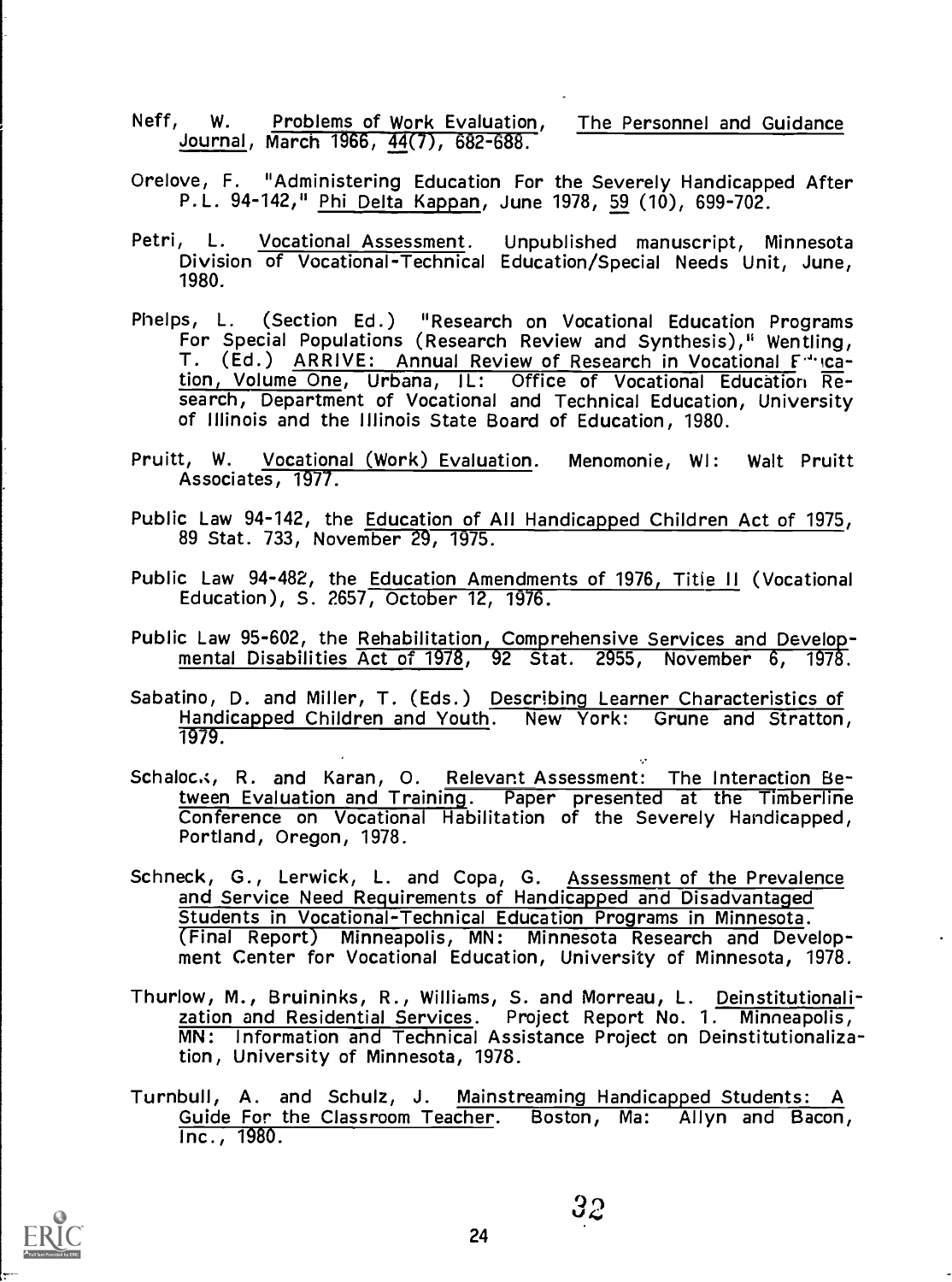- Tesolowski, D. Annual report of the VEWAA interface committee for 1979- Memorandum to Walter Pruitt, President, Vocational Evaluation and Work Adjustment Association (VEWAA), July 31, 1980.
- Vocational Evaluation and Work Adjustment Association. Vocational Evalua- tion Project: Final Report. Menomonie, WI: Materia s Dave opment Center, Stout Vocational Rehabilitation Institute, University of Wisconsin-Stout, 1975.
- Vocational Evaluation and Work Adjustment Association/Commission on Accreditation of Rehabilitation Facilities. Vocational Evaluation and Glossary. Menomonie, WI: Materials Development Center, Stout<br>Vocational Rehabilitation Institute, University of Wisconsin-Stout, 1978.

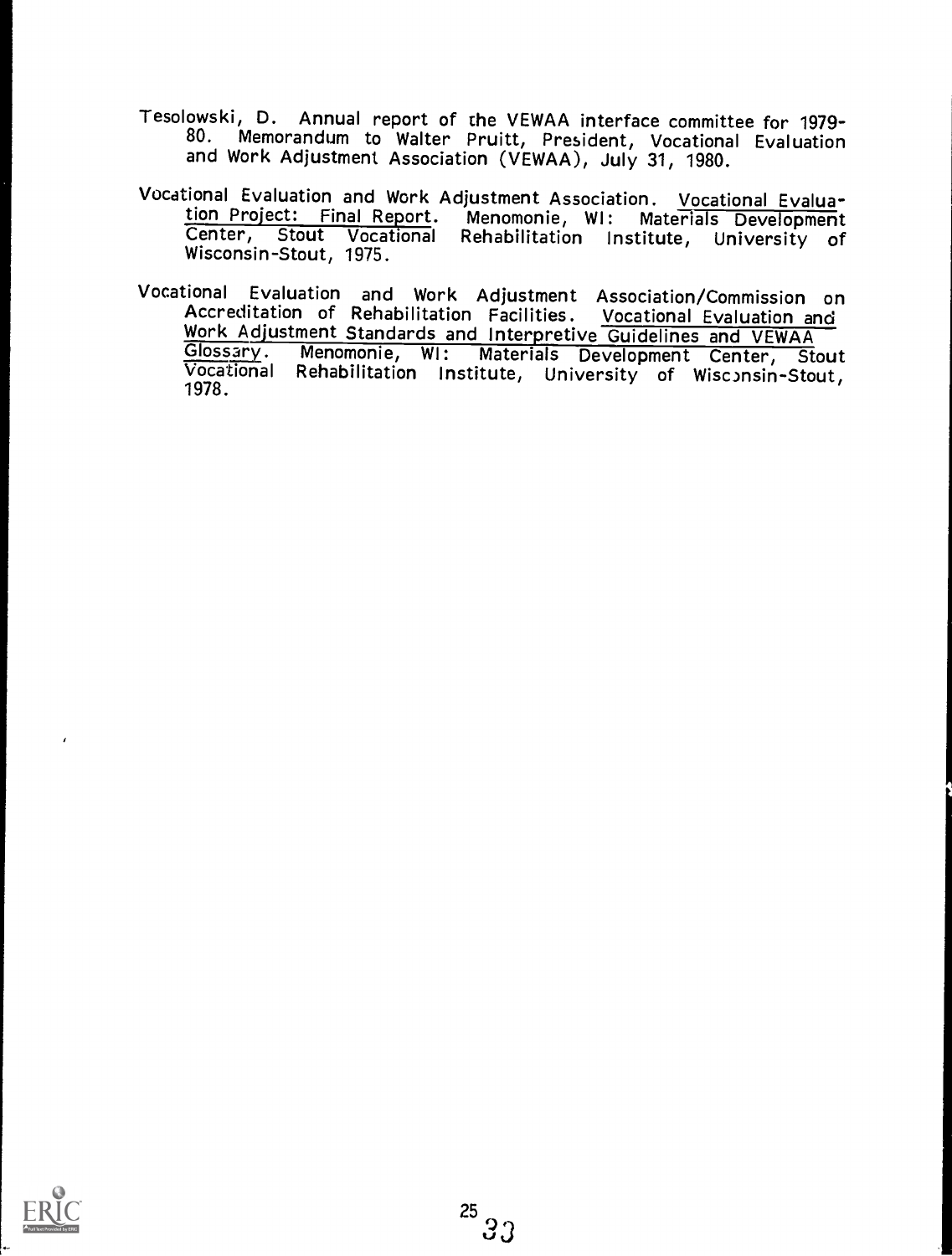# lnservice Staff Development in Vocational Assessment for the Handicapped

by

William C. Stewart **Instructor** Stout Vocational Rehabilitation Institute University of Wisconsin-Stout Menominie, Wisconsin

Legislation enacted through the last several decades has focused an increased amount of attention on the needs and rights of persons who are handicapped. Some specific legislation that has dealt with the provision of services to handicapped people, includes: P.L. 93-112, The Rehabilitation Act of 1973; P.L. 94-142, The Education of All Handicapped Children Act of 1975; P.L. 94-482, The Education Amendments of 1976, Title II, Vocational Education; and P.L. 95-602, The Rehabilitation, Comprehensive Services and Developmental Disabilities Act of 1978. One intent of these pieces of legislation has been to put in place a mechanism that would assist the disabled/handicapped citizen movement into a more meaningful, fulfilling relationship with the mainstream of American society.

Historically, in education, vocational guidance and counseling, and vocational rehabilitation, some significant problems have been the determination of: (1) where a particular individual with a disability or handicap can best find some degree of satisfacticn in the realms of work, education and independent living and (2) finding means of developing and maximizing their functional capabilities in the above areas and in other areas of society. The determination and accomplishment of life and vocational goals is



27

.34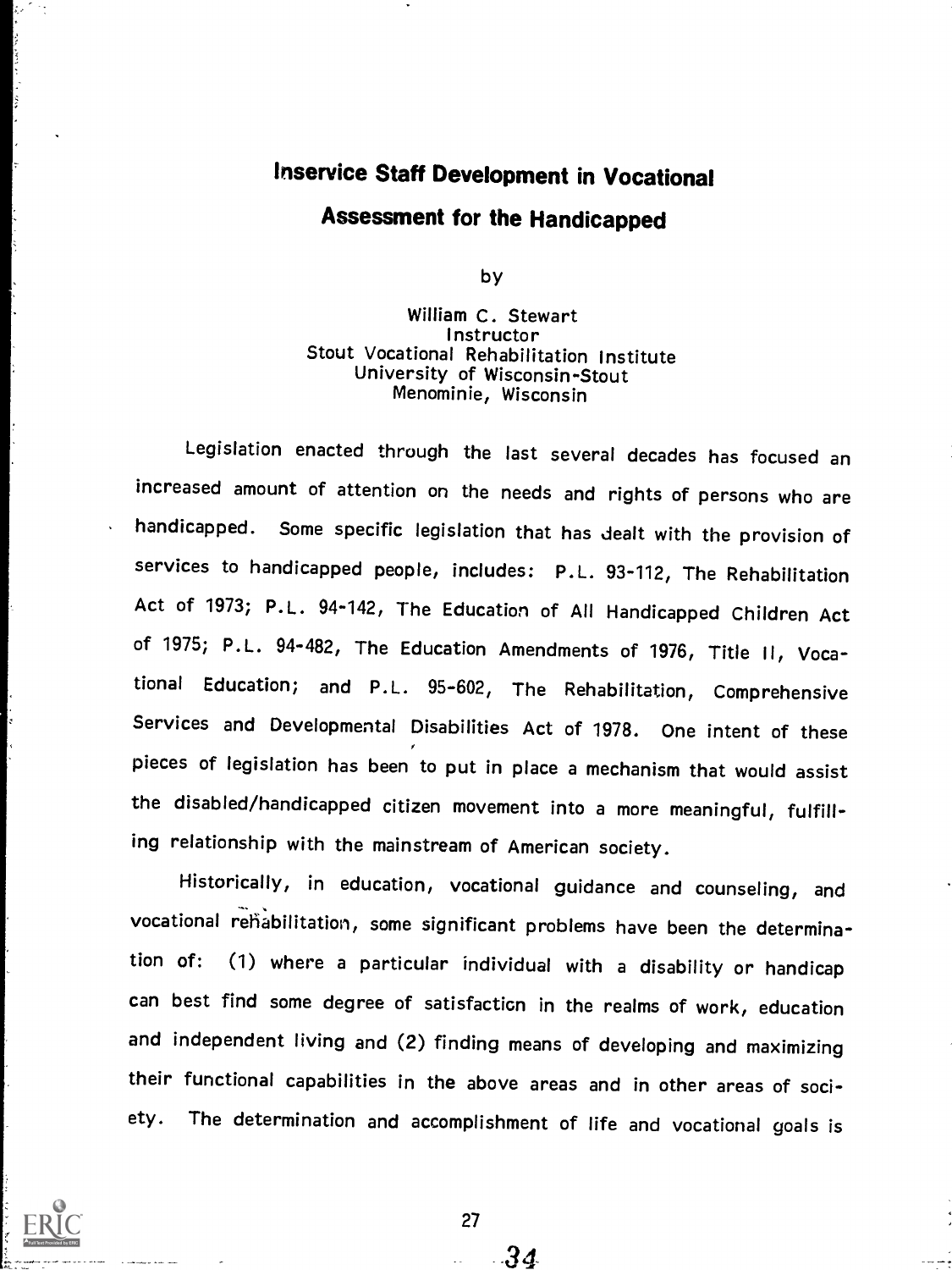far more complex when related educational and guidance efforts must also consider severe disabilities and societal attitudes toward disabilities.

For many years this two-fold problem has been one addressed by vocational rehabilitation agencies with adult por ulations. However, due to recent legislation and changes in philosophy, educational institutions must play a more active role in what might be described as preventive vocational rehabilitation/habilitation services. This means that we must attend to the needs of disabled/handicapped people at an earlier age. Schools therefore must take a more active role in: (1) the process of assessment and evaluation to determine appropriate vocational, educational and independent living goals, and (2) service delivery models whereby goals of disabled students can be more adequately met.

#### INSERVICE TRAINING

As this new emphasis has increased, new problems have surfaced for educators. Only a limited number of professionals are adequately trained in vocational assessment/evaluation; thus personnel with the specific competencies necessary to conduct this kind of evaluation are in extremely short supply. Most preservice training programs in special education and vocational education do not adequately prepare students for conducting vocational evaluation. Application of vocational evaluation competencies, on a problem solving level, are not a part of their core curriculum. As a result, there is a desperate need for professionals with the expertise to perform quality and meaningful vocational evaluation and assessment activities. Since so very few trained professionals are available, many practitioners have been moved from other, often unrelated fields of education; there is often much to be learned by these new entry practitioners. There is a need for inservice staff development strategies which will



28

 $35 \,$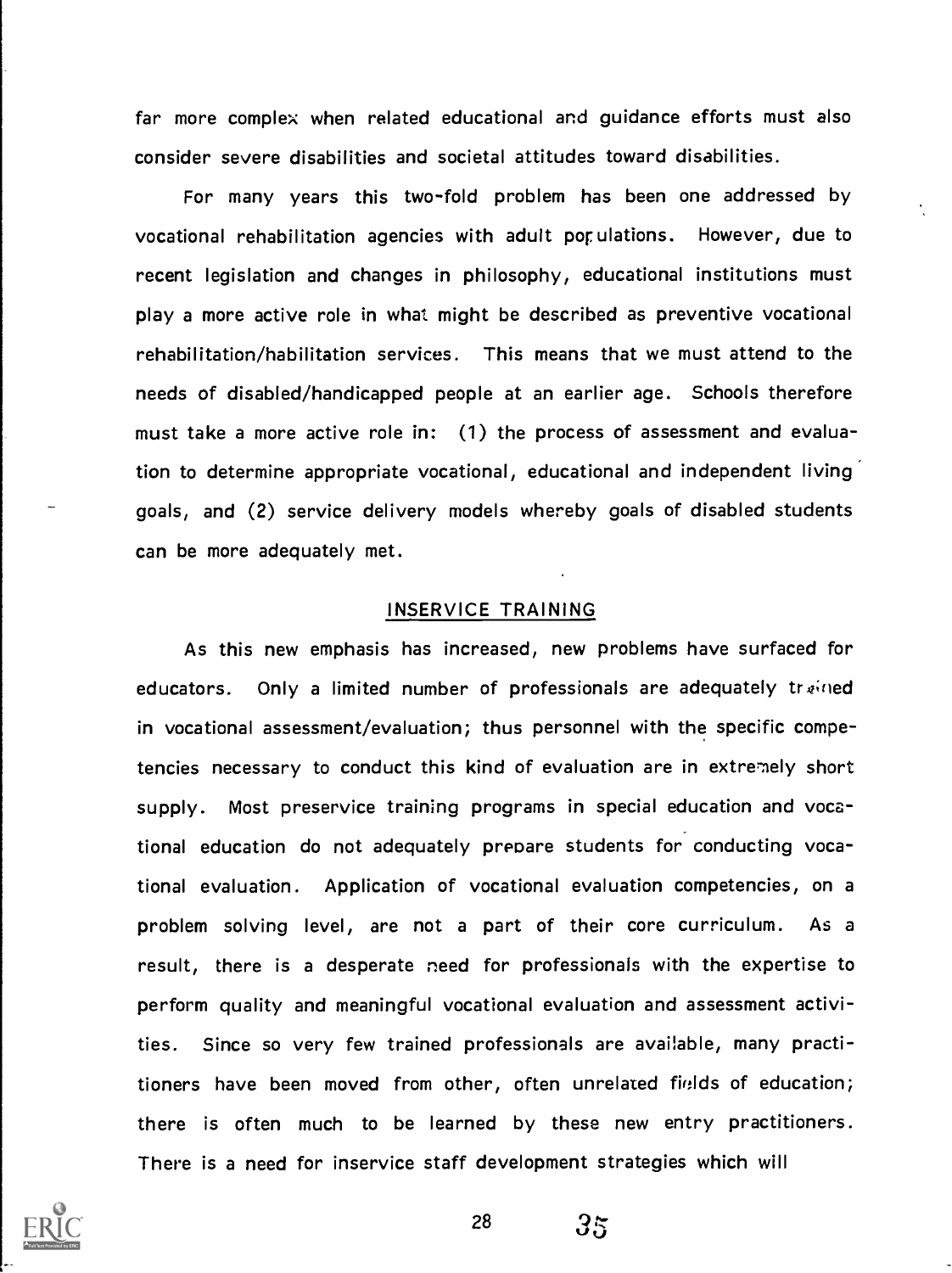insure that these essential vocational evaluation activities will be carried out on a professional level.

#### DEFINITIONS

It is important before one develops inservice strategies that there be some consistent definitions as to what is vocational evaluation/assessment. Petri (1980) and the Council for Exceptional Children (Davis and Ward, 1978) have described vocational assessment as follows:

Vocational assessment is a systematic process whereby students gain insight into their vocational potential, their abilities, interest and the work environment best suited to them. It is <sup>a</sup> continuous process in the public school, with some aspects of assessment taking place in the elementary grades. Students' abilities and vocational potentials should be re-evaluated frequently as they progress through the various stages of vocational preparation. When a student is feady to be involved actively in the vocational assessment process and to make <sup>a</sup> tentative career choice, a comprehensive vocational assessment should be provided. In short, an assessment report should be developed to be used in planning a specially designed vocational education portion of the student's Individualized Education Program (IEP). The Vocational Evaluation and Work Adjustment Association (VEWAA, 1975) defined the vocational evaluation process as follows: A comprehensive process that systematically utilizes work, real or simulated, as the focal point for assessment and vocational exploration, the purpose of which is to assist individuals in vocational (career) development. Vocational evaluation incorporates medical, psychological, social, vocational,



29  $36 \,$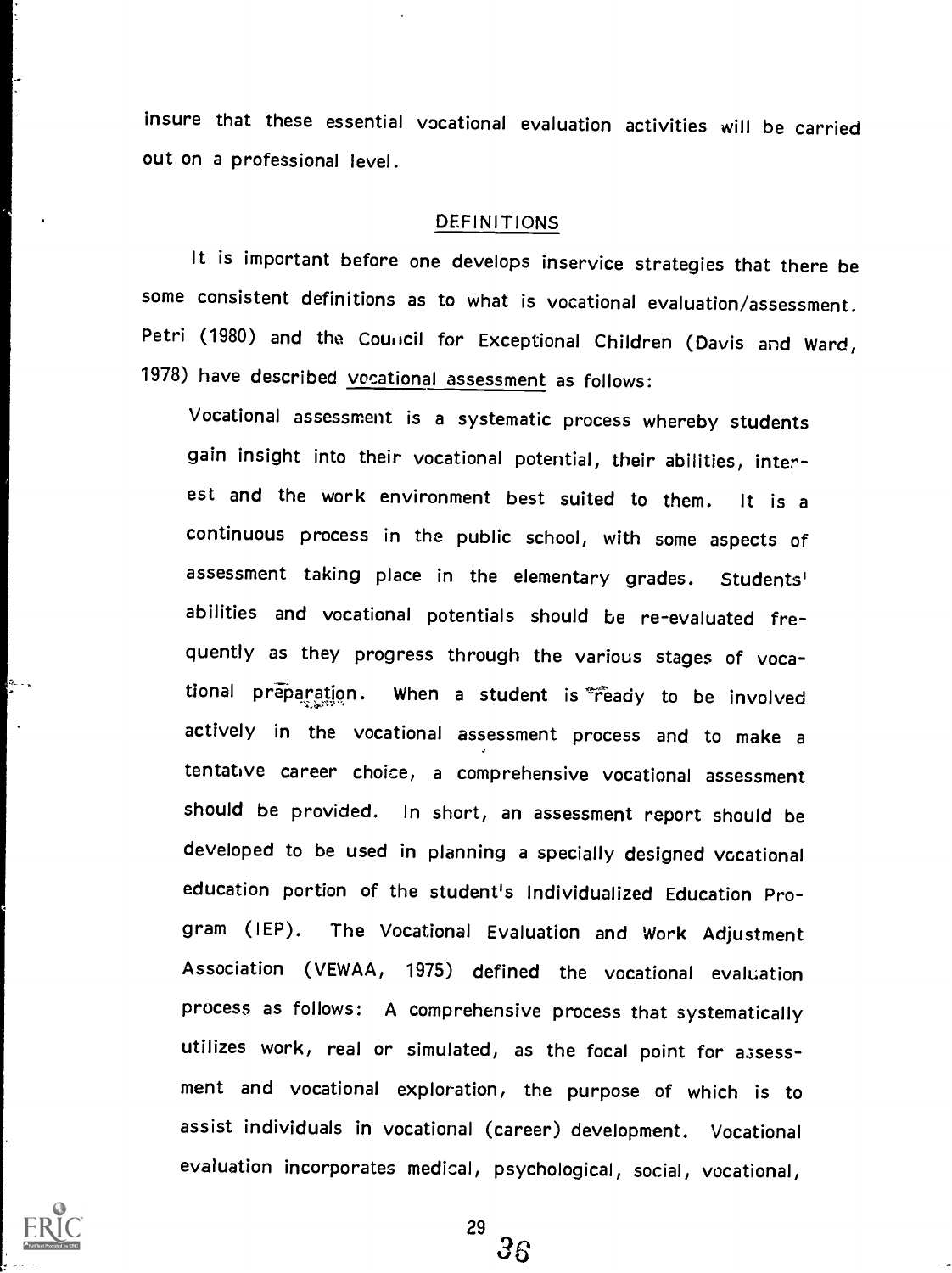educational, cultural, and economic data to assist in the attain-

ment of the goals of the evaluation process.

The VEWAA report goes on to cite its basic objectives in the provision of vocational evaluation services:

- 1. Identify an optimal functional outcome for the individual.
- 2. Identify the functional competencies and disabilities of the individual.
- 3. Identify those services needed to overcome functional disabilities which limit optimal functional outcomes.
- 4. Reduce or eliminate functional disabilities of the individual.

The end product of these particular objectives is that the individual will achieve:

- 1. Optimal vocational functioning level.
- 2. Optimal degree of functional independence.

The VEWAA definition sufficiently correspond: with the needs and emphases of mandates for vocational assessment directed toward educators. The specific objectives are also in line with the above mandates.

One important point that is often overlooked regarding the delivery of vocational evaluation/assessment services is that it is designed to facilitate the career development process. It is not a single point in time occurrence that once completed need not be addressed again. The evaluation process should be implemented in such a way so that it regularly provides individuals with new information concerning their abilities, capabilities, alternatives and assets/limitations. Evaluation also must address the needs of service providers such as teachers, counselors, and job placement people, so that appropriate services can be provided, based on that individual's specific needs.



موهيتين ×.

30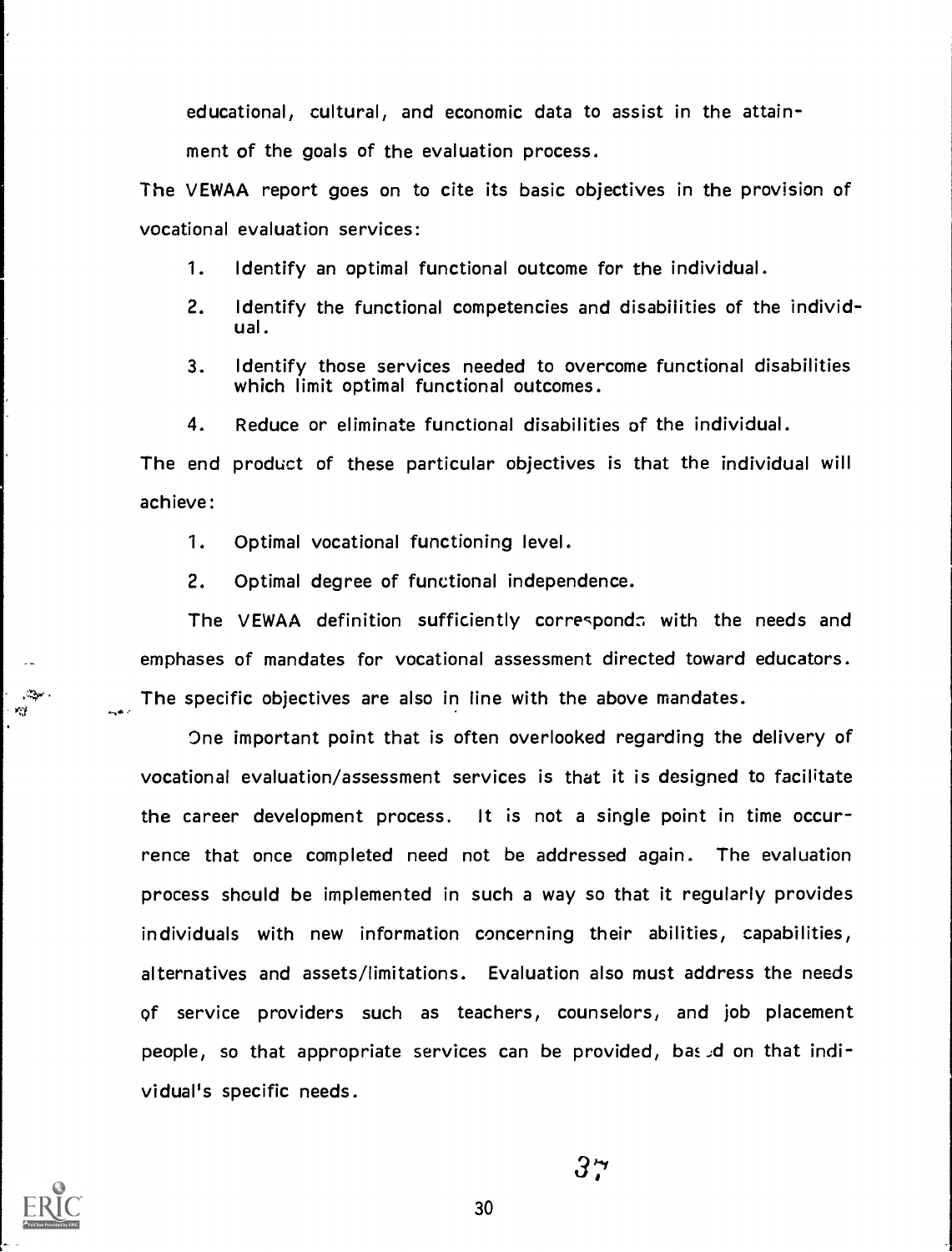#### WHO SHOULD DO VOCATIONAL EVALUATION

One great benefit that we have in looking at the provision of comprehensive vocational evaluation services is that specific competencies for these personnel have been identified (Coffey, 1978). It is important when looking for school personnel to provide vocational evaluation services, that individuals are sought who clearly own these particular competencies, rather than individuals who are able only to use portions of vocational evaluation technology. Vocational evaluation/assessment is much more than the administration of work samples and other assessment techniques and measurement devices. As noted by the definitions cited, the competent evaluator must be knowledgeable in vocational rehabilitation/habilitation process, theories of assessment and work adjustment, the labor market, and skilled in using assessment devices, and applying tools and techaiques for analyzing and synthesizing job and person related information.

Coffey (1978) identified high priority competencies. There may be some question as to whether or not all his lists of competency statements should be called competencies, but they are important for a fully trained evaluator. Some of the high priority items found in his list of 175 are as follows:

- 1. Write evaluation reports which emphasize client's strengths and needs.
- 2. Create an atmosphere which promotes positive (as opposed to negative) communication and working relations with clientele, staff and other personnel.
- 3. Function as an effective member of the professional rehabilitation team.
- 4. Make logical job, work area, or training recommendations based upon client, job, and training information.
- 5. Use appropriate levels and kinds of words (in communicating) for the receivers of the communication (i.e., clientele, peers, con- sumers, and administrators).

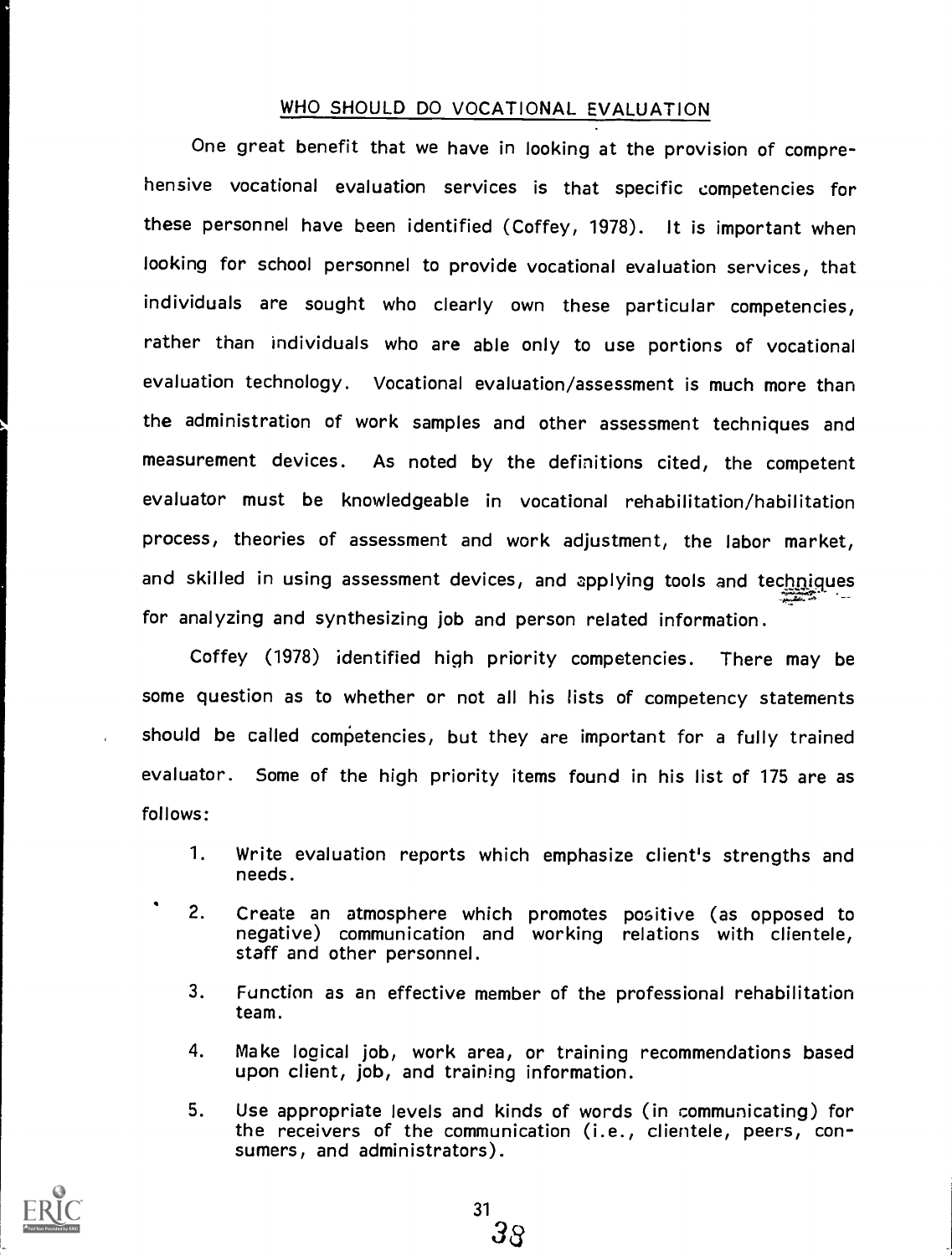- 6. Determine that what has beer, communicated is correctly under- stood.
- 7. Select possible jobs for consideration with clients by comparing client interest, job requirements, and client worker trait characteristics.
- 8. Demonstrate an ability to adapt to and cope with frustrations, special needs, and inconsistent behavior in others.
- 9. Demonstrate an understanding of intellectually limited and emo- tionally disturbed clients,-
- 10. Monitor and report significant client information to other rehabilitation workers.
- 11. Describe and compare knowledge, skills, procedures, and tools that are important for a vocational evaluator in order for him or her to do high quality work.
- 12. Communicate with clients who lack or have limited communication skills.
- 13. Relate the evaluation report to needs of clients, education, the labor market, and other receivers of the report.
- 14. Maintain your own good mental health.
- 15. Select and administer appropriate work samples and/or systems in light of individual client needs.
- 16. Use job analysis, occupational information, disability information, and client information in counseling with the client.
- 17. Improve decision making by using knowledge and skills available from other team members.
- 18. Describe client adjustment problems using observable and measurable terms.
- 19. Work in cooperation with rehabilitation workers and other disci-<br>plines.
- 20. Note and record significant behavior clues and symptoms which are important in vocational planning.

The competencies listed here are the 20 highest rated statements; however, they are more meaningful in study and application as they were originally listed (Coffey, 1978) under broader categories of: professional background, relating to and working with other professional workers,

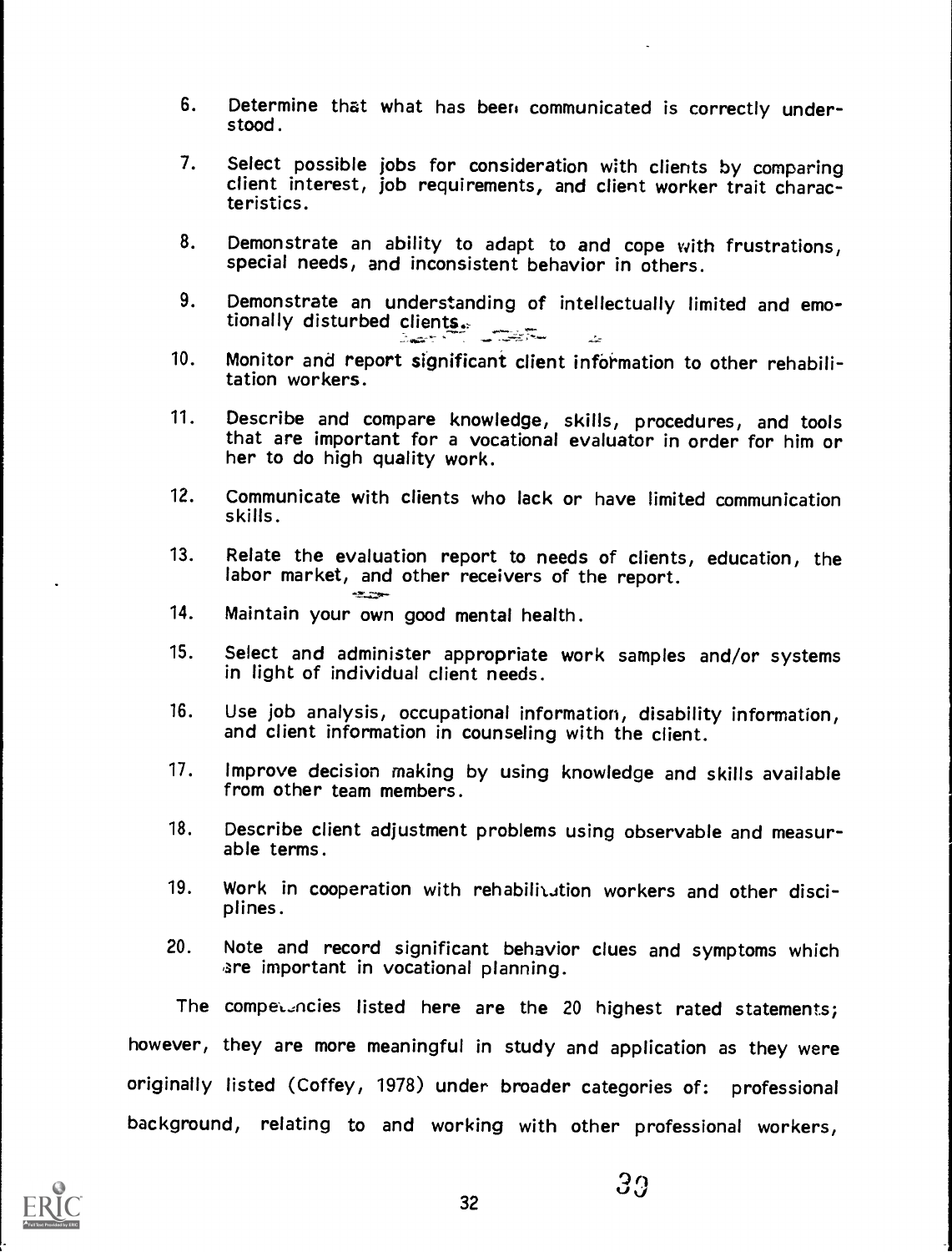initial evaluation procedures, determining vocational direction, analysis and synthesis of evaluation data, communication, adjustment, referral and placement and administration.

In addition to the above competencies, Stewart and Langton (1979) surveyed practitioners whose primary responsibility was the provision of comprehensive vocational evaluation services in school settings. As a result of that inquiry, ten primary tasks were identified by the majority of those persons responding. Similar findings were noted by Ellsworth and Noll (1978).

After identification of those major tasks involved in doing vocational evaluation in school settings, an attempt was made to isolate specific competencies required to perform each individual task. The following is <sup>a</sup> composite of those tasks and the competencies associated with each:

Task I: Complete Individual Vocational Evaluation Plans With Students

Competencies required to perform task:

- 1. Knowledge of decision making and problem solving.
- 2. Knowledge of work functioning requirements.
- 3. Knowledge of basic vocational assessment techniques.
- t Ability to develop and write verifiable vocational hypotheses/questions.
- S. Ability to gather, analyze, and incorporate student background information into the evaluation process.

Task II: Utilize Vocational Evaluation Data in Formulating Vocational Goals, Planning School Curriculum, Establishing Individual Education Program (IEP), etc., for Individual Students

Competencies required to perform task:

- 1. Knowledge of job requirements and potential modes of job and vocational training.
- 2. Knowledge of individual educational planning.



40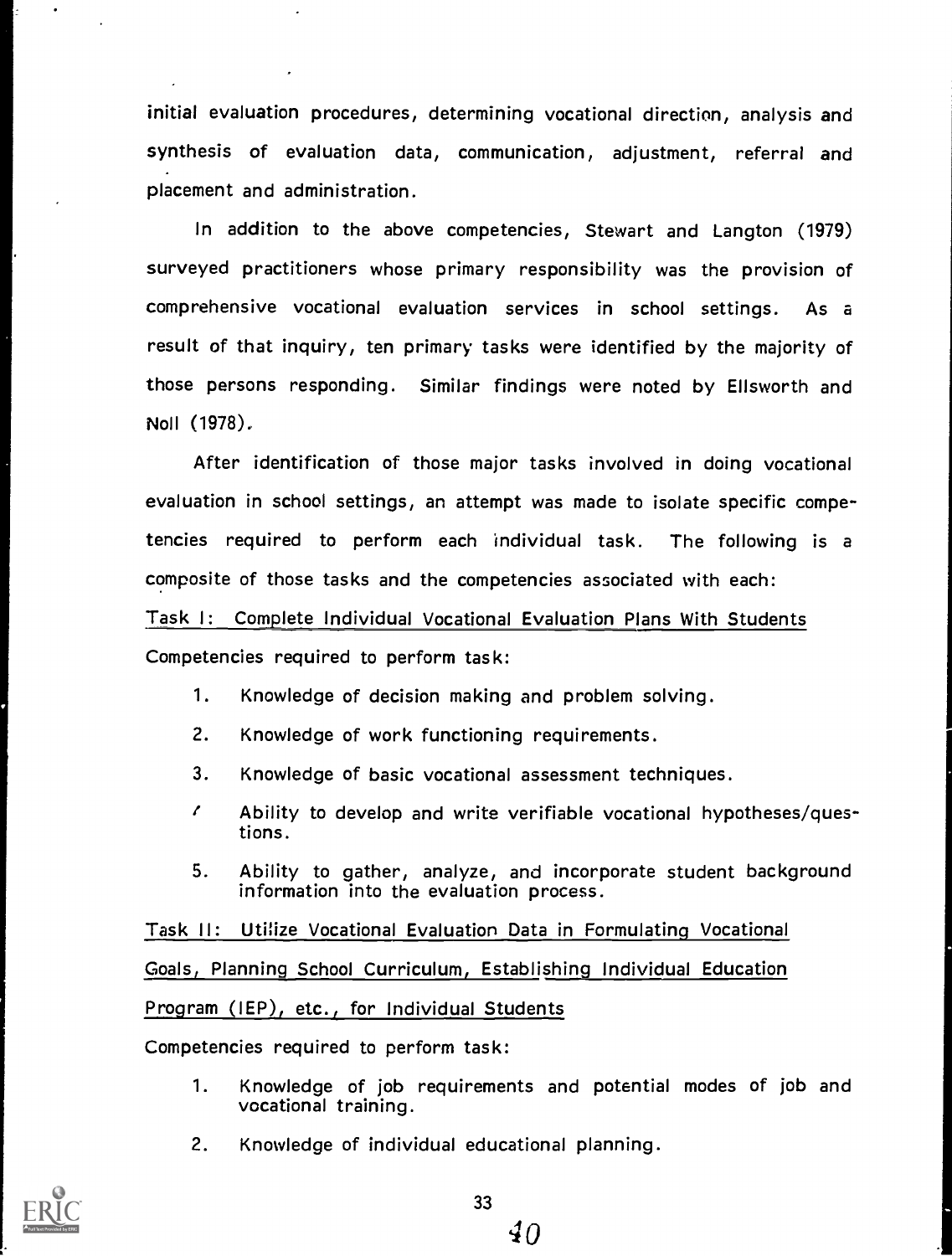- 3. Knowledge of school curriculum resources.
- 4. Ability to analyze and interpret vocational evaluation data.
- 5. Knowledge of decision making strategies.

Task III: Select and Administer Appropriate Vocational Evaluation Tech-

#### niques/Tools

Competencies required to perform task:

- 1. Knowledge of vocational evaluation techniques including:
	- Psychometric tests
	- Work samples
	- Simulated job stations
	- Situational assessment
	- Community based vocational assessment
- 2. Knowledge of relationship between specific assessment techniques and specific jobs, occupational areas, training requirements, career implications, etc.
- 3. Knowledge of functional characteristics/needs of student population.
- 4. Knowledge of work/occupational requirements, trends, etc.

Task IV: Utilize Observational Techniques to Obtain Information Regarding Student's Functional Assets and Limitations

Competencies required to perform task:

- 1. Knowledge of observational techniques.
- 2. Ability to systematically observe and record work performance and work behavior.
- 3. Knowledge of relationship between work requirements and worker attribute.

### Task V: Improvise Simulated Work Tasks/Situations

Competencies required to perform task:

- 1. Knowledge of work simulation.
- 2. Knowledge of occupational information.

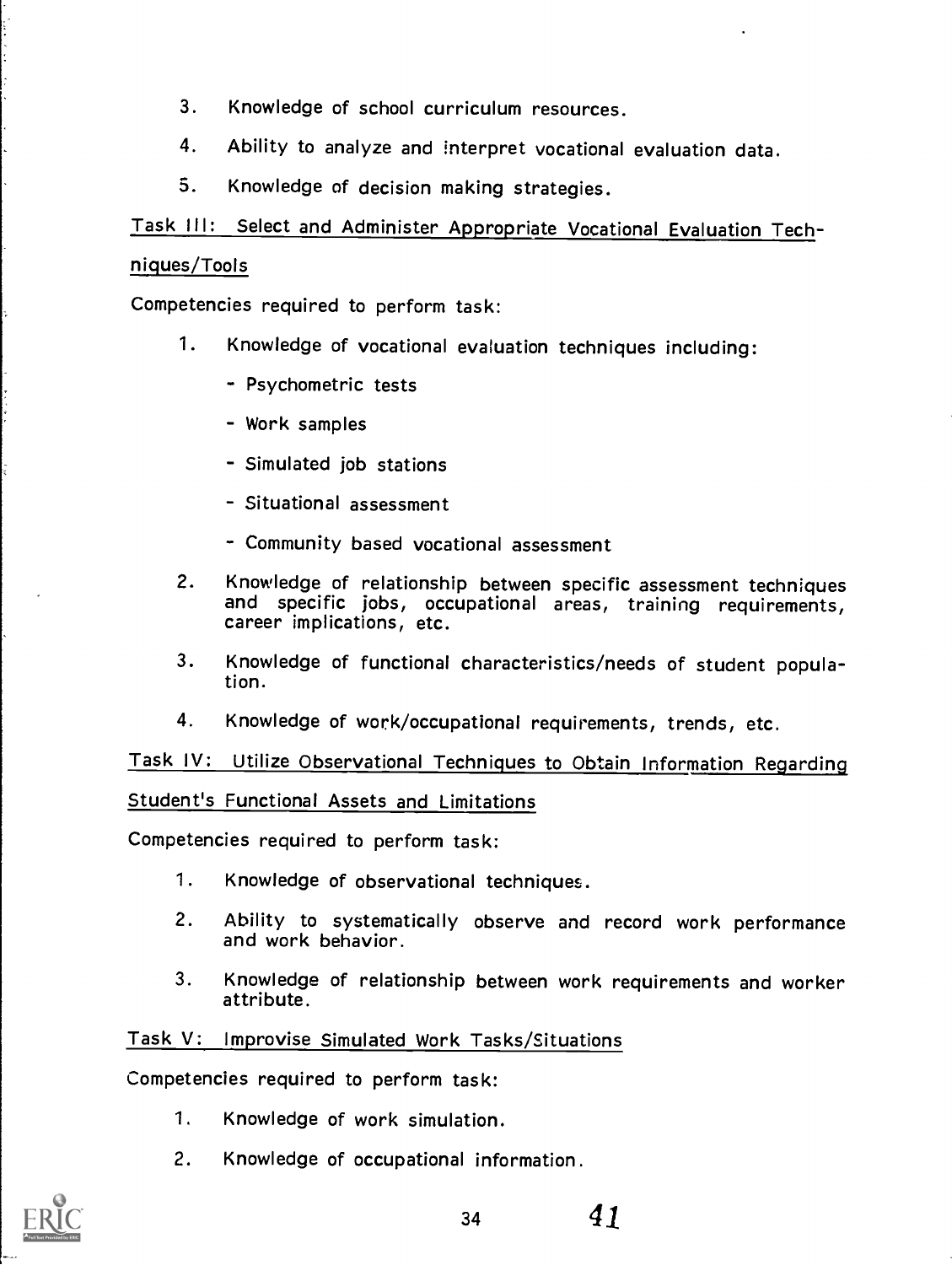- 3. Knowledge of work sample development.
- 4. Ability to use existing resources to innovate vocational assess- ment tasks.
- 5. Knowledge of school/community resources for use in task develop- ment.

## Task VI: Assist Students in Vocational Exploration Activities

Competencies required to perform tasks:

- 1. Knowledge of occupational information resources and vocational exploration systems.
- 2. Knowledge of principles of career development.
- 3. Knowledge of community resources, manpower information, etc.

Task VII: Utilize Community Resources to Supplement Existing School

#### Programming

 $\mathcal{L}^{\pm}$ 

Competencies required to perform task:

- 1. Knowledge of community resources.
- 2. Knowledge of specific services and resources provided by com- munity agencies, etc.

Task VIII: Communicate Vocational Evaluation Findings and Recommenda-

tions to Involved and Interested Parties

Competencies required to perform task:

- 1. Ability to organize and prepare data for oral presentation (staff- ings).
- 2. Ability to communicate ideas and data in a clear concise written manner (vocational evaluation report).
- 3. Ability to synthesize data (vocational, educational, community, psychological, physical, and personal-social) into relevant recom- mendations (student plans).

Task 'X: Relate and Explain Vocational Evaluation Process to Administrators, Teachers, Parents, Students, and Other Interested or Involved

#### Groups

Competencies required to perform task:

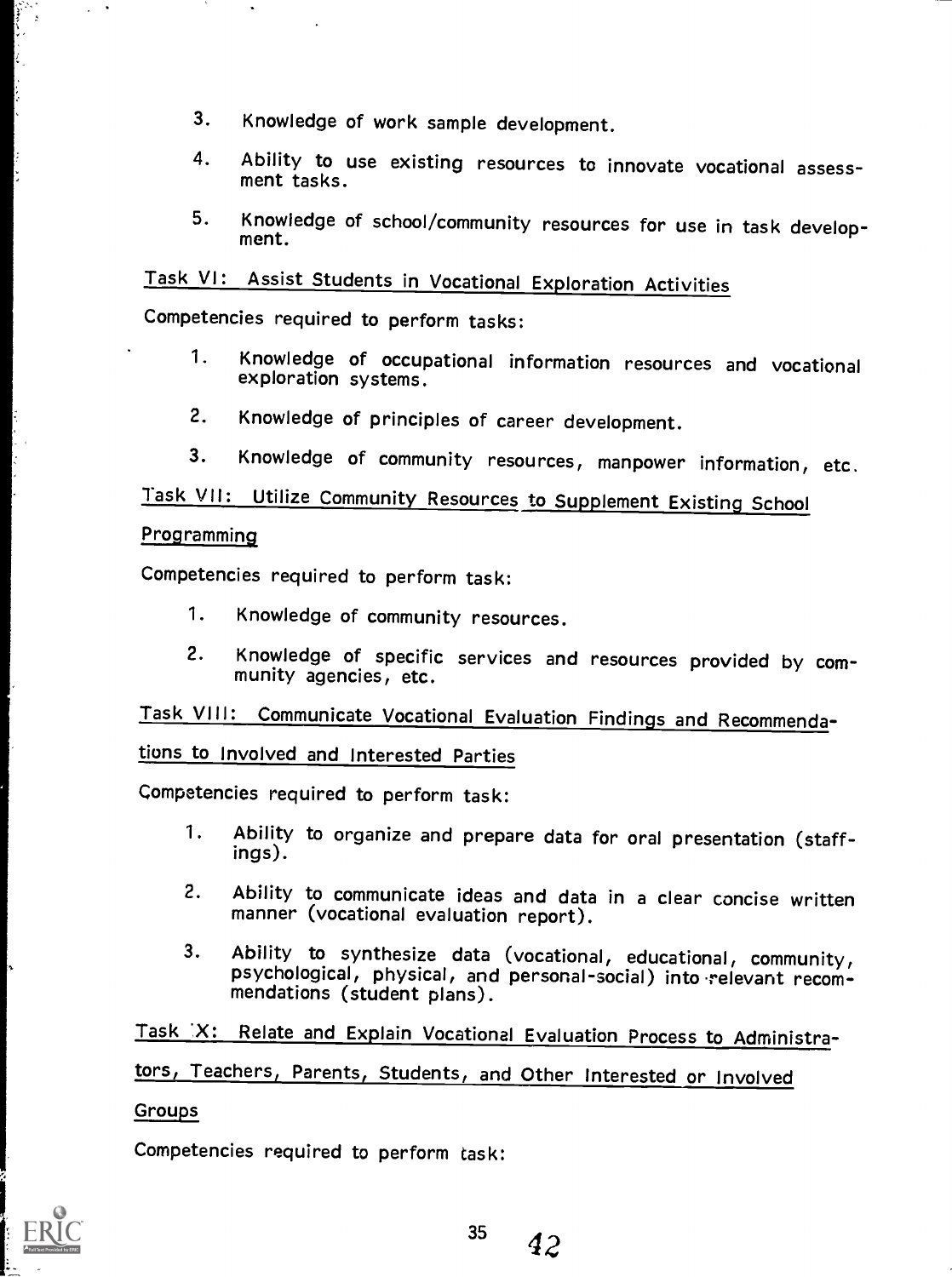- 1. Ability to prepare materials for presentation to different involved groups.
- 2. Awareness of special application of vocational evaluation process,<br>techniques, etc., in a school setting.
- 3. Knowledge of specific federal and state legislation dealing with implementation, funding, etc., of special needs student programming.
- 4. Knowledge of how vocational evaluation differs depending on environment, etc.

#### Task X: Develop/Plan/Implement a School Based Vocational Evaluation

#### Unit/Program

- 1. Knowledge of pertinent con 'inity resources (career development).
- 2. Knowledge of potential school resources related to vocational evaluation services.
- 3. Knowledge of training and work requirements (occupational information).
- 4. Knowledge of vocational evaluation process, tools and techniques.
- 5. Knowledge of relevant school considerations (i.e., space, funds, schedules, manpower/personnel recources, etc.).
- 6. Knowledge of means of assessing student career development needs.

Scelfo and Miceli (1978) portrayed the vocational evaluator in educational settings in a similar manner as illustrated by the following excerpt:

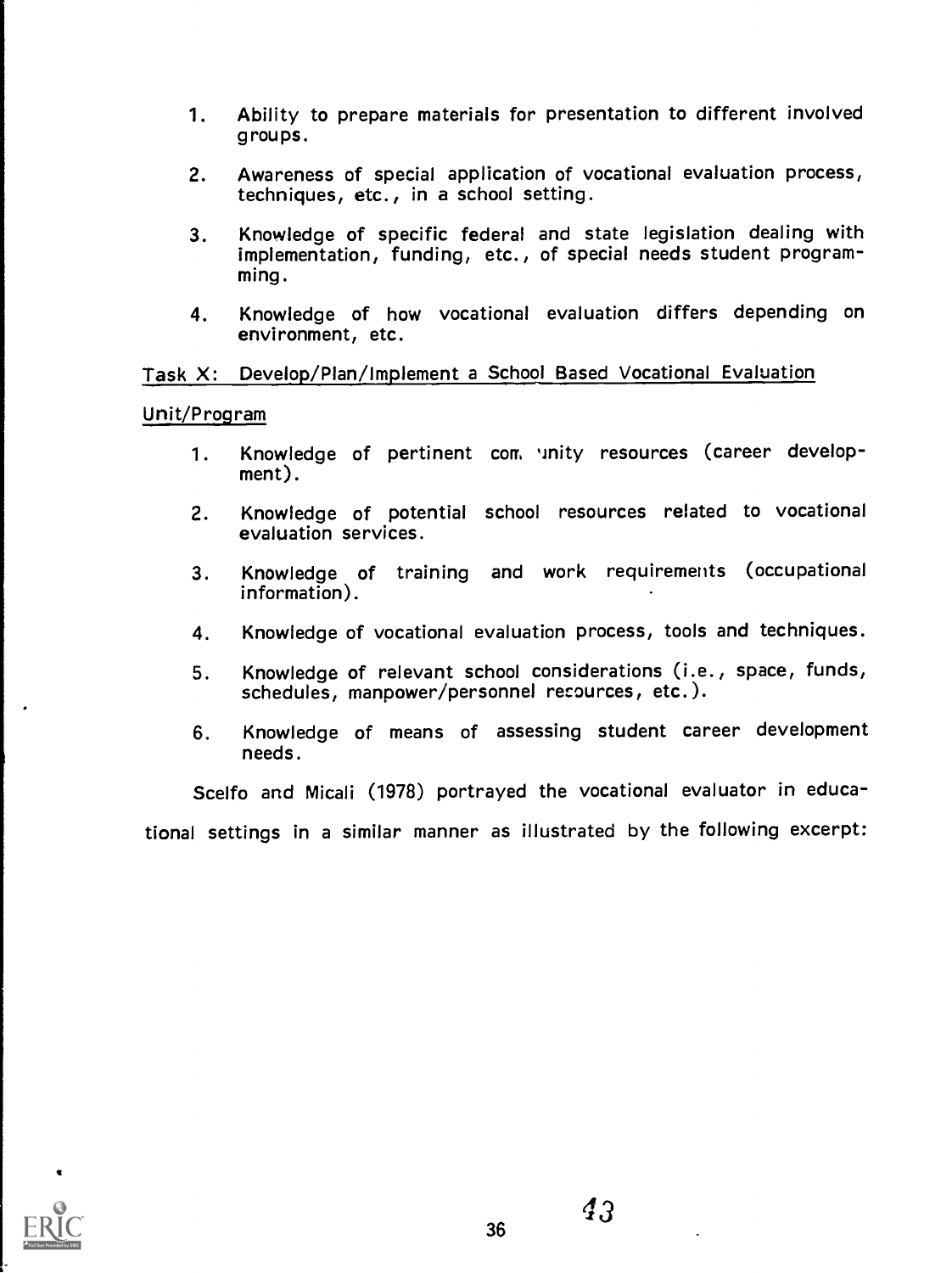## The Vocational Evaluator in Education

| Has a Knowledge Of                                                                                | Is Trained To                                           | Understands                                                                        |
|---------------------------------------------------------------------------------------------------|---------------------------------------------------------|------------------------------------------------------------------------------------|
| History and philosophy<br>of vocational evaluation                                                | Select appropriate work<br>samples                      | How the following<br>affect the student:                                           |
| Theory of vocational<br>evaluation<br>Occupational informa-<br>tion resources and<br>Occupational | Administer work samples<br>Interpret work samples       | Psychological<br>conditions<br>Behavior disorders                                  |
|                                                                                                   | Use and record                                          |                                                                                    |
| <b>Classification System</b>                                                                      | behavioral observations                                 | Economic/cultural<br>deprivation                                                   |
| The world of work                                                                                 | Write comprehensive<br>vocational assessment<br>reports | Medical conditions                                                                 |
| Worker characteristics                                                                            |                                                         | Theories of:                                                                       |
| Disabilities and their<br>physical and psycholog-<br>ical characteristics                         |                                                         | Vocational<br>development, per-<br>sonality, learning,<br>and human<br>development |

and Weaknesses Through Use Of

Student's educational history

Student's medical history

Student's psychological history

Student's social history

Dictionary of Occupational Titles

Major types of vocational assessment systems

Has the Ability To

Carry out student orientation to vocational evaluation

Relate to students of diverse backgrounds and values

Motivate and support individual student while in evaluation

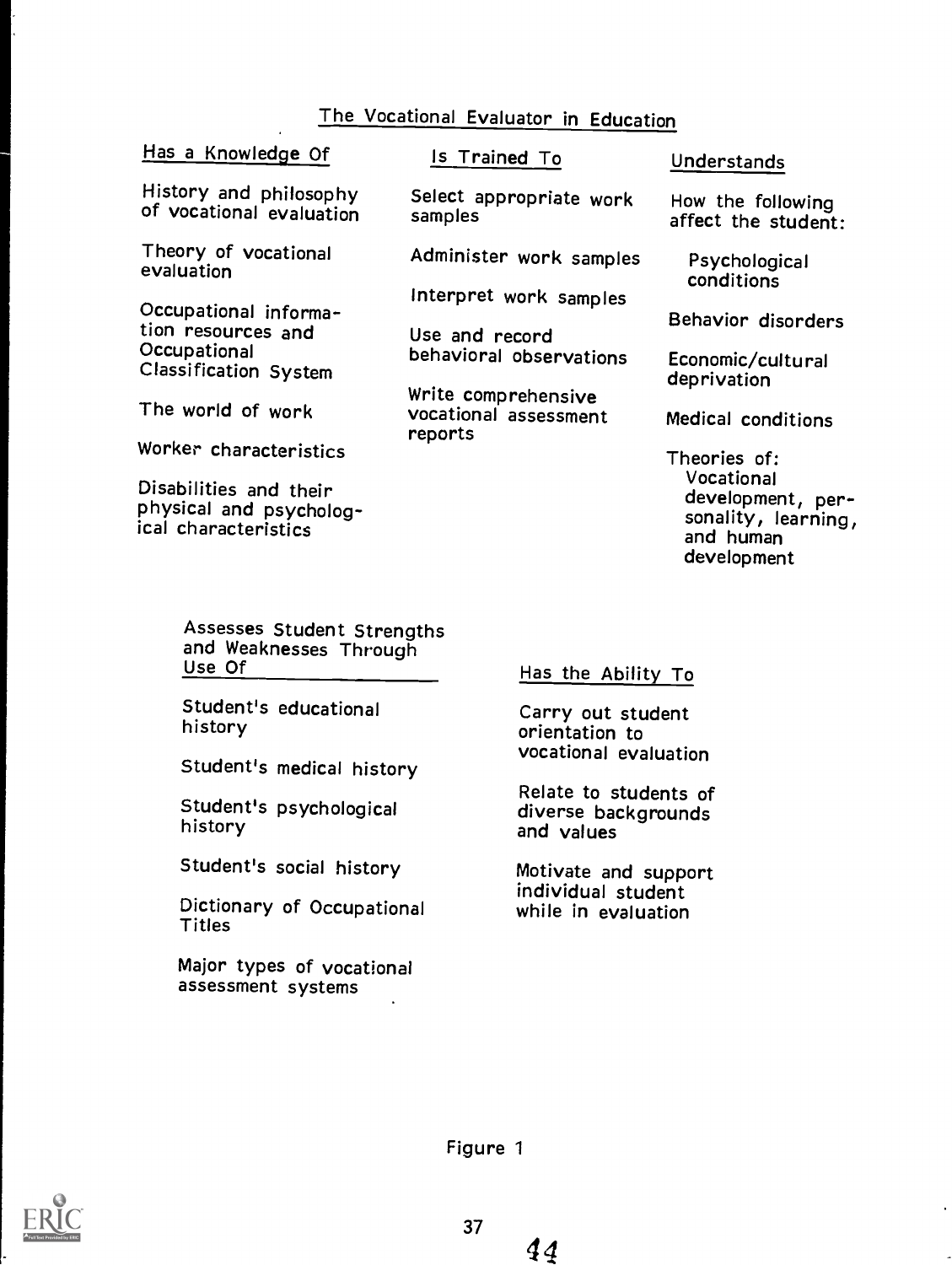It is upon these identified tasks and related competencies that <sup>a</sup> comprehensive inservice training program should be developed. The particular model (Ellsworth & Noll, 1978) on which the vocational evaluation/ assessment component is focused, whether it be the classroom-based, comprehensive vocational evaluation unit (isolated) or the extended evaluation format which combines assessment and training, requires similar tasks to be conducted by the evaluator and, thus, implies competencies such as those discussed earlier.

# INSERVICE TRAINING PROGRAMS FOR VOCATIONAL EVALUATION/ PERSONNEL

In developing this paper, a number of states were contacted regarding current plans for initiating effective, cooperative inservice training strategies for state level and LEA personnel regarding the provision of vocational evaluation/assessment services in schools. None of the states had developed specific strategies for inservice personnel preparation so that assessment and evaluation competencies could be developed for those persons involved in the provision of these services.

The state of the art indicates that currently the function of vocational evaluation/assessment is being undertaken primarily by educators with little or no preparation, of either a preservice or inservice nature. However, a number of persons already employed by LEAs are capable of providing appropriate educational services and opportunities for students with special needs.

What is needed is a comprehensive, cooperative, statewide effort on the part of educators to insure that those individuals responsible for these services receive adequate training, preparation, and supervision to insure the delivery of quality services to our youth.



 $38 \t 45$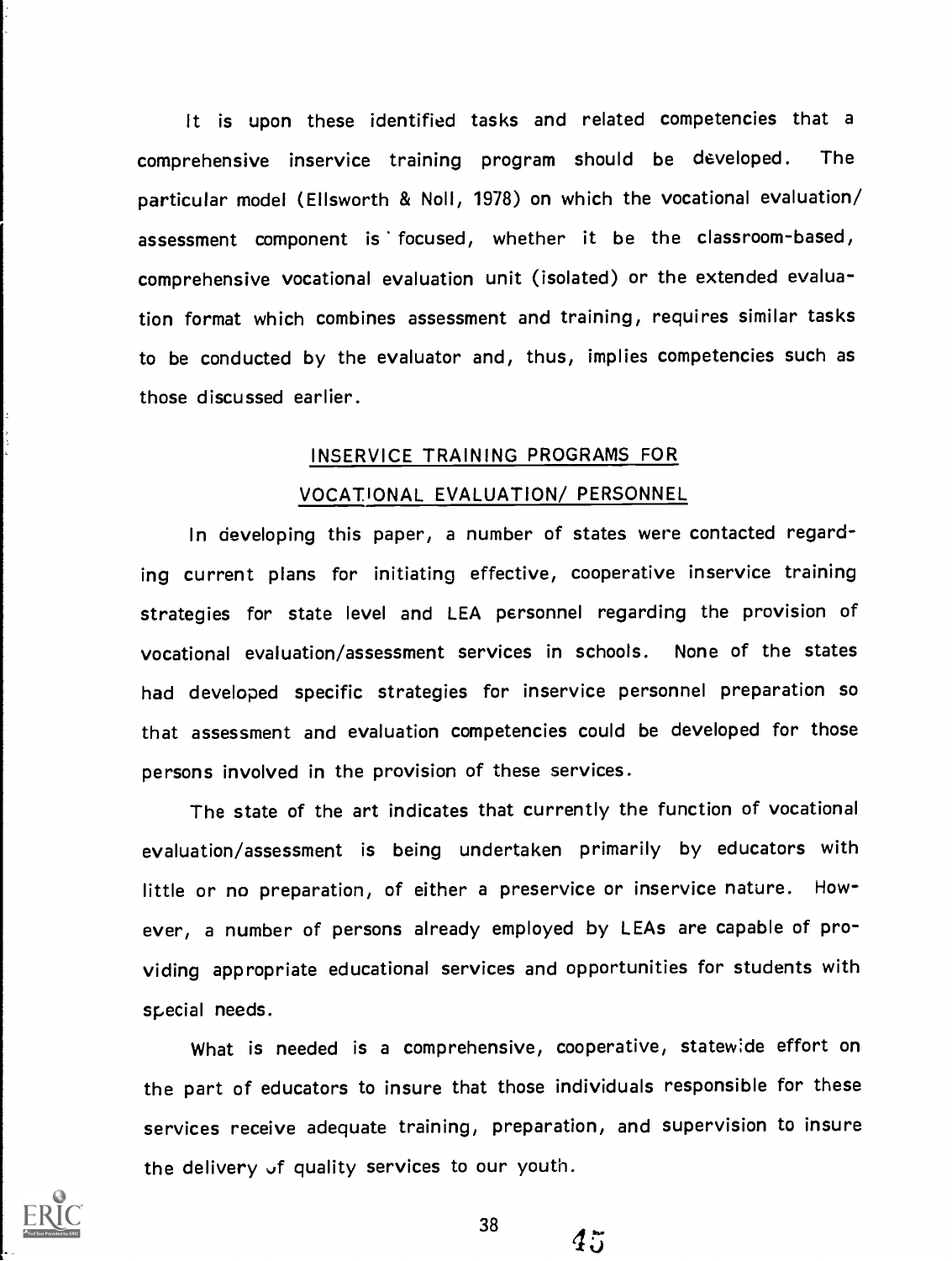At best, current efforts appear to be reactive, sporadic, and lacking a concerted, cooperative effort to insure that vocational evaluation services are provided to facilitate the career/vocational development of those citizens in our schools possessing special needs. Educational leaders, along with practitioners (those providing vocational evaluation/assessment services), need to arrive at a common definition of what constitutes vocational evaluation services, and develop consistent, coordinated strategies so that its implementation can:

- 1. Assist students in establishing realistic, vocational goals that reflect the student's functional capabilities.
- 2. Facilitate the student's understanding of their vocational and educational capabilities by offering them the opportunity to experience, in a hands-on fashion, their skills, abilities, etc.
- 3. Facilitate the career decision making and planning process of special needs students.
- 4. Assist students in identifying pertinent and relevant services that are necessary for them to achieve their goals.

In addition to state and local administrators and individuals at the local level who are responsible for providing evaluation services, it is essential that teachers (vocational education, special education), parents, students and the community are made aware of the evaluation process and its potential tc facilitate meeting the educational and vocational needs of students with special needs. If evaluation services are to become an integral, functional part of the school's curriculum and/or program, it is imperative that these groups understand the function of vocational evaluation, as well as its potential benefits.



 $46\,$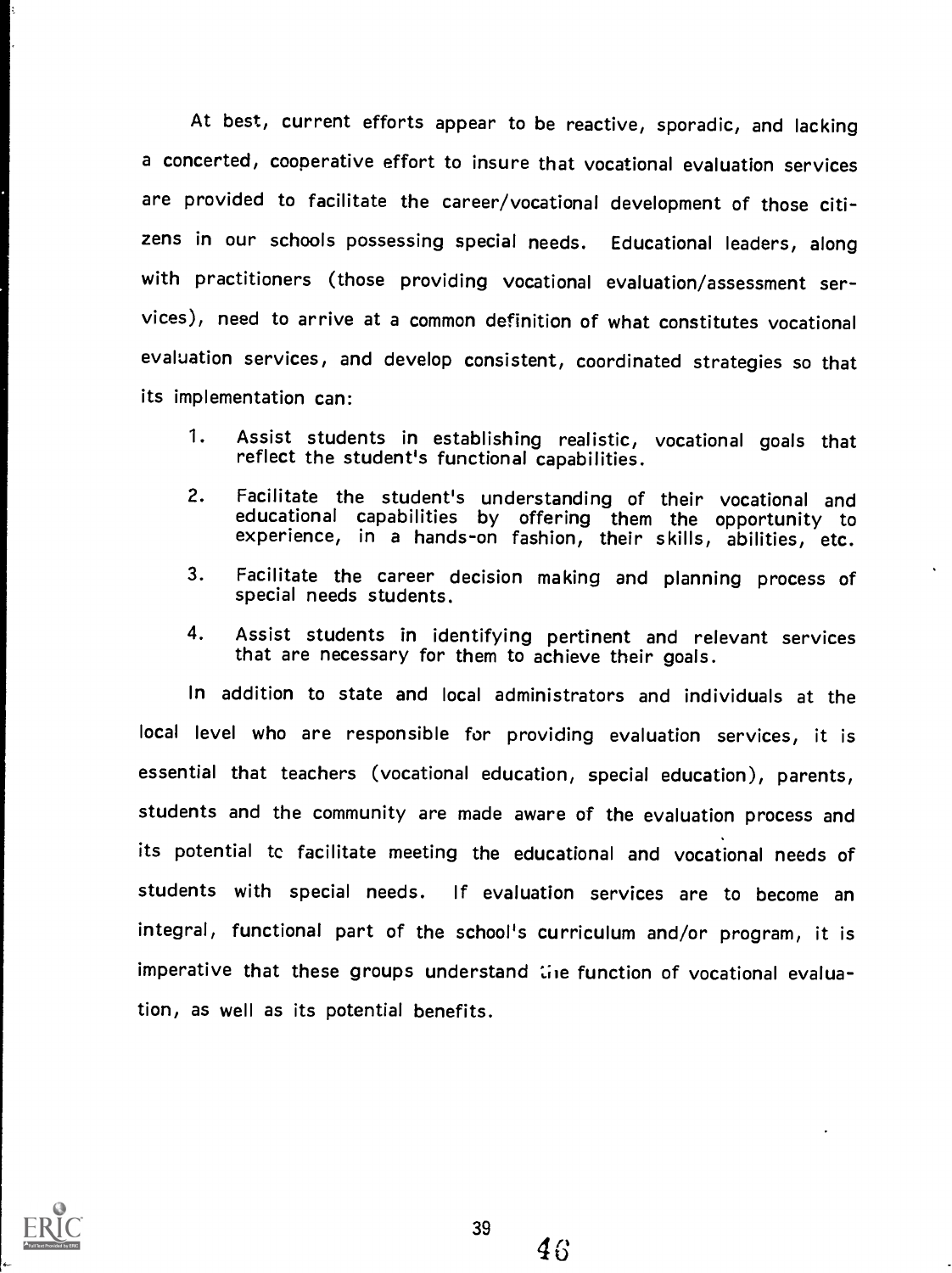# POTENTIAL RESOURCES FOR THE DELIVERY OF INSERVICE TRAINING REGARDING VOCATIONAL EVALUATION/ASSESSMENT

#### FOR THE HANDICAPPED

According to a recent publication from the Materials Development Center (1980) entitled "Training Programs in Work Evaluation, Adjustment and Facility Management," there are a great number of university programs and private non-profit concerns providing instruction and short-term training activities in the area of vocational evaluation. Some of the programs are located at:

- 1. University of Arizona--Tucson, Arizona
- 2. Auburn University--Auburn, Alabama
- 3. University of Georgia--Athens, Georgia
- 4. North Texas State University--Denton, Texas
- 5. Southern Illinois University--Carbondale, Illinois
- 6. University of Missouri--Columbia, Missouri
- 7. Central Missouri State University--Warrensberg, Missouri
- 8. University of Wisconsin-Stout--Menomonie, Wisconsin
- 9. University of Texas Health Science Center--Dallas, Texas
- 10. Assumption College--Worcester, Massachusetts
- 11. Institute for Crippled and Disabled--New York, New York
- 12. University o.<sup>2</sup> Maryland--College Park, Maryland
- 13. Jewish Employment and Vocational Services--Philadelphia, Pennsylvania

14. Vocational Guidance and Rehabilitation Services--Cleveland, Ohio These are all potential resources which should be considered in developing inservice training assistance in the area of vocational evaluation services. Other informational resources include:



47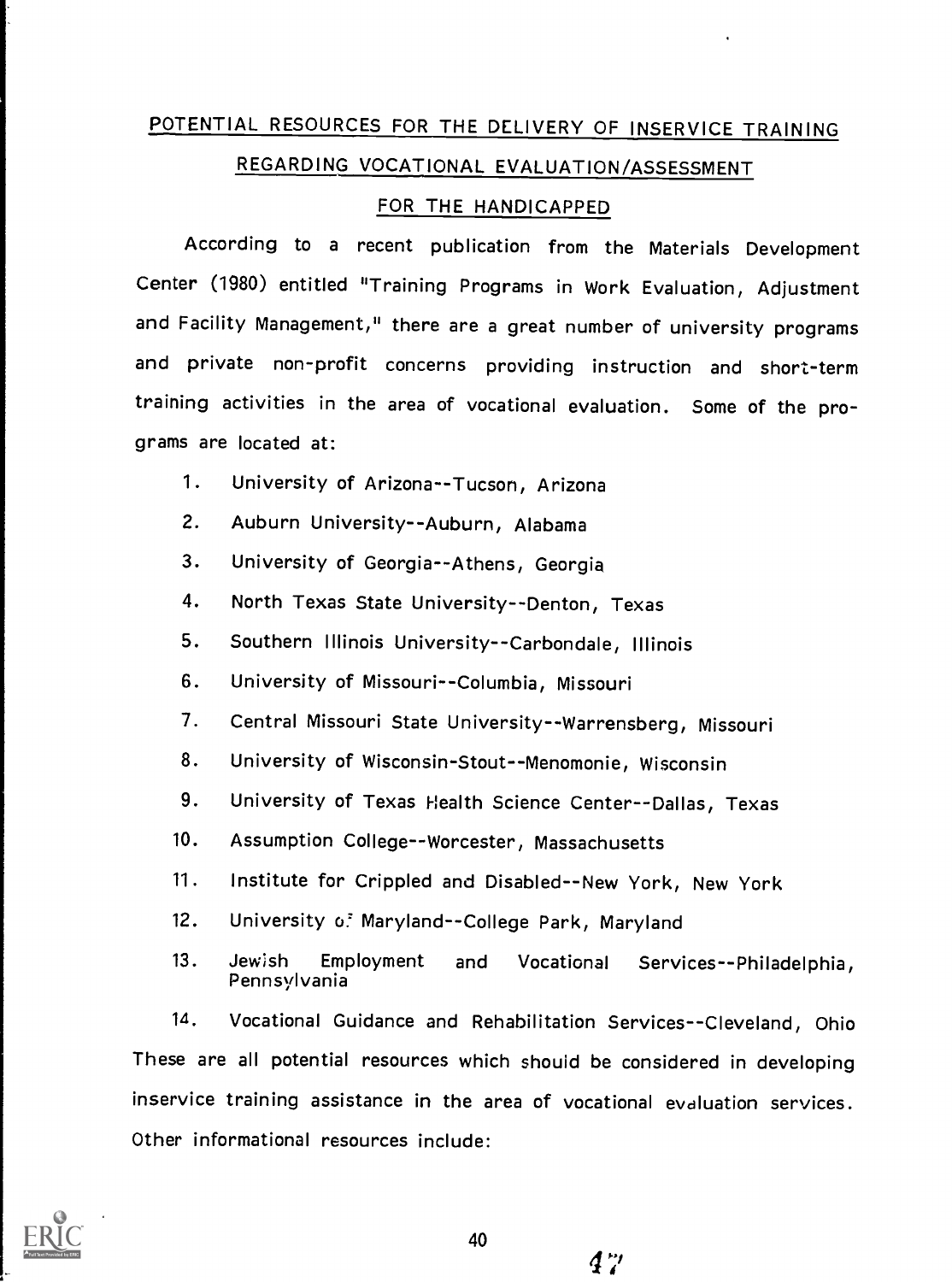- 1. Materials Development Center (M.D.C.) Stout Vocational Rehabilitation Institute University of Wisconsin-Stout Menomonie, Wisconsin 54751 (National Clearinghouse for materials related to the profession of vocational evaluation.)
- 2. National Rehabilitation Information Center 308 Mullen Library C.Y.U. Washington, D.C. 20064
- 3. National Clearinghouse Rehabilitation Materials<br>115 Old USDA Building<br>Oklahoma State University Stillwater, Oklahoma 74074

Another resource that may prove to be of great value in securing guidance for development of inservice training activities relating to vocational evaluation would be state and local vocational rehabilitation facilities/ agencies with whom some educational agencies have been able to develop working relationships. Personnel from these agencies should be able Lo assist in developing systematic and effective vocational evaluation programs.

Provision of such training may best be on a regional basis, possibly by using some of the aforementioned resources in conjunction with other resources from already existing vocational assessment and evaluation components and programs in the state (to include vocational rehabilitation). Joint cooperative efforts such as these can be valuable in the development of comprehensive, relevant,. effective programming. Support for the regional emphasis on instituting vocational evaluation/assessment, inservice training, would be the opportunity to bring together representatives from vocational education, special education, and vocational rehabilitation in a more cooperative series of efforts. This group effort should help in insuring that legal and professional responsibilities are being met for those individuals having special needs. This group approach would use the

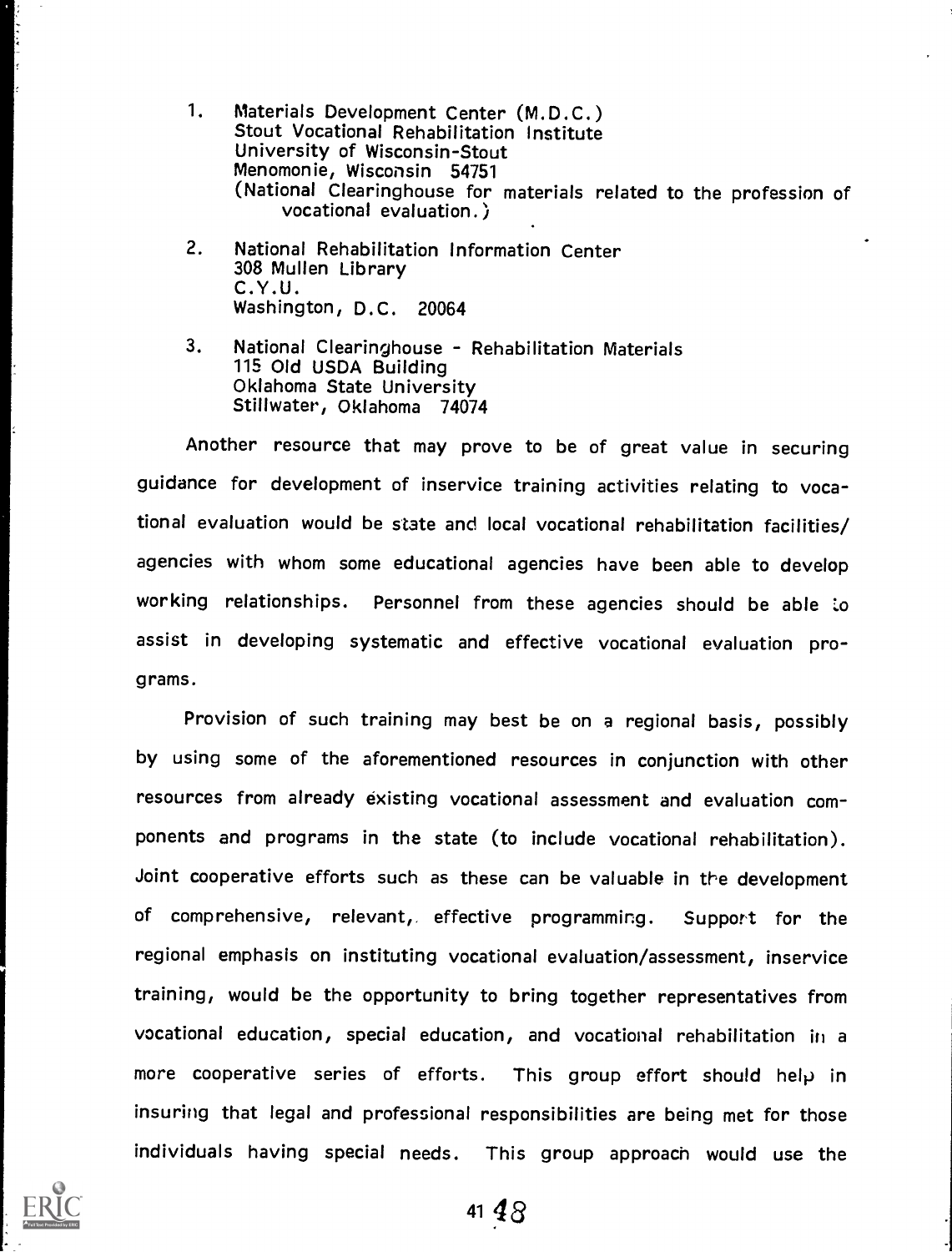experience of local practitioners in combination with training resource personnel sharing with each other their already existing efforts as weil as problem-solving those issues which remain to be addressed.

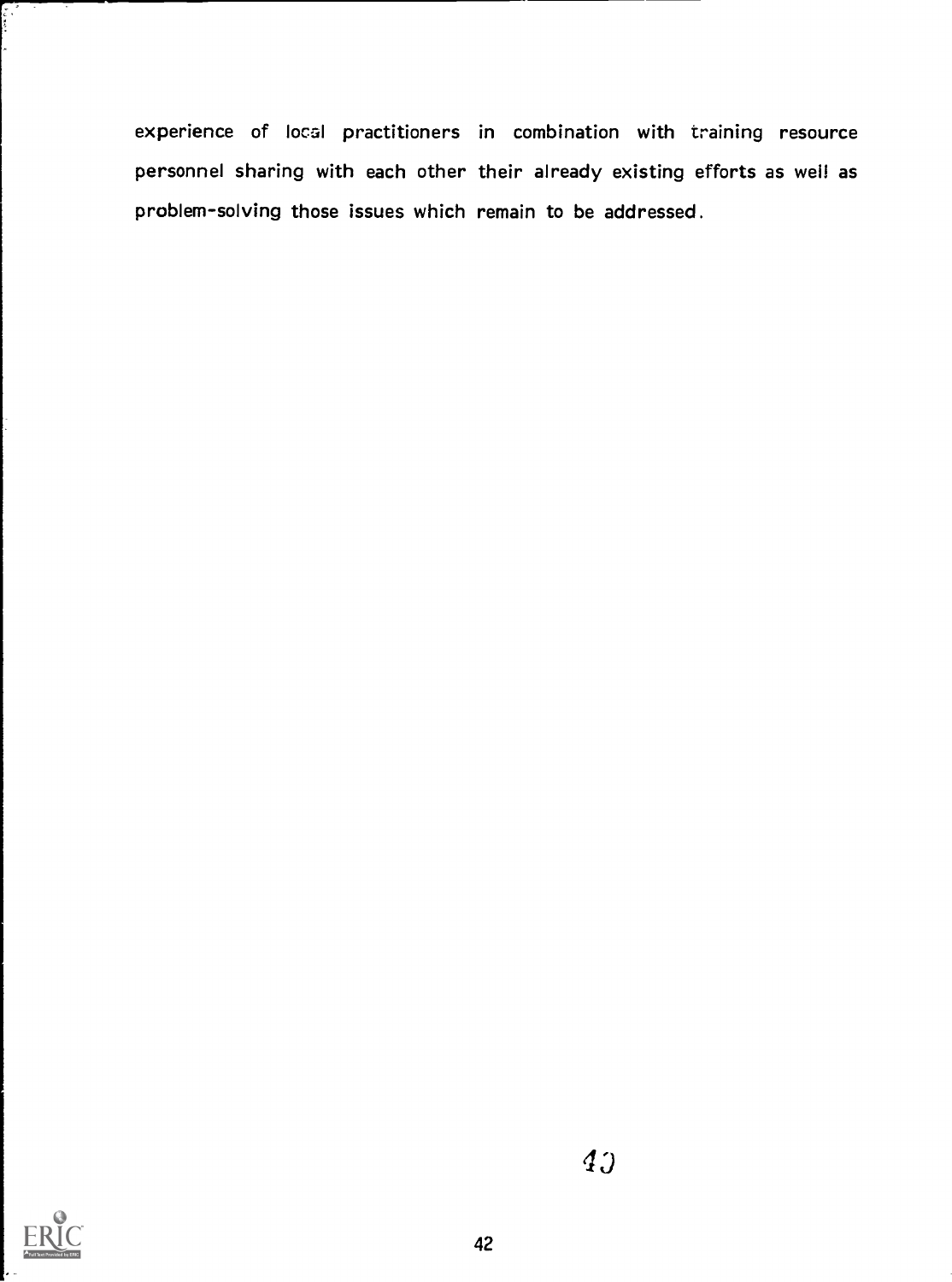#### **REFERENCES**

- Albright, L., Fabac, J. and Evans, R. A System For the Identification<br>Assessment and Evaluation of the Special Needs Learner in Vocational<br>Education. Urbana-Champaign, IL: Bureau of Educational Research,<br>University of Illi
- Broiin, D. Vocational Preparation of Retarded Citizens. Columbus, OH: Charles E. Merrill Publishing Co., 1976.
- Coffey, D. D. Vocational Evaluator Competencies and their Relative Importance As Perceived by Practitioners and Educators in Vocational Evalu- ation. Unpublished doctoral dissertation, Auburn University, 1978.
- Coffey, D. D., Hansen, G. M., Menz, F. E., and Coker, C. C. Voca-<br>tional Evaluator Role and Function As Perceived by Practitioners and Educators. Research and Training Center #22, Stout Vocational Rehabilitation Institute, University of Wisconsin-Stout, 1978.
- Davis, S. and Ward, M. Vocational Education of Handicapped Students: A Guide for Policy Development. Reston, VA: Council for Exceptional Children, 1978.
- Ellsworth, S. M., and Noll, A. J. Vocational Evaluators in School Settings:<br>Task Analyses, Certification, Qualification and Status Data. Stout Voca-<br>tional Rehabilitation Institute, University of Wisconsin-Stout,<br>1978.
- Hoffman, P. Vocational Evaluation Curriculum Development Workshop Proceedings. Stout State University, 1967.
- Materials Development Center. Training Programs in Work Evaluation, Adjustment, and Facility Management. Stout Vocational Rehabilitation Institute, University of Wisconsin-Stout, 1980.
- Minnesota Division of Vocational-Technical Education/Special Needs Unit. The Role of Vocational Assessment in Vocational-Technical Educal on in Minnesota. St. Paul, MN: Minnesota State Department of Education,
- Petri, L. Vocational Assessment. Unpublished manuscript. Minnesota Division of Vocational-Technical Education/Special Needs Unit, June 1980
- Pruitt, W. Vocational (Work) Evaluation. Menomonie, WI: Walt Pruitt Associates 1977.
- Public Law 93-112, the Rehabilitation Act of 1973.
- Public Law 94-142, the Education of All Handicapped Children Act of 1975,<br>89 Stat. 773, November 29, 1975.

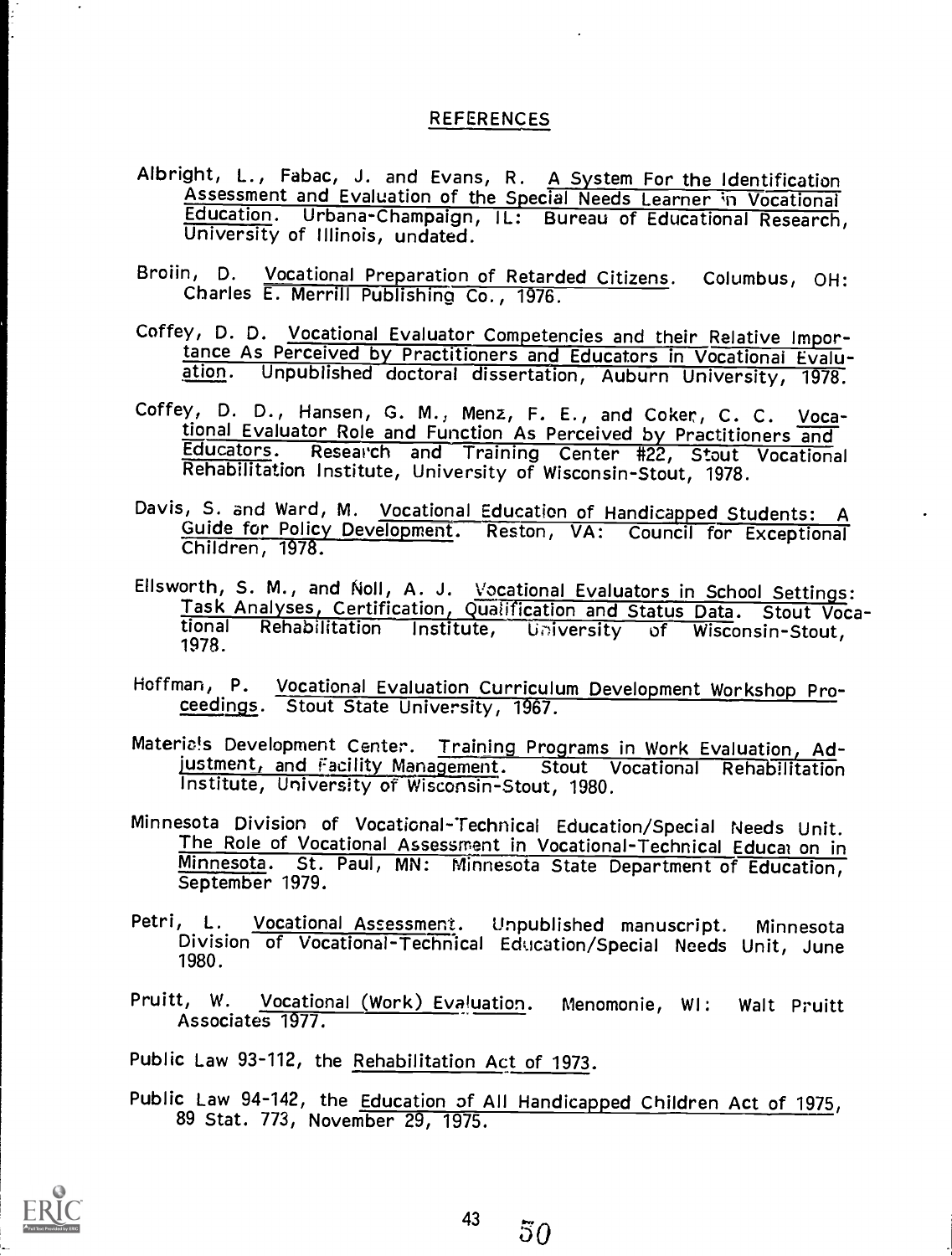- Public Law 94-482, the Education Amendments of 1976, Title II (Vocational Education), Stat. 2657, October 12, 1976.
- Public Law 95-602, the Rehabilitation, Comprehensive Services and Develop- mental Disabilities Act of 1978, <sup>92</sup> Stat. 2955, November 6, 1978.
- Scelfo, J. L., and Micali, J. J. Guidelines for Establishing a Vocational<br>Assessment System For the Special Needs Student. State of New Jersey, Department of Education, Division of Vocational Education, Bureau of Special Programs, 1978.
- Stewart, W. and Langton, A. J. Vocational Evaluator Tasks in School Set-<br>tings. Unpublished Survey, Department of Vocational Rehabilitation, Stout Vocational Rehabilitation Institute, University of Wiconsin-Stout, 1979.
- Vocational Evaluation and Work Adjustment Association. Vocational Evalua-<br>tion Project: Final Report. Menomonie, WI: Materials Development Tenter, Stout Vocational Rehabilitation Institute, University of Wisconsin-Stout, 1975.

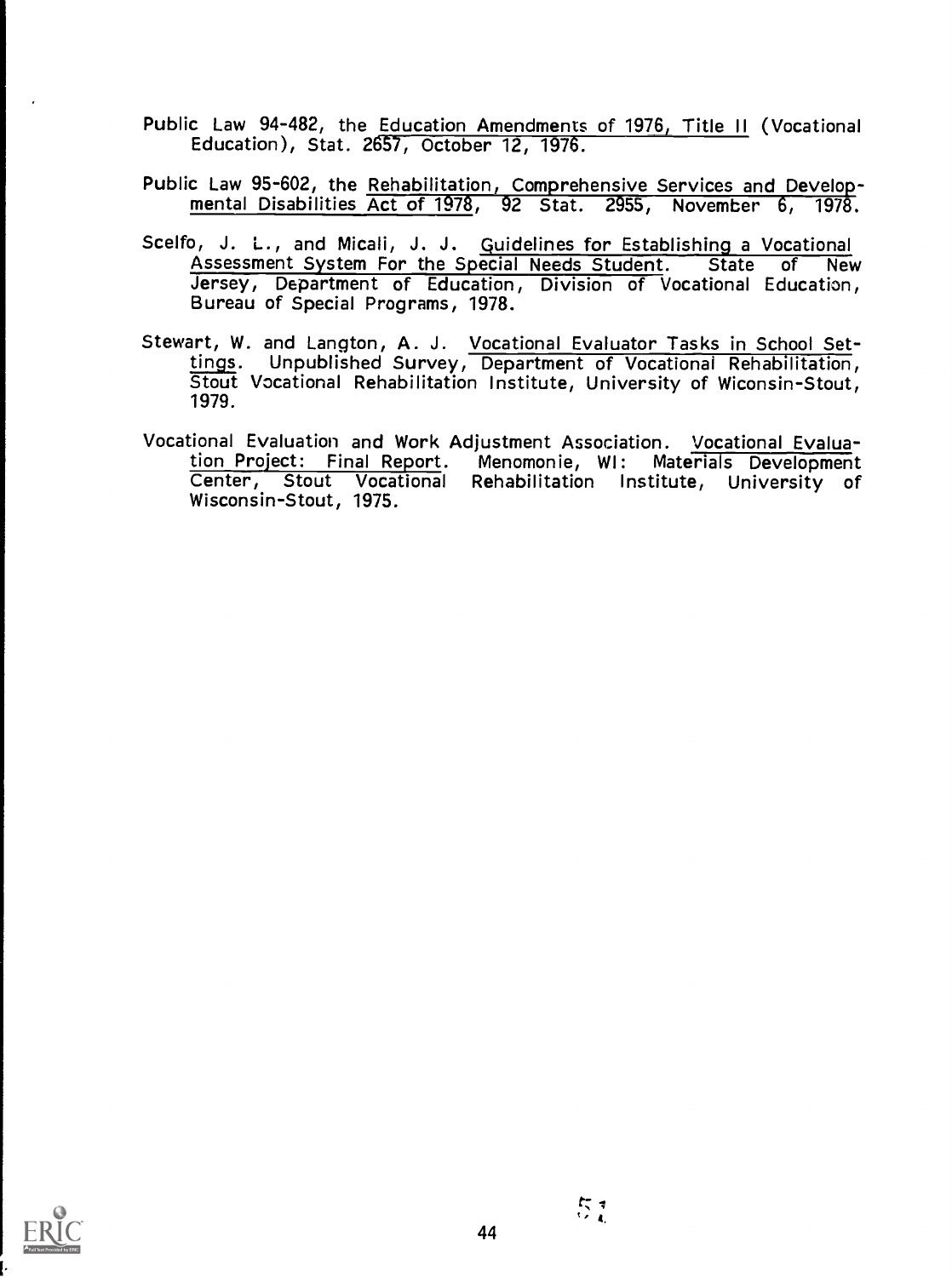# **Vocational Assessment: Special Education's Responses** to the Career Needs of Handicapped Youth

by

Robert N. lanacone Dorothea M. Hiltenbrand George Washington University Washington, D.C.

Vocational assessment, a long time hallmark of vocational rehabilitation has filtered down to the school level focusing on younger 'clients' in an attempt to meet the career needs of handicapped adolescents. There is a great deal of conjecture as to what factors have created this trend. Some say this trend is a direct result of vocational rehabilitation's inability to serve all of those who need and qualify for service (Bowe, 1979). Others contribute this trend to changes in rehabilitation's emphasis on the type of client served, program accountability related to case closures and resulting funding patterns which have forced rehabilitation out of the schools. All of these factors contain some degree of truth and justification as related to the present service delivery structure, but the often overlooked reason for this trend relates to differences ir. need and purpose. The essence of this difference reverts back to the basic intent and thus structure of the vocational assessment process.

The most commonly cited definition of vocational evaluation (Bitter, 1979; Pruitt, 1977) was developed in <sup>1972</sup> at the Tenth Institute on Rehabilitative Services as follows: vocational (work) evaluation is a comprehensive process that systematically utilizes work, real or simulated, as a focal point for assessment and vocational exploration, the purpose of which



45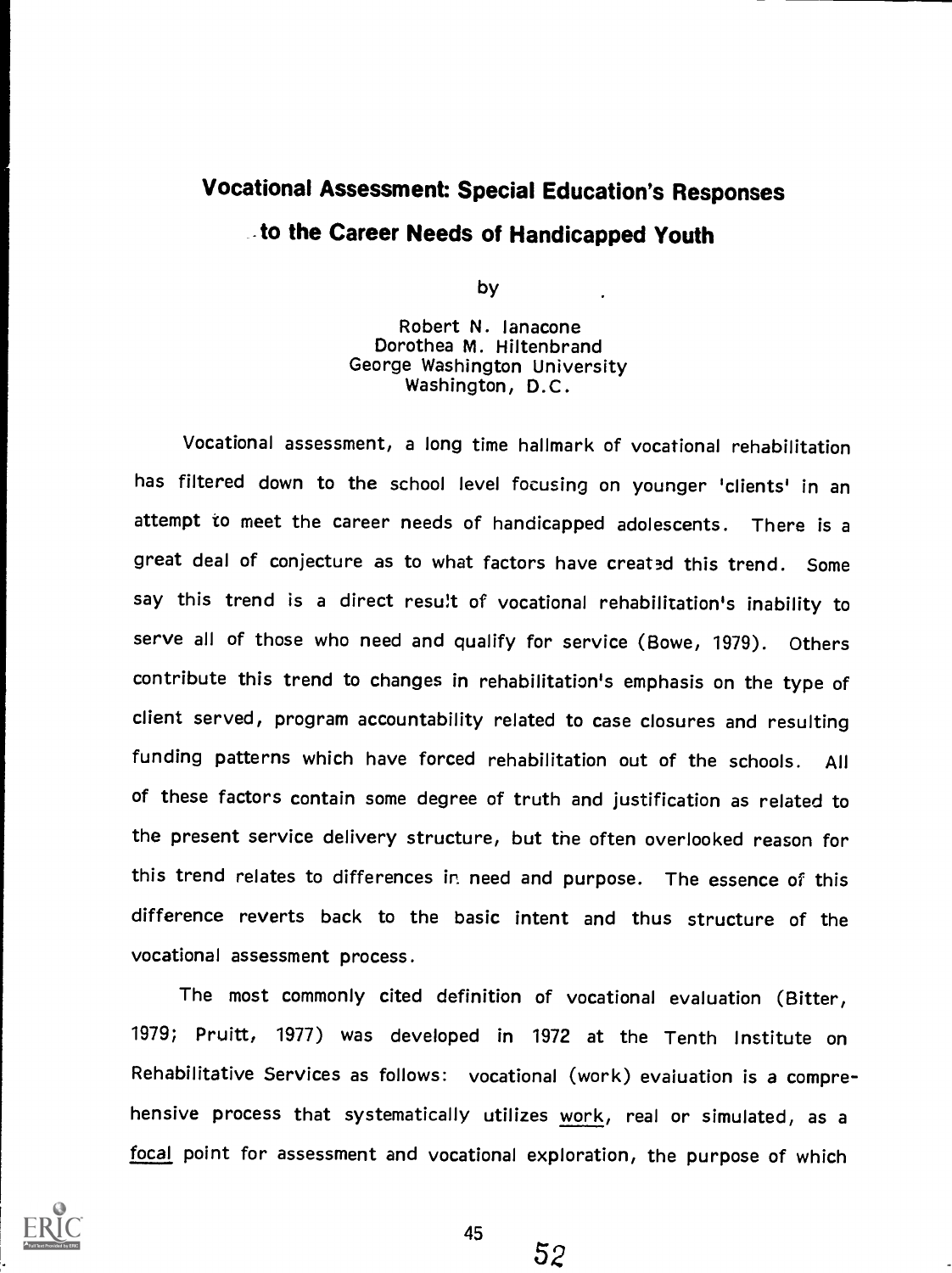is to assist individuals in vocational development. This definition would also appy to vocational assessment at the school level except for one minor addition which translates into a major shift in focus. Vocational assessment at the school level would systematically utilize preparation for work, real or simulated, as a focal point for assessment and vocational exploration. . . in vocational development. This focus relates to the difference in service emphasis between rehabilitation and special education. "Rehabilitative services are designed to restore a person's productive capacity or his ability to manage his own affairs in part or entirely as he had previous to his incapacity" (Conley, 1979, p. 71). Education or habilitative services are designed to initially provide developmentally sequenced instruction which will enable a person to reach his productive capacity or ability to manage his own affairs. Vocational assessment at the public school level should emphasize preparation for work. The remainder of this article will focus on the difficulties encountered in setting up and effectively utilizing vocational assessment services, as well as recommendations to help alleviate these problems and concerns at the public school level.

#### ISSUES AND CONCERNS IN SCHOOL-BASED VOCATIONAL ASSESSMENT

There have been a number of difficulties associated with the operation of school-based vocational assessment centers. These difficulties often stem from three major sources. First, there is a lack of expertise in the area of vocational assessment at the school level. Of the three major contributors and benefactors, special education's expertise lies in the realm of academic testing for placement and programming purposes. Vocational education relies on an informal and sometimes competency based assessment process depending on an individual teacher's need and subject area. The concern is more related to skill attainment and successful entry into the

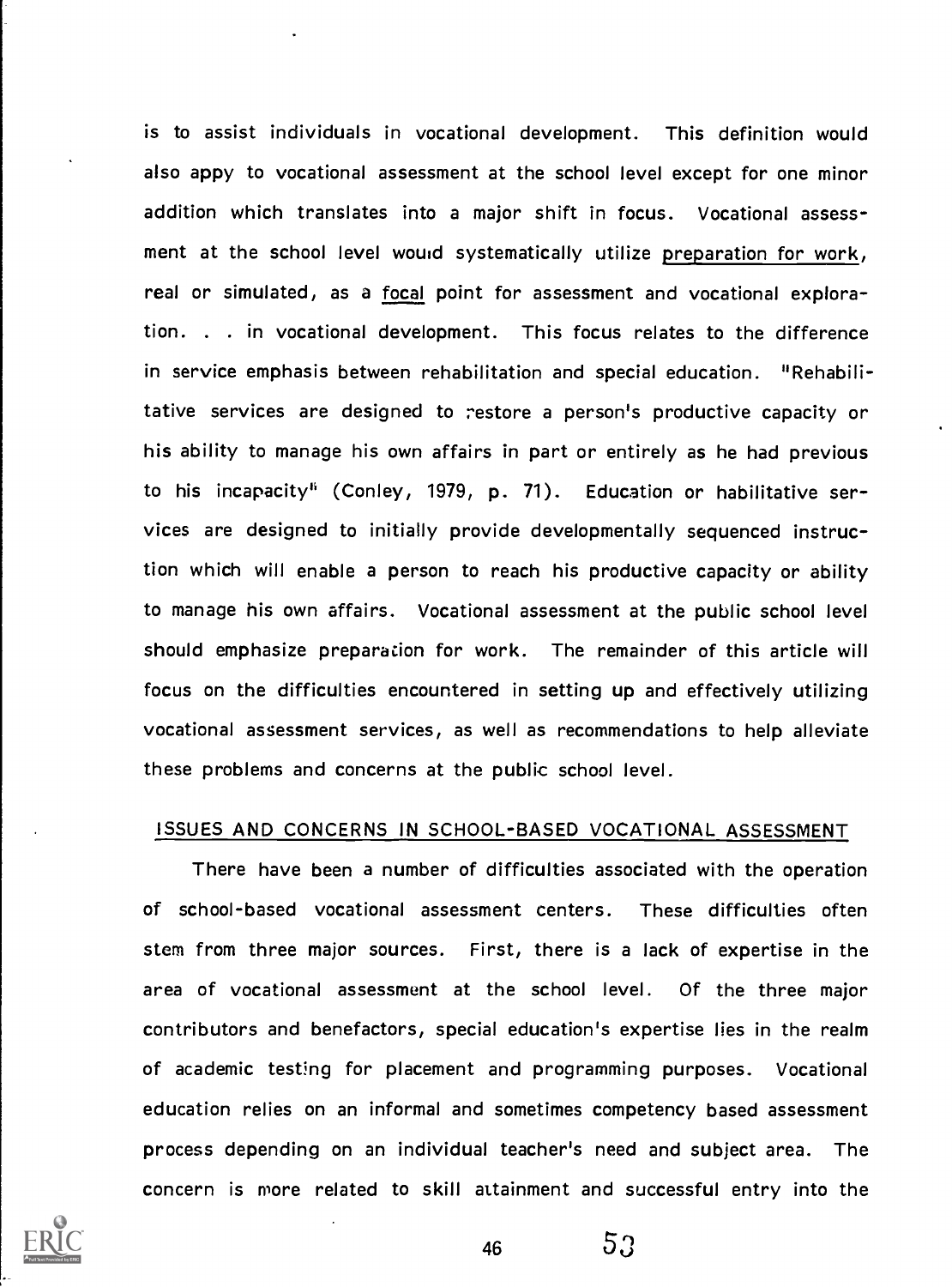labor force. Vocational rehabilitation, the probable source of the greatest information, is considered apart from the problem, i.e., an after school resource. In general, there is a lack of understanding as to rehabilitation's role. The provisions of rehabilitation services have become far removed from the school system because of their changing focus and interdisciplinary efforts.

Each of these disciplines have critical information and knowledge to share when cooperatively developing the vocational assessment process. Special education can contribute testing know-how, developmental programming and support service skills. Vocational education can supply knowledge about the job market, employment trends and entry/exit level criteria for successful vocational skill training. Vocational rehabilitation can supply vocational assessment and job analysis expertise. The difficulty is that time is rarely set aside to bring these critical service providers together to discuss their needs, share their areas of expertise in the development of a school based vocational assessment process and delineate how this assessment will integrate into their respective programmatic goals. Ideally, those who are supposed to utilize and benefit most from the vocational assessment process, must have a vested interest in the integration, relevance and programmatic gain in the total assessment process. To efficiently and effectively operationalize this service, administrators, vocational educators, special educators, counselors and significant others must internalize or buy into the process to make it work. If one does not have the initial involvement and commitment of relevant staff in the development and problem solving ?spects of the vocational assessment process, a credibility gap is created which takes a great deal of time and effort to overcome. The vocational assessment process then becomes an additional service



 $54$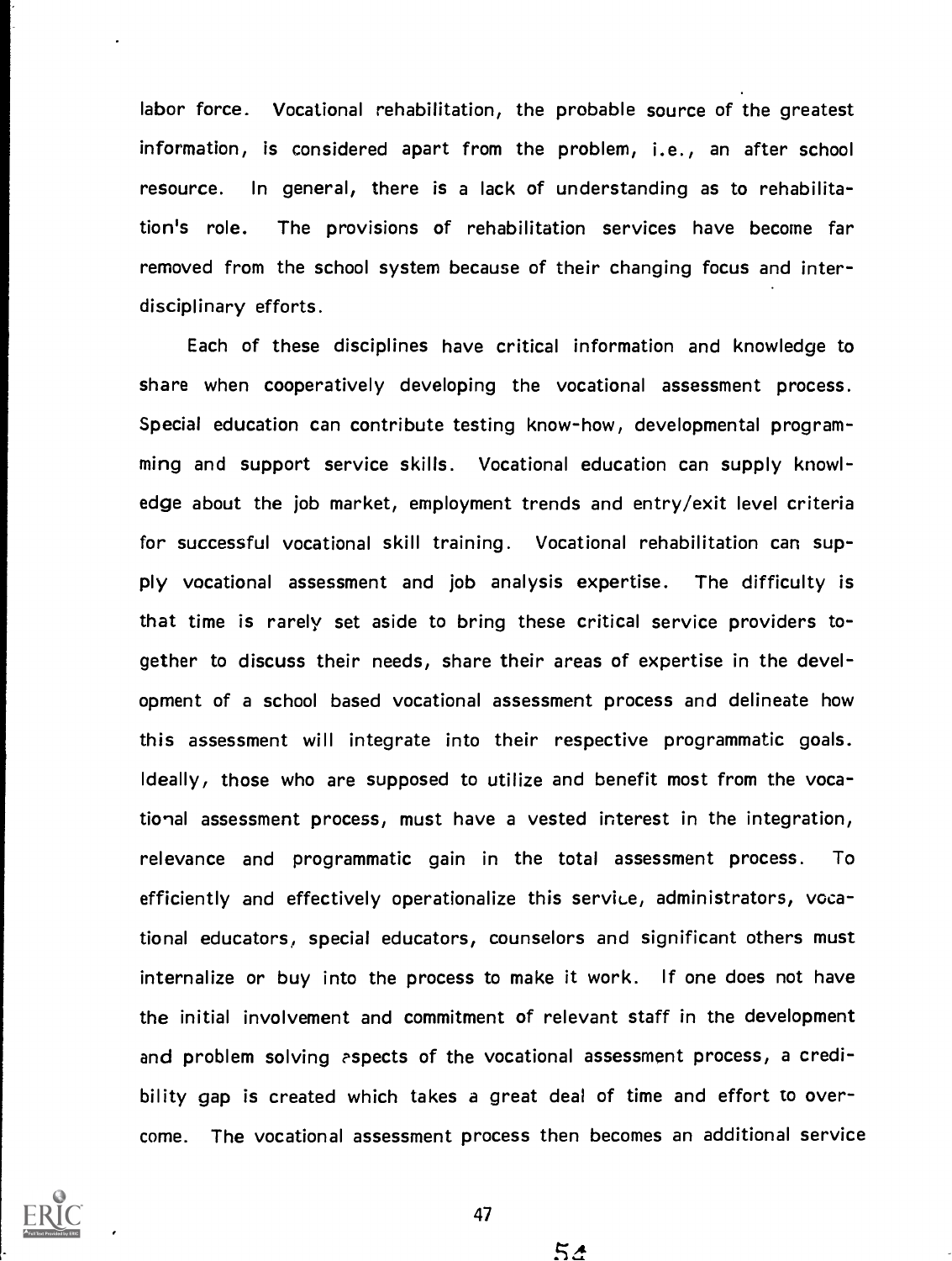instead of an integral part of the career development process for students who are handicapped. Unfortunately, there are usually administrative pressures, often precipitated by legislation or avoidance of litigation, to get the process underway immediately if not sooner. Budgetary and staffing considerations also play <sup>a</sup> role in this push. But it is counter productive to attempt to immediately satisfy administrative needs at the sacrifice of laying the necessary groundwork to integrate the vocational assessment process into the service structure.

This initial lack of available expertise at the system level coupled with the paucity of university level vocational/special education programming, translates into a second source of difficulty, that of establishing a philosophical and structural foundation based on school and community needs for the system. When conceptualizing a model for the vocational assessment of special needs individuals it is critical to have a clear understanding of the specific purposes and rationalizations for the existence and operation of the program (Stodden, 1980). By addressing: why there is a need For the assessment, what will specifically be measured, how will this information be measured, who will participate in the assessment process, how will this individual be referred, where will this assessment activity take place, what events or activities will take place, what is the sequencing/timing of these events, who will conduct the assessments, how will the results be utilized and how much this will cost, the foundation for an effective process will have been laid.

The resource vacuum that many school s, stems deal with relates to the third major source of difficulty in establishing school-based vocational assessment activities for individuals who are handicapped. There are few models of school-based vocational assessment activities based on a strong

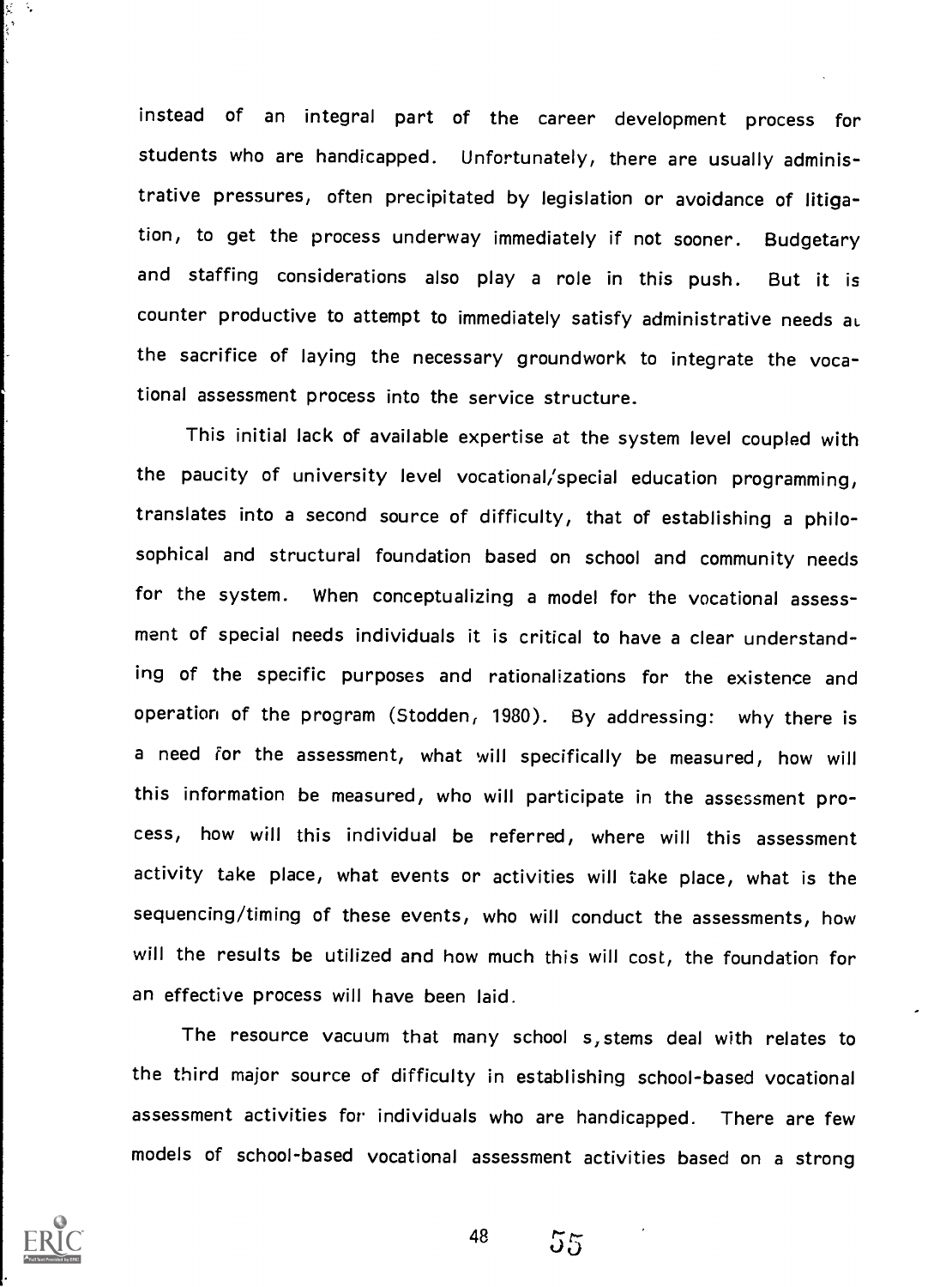programmatic foundation where there is a complete and effective facility within the school system. Those school-based vocational assessment models that are presently functioning seem to select components of existing rehabilitation models without consideration or an understanding of their own needs within an education setting (Stodden, 1980), Within this structure comes the difficulty of relating findings to programmatic needs and justifying placement decisions on vocational assessment results. As a result, the vocational assessment centers often address more of an administrative and compliance posture rather than that of a developmental change agent role. School-based vocational assessors often relate that the position carries no 'clout' in assisting to carry out recommendations. There are a number of other physical and process concerns that are an outgrowth of the three major difficulties stated above.

#### Process Concerns

There is a legitimate concern related to how vocational assessment is viewed. Often administrators view the assessment process as meeting the total career needs of an individual who is handicapped. Now you know what you can do, the obligation is met, let's get back to meeting graduation requirements. The special educator often views the vocational assessment process as a replacement for career exploration. Now you know what you want to do, the obligation is met, let's get back to learning functional life skills or remediation of academic skills-you're two weeks behind already! The vocational educator often views the vocational assessment process as meeting vocational education's obligation to providing access to the world of work. Now you know what you want to do, the obligation is met, let me get back to the kids who can really make it. All of these responses reflect only a portion of the feedback, but could be avoided or



 $50$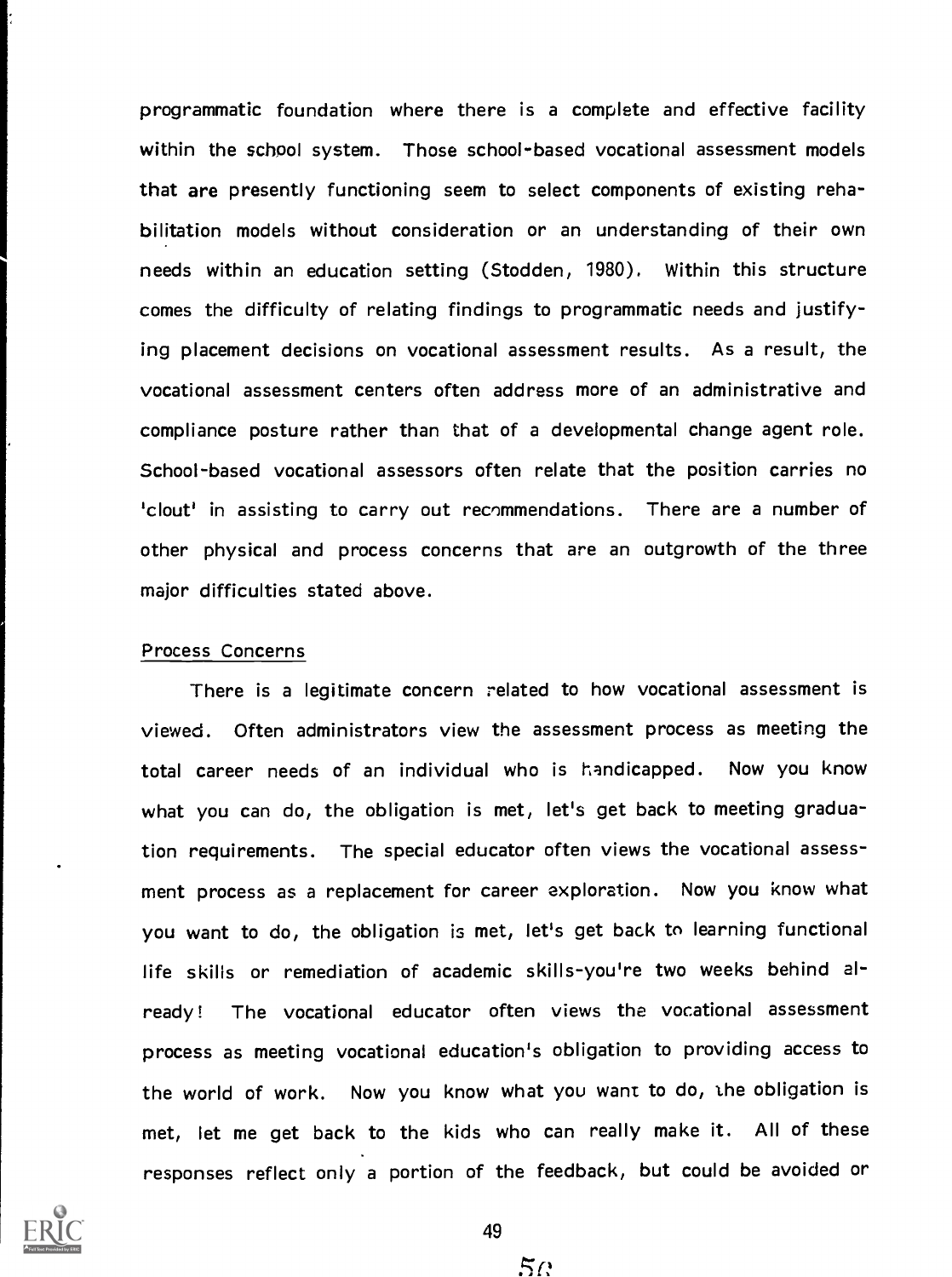lessened if expectations were established in the beginning and these individuals were brought into the development of the vocational assessment process.

There is another concern related to how vocational assessment is viewed. A majority of the vocational assessment programs at the school level have focused on the high school student who is close to graduation. This trend meets a need of the county to address the needs of students who are nearing the end of their school involvement and still lacking a sense of career direction. This response presents two problems. First, it is quite optimistic to expect a one shot evaluation, so late in the student's school career, to make <sup>a</sup> significant impact on career aspirations and direction. The students who enter these evaluations vary in backgrounds but are similar in their low degree of career awareness and exploration. They lack the appropriate readiness skills and behaviors to gain the most possible from the vocational assessment. This certainly points out the school's failure (grades K through 12) to provide and infuse career education into the educationa! process. A second problem is that in order for the assessment process to be most effective, it must be more than a collection of product data and be viewed as an integral part of the student's long term career development process (Sitlington, 1980). The evaluation, most importantly must collect process data which contributes to career development and reflects community needs. The students and sending teachers must not end up with the attitude that vocational assessment has taken place to/for them. If the vocational assessment process is truly part of the career development process then the asses ment and recommendations happen with them in <sup>a</sup> decision making melieu. Parents, teachers and students should be intimately involved in utilizing the assessment process and results in developing and supplementing the development process.

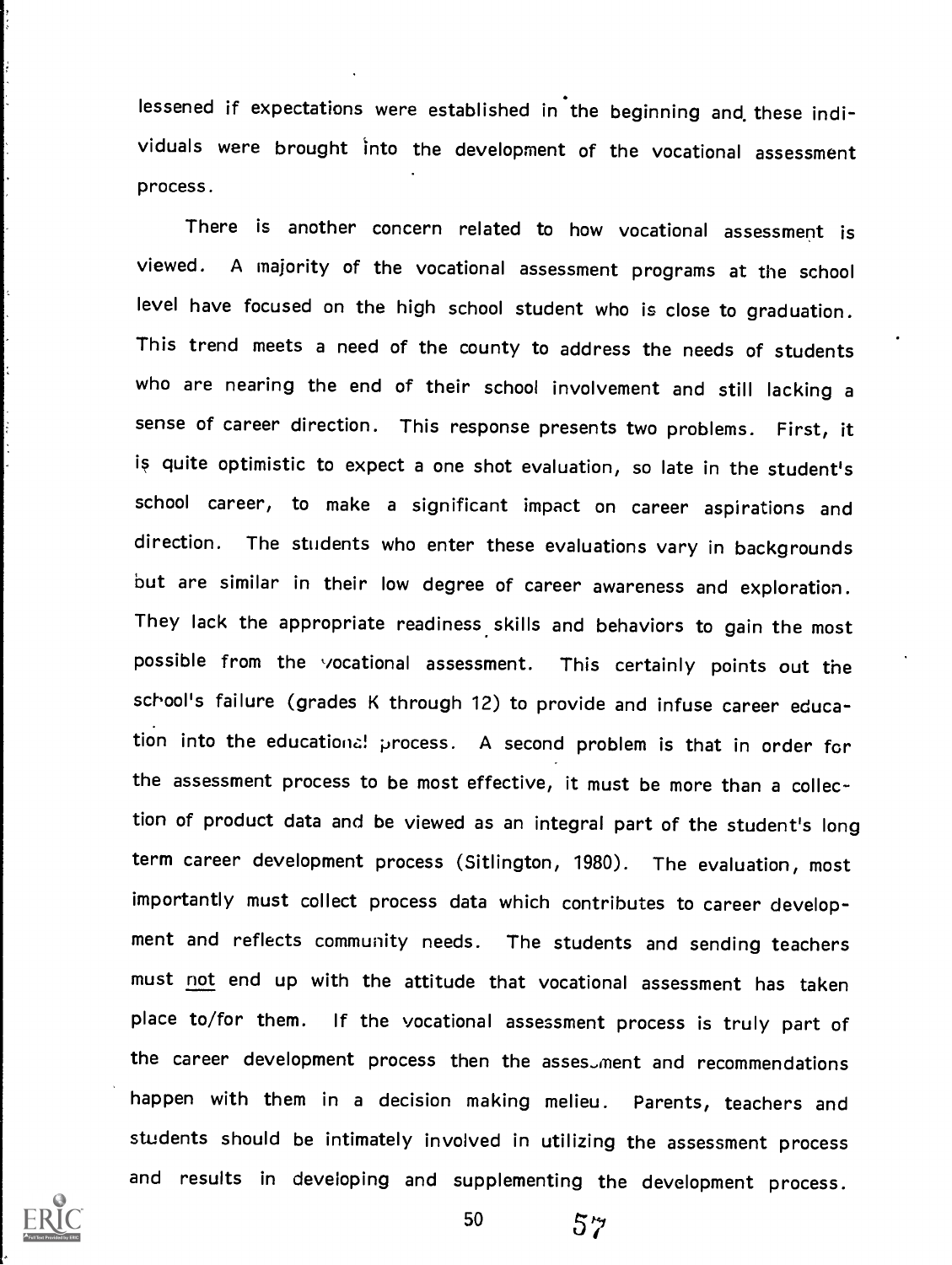The other process concerns involve assessment materials and staffing considerations. A number of the commercial sytems are not specifically designed for the handicapped and often need modification and adjustment to help obtain unbiased assessment results (Stodden, Casale and Schwartz, 1977; Stodden, lanacone and Lazar, 1979). There has been a great deal of concern regarding the appropriateness of norms and scoring procedures. Many of the saiaples are one trial samples which offer little opportunity to develop strategies to perform the task. In addition to these operational concerns, many of the commercial systems have to be purchased as a complete package. The result is that pieces of various systems are utilized in an attempt to best reflect the local labor market. This creates a sizable waste of funds since the unused portion of the system is then set aside or stored and seldom used. There has been a trend to develop individual work samples which can be specifically tailored to training and employment opportunities. Additionally, there has been an effort to focus the evaluation process as close as possible to the work setting. Increased emphasis has been placed on using the vocational classroom and employment situation as assessment sites.

One final consideration is that of staffing. There is a need to recognize that the skills and experiences of the vocational evaluator are of extreme importance in determining the success of a school-based evaluation center. This person should be able to research local labor needs, have intimate knowledge of vocational course offerings, communicate programmatic needs and concerns of the handicapped, be competent in vocational assessment, develop work samples based on detailed task analysis, and other sundry duties related to effective operation of the vocational assessment center. A great deal hinges on the competence and experience of the

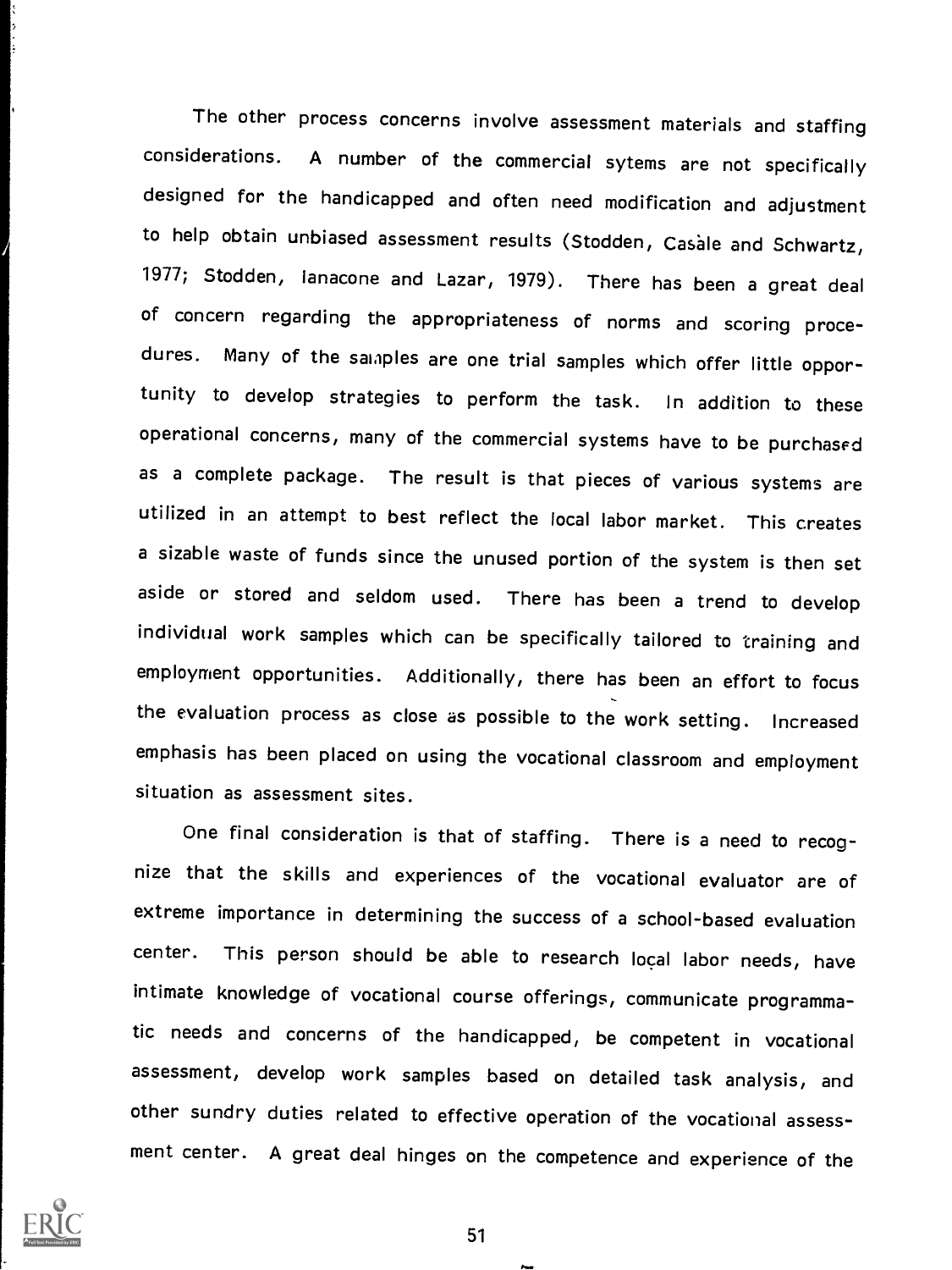evaluator. The selection of a person trained in vocational/special education is certainly a critical element.

#### Organizational Concerns

The basis for organization and development of <sup>a</sup> program relates highly to the success of the program. All too often, funds are suddenly available at the end of a funding cycle, which must immediately be spent, and a vocational evaluation system ordering spree takes top priority. Commercial systems offer a fast and easy avenue to quickly spend a large sum of money, and often, the best salesperson or the one with the best timing will facilitate the county's immediate need. Initiating a vocational evaluation center predicated solely on funding expenditure deadlines will only program the center for failure. Materials or systems often do not represent the local labor market or the vocational offerings. As a result, the purpose and intent of the evaluation process often becomes reactive to the availability of systems and materials. The evaluator must then promote the system(s), possibly a system he is not comfortable with philosophically, to staff and students. There are a multitude of problems in securing' staff involvement and support when they feel that the assessment process was thrust upon them.

There are presently a number of ways to approach the vocational assessment needs of individuals who are handicapped. The most valid approach involves the development of individual work samples or on-site evaluation processes based on the combined needs of the student and the community. The vocational assessor must also be skilled in integrating or combining the commercially available assessment materials with locally developed, geographically related materials. The difficulty lies with finding



53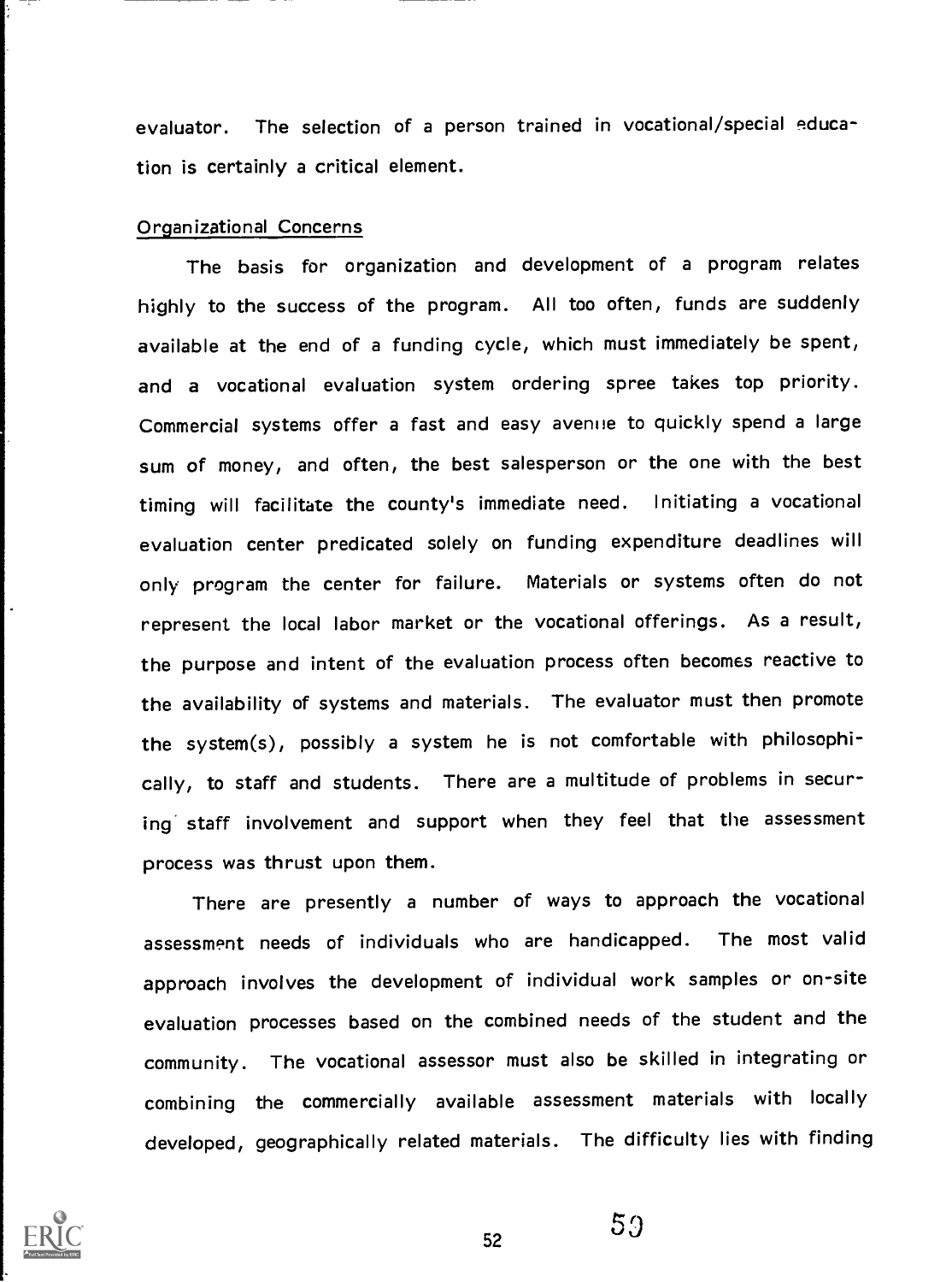an individual who is able to take charge of developing these relationships, create reflective sampling materials and act in a liaison capacity to insure the effective utilization of assessment findings. Personnel preparation programs are not presently addressing the training of this type of professional. In addition, a majority of commercial systems presently available have problems reflecting the specific needs of the community, while at the same time effectively dealing with the special concerns and capabilities of the handicapped population. The vocational assessor must be able to make these modifications.

A second organizational aspect is that of numbers. Once this large amount of money is spent on materials, systems and personnel, there is a great deal of pressure for immediate startup and movement of students through the program, regardless of the effect upon program quality. It is agreed that the assessment center should be cost effective but not at the expense of undercutting the effectiveness and intent of the center.

Although a great many problems exist, it must be remembered that the field is still in the infancy stages. The aforementioned problems and concerns can all be remedied and/or avoided. The remainder of this article will focus on corrective considerations when addressing the major barriers to effective vocational assessment and essential considerations in establishing a vocational assessment center.

## ESTABLISHING A STRUCTURAL BASIS

As related in the process and organizational concerns of present assessment centers, it is heavily stressed that a number of difficulties can be thwarted by cooperatively establishing a well delineated philosophical and structural base for the vocational evaluation process. A number of factors affect the final composition of the assessment process; such as,

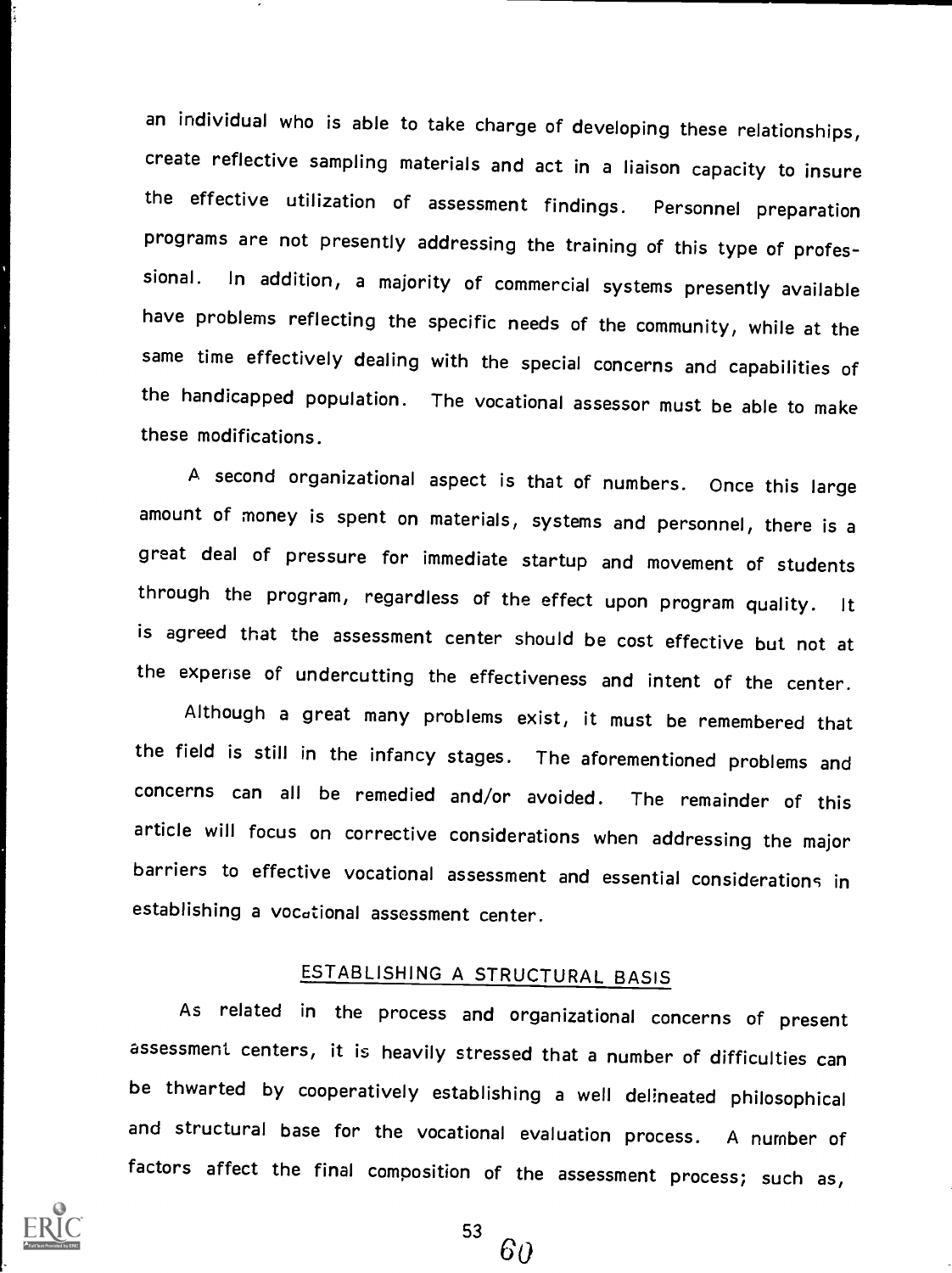purpose, structure, budget, personnel, population and role definition. The following charts and lists should assist in defining the basic structure within the assessment process. There are three basic questions to be answered related to purpose, structure and location.

Figure 1. PURPOSE What is the intent of the assessment? The response to this question will also address when the assessment would be most appropriate.



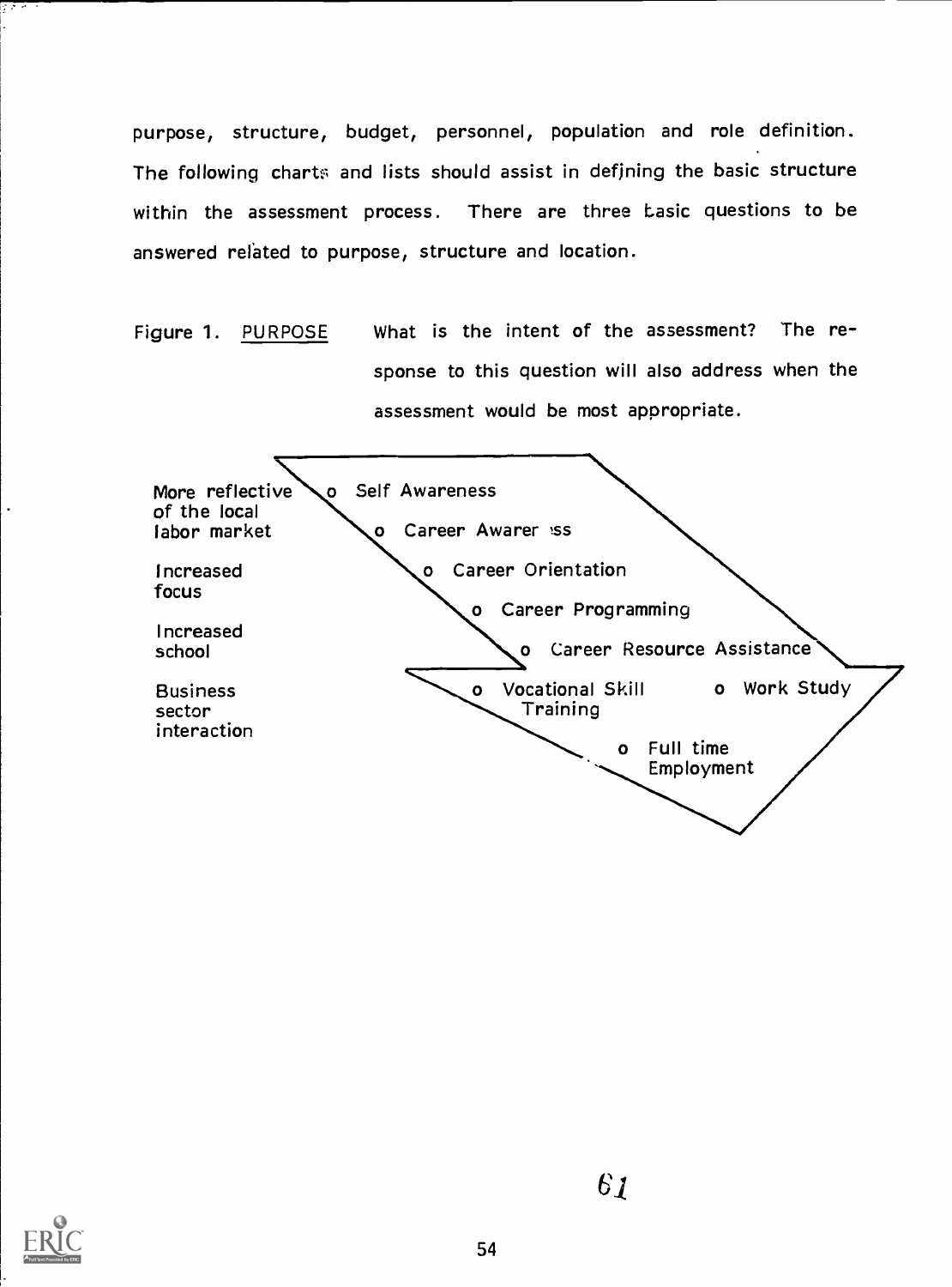Figure 2. STRUCTURE What information am I seeking? How will I go about obtaining my information? The response to these questions is dependent on the specific purpose of the vocational assessment.





 $\sigma$  +  $\zeta$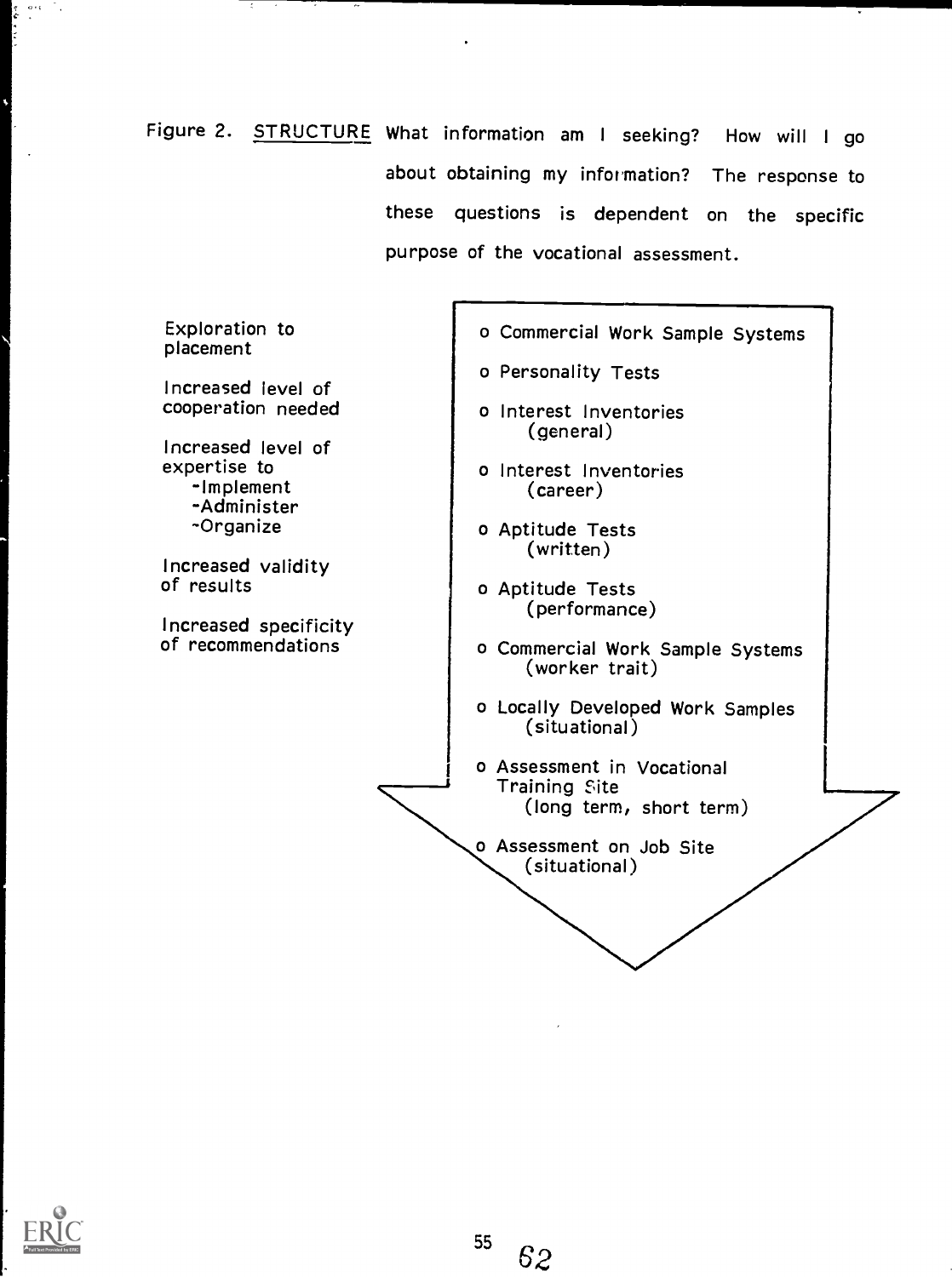Figure 3. LOCATION Where should this evaluation take place? The response to this question is dependent on the specified purpose and structure of the assessment process.



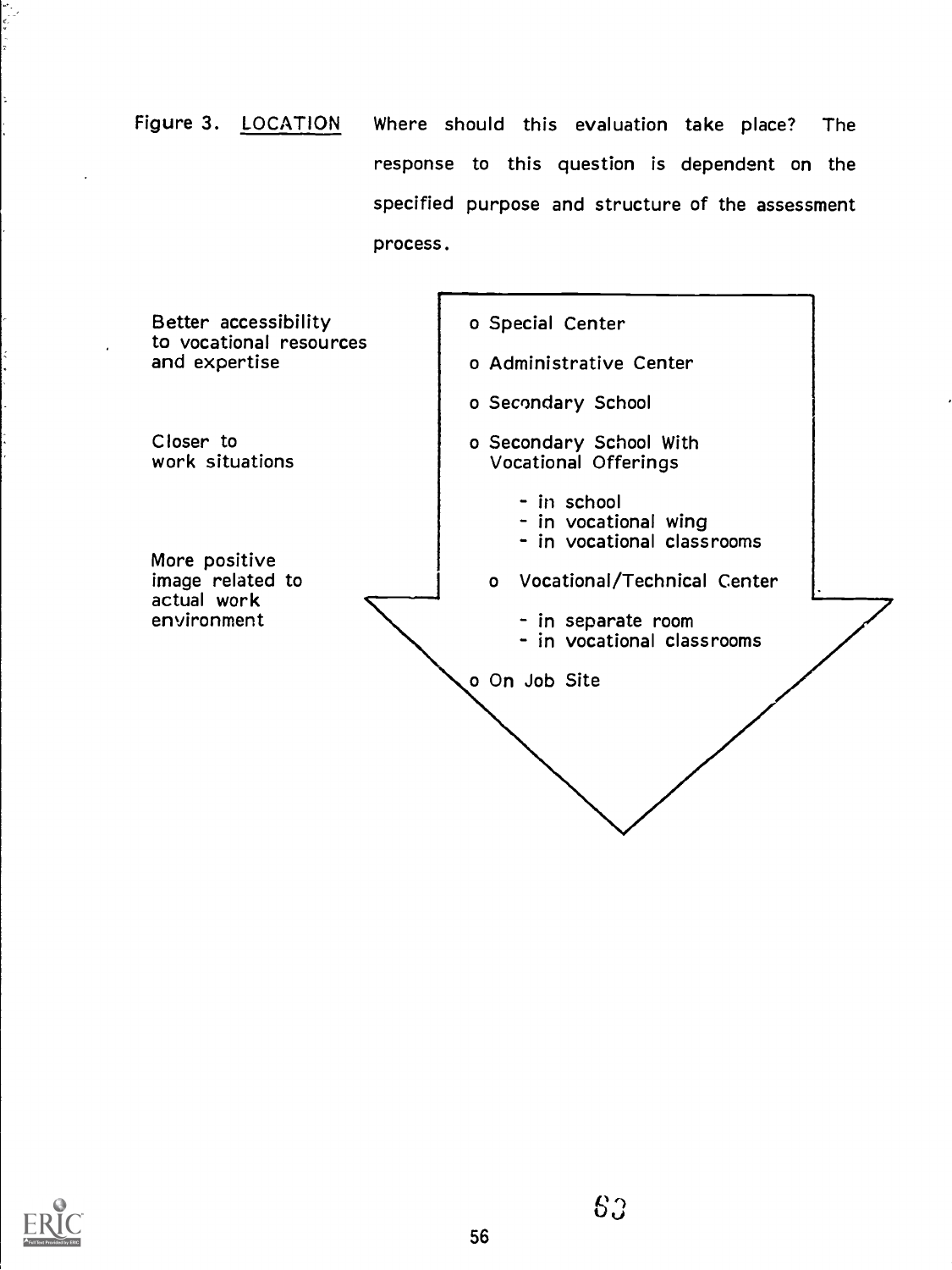The preceding sequencing of service delivery and assessment options should provide the basis for establishing the intent and basic processes for vocational assessment. The conceptual map for the vocational assessment delivery of services should vary with and within each school system. The next step is to delineate procedures, lines of communication and the necessary involvement whi.h will facilitate achieving the intent. The following section will address three critical areas in helping this process to work.

AP,

### FACILITATING THE ASSESSMENT PROCESS

Vocational assessment, as an integral component in the total educational and career development program, demand involvement, commitment, interaction and the expertise of many professionals. Vocational assessment is not a singular service, but rather a comprehensive process, involving an interdisciplinary team to assess an individual's vocational potentials, training and placement needs (Brolin, 1976).

Our expectations, often, are that vocational assessment will supply the solution to the many problems and questions educators, parents and students postulate about a vocational/career direction. We tend to view the vocational assessment team as the information-gatherer and decision maker, holding the ultimate vocational and educational future of the student within the framework of a final report. This is a fallacy. Within the sphere of the vocational assessment model, exists the tools and the opportunity to collect an abundance of information at a central point that will assist in the career decision making process.

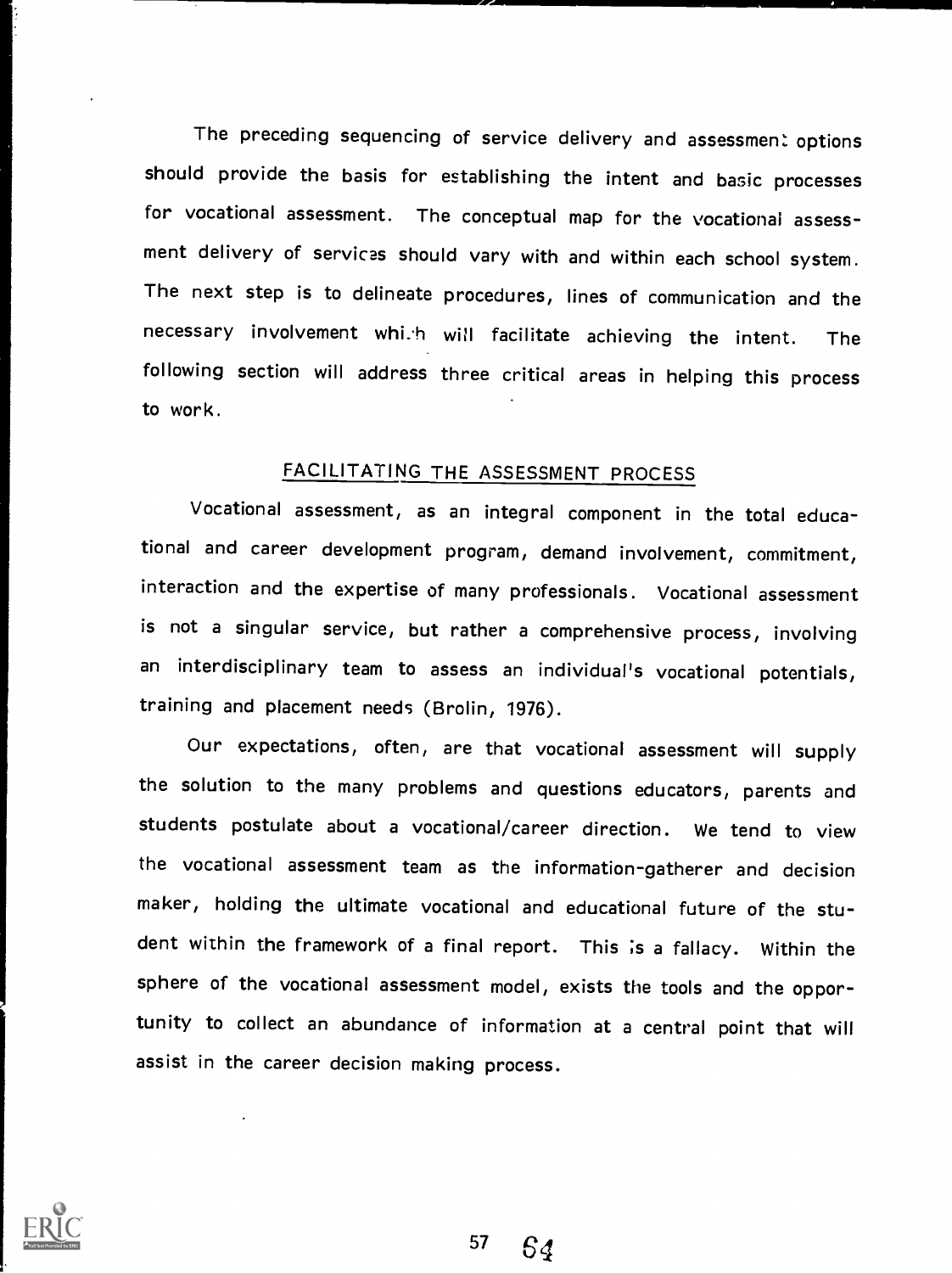#### Developmental Cooperation and Commitment

For the vocational assessment team to effectively and efficiently devise and implement recommendations into an operative plan, vocational and special education must be invited to become interactive ingredients within the process. Their participation and involvement will help to insure that the vocational assessment goals will be planned and organized through an appropriate and systematic continuum of services which meet the career needs of the handicapped student. The most effective means of creating support and utilizing the skills of vocational and special educators is to include them in the development of the assessment process and organization of the assessment site. incorporating special and vocational involvement, at this point, will serve not only to initiate communication and commitment, but more importantly will assure a productive assessment unit, meeting the needs of the population and community, while intensifying the overal: potential and capabilities of the vocational assessment process.

In order to foster this interactive power, the vocational assessment team must create the atmosphere of involvement and commitment during the first stage of the assessment program. Thus, vocational and special education will feel that they are a part of the process, or that they have a stake in itc success. Initial involvement should focus on information sharing of possible problem areas or concerns about placement and conceptualizing the role of the assessment center.

Vocational educators should serve as consultant specialists in supplying the assessment process with input on the community and the nature of the labor market needs. They can further assist in the planning, selecting and developing of work samples and situational assessment sites, in an effort to guarantee a positive match between events within the assessment

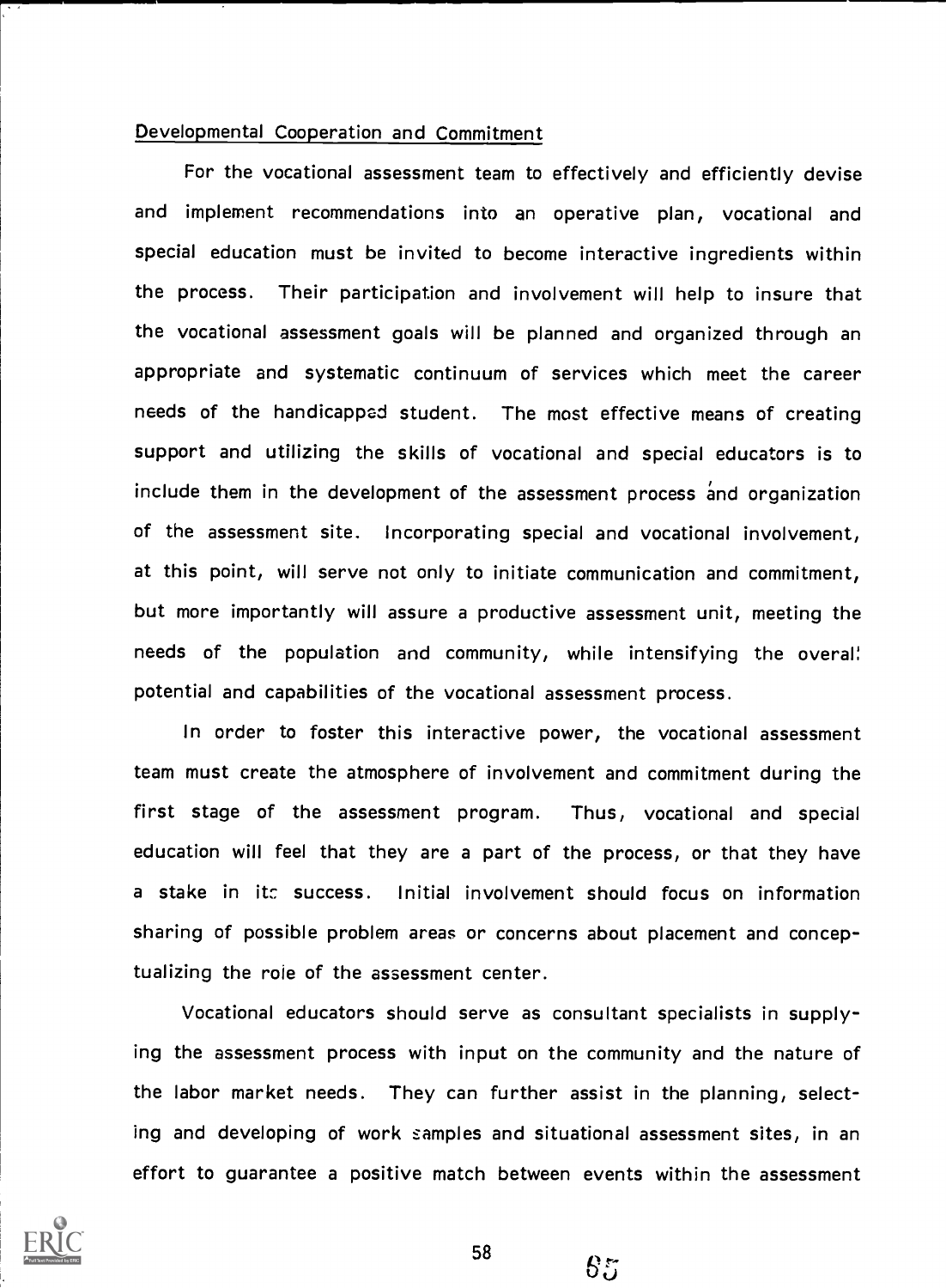center and the world of work. Vocational educators can present a realistic and accurate picture of skill requirements for specific vocational training areas. This information can be used in organizing instructional and programmatic support within the framework of special education.

Special educators, also, must become invested participants in the initial stages of the assessment process. Their responsibility can take root in a preassessment survey of student interests, abilities and skills as related to career and even specific occupational requirements. Their participation can incorporate student development of critical readiness, awareness and behavior skills. Such preparation will prove essential when developing the assessment and training plan, with subsequent potential for influencing successful performance in a skill training program and employment. Student involvement within the total process will be maximized if they have been provided activities encouraging understanding and awareness of themselves, their interests, values and skills, as they relate to  $\phi$  , work and society. Such preparation will encourage student participation in the decision making process, resulting in responsible commitment to the program plan (Stodden, 1980).

> It is important to develop and expand upon this beginning seed of involvement, by providing an awareness of the purpose and function of vocational assessment. The vocational assessment staff must prepare orientation training modules for vocational and special educators, resource and s ipport personnel, students and parents, so as to increase their awareness and understanding of the total assessment process.

### Operational Communication and Coordination

Once the student's interests are determined and skills are assessed the vocational assessment team is responsible for compiling the information



59

 $R_{P}$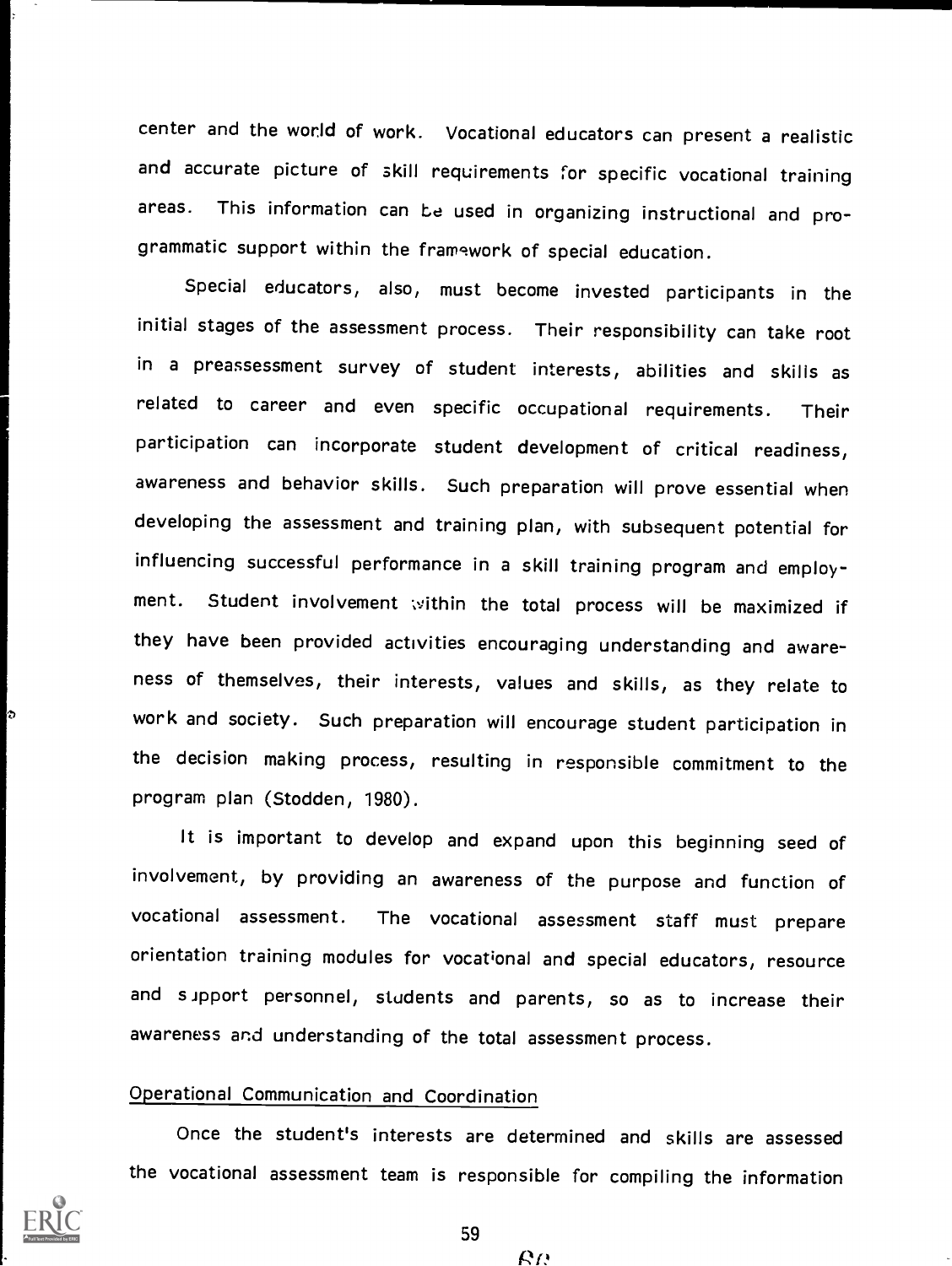into a final report format. For the vocational assessment process to progress in a uniform, sequential fashion, it is essential that the final report or a shortened preliminary report be available soon after the student's assessment is completed. Once this information is assembled, the program planning stage commences, and the team of assessors, vocational and special educators, parent, student and counselor becomes engrossed in the process of:

> "reviewing the assessment information, establishing a training plan, initiating the training program, and evaluating the training program and making changes if necessary"

> > (Brolin, 1976, p. 163).

There are a number of resources available on report writing techniques and formats. It is important to realize that there is not a format for a report which comprehensively addresses all individual needs and circumstances. Therefore, the utilization of report recommendations must be specific and all persons must participate in the interpretation of the results and recommendations to prevent misunderstandings and gaps in the link of implementation (Pruitt, 1977).

The team of vocational, special and resource personnel must join forces with the assessment staff in pooling their information, in a process of synthesizing and integrating vocational assessment findings, classroom and home observations, etc., to construct a plan with a specific focus on objectives leading to appropriate placement. The team should be concerned with examining the vocational interests, assets and limitations and then mapping immediate and long term objectives, with necessary services and



60 6<sup>"d</sup>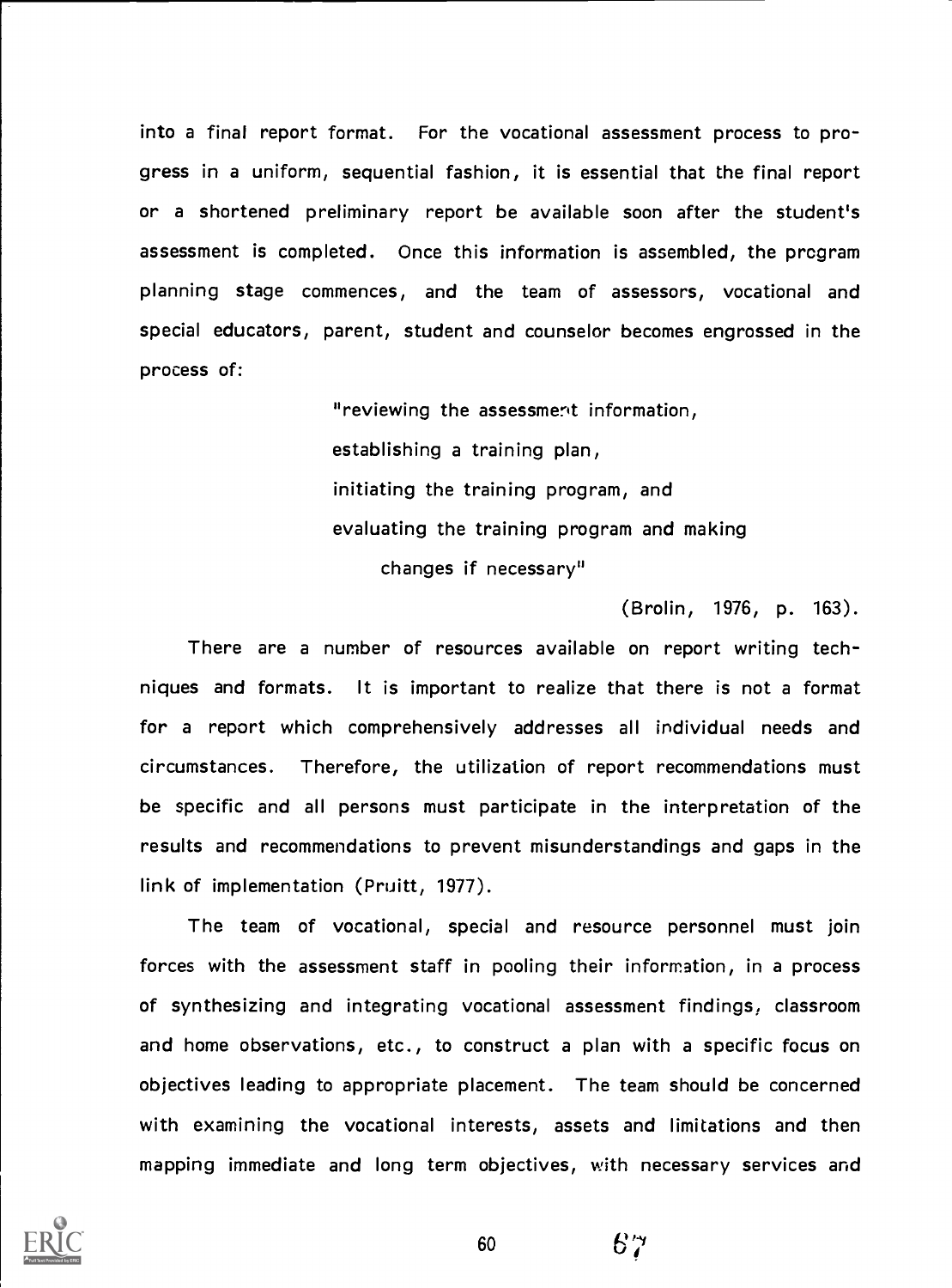responsible persons designated. Once a plan of action has been established it should be incorporated into the individualized education plan (IEP). This provides additional indication of mutual understanding and professional responsibility within the team decision (Sitlington, 1979). Vocational educators and special educators must determine what support personnel would be required to supplement the training program. The vocational assessment staff should help in specifying available resources and define present funding sources to assist in obtaining professional resource assistance.

When student placement is made, responsibility and involvement as a team does not end. Rather, the placement is productive only if it is translated into specific educational and teaching strategies to modify the instructional needs identified in the assessment report (Razeghi, 1981). Vocational education has the responsibility of informing the special education teachers of skills being taught and what they can do to support the instruction in areas such as occupational terminology, math, measurement, reading, etc. At the same time, special education has the responsibility of providing requested support instruction, serving as resource and instructional strategists (Razeghi, 1981). Both share the joint responsibility of modifying vocational instruction and materials to meet the needs of the student, and for monitoring and evaluating the progress and performance of the student in the program (Erickson, Wentling, 1977). This calls for varying types and degrees of information from all those involved in the student's career development planning.

Because there needs to be such an intricate exchange of information incorporated into this system, one must be careful that the communication lines do not become confused and haphazard. Teachers, evaluators and

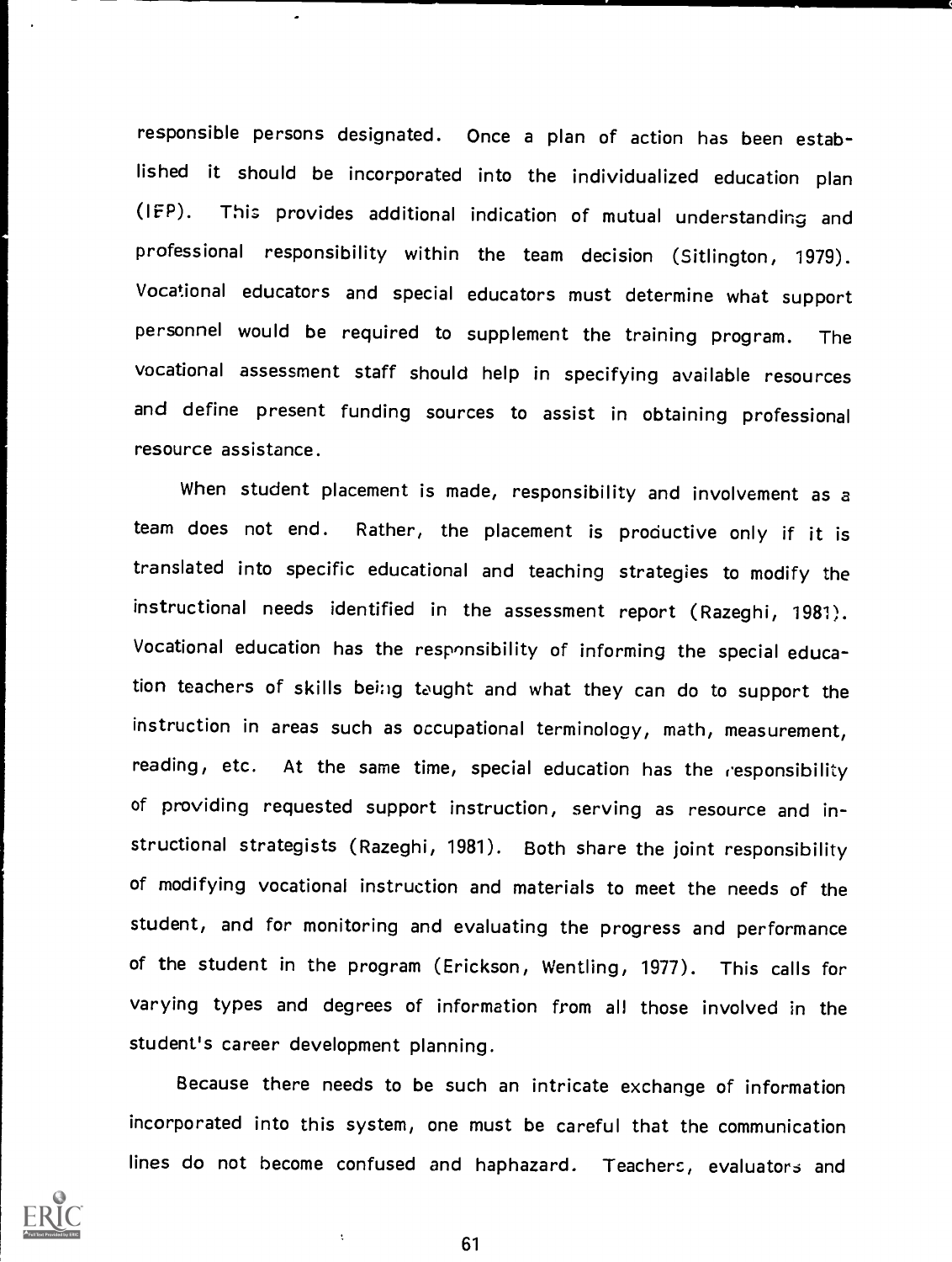resource personnel are absorbed in a variety of job-related tasks, responsibilities and time restraints that can prove to hinder progression of interdisciplinary communication and effort.

An essential role of vocational assessment liaison (VAL), should be created to coordinate all planning activities between the assessment center, school and community. The VAL should be charged with facilitating and maintaining communication prior to, during and after the assessment, so that each person may work as a team member in providing the most appropriate career/vocational options for all students. The VAL can enhance this communication between school personnel, guidance personnel, special education, vocational education, career education, administrators, parents and outside agencies, e.g., vocational rehabilitation (Maryland, 1980). The VAL should be in a position to observe and evaluate all facets of individual and team responsibilities and be cognizant of problems before they become barriers to program functioning. In such cases, this individual can work with expediency on program resolution. The VAL, then, becomes the catalyst and coordinating agent in the team relationship, supporting and reinforcing joint decision planning and problem solving tactics.

Throughout the total process, but of particular note at this stage, is the student's relationship within the team network. As educators, we make reference in the IEP to student's ability to function independently. This, also, should be a goal of the vocational assessment model. The student should be an active participant in the assessment planning and decision-making stages. Special and vocational education teachers and the assessment staff must establish a trusting and accepting relationship with the student, for it is this rapport that will be the basis for interaction

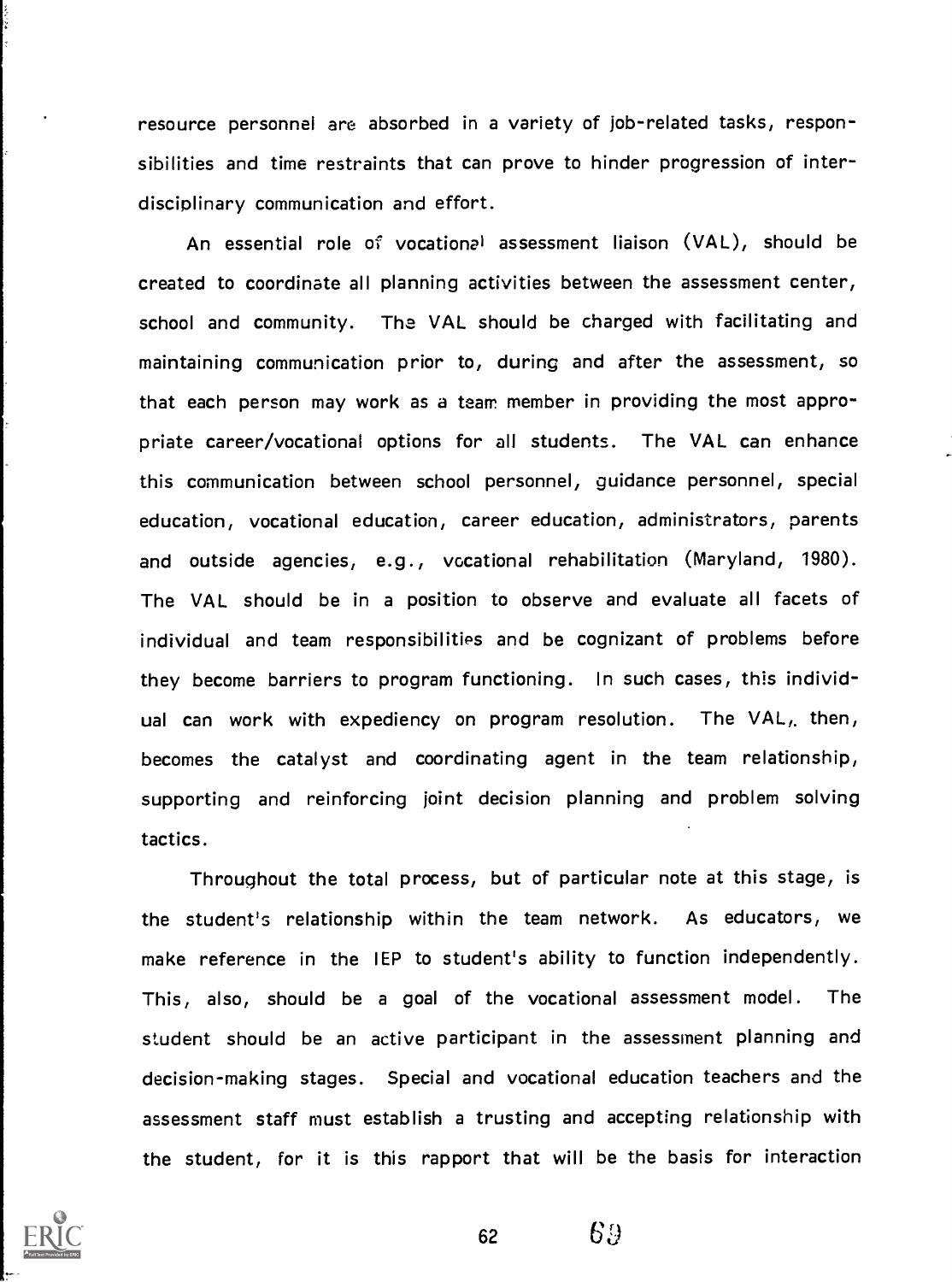continuing over the entire vocational assessment process (Shada, 1980). The team must communicate the purpose and goals of assessment and incorporate the student's statement of interests, abilities and needs with that of the assessment data in devising a plan of service. The team must share and discuss findings with the student and interpret them in light of their implications. Just as we have stressed the inclusion of vocational and special education in the formulation of the assessment model to birth commitment; so too must the student have input in the process for program acceptance, commitment and participation to evolve.

#### Process Assessment and Modification

Program evaluation must be an integral component of the vocational assessment process model. Evaluation has been defined as "a set of procedures to appraise a program's merit and to provide information about its goals, activities, outcomes, impacts and costs" (Fink and Jacqueline, 1978, p. 1). Program evaluation serves as a method of providing input to aid in improving and updating program services for students and to assist team personnel in the total planning and decision-making process (Wentling and Lawson, 1975).

Program evaluation has a two-fold purpose. The first is to meet the present demand for accountability within the school systems, where increased emphasis is placed upon the evaluation of goals, purposes, personnel, and numbers served. Evaluation is a means of justifying one's existence. The second, which has greater ramifications, is the need for feedback to provide input into the total program picture so that procedures, programs and services can be modified to enhance efficiency and effectiveness (Altfest, 1975). The process model is not complete unless methods for monitoring and evaluating the program are designed within the



63 70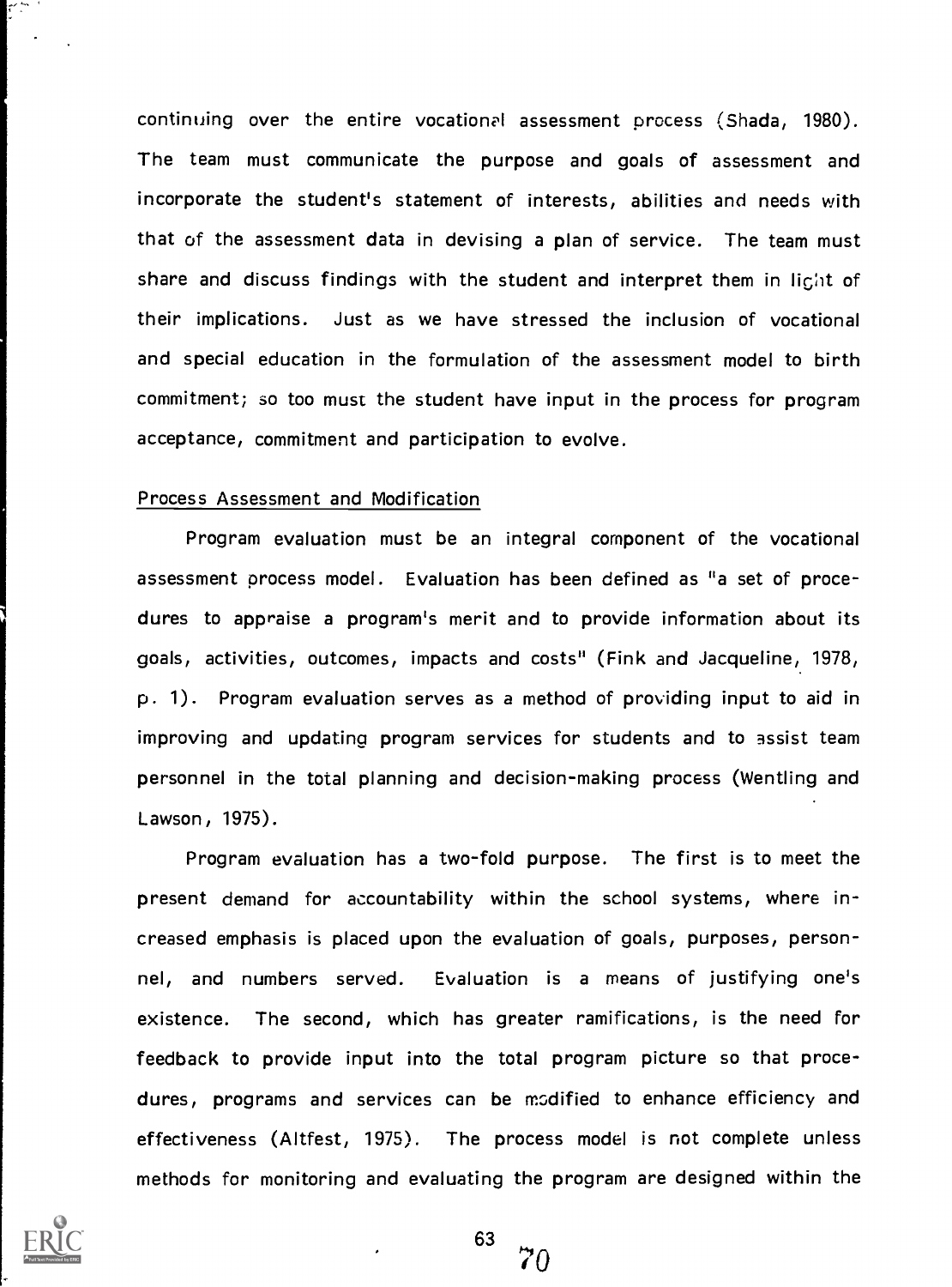program objectives. Evaluation involves not only determining if the stated goals and objectives are being met, but also if progress toward student goals and objectives are being met.

Techniques should be established to collect data from a variety of sources; e.g., vocational and special education programs, parents, present students in training programs, graduates, employers, current community labor trends and final report recommendations. This information greatly contributes to program development, because it is the source for process modification to update and improve upon the model, equipment, instruction, personnel effectiveness and future student placements. With the implementation of needed program modifications the vocational assessment model is better prepared and equipped to train students to successfully enter the world of work.

#### SUMMARY

The intent of this article is to provide a framework to identify and analyze barriers that inhibit effective school-based vocational assessment. The issues and concerns discussed are often reinvented each time a school system attempts to implement a vocational assessment center. Through recognition of the need to establish a strong structural base and effectively utilize personnel expertise within the system, these efforts could be redirected in refining, integrating and individualizing the vocational assessment process.

It must be stressed, that the vocational assessment process demands cooperative efforts and commitment from the first stages of development, to the implementation, operation and on-going evaluation in order to encompass all aspects of individualized programming and facilitate appropriate



64

. 71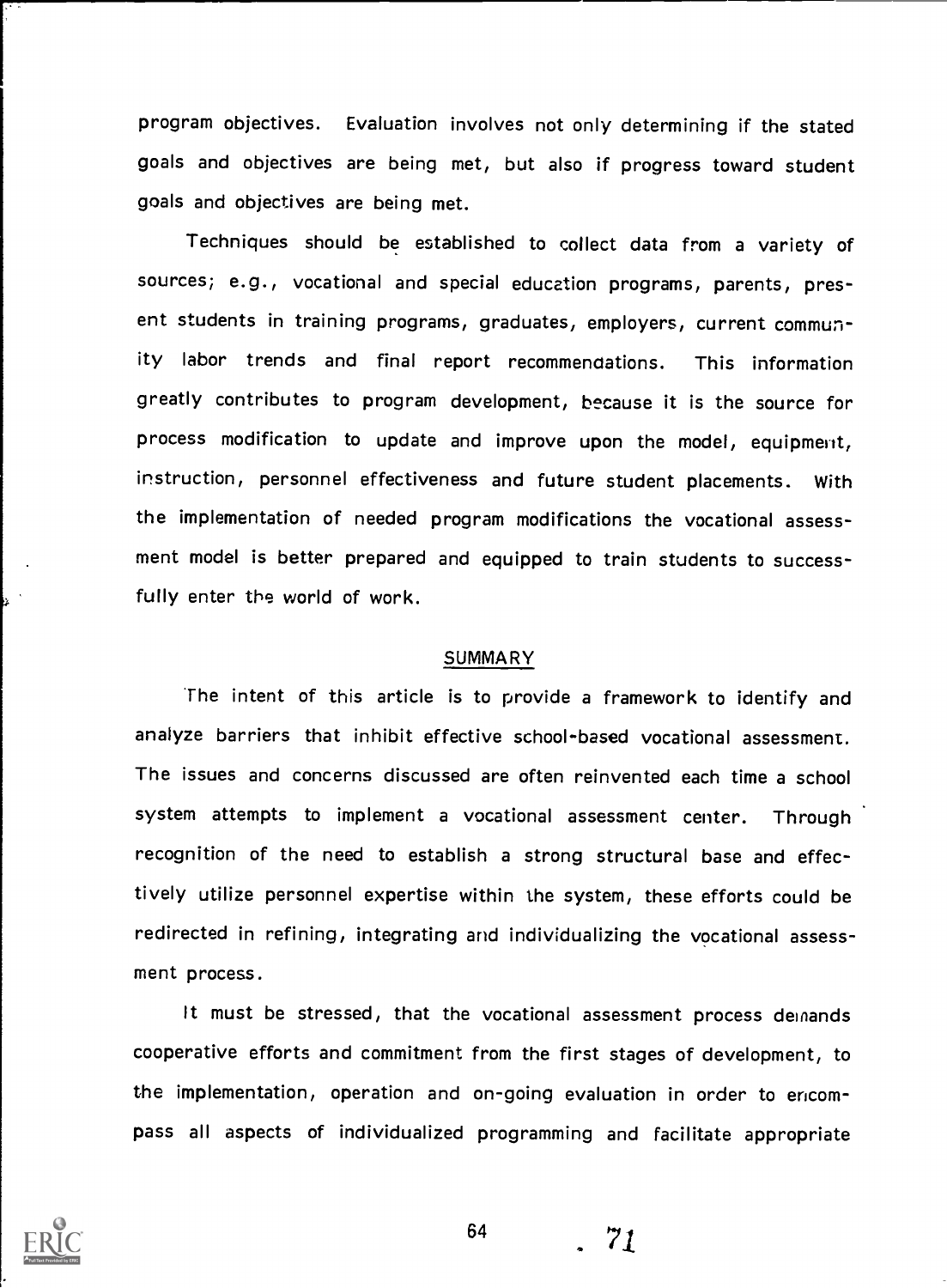placement. Following these guidelines, school systems can become knowledgable consumers and dispensers of vocational assessment within an integrative career development process for individuals who are handicapped.

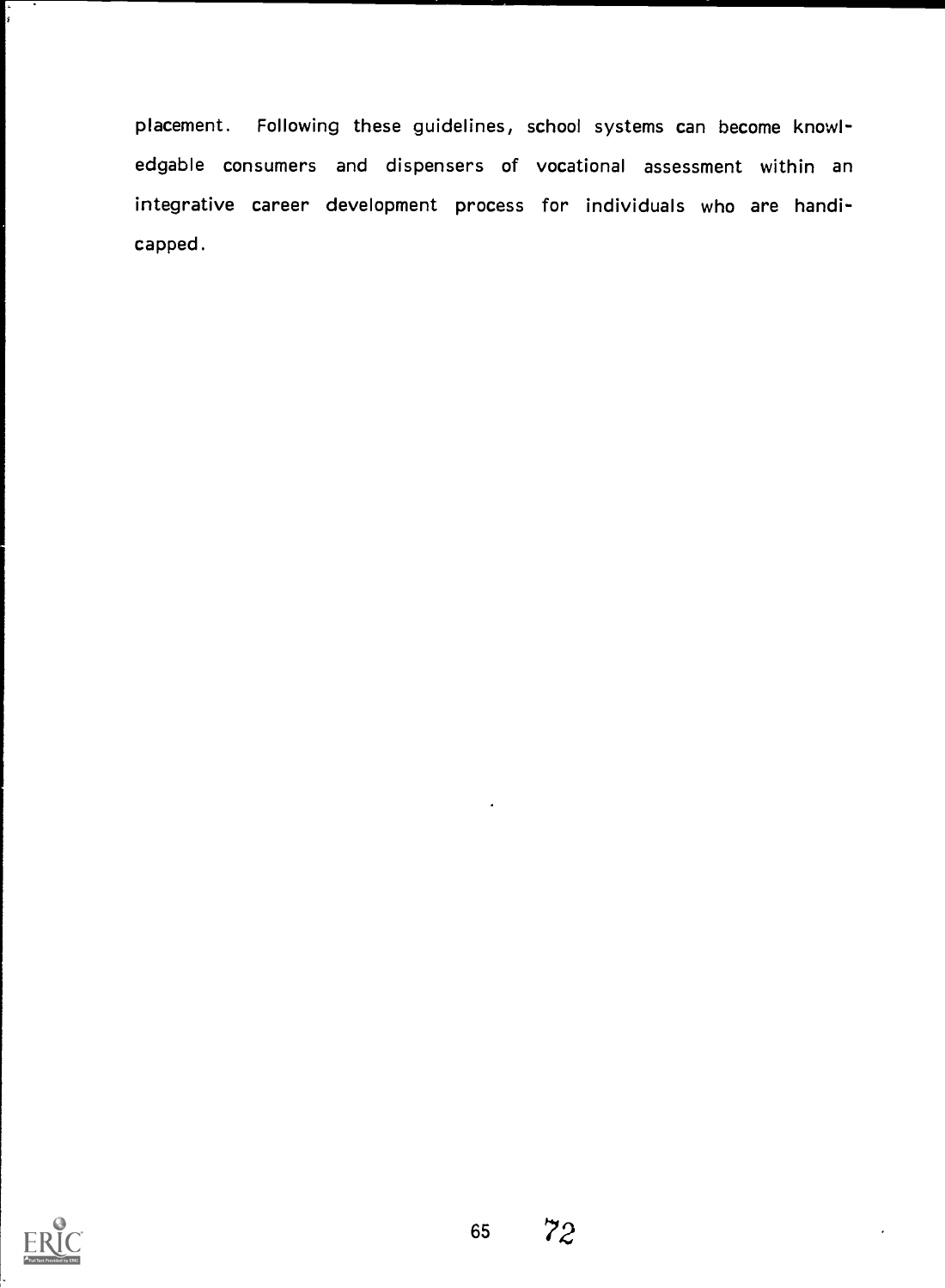#### REFERENCES

- Altfest, M. (Ed.) Vocational Education for Students with Special Needs: A Teachers' Handbook. Colorado State University, 1075.
- Bitter, J. <u>Introduction to Rehabilitation</u>, St. Louis: C. V. Mosby<br>Company, 1979.
- Bowe, F. Handicapping America: Barriers to Disabled People. New York, Harper and Row, 1978.
- Brolin, D. E. Vocational Preparation of Retarded Citizens. Ohio: Charles E. Merrill Publishing Co., 1976.
- Conley, R. W. The Economics of Mental Retardation. Baltimore: John Hopkins University Press, 1974.
- Erickson, R. C., & Wentling, T. L. Measuring Student Growth: Techniques and Procedures for Occupational Education. Massachusetts: Allyn and Bacon, Inc., 1977.
- Fink, A., & Kosecoff, J. An Evaluation Primer. Washington, D. C.: Capitol Publications, Inc., 1978.
- Maryland State Department of Education. Cooperative Planning for the Handicapped: Resource Manual, 1980.
- Pruitt, W. <u>Vocational (Work) Evaluation</u>. Wisconsin: Walt Pruitt Associates, 1977.
- Razeghi, J. A. Advice to Special and Vocational Edusators: How to Begin<br>Working Together. In J. A. Razeghi, & F. G. Bowe (Eds.), <u>Resource</u><br>Guide for Consumer Consultants in Career Education and Vocational Education, Washington, D.C.: American Coalition of Citizens with Disabilities, Inc., 1981.
- Shada, K. Teacher Strategies for Counseling Special Needs Students. In G. Meers (Ed.), Handbook of Special Vocational Needs Education. Maryland: Aspen Systems Corporation, 1980.
- Sitlington, P. L. Vocational Assessment and Training of the Handicapped. Focus on Exceptional Children, 1979, 12, Number 4.
- Sitlington, P. L. The Assessment Process as a Component of Career Education. In G. M. Clark & W. J. White (Eds.), Career Education for the Handicapped: Current Perspectives for Teachers. Pennsylvania: Educational Resource Center, 1980.
- Stodden, R., Casale, J., & Schwartz, S. E. Work Evaluation and the Mentally Retarded: Review and Recommendations. Mental Retardation, 1977, 15, 25-29.

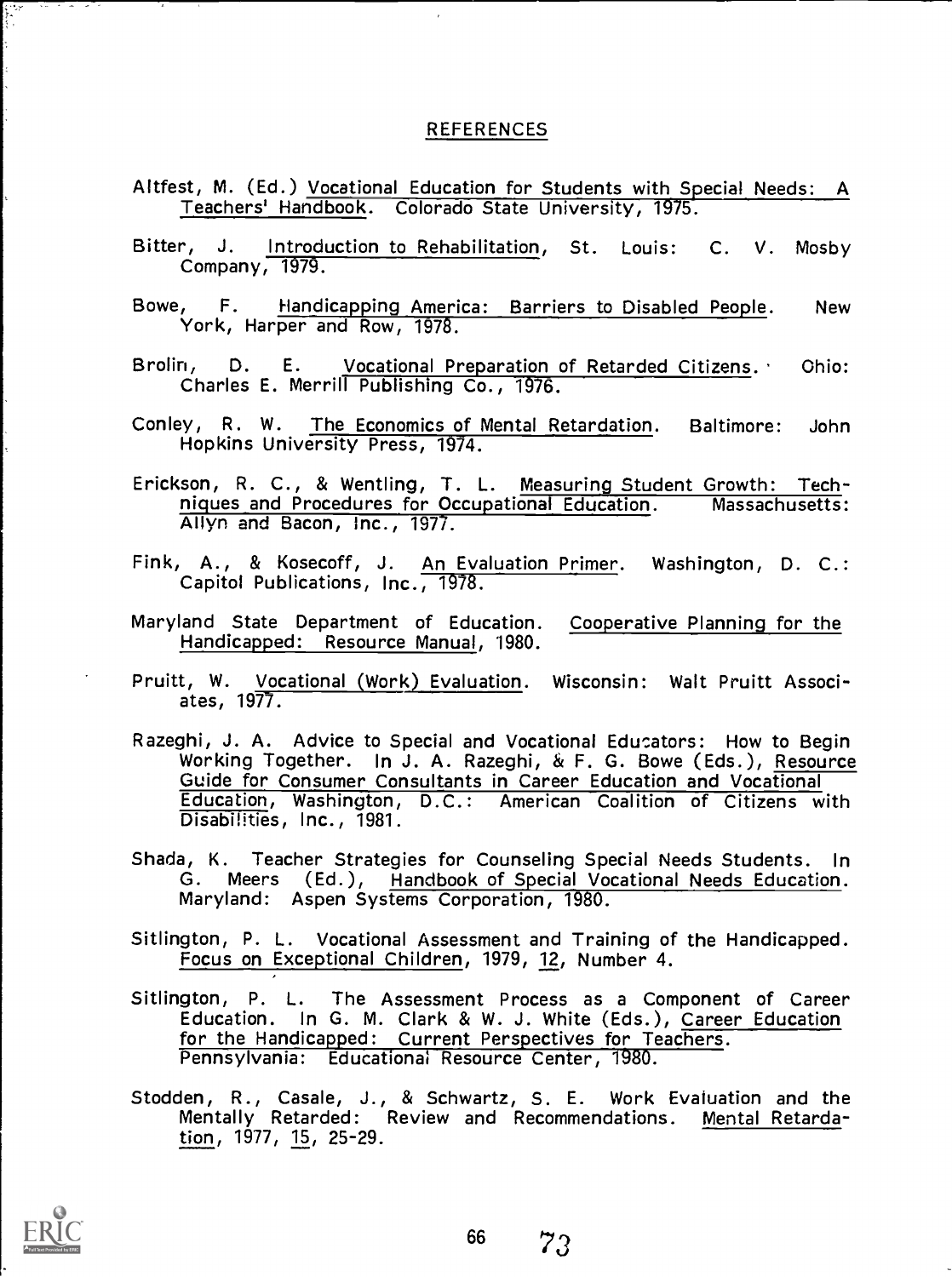Stodden, R. A., lanacone, R. N., & Lazar, A. L. Occupational Interests<br>and Mentally Retarded People: Review and Recommendations. Mental<br>Retardation, 1979, 17.

 $\ddot{\phantom{a}}$ 

- Stodden, R. A. Vocational Assessment for Special Needs Individuals. Workshop Report to Participants: State Invitational Model Building Workshop. Framington, Massachuetts, 1980.
- Tenth Institute on Rehabilitation Services. Vocational Evaluation and Work<br>Adjustment Services in Vocational Rehabilitation. Washington, D. C.: U. S. Department of Health, Education, and Welfare, Social and Rehabilitation Services Administration, 1972.
- Wentling, T. L., & Lawson, T. E. Evaluating Occupational Education and<br>Training Programs. Massachusetts: Allyn and Bacon, Inc., 1975.

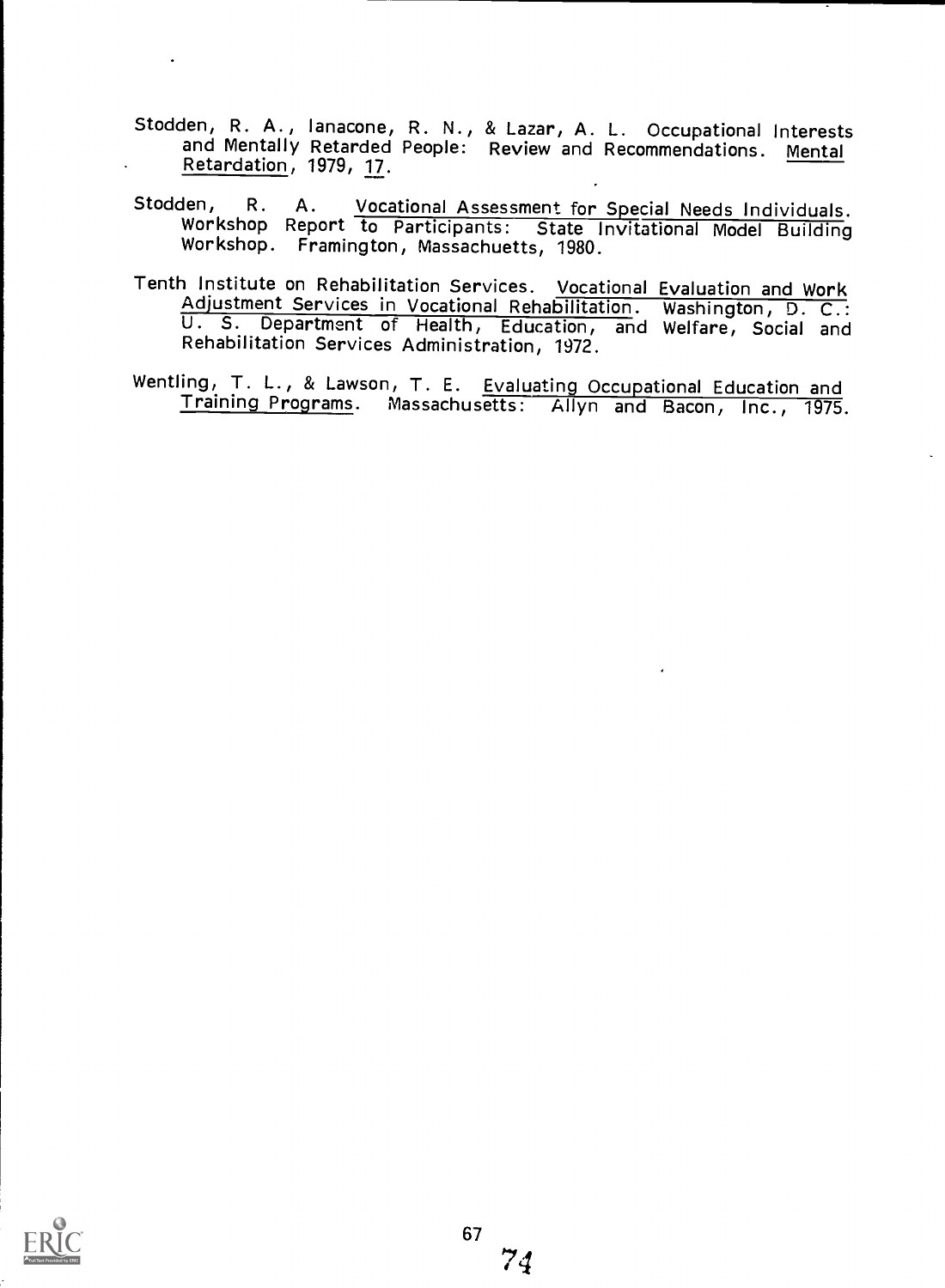# Planning Vocational Assessment Activities within Educational Settings: An Interdisciplinary Focus with Handicapped Students

by

Robert A. Stodden Coordinator, Career/Vocational-Special Needs Boston College

#### INTRODUCTION

Until recently, programming practices in vocational evaluation have been largely manifested within the field of vocational rehabilitation. The traditional rehabilitation process has been oriented toward the retraining needs of adult clients, as they are prepared to return to the world of ..vork. The instrumentation, measurement technology, and focus of operation has been to determine the vocational capability of the client and predict success or failure for the individual within specified occupational areas. With the advent of Public Law 94-142, Public Law 94-482, and Public Law 93-112, and the increased desire for appropriate vocational services by individuals of many disability groupings, new demands have been placed upon those conducting vocational evaluation activities. Mandates for the provision of appropriate, least restrictive educational services, ages 3 through 21, includes career/vocational programming for the handicapped student. The vehicle designating appropriateness of career/ vocational programming is the individualized educational plan (IEP). The necessary information upon which to develop the individualized educational plan is dependent upon <sup>a</sup> valid and appropriate vocational assessment process.

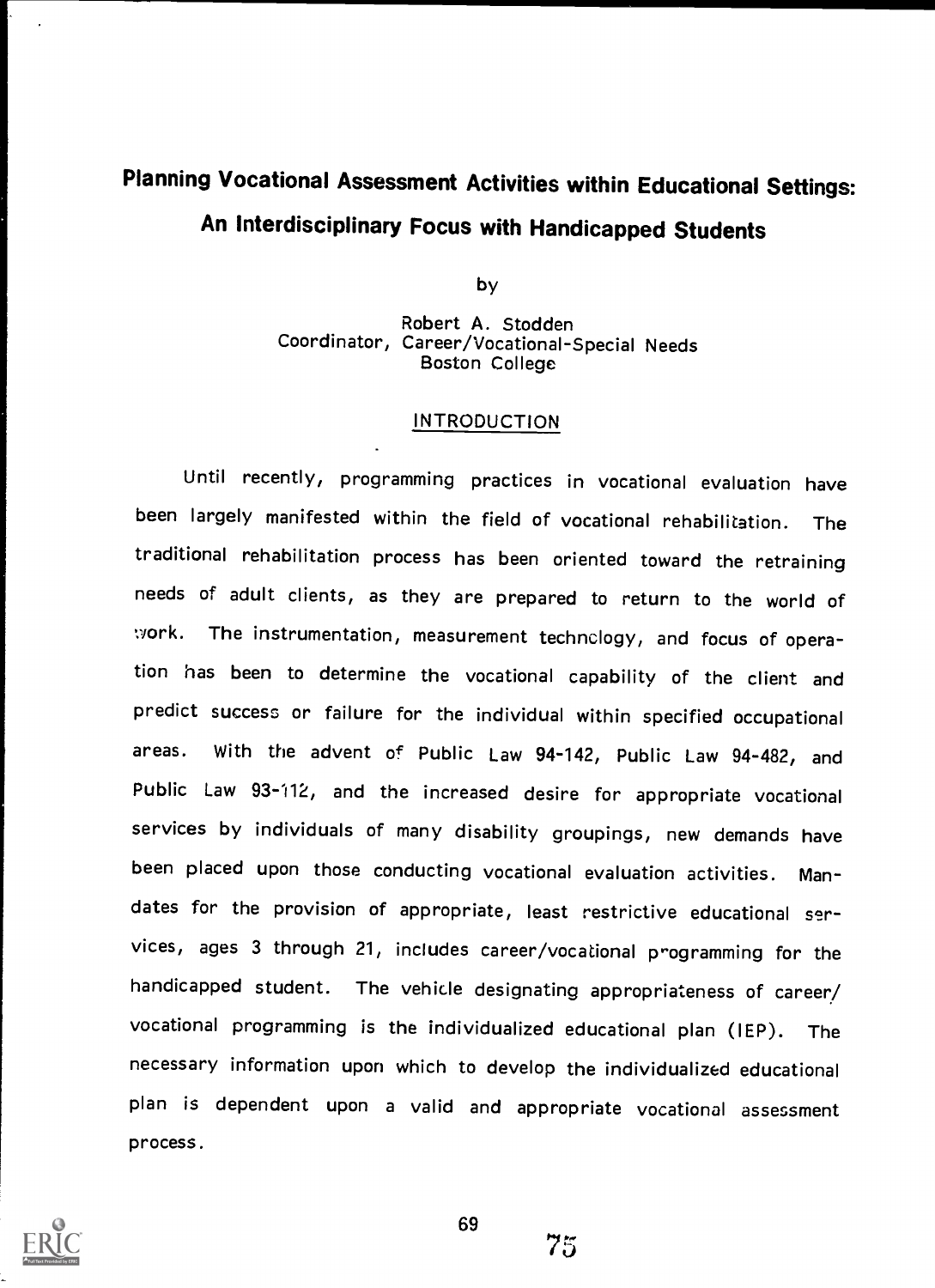Several human service and community disciplines interface in the delivery of career/vocational services for the handicapped student. The task of developing a vocational assessment process requires the interdisciplinary cooperation of educational personnel, rehabilitation and vocational personnel, and relevant persons reflective of the community and the world of work. The team composition must account for the career development needs of the handicapped student, the operational needs of educational and rehabilitation settings, and the world of work demands of vocational training programs. Each of the disciplines possess resources contributing to the development of a vocational assessment process. Likewise, each discipline may be affected by team placement and programming decisions resulting from the completed assessment process.

A review of school based vocational assessment efforts (Stodden & Petzy, 1980) revealed that programs were often structured according to staff decisions for selection of methodology and instrumentation, rather than a developmental planning process of defining basic needs and purposes. The resulting program models often consist of a scattering of instrumentation and commercial work sampling systems reflective of the needs of traditional rehabilitation evaluation settings. Other educational settings meet their vocational evaluation needs by sending handicapped students out to a rehabilitation center, isolated from personnel involved with programs of education and training. Such vocational evaluation efforts often involve the participation of different disciplines (special educational and vocational rehabilitation), but include little or no interdisciplinary coordination or planning.



70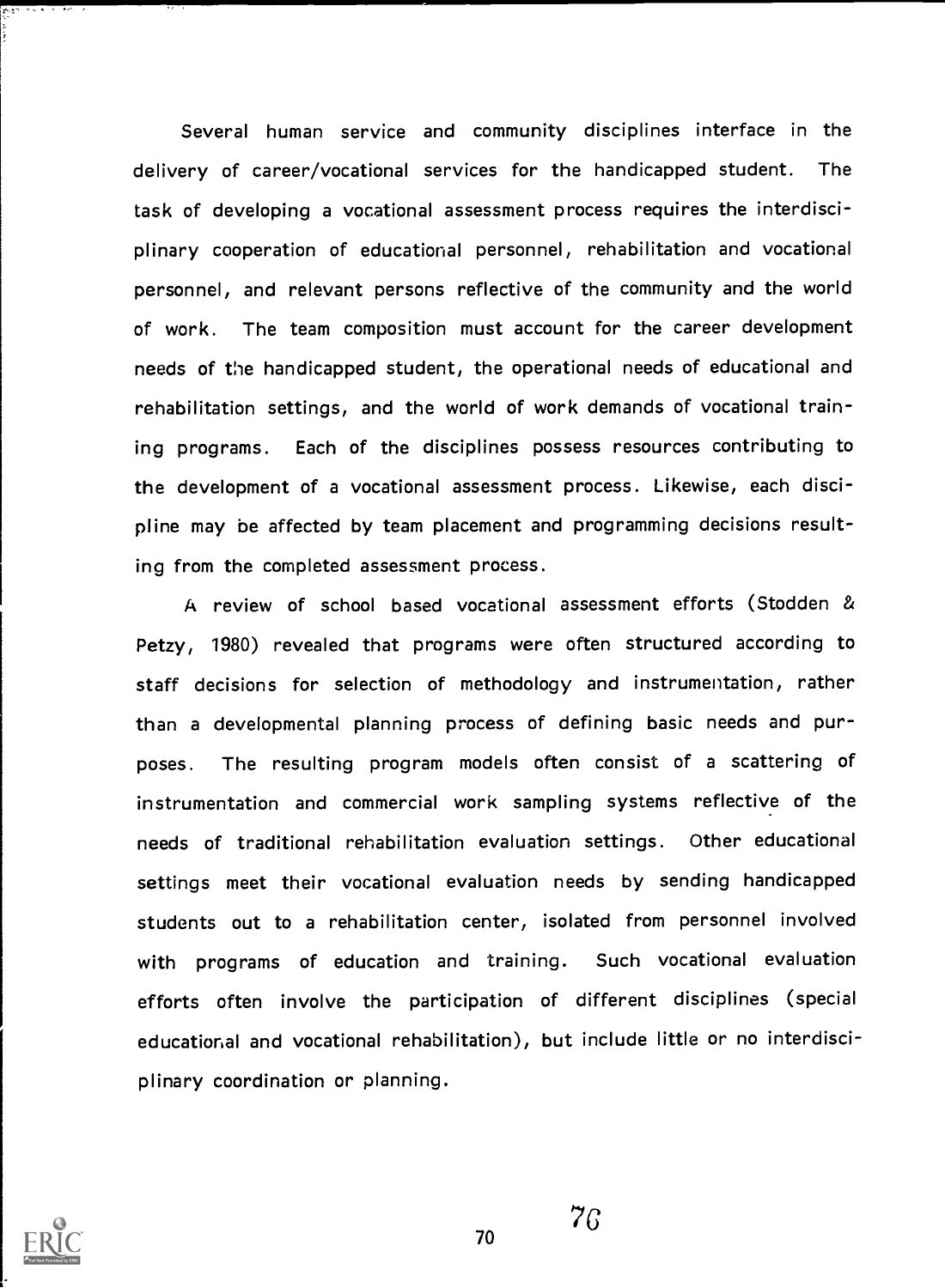#### PROGRAM PLANNING AND DECISION MAKING

The existence of true interdisciplinary planning would appear necessary for educational personnel to develop an understanding of their own needs and objectives, as related to the needs and purposes of other interfacing disciplines within the assessment/evaluation process. Stodden and Petzy (1980) explored the basis for a developmental flow of program planning and origination events that might serve as a decision making vehicle to integrate the needs and purposes of each discipline participating in the assessment/evaluation process. As reported in Stodden (1980b), a developmental decision making process for program planning and origination consists of the following events: (Figure 1)

DEVELOPMENTAL FLOW FOR PROGRAM ORIGINATION



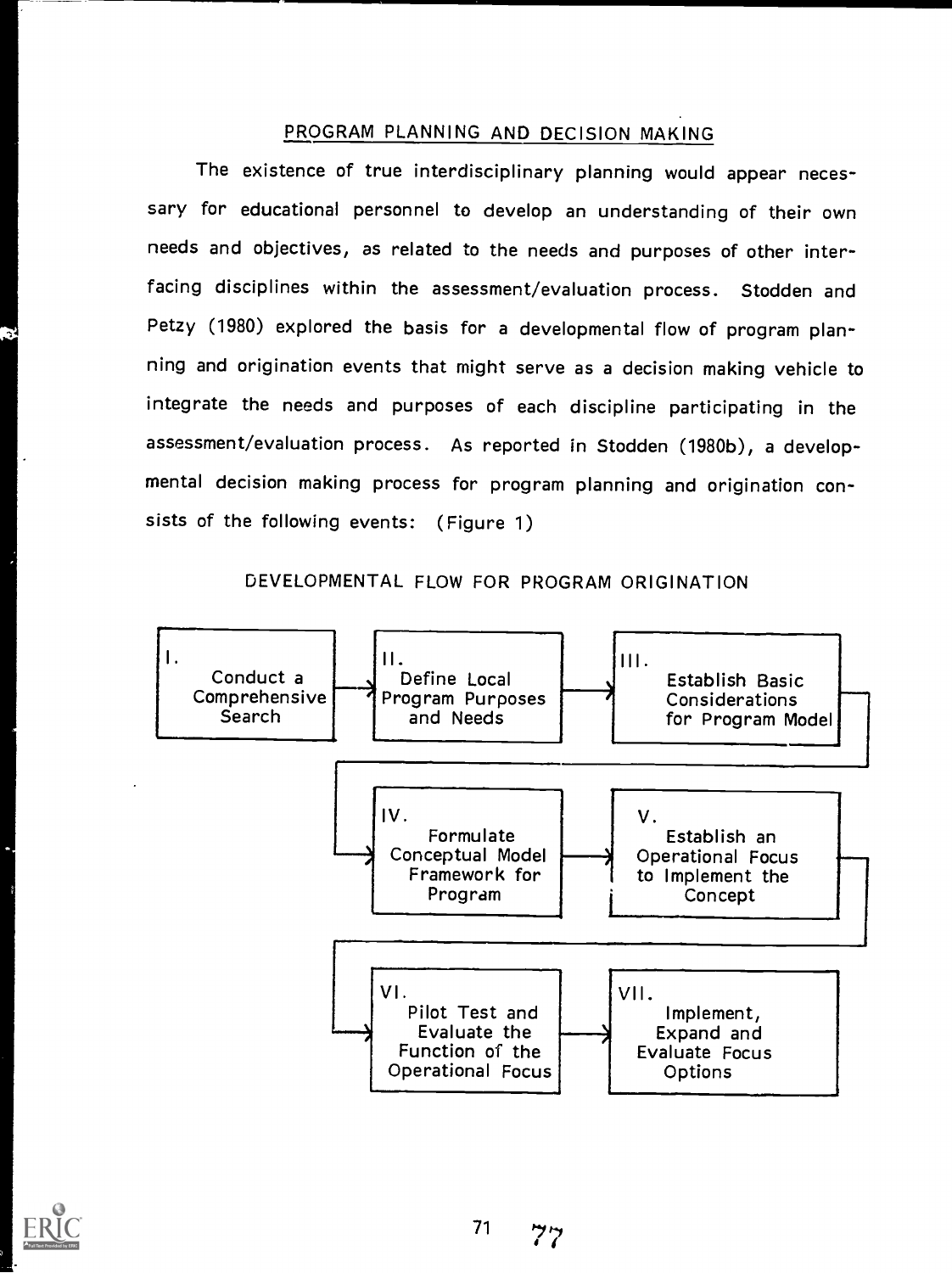#### I. Comprehensive Search

}<br>!∗

The purpc se of an initial comprehensive search is to determine an information base for role definition within the interdisciplinary planning team. Also, the search encourages the development of a systematic review of needs and resources for each discipline interfacing the vocational assessment/evaluation process. This might include an assessment of the data needs of program planners, the readiness needs of the handicapped  $st^{\prime\prime}$ dent, or the training and employment needs of the community and rehabilitation personnel conducting follow-up services. The search should also investigate the nature and existence of different program structures within the school and the community that might be accessed for vocational data collection purposes. Examples of the kinds of information that might be gathered in a comprehensive search are as follows:

- Administrative structures and key persons within the schools and agencies interfacing the assessment process.
- Student service delivery models, groupings, and existing program structures.
- Staffing patterns.  $\blacksquare$
- Existing programmatic and material resources.
- General school and agency logistics.
- Present structures for the evaluation and placement of handicapped students.
- General school and community relationships and the nature of their functioning.
- Human and materials resources of parents and other relevant persons.
- Current needs and purposes for all agencies and schools involved with the assessment process.

'7&

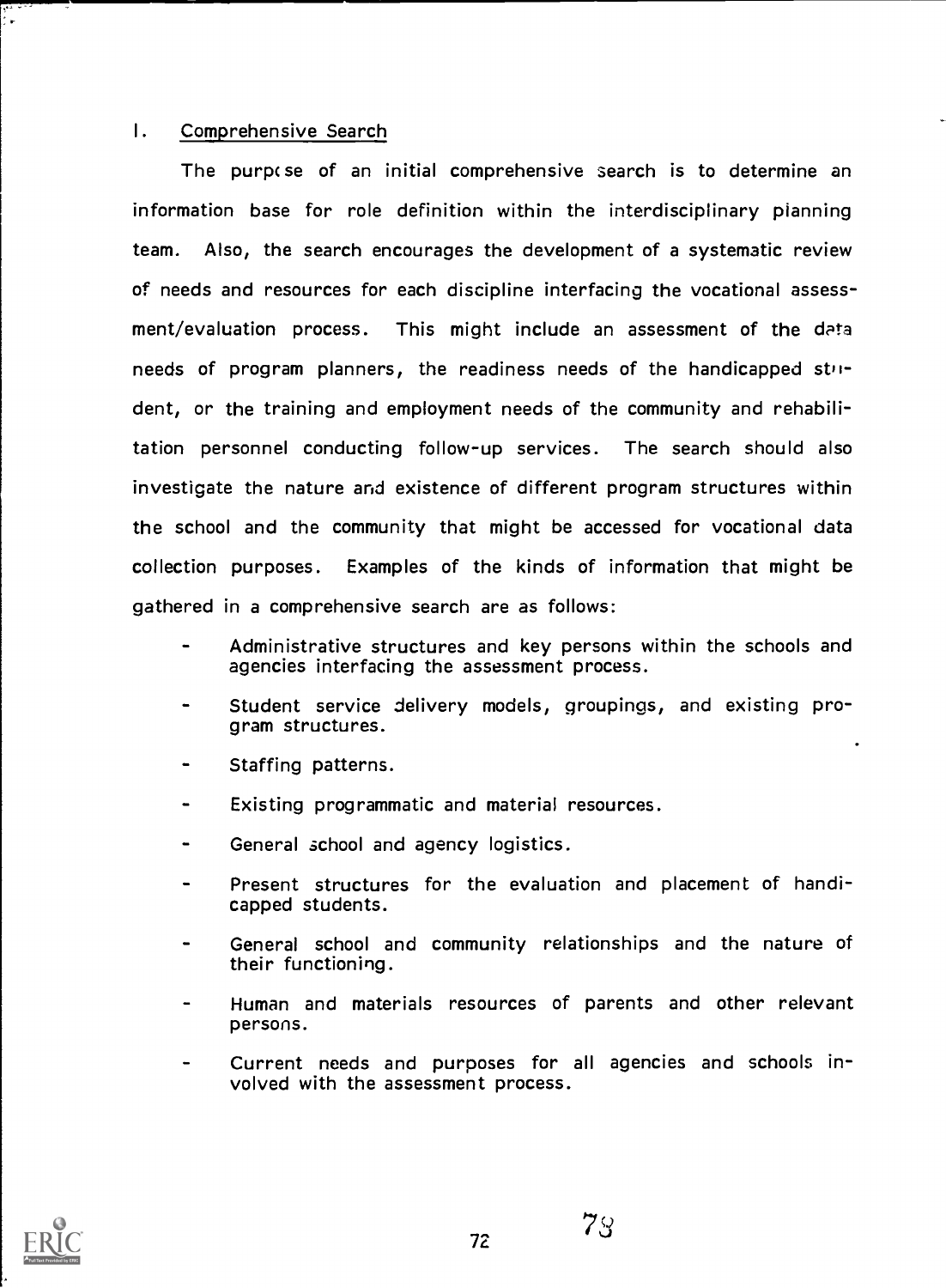#### II. Definition of Purposes and Needs

Each service discipline participating on an interdisciplinary planning team represents the needs and objectives of their specific discipline. For example a representative of special education may have a strong need for finding a secondary school vocational placement for the handicapped student, vocational education may be very concerned about the quality of students recommended for placement in skill training shops, and vocational rehabiliation may have a concern about appropriate readiness skills for job placement. Only team planning and coordination will lead to clarification and understanding of each discipline's frame of reference. Examples of needs that might be identified within an interdisciplinary planning team, are as follows:

- Need for developmental information by prevocational instructors concerned with preparing handicapped students for indepth vocational assessment and skill training.
- Need by vocational instructors to know what program options and specific accommodations are necessary for successful participation of handicapped students in vocational shops.
- Need by rehabilitation counselors to know what behaviors and skills handicapped students will possess when they leave the educational setting.
- Need for specific (valid and reliable) vocational information by IEP team decision makers to assist with appropriate placement<br>decisions.

#### III. Developing Basic Consideratons for a Program Concept

The formulation of conceptual considerations will provide an underlying basis for building the framework of a conceptual model in which to conduct vocational assessment/evaluation activities. The development of considerations should reflect the purposes of local agencies and schools, the career development needs of the handicapped student, and the current state of the art of vocational assessment/ evaluation. A review of current

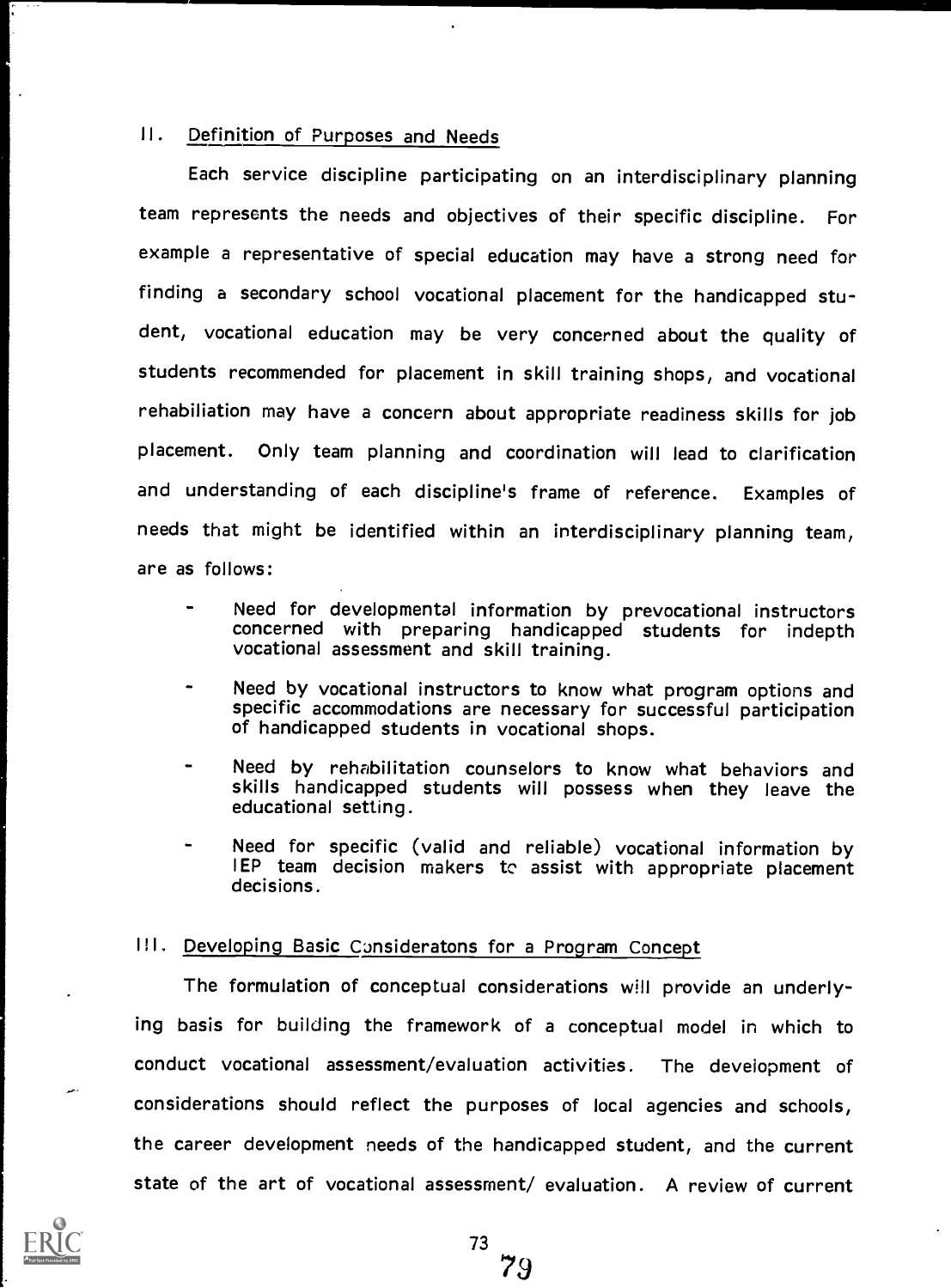programs and research in the area of vocational assessment/evaluation of handicapped individuals (Stodden & Petzy, 1980), brought to the forefront a number of considerations for use in program model development. Some of these considerations, as reported by Stodden (1980a), and Stodden and lanacone (1981), are as follows:

- that vocational assessment/evaluation must be an integrated part of the total delivery of career/vocational services to the handi-<br>capped student. The collection of valid information should The collection of valid information should reflect preassessment readiness needs of the student and pro- vide developmental growth information.
- that vocational assessment is a student centered, developmental growth process consisting of experiences to increase one's awareness, exploration, and understanding, rather than <sup>a</sup> strict predictive procedure providing isolated ability data.
- that key validity and efficiency factors contributing to the structure of <sup>a</sup> vocational assessment model are the assessed employment needs of the local community and the applicable skills of the handicapped student.
- that any vocational assessment/evaluation modei must address the legal considerations of Public Law 94-142, Public Law 94-482, and Section 503 and 504 of the Rehabilitaticn Act of 1973.
- that many standardized assessment instruments and vocational evaluation systems measure one trial learning, thus magnifying the handicapped student's weaknesses on the task.
- that there are key situational factors specific to work roles and these factors can be critical determiners of the interest and performance of handicapped students.
- that vocational assessment/evaluation programs must produce a wide variety of demonstratively useful information which can be accessed and used by several disciplines and the handicapped student.
- that significant contributory factors may influence a handicapped Factors, such as, learning style, physical or sensory limitations, self concept, reinforcer system, and limited awareness of new situations may influence the data collection process.

#### IV. Framework for Conceptual Model

The formulation of a conceptual model framework is determined by



drawing a systematic relationship between local programming needs and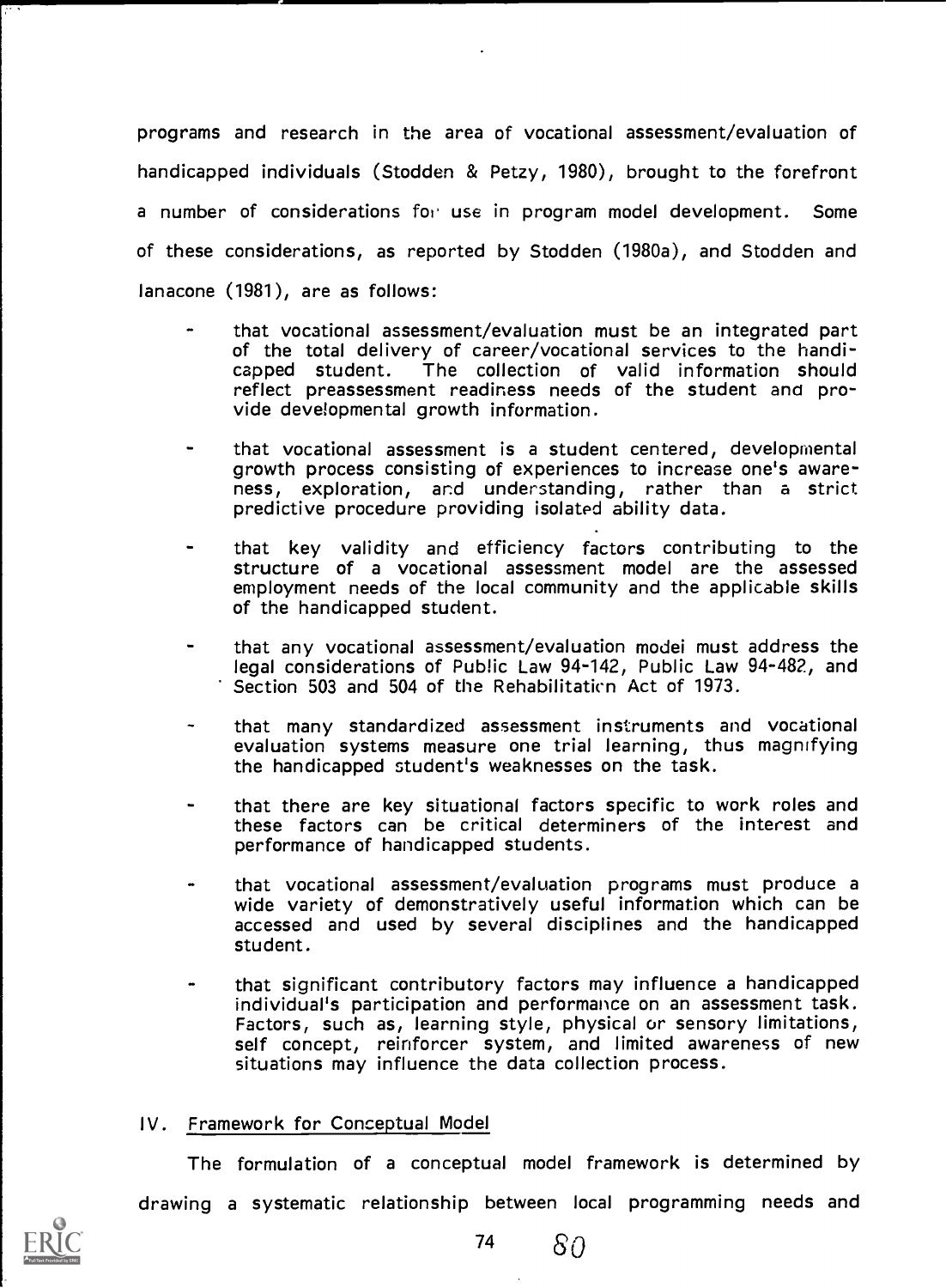purposes, and the basic conceptual considerations developed by the interdisciplinary planning ' am. The structure and content of the model will provide a point of focus upon which to base decisions about key operational variables, such as, when to conduct vocational assessment activities, how long should assessments take place, what specifically should be measured, where will assessment be conducted, who will conduct assessments, and who will be assessed.

Stodden (1980a), and Stodden and lanacone (1981), discuss a three component conceptual model for the vocational assessment/evaluation of handicapped students. The model provides structure for the developmental collection of vocational information within a variety of educational and work settings. The model structure conceptualizes vocational assessment/evaluation as a series of developmental learning and data collection events where the handicapped student (1) increases awareness and understanding of inter actions between the self and the work environment at a general occupational cluster level (readiness or divergent exploration and assessment) and (2) then moves toward finer level decisions regarding participation on specific tasks that yield indepth situational information (convergent exploration and assessment). (See Figure 2 on page 76)

Concern is for increased exploration and understanding, assisting the decision making process for the handicapped student and those in the role of planning and coordinating occupational programming efforts. Flow through the conceptual model components demands interdisciplinary cooperation and coordination of the assessment activities and the evaluation/application of information for different service providers. The framework and basic considerations for this conceptual model will be used as a discussion vehicle for developing the remaining program origination events in this paper.



75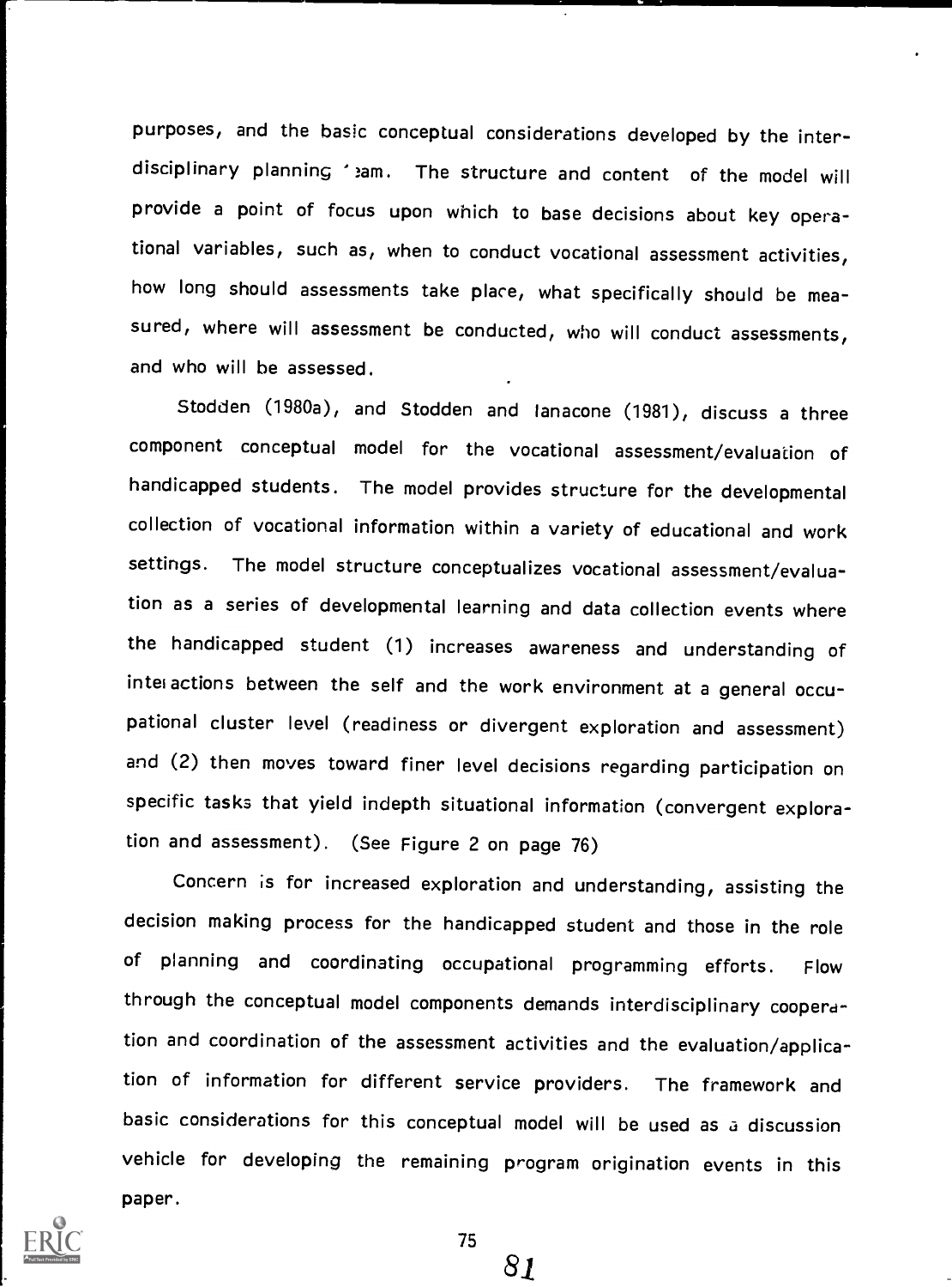#### Figure 2

DEVELOPMENTAL ASSESSMENT

Readiness **Assessment** 



# $3<sub>4</sub>$

المرسمية<br>المراكبة<br>المراكبة

Exploring and collecting information over a diverse range of occupations or occupational clusters

Exploring and collecting information converging within specific occupation clusters and actual work role factors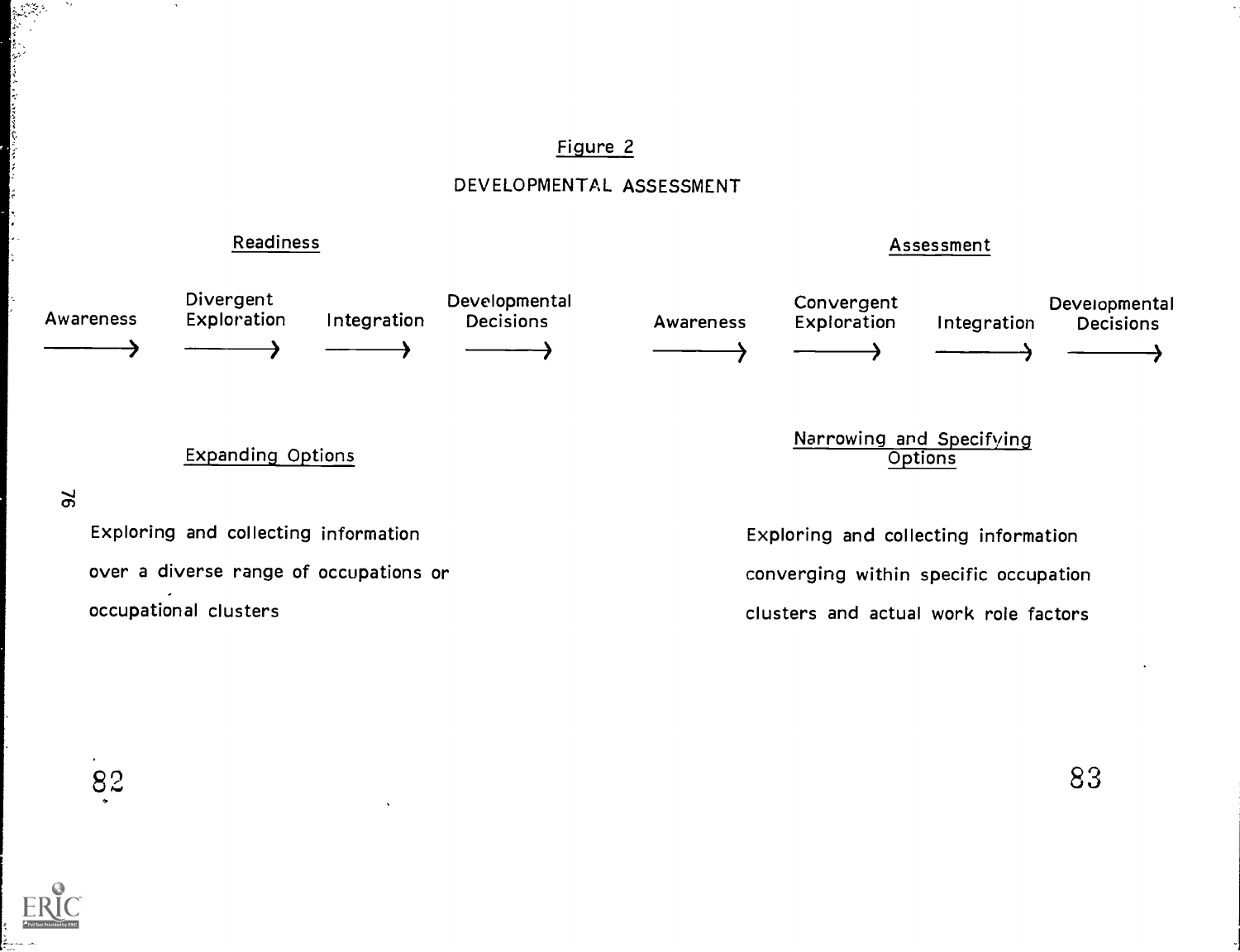# V. Operational Focus and Implementation of Concept

The implementation of a program concept can take a variety of forms depending upon variables, such as, existing program structures, resources, and functioning levels of students. Interdisciplinary planners must be concerned that the conceptual model and implementation focus remain consistent when developing and deciding upon a number of operational variables. Following is a listing of operational variables, with considerations for implementation, based upon the discussed conceptual model.

- 1. Time frame for Vocational Assessment of Handicapped Students
	- developmental assessment activities should begin during the junior high school years.
	- the length of time in which vocational activities take place is determined by the developmental decision making needs of the handicapped student and the time line requirements of the team program developers.
- 2. Setting for Assessment Activities
	- the least restrictive, most efficient and valid situations to collect vocational information exist within the handicapped include curriculum areas within academic classrooms, indus-<br>trial arts shops, resource rooms, work sites within the<br>school, vocational training programs, and community based work sites (Stodden, 1980b). Assessment setting options<br>available to an interdisciplinary planning team are depen-<br>dent upon the situations and resources explored during the initial comprehensive search.
	- As indicated in Figure 3 on page 78, assessment settings can be struc. !red in a developmental manner to match the exploration and assessment needs of the handicapped stu- dent.
	- An initial focus consists of assessment situations structured<br>within educational curriculum areas. A possible secondary<br>focus for assessment settings consist of accessing work<br>roles that occur as a part of the normal opera within an actual work role could yield opportunities for<br>more indepth exploration and assessment. Also, the handi-<br>capped student would have an increased opportunity to<br>experimice situational variables specific to the work acces. d as assessment situations.



 $84 \,$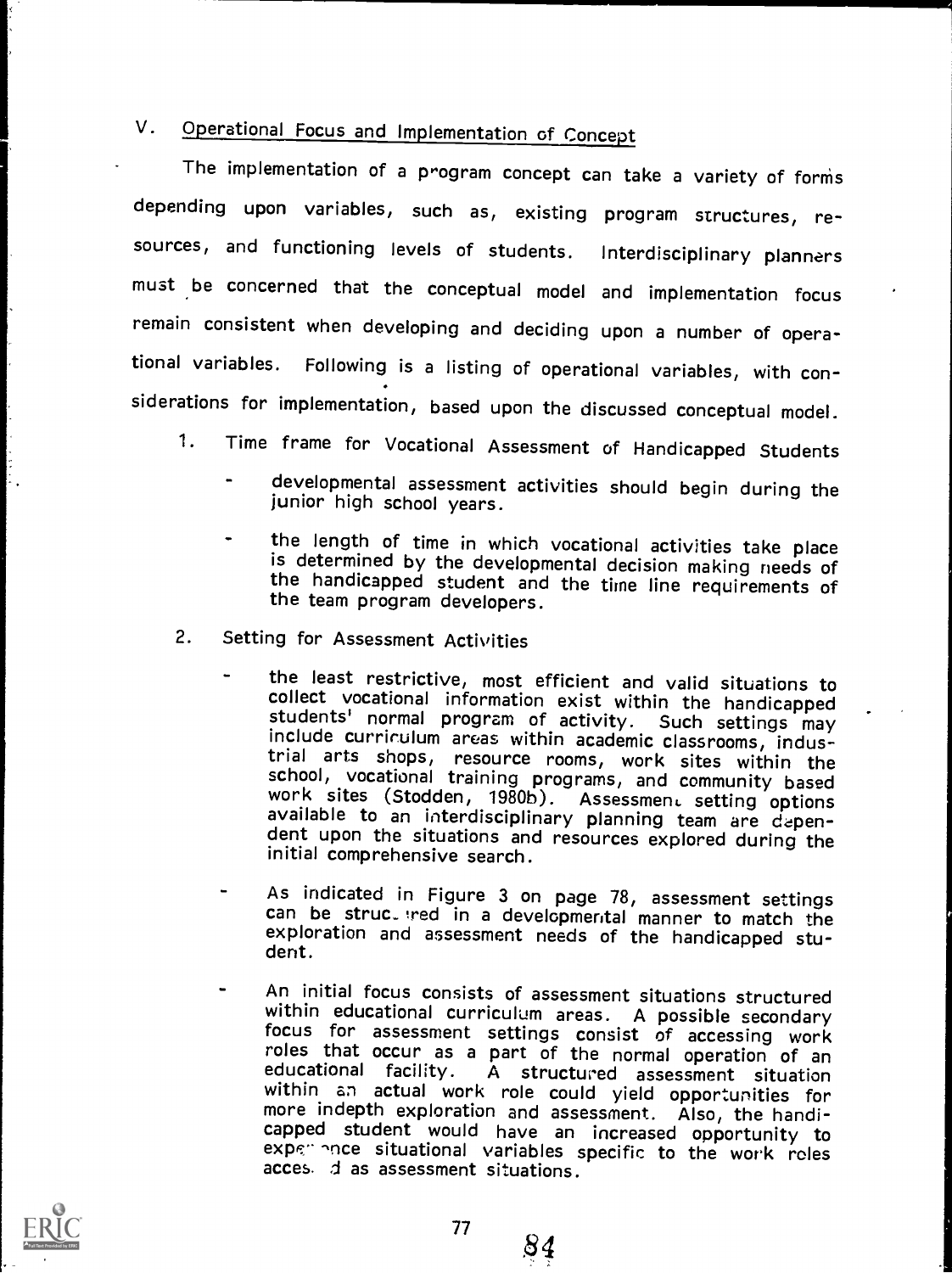#### Figure 3

ASSESSMENT FOCUS

## STRUCTURING OF ASSESSMENT SITUATIONS WHICH WILL DEVELOPMENTALLY YIELD INFORMATION ABOUT THE STUDENT IN RELATION TO THE WORLD OF WORK

INITAL FOCUS

I

Curriculum areas with the student's normal delivery of educational services

ी का अला एक वाप्त का अवेद्<sub>व</sub>ाय

 $\mathbf{H}$ 

### SECONDARY FOCUS

Work roles and situations<br>that make up the normal operation of educational facility

### $111$

#### THIRD FOCUS

Work roles and situations within the local community

Developmental Collection of Information

English Math Social Studies Art Music Industrial Arts P.E. Extracurricular Business Services Maintenance Food Services Human Services Building Repair Vocational Training Programs Community Programs

Community needs as determined through a market analysis

86

 $\approx$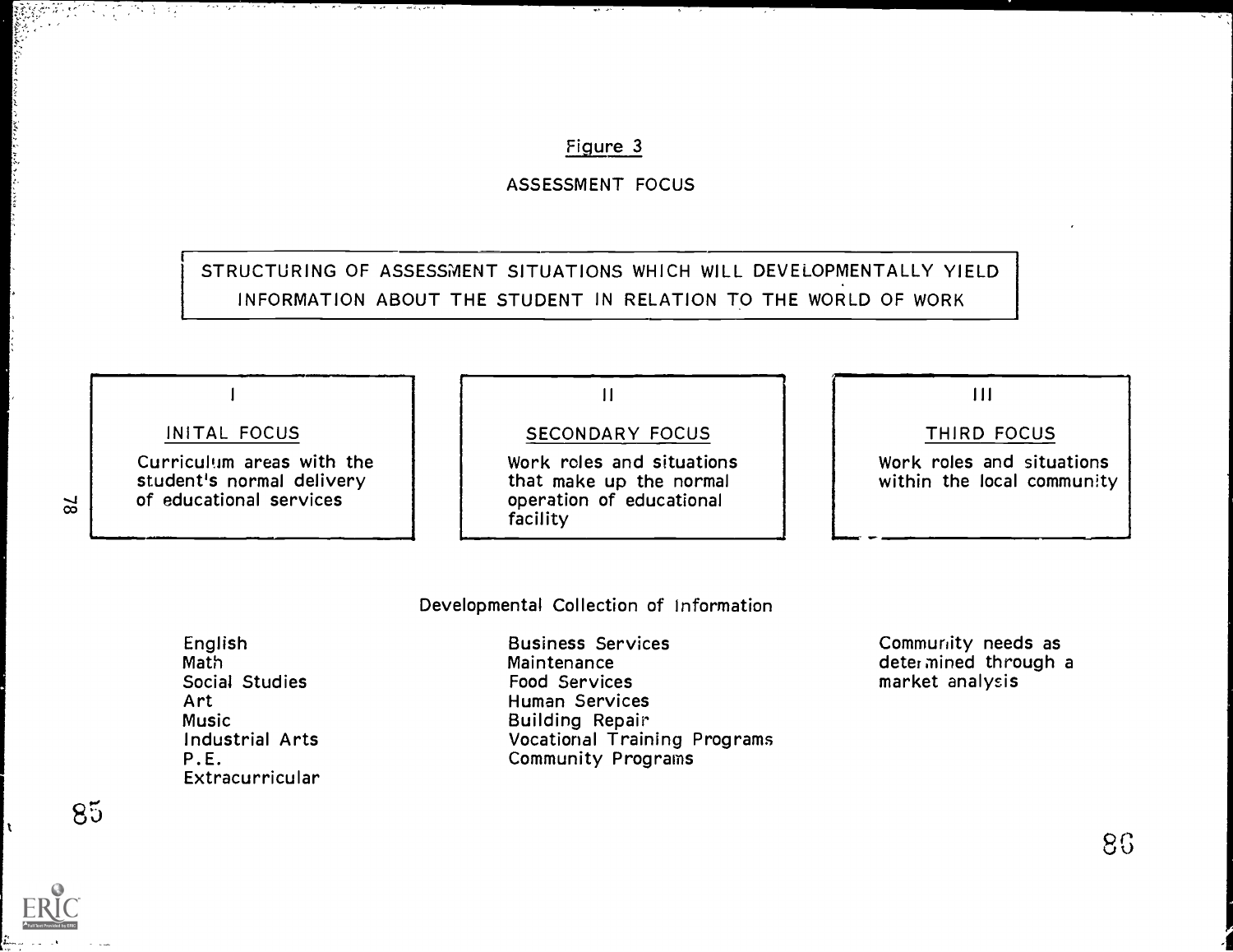- A third focus for developing assessment settings is the immediate community. Those interdisciplinary planning team assessment situations need to consider the availability of<br>employment roles, the transportation and supervision of<br>students, as well as, the willingness of employers to participate in the effort. The benefits of a community assess-<br>ment focus could be valuable to the handicapped student<br>providing indepth situational exploration and assessment, as well as, contacts for later training and employment.
- As the interdisciplinary team explores different setting options for collecting vocational information, they may find that for any given setting, there are endless possibilities. A guide for structuring the process of defining and expanding assessment setting options, is to access information initially collected through the comprehensive search of accessing and restructuring existing facilities, programs, and materials.
- 3. Who will conduct assessments?
	- Vocational assessment information might be efficiently collected by persons in roles that interface with the handicapped student's career development process, and those with knowledge of the world of work and assessment practices.
	- Such individuals may be teachers, counselors, parents, other relevant persons and students themselves. An assessment situation, structured to yield vocational information, must be constructed to insure validity of process and content, as well as, accountability for reliable data collection guidelines.
- 4. How will information be collected?
	- Assessment situations within educational curriculum units can be structured to yield student performance of skills and behaviors, indirectly and directly related to worker behaviors and skills found in occupational groupings. The collection of vocational information occurs as the handicapped student performs analyzed tasks within different curriculum areas and work settings. The consistent gathering of 'nformation will expand the initial baseline readiness data toward an evolving decision making point in the student's development. The actual collection of vocational informatics: occurs through systematic, critical observation and structured rating by individuals supervising student performance<br>on the task. Vocational information collected in several assessment situations and over a sufficient time period is



بر ہے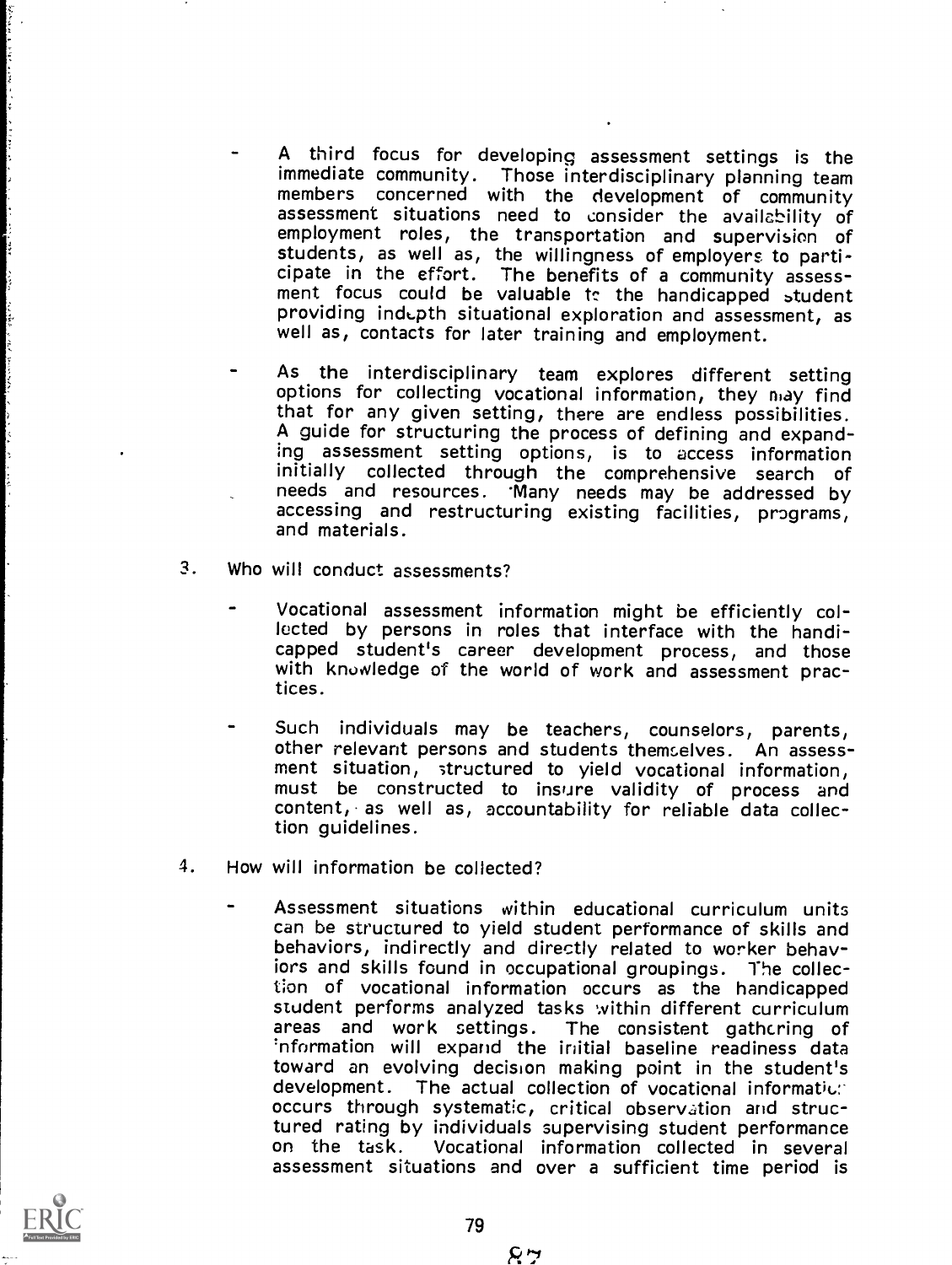then formulated and evaluated for use by interdisciplinary team decision makers.

- 5. What information will be collected?
	- As the handicapped student performs analyzed tasks within curriculum areas, ratings are conducted for factors inherent with each step of the task. Student performance on the task allows for exploration of personal values, interests, and needs, as related to task factors and characteristics defined in each assessment situation. The assessed variables can be grouped into levels of general occupational (those skills and behaviors situational and applicable to the wcrld of work) and specific work role skills and behaviors having direct relationships to factors in oc Occupational relationships can be established for each assessment situation through use of existing exploratory guides, such as, the Guide to Occupational Exploration, Dictionary of Occupational Titles, and the Occupational Outlook Handbook.

#### VI. Evaluation of the Operational Focus

After analyzing assessment situations and formulating rating instrumentation for each situation, it is necessary to conduct a field trial, evaluxlting the effectiveness of drawing occupational information from the setting. The folloving are concerns that may be evaluated during an initial field test of an analyzed assessment situation:

- that assessment situations (series of analyzed tasks) can be identified and analyzed within curriculum units and work roles.
- that occupational characteristics can be factored from a series of educational and work tasks.
- that classroom instructors and other relevant persons can direct an analyzed task without distorting the involved occupational factors.
- that classroom instructors or other relevant persons can identify occupational characteristics through critical observation of stu- dent performance on a task.
- that student performance information on a structured assessment task will correlate with other testing measures and the individualized education profile.

 $83 \,$ 

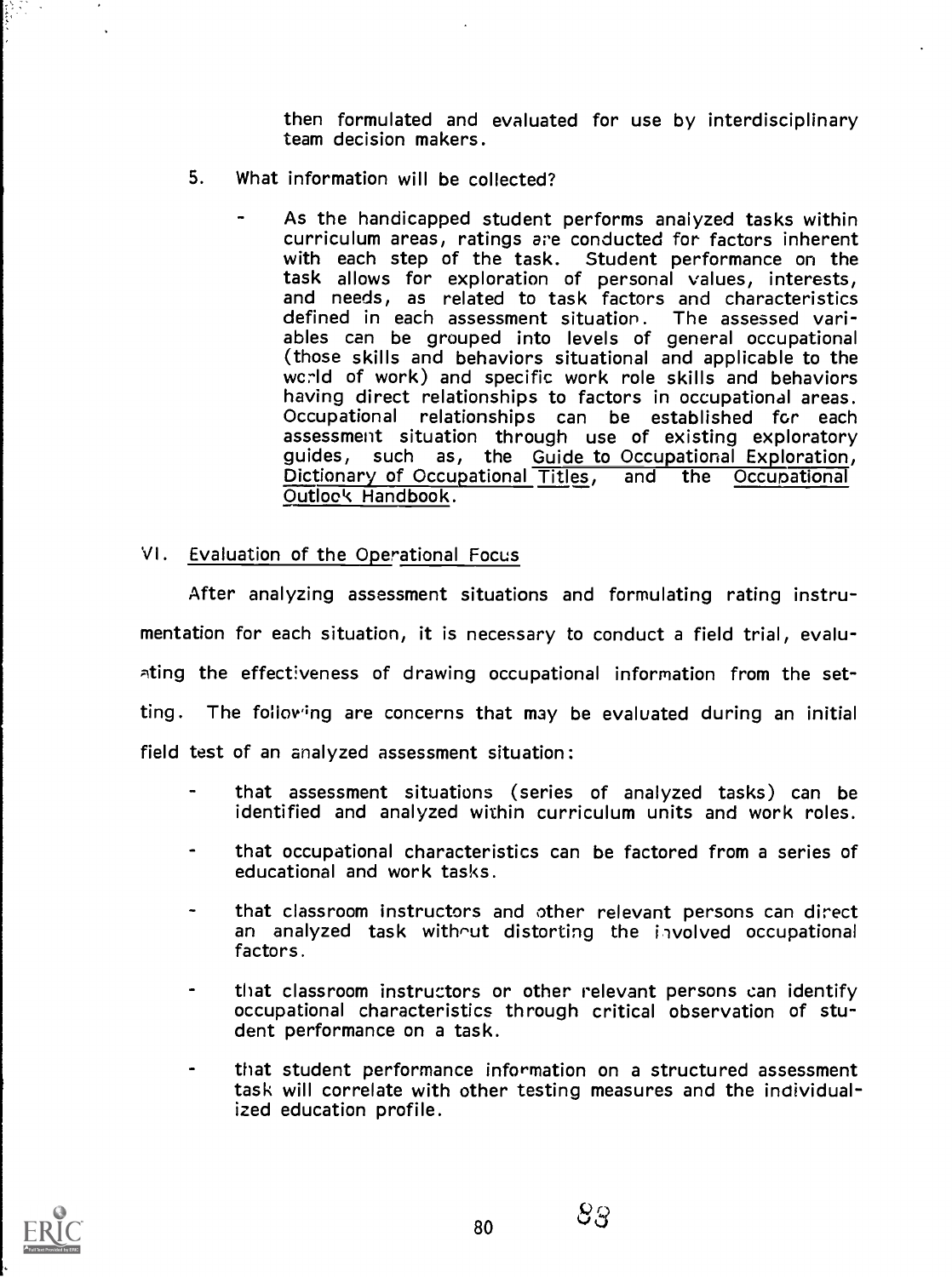The pilot test of structured assessment situations should, also, direct itself toward initial concerns of reliability for data collection instrumentation (could be contingent upon appropriate inservice activities for those persons collecting data) and validity for the content and process of the analyzed tasks. These concerns should be closely monitored as implementation of the process begins for each assessment situation.

#### VII. Expansion of the Assessment Focus

Upon implementation of the initial focus, the interdisciplinary planning team should continue the process of exploring, analyzing and expanding assessment options. As indicated in Figure 3, expansion toward a second and third setting focus is necessary for the exploration and data collection of a more indepth, situational nature.

#### OUTCOMES

- 1. The structuring of a developmental series of events (steps) for the origniation and planning of a vocational assessment/evaluation program will yield the following beneficial outcomes:
	- Tne vocational assessment/evaluation process is planned, developed and monitored by an interdisciplinary team of individuals interfacing the handicapped student's career/vocational development process (academic teachers, vocational instructors, counselors, administrators/program planners, rehabilitation counselors, special educators, parents, employers, and relevant others).
	- The key service providers are channeled into the planning process, ave, ling their expertise and resources to the data collection and evaluation process.
	- The basis for interdisciplinary accountability is structured throughout the service delivery process by total participation of discipline members (the determination of critical readiness and prevocational skills for preparation in the earlier grades, facilitation of planning for vocational skill program needs, information for the coordination of vocational rehabilitation roles in skill training, job placement, and followup.

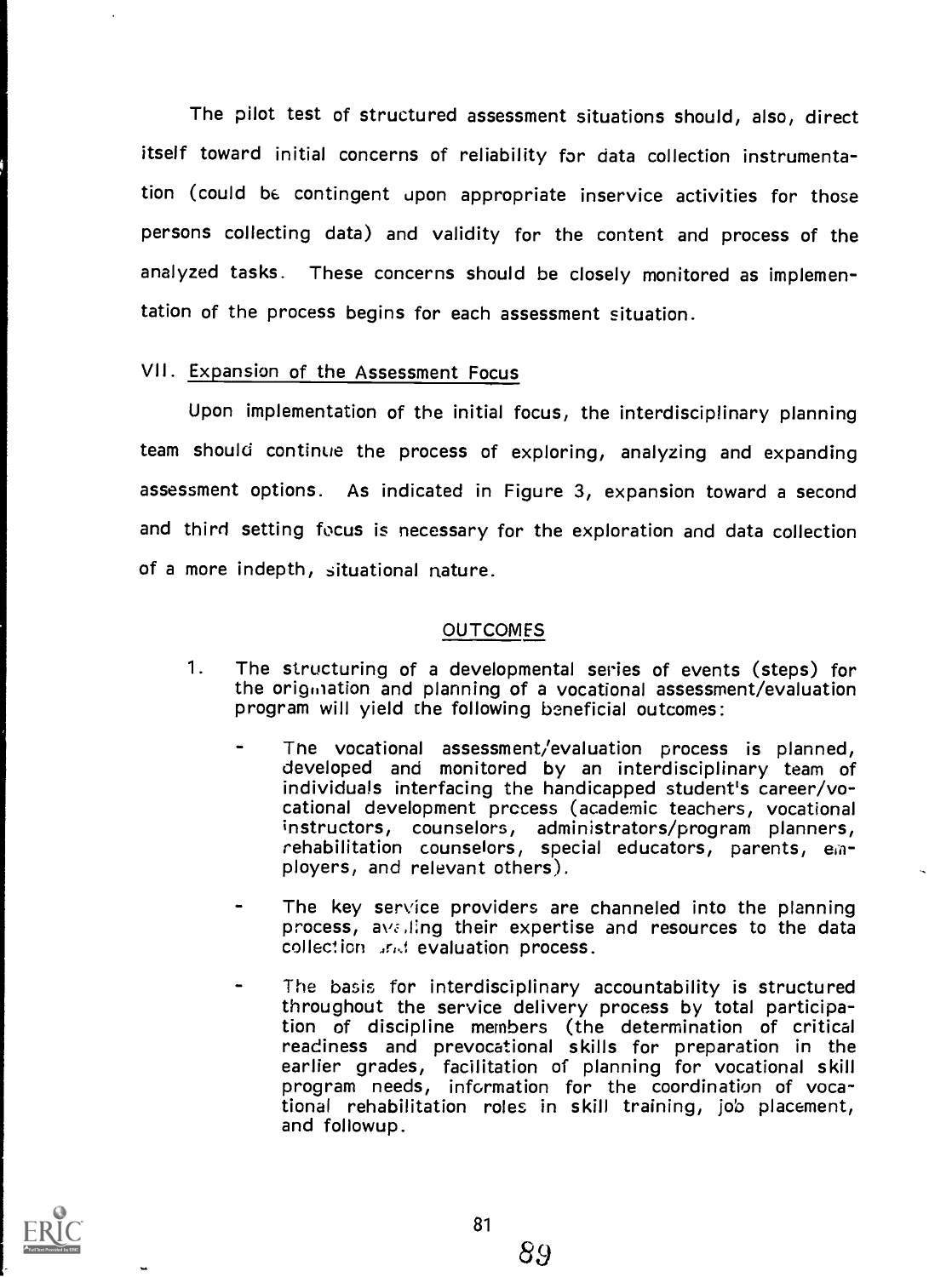- 2. Through the use of the operational focus of infusing the vocational assessment process within existing programs and services, some beneficial outcomes are apparent:
	- requires minimal add-on expenditures for new facilities, equipment, space, time schedules, personnel, and transportation services.
	- the assessment process can be tailored to fit local needs and resources (account for differences between rural and urban settings).
	- due to total involvement by persons interfacing the assess- ment process, commitment (length of existence and quality of program) to the developed process should be much greater.
	- the infusion of vocational variables into educational curriculum areas should assist academic teachers and others to implement the principles of career education. The consistent collection of data for students should serve as a feed-<br>back vehicle, increasing educators awareness of the needs of vocational trainers and the world of work. Such awareness will facilitate handicapped students toward improved readiness skills and behaviors increasing successful partici- pation in vocational skill training programs.
- 3. The collection of vocational assessment information, over several developmental situations, will provide longitudinal data to assist a process of formulating valid decisions for:
	- those persons planning appropriate skill training options.
	- those persons planning for material and method accommodation within student receiving programs.
	- those individuals teacting readiness and prevocational skills and behavior., prerequisite to assessment and placement.
	- those service providers responsible for related services, such as, employment placement and follow-up.
	- the handicapped student (self-awareness, exploration, and understanding).

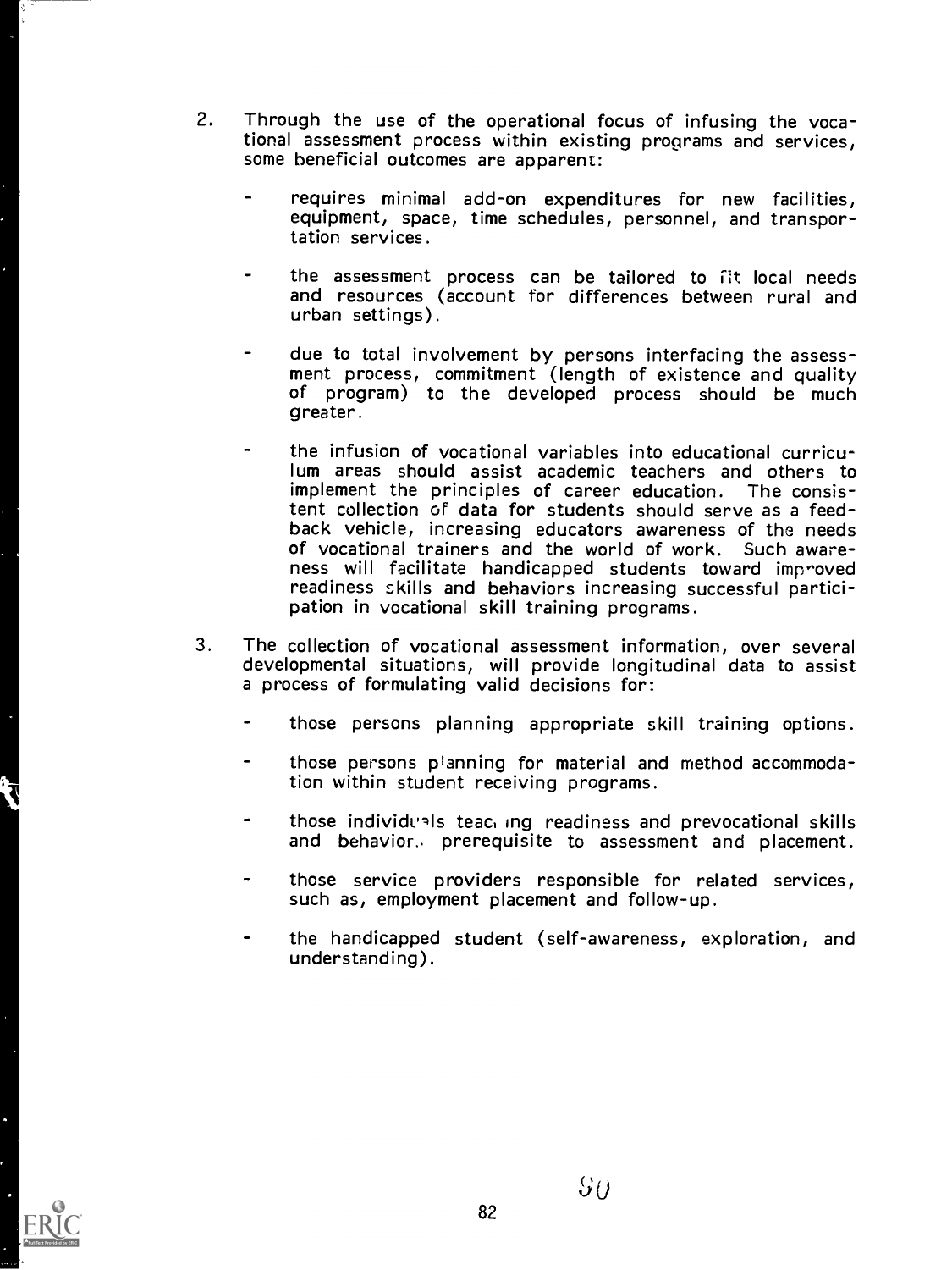#### REFERENCES

- Stodden, R. A. & Petzy, V. Diagnostic Vocational Assessment of Special<br>Needs Individuals: An Information Storage and Retrieval System.<br>Division of Occupational Education, Commonwealth of Massachusetts,<br>1980.
- Stodden, R. A. Vocational Assessment of Special Needs Individuals: Project Final Commonwealth of Massachusetts, 1980a. Vocational Assessment of Special Needs Individuals:<br>Report, Phase I, Division of Occupational Education,<br>of Massachusetts, 1980a.
- Stodden, R. A. Vocational ssessment of Special Needs Individuals: Project Final len, R. A. <u>Vocational ssessment\_of\_Special\_Needs\_Individuals</u>:<br>Project Final Report, Phase II, Division of Occupational Education,<br>Commonwealth\_of\_Massachusetts, 1980b.
- Stodden, R. A. & lanacone, R. N. Career/Vocational Assessment of the Special Needs Individual: A Conceptual Model. Exceptional Children, In Press, Publication date, May 1981.



 $\ddot{\circ}$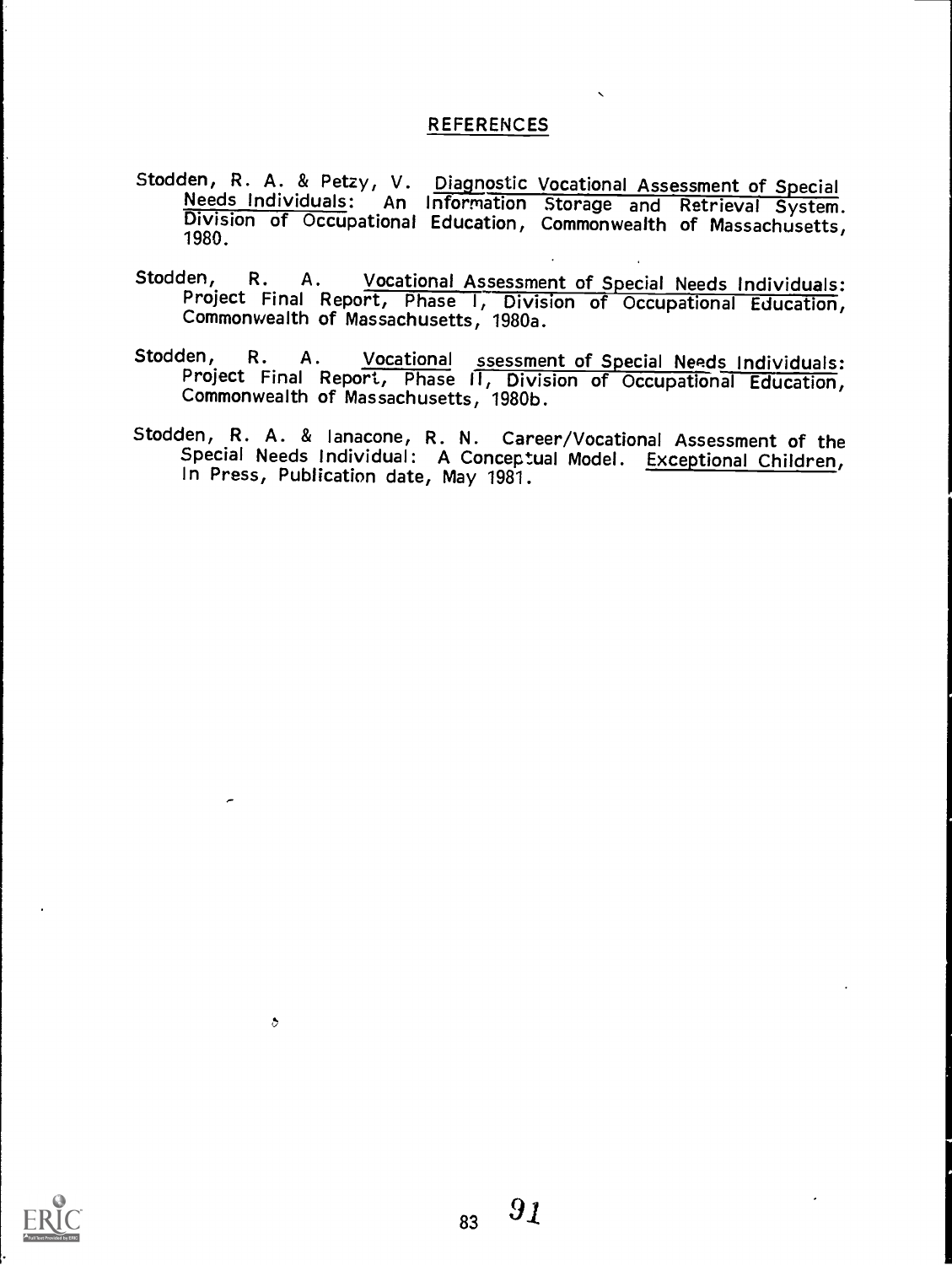#### LPILOGUE

This series of policy papers has addressed a wide range of concerns relating to the vocational assessment of handicapped individuals. The issues discussed and the ideas presented have relevance for local, state, and national level programmers, in the primary fields of vocational education, special education, and vocational rehabilitation. Many of the issues presented may be of interest to other persons interfacing the vocational assessment process, especially handicapped individuals and their parents 0. advocates. Much of the interest in vocational assessment activities for handicapped students has occurred as a reaction to mandates for appropriate vocational training. The vehicle for specifying appropriate vocational programming has been designated as the individualized education program (IEP) or the individualized written rehabilitation plan (IWRP). To develop the vocational component of an individualized plan it is necessary to establish current functioning patterns (skills, behaviors, interests, etc.) as related to occupational areas. The collection of valid and reliable vocational assessment information assists the process of determining current functioning patterns for the handicapped person and further assists with the development of appropriate instructional objectives. Further specificity and coordination of vocational assessment information can directly assist the successful particpation of the handicapped person within vocationa training programs.

The authors contributing to this series of policy papers represent areas of training and focus presentiy encompassing the field of vocational assessment for handicapped individuals. The papers reflect the traditional and emerging concepts in vocational rehabilitation, viewpoints from the field of special education, and interdiscip<sup>-</sup>  $n$ ary approaches representing a



85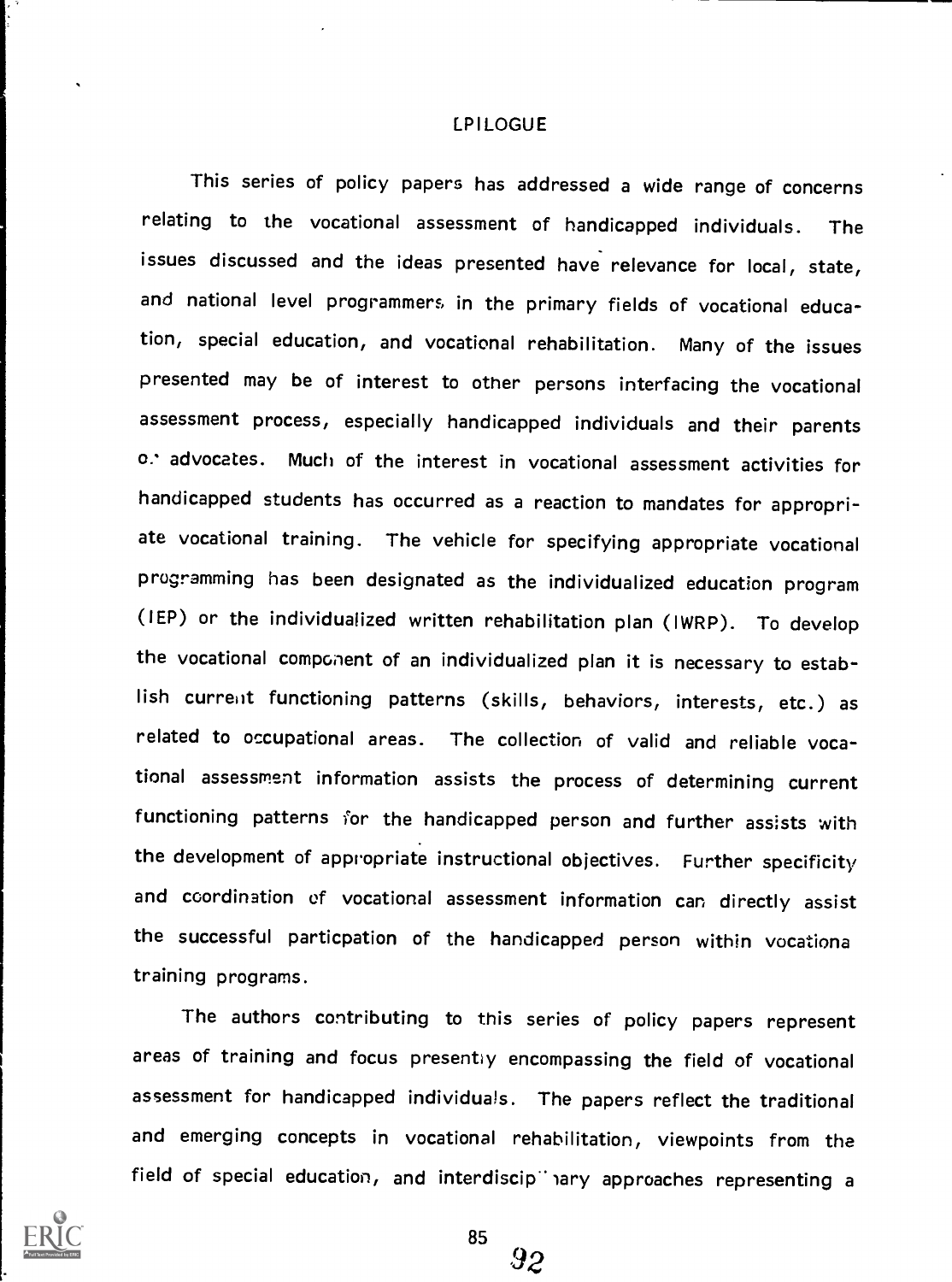combination of rehabilitation, special education, vocational education, and career development. As vocational assessment struggles to occupy a new role within the individualized human service delivery program for handicapped persons, several cross discipline concerns become evident. Gerald Schneck expressed a number of philosophical, operational, and technical considerations broadening the focus of vocational assessment to more appropriately address the needs of individuals with handicaps. Several of these considerations, as reflected in many of the policy papers, include the following:

- o The lack of a clear definition cf purposes and objectives, which have application for a variety of settings, for vocational assess-<br>ment of the handicapped individual.
- o Some serious difficulties exist in operationalizing portions of traditional evaluation models within large delivery systems requiring services of an integrative and continuous nature.
- o The outcomes of the vocational assessment process must be expanded to interface the programming needs of service provid-<br>ers with the career development needs of handicapped individuals.
- <sup>o</sup> There is <sup>a</sup> need to define a systematic process to facilitate interagency (discipline) planning and coordination of the vocational assessment process.
- o There is a need to address inservice training models and competencies required for the changing role of current practitioners in the field and new entry practitioner from other disciplines parti- cipating with vocational evaluation activities.

Each of the policy papers in this series addressed one or more of the aforementioned areas of concern, offering new insights and directions for the reader. William Stewart reviewed inservice training concerns, related to the changing focus of vocational assessment. He reviewed <sup>a</sup> listing of competencies appropriate for vocational evaluators working in an educational setting. A sampling of competency task areas includes:

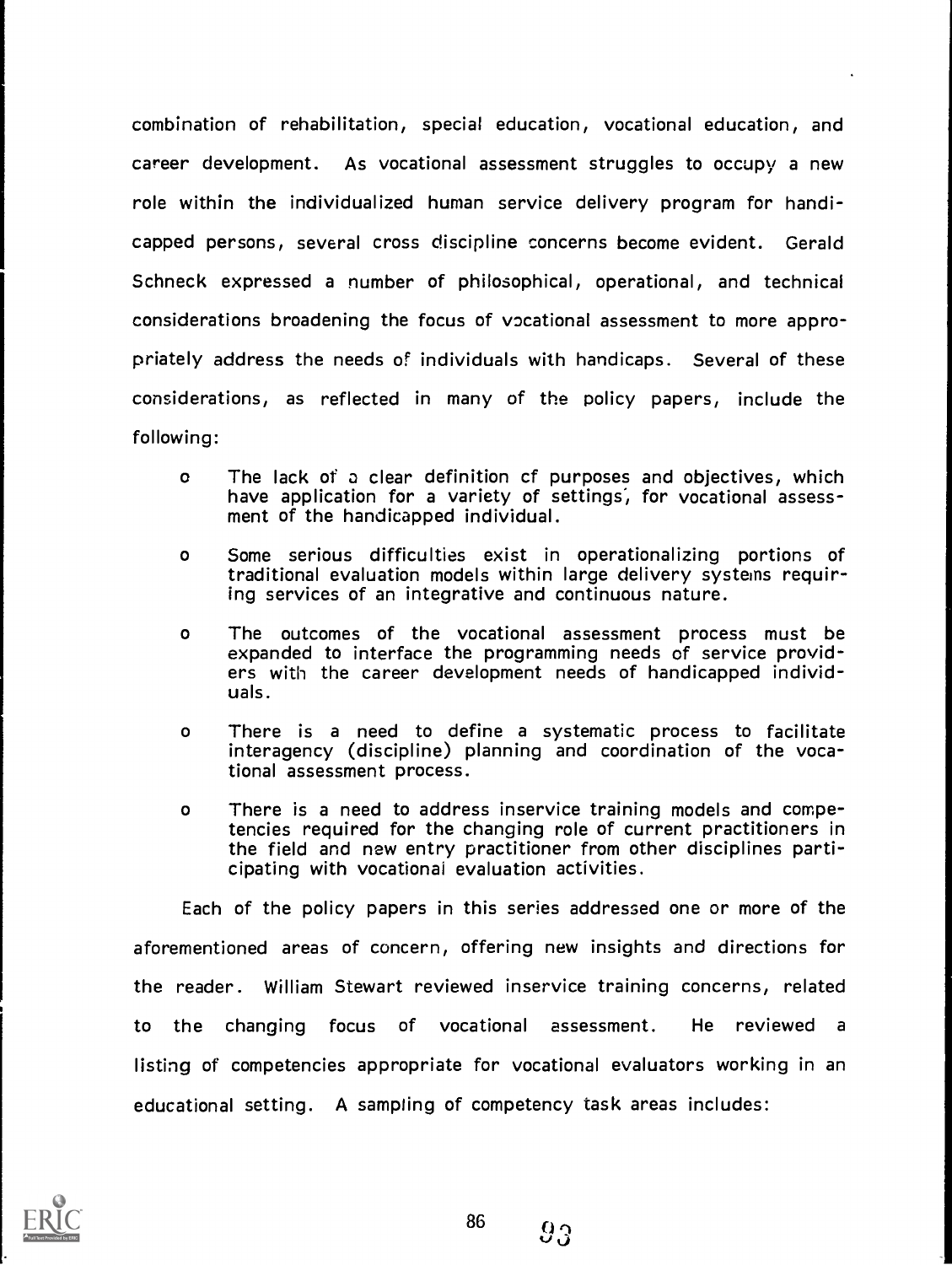- o Complete Individual Vocational Evaluation Plans with students.
- o Select and administer assessments, conduct observations and use simulated tasks.
- o Communicate the utilization of data with various planning and programming groups.
- <sup>o</sup> Assist vocational exploration, access community and school resources.

This partial listing of competency task areas for vocational evaluators working within school settings, reflects a real need for interdisciplinary skills to coordinate the assessment process.

Some of the policy series contributors have focused directly on vocational assessment, as a decision making vehicle, within a setting reflective of education and training. Robert lanacone and Dorothea Hiltenbrand shared many logistical concerns for developing and implementing a vocational assessment process within <sup>a</sup> public school setting. Three major areas of concern were:

- o A lack of school based vocational assessment expertise.
- o A lack of philosophical and structural foundations within the public schools for vocational assessment activities.
- o A lack of school based vocational assessment models.

A detailed analysis of these concerns revealed that much of the current school based interest in vocational assessment is from a compliance posture, rather than self motivation to assist handicapped students with appropriate vocational programming. lanacone and Hiltenbrand further addressed school based assessment programming needs through a discussion of various program development cptions for initiating an assessment center to be accessed by handicapped students. Some of the areas explored were:

o A basis for deciding and structuring assessment center variables.

94

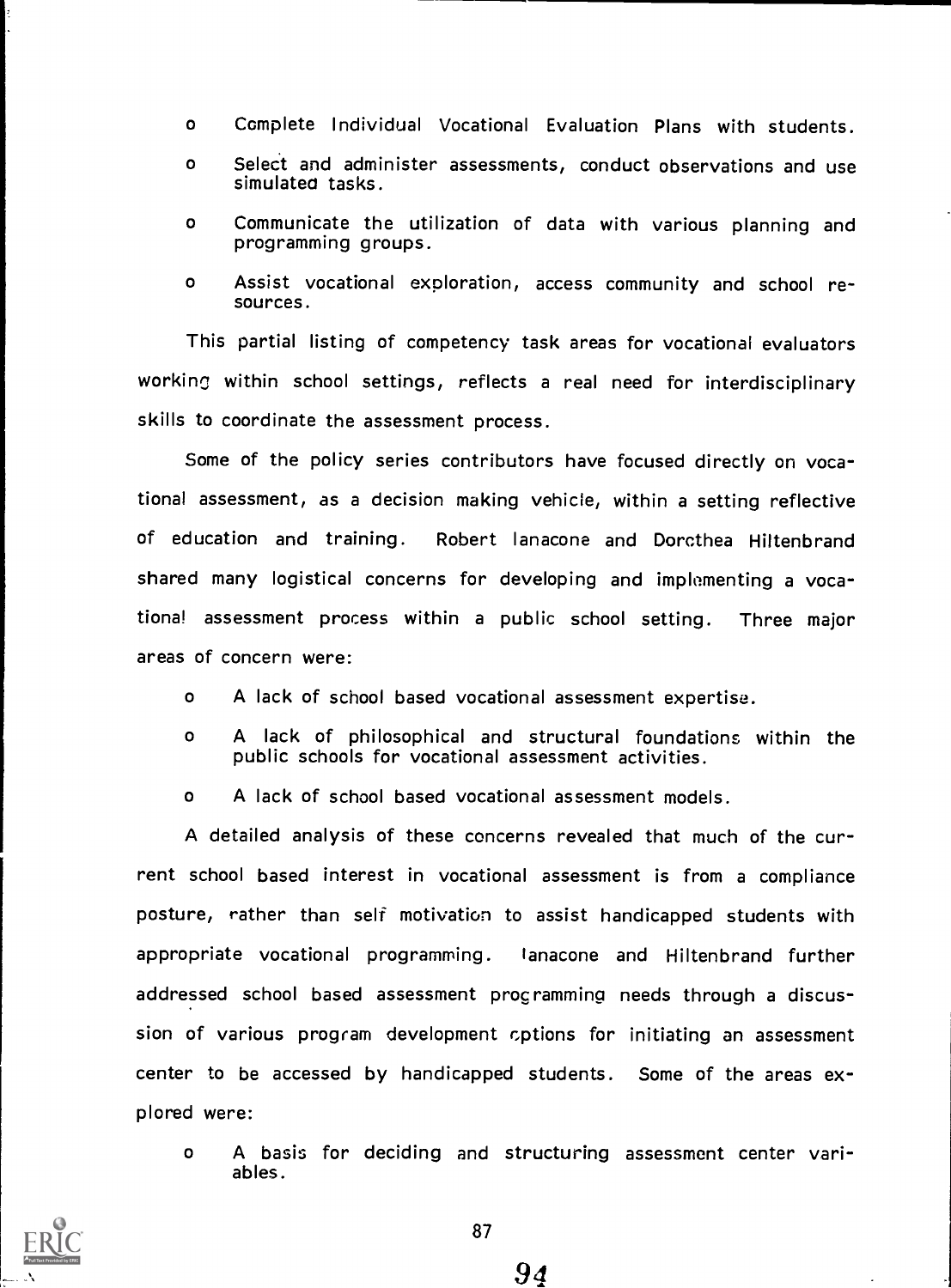o The establishment of the vocational assessment process.

o Developing cooperation and commitment among service providers.

The program development variables presented by lanacone and Hiltenbrand are expanded upon by the present writer through the presentation of <sup>a</sup> systematic decision making process addressing the program origination needs of an interdisciplinary team. The developmental flow of program origination events is linked to the process of planning a vocational assessment program to be infused within educational curriculum unit and work role settings within the school and community. The developmental flow of program origination events included:

- <sup>o</sup> A comprehensive search of needs, purposes, and resources for each discipline participating within the team planning process.
- <sup>o</sup> <sup>A</sup> definition and clarification of local program purposes and needs.
- o Determination of basic considerations to assist with decisions for variables within the program model structure.
- o Formulation of a conceptual model framework.
- o Development of operational focus variables to implement the concept.
- <sup>o</sup> Pilot test and evaluate the function of the developed operational focus.
- o Implement. expand. and evaluate focus options.

The identified concerns and issues, as well as, recommendations and suggestions for planning and implementation have been presented to assist those individuals concerned with the role of vocational assessment in the programming of handicapped individuals. The policy issues discussed in this series are not exhaustive, but they traverse a wide variety of concerns from the viewpoint of individuals representing different disciplines interfacing the vocational assessment process. This presentation of issues